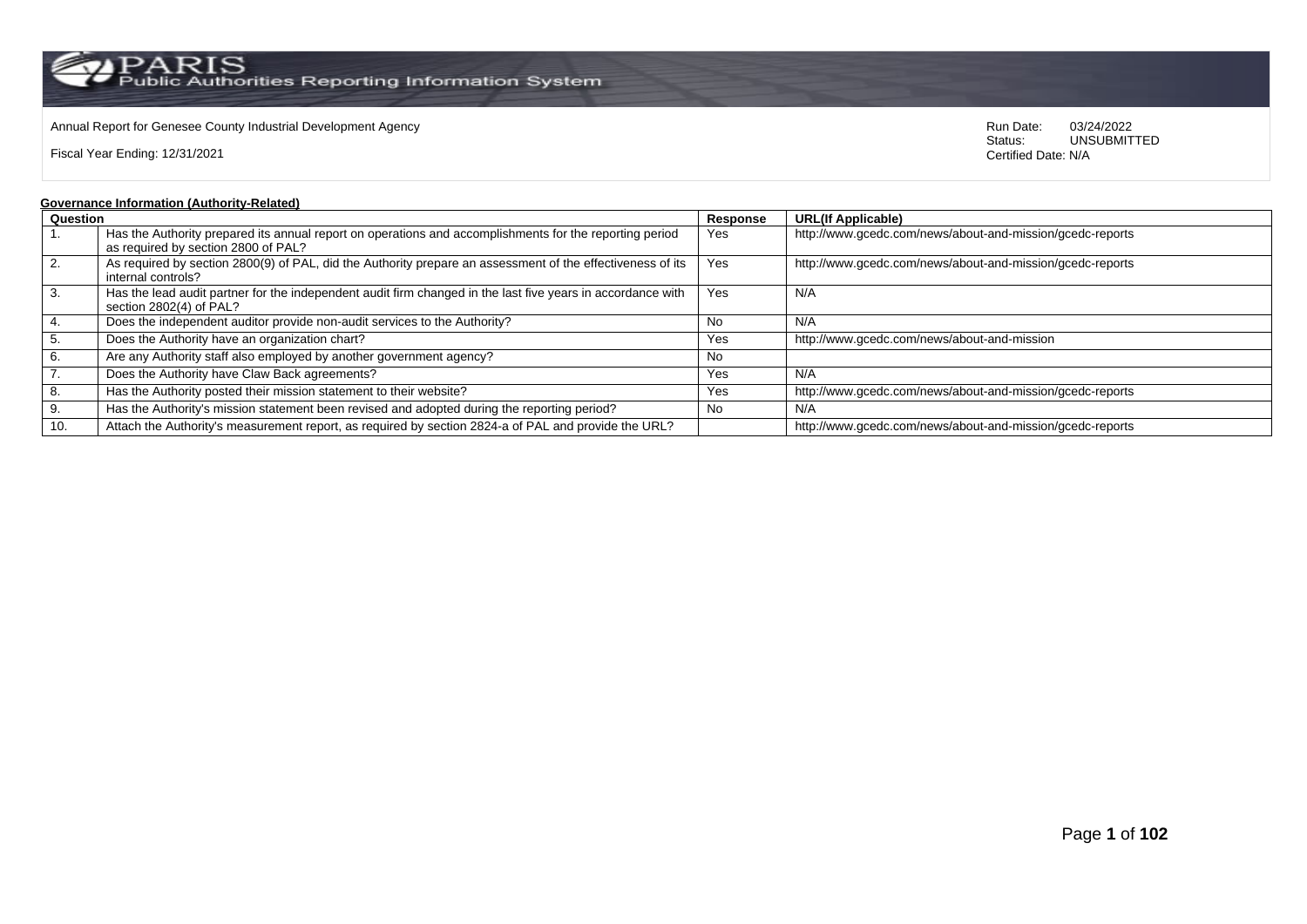Annual Report for Genesee County Industrial Development Agency **Company of Connect Agency** Run Date: 03/24/2022<br>Status: UNSUBMIT

Fiscal Year Ending: 12/31/2021

UNSUBMITTED Certified Date: N/A

### **Governance Information (Board-Related)**

| Question         |                                                                                                                                                    | Response  | <b>URL(If Applicable)</b>                                         |
|------------------|----------------------------------------------------------------------------------------------------------------------------------------------------|-----------|-------------------------------------------------------------------|
| $\mathbf{1}$ .   | Has the Board established a Governance Committee in accordance with Section 2824(7) of PAL?                                                        | Yes       | N/A                                                               |
| 2.               | Has the Board established an Audit Committee in accordance with Section 2824(4) of PAL?                                                            | Yes       | N/A                                                               |
| 3.               | Has the Board established a Finance Committee in accordance with Section 2824(8) of PAL?                                                           | Yes       | N/A                                                               |
| 4.               | Provide a URL link where a list of Board committees can be found (including the name of the committee<br>and the date established):                |           | http://www.gcedc.com/news/about-and-mission/gcedc-board-directors |
| 5.               | Does the majority of the Board meet the independence requirements of Section 2825(2) of PAL?                                                       | Yes       | N/A                                                               |
| 6.               | Provide a URL link to the minutes of the Board and committee meetings held during the covered fiscal<br>year                                       |           | http://www.gcedc.com/news/about-and-mission/gcedc-meetings        |
| $\overline{7}$ . | Has the Board adopted bylaws and made them available to Board members and staff?                                                                   | Yes       | http://www.gcedc.com/news/about-and-mission/gcedc-reports         |
| 8.               | Has the Board adopted a code of ethics for Board members and staff?                                                                                | Yes       | http://www.gcedc.com/news/about-and-mission/gcedc-reports         |
| 9.               | Does the Board review and monitor the Authority's implementation of financial and management controls?                                             | Yes       | N/A                                                               |
| 10.              | Does the Board execute direct oversight of the CEO and management in accordance with Section 2824(1)<br>of PAL?                                    | Yes       | N/A                                                               |
| 11.              | Has the Board adopted policies for the following in accordance with Section 2824(1) of PAL?                                                        |           |                                                                   |
|                  | Salary and Compensation                                                                                                                            | Yes       | N/A                                                               |
|                  | Time and Attendance                                                                                                                                | Yes       | N/A                                                               |
|                  | <b>Whistleblower Protection</b>                                                                                                                    | Yes       | N/A                                                               |
|                  | Defense and Indemnification of Board Members                                                                                                       | Yes       | N/A                                                               |
| 12.              | Has the Board adopted a policy prohibiting the extension of credit to Board members and staff in<br>accordance with Section 2824(5) of PAL?        | Yes       | N/A                                                               |
| 13.              | Are the Authority's Board members, officers, and staff required to submit financial disclosure forms in<br>accordance with Section 2825(3) of PAL? | Yes       | N/A                                                               |
| 14.              | Was a performance evaluation of the board completed?                                                                                               | Yes       | N/A                                                               |
| 15.              | Was compensation paid by the Authority made in accordance with employee or union contracts?                                                        | Yes       | N/A                                                               |
| 16.              | Has the board adopted a conditional/additional compensation policy governing all employees?                                                        | <b>No</b> |                                                                   |
| 17.              | Has the board adopted a Uniform Tax Exemption Policy(UTEP) according to Section 874(4) of GML?                                                     | Yes       | http://www.gcedc.com/news/about-and-mission/gcedc-reports         |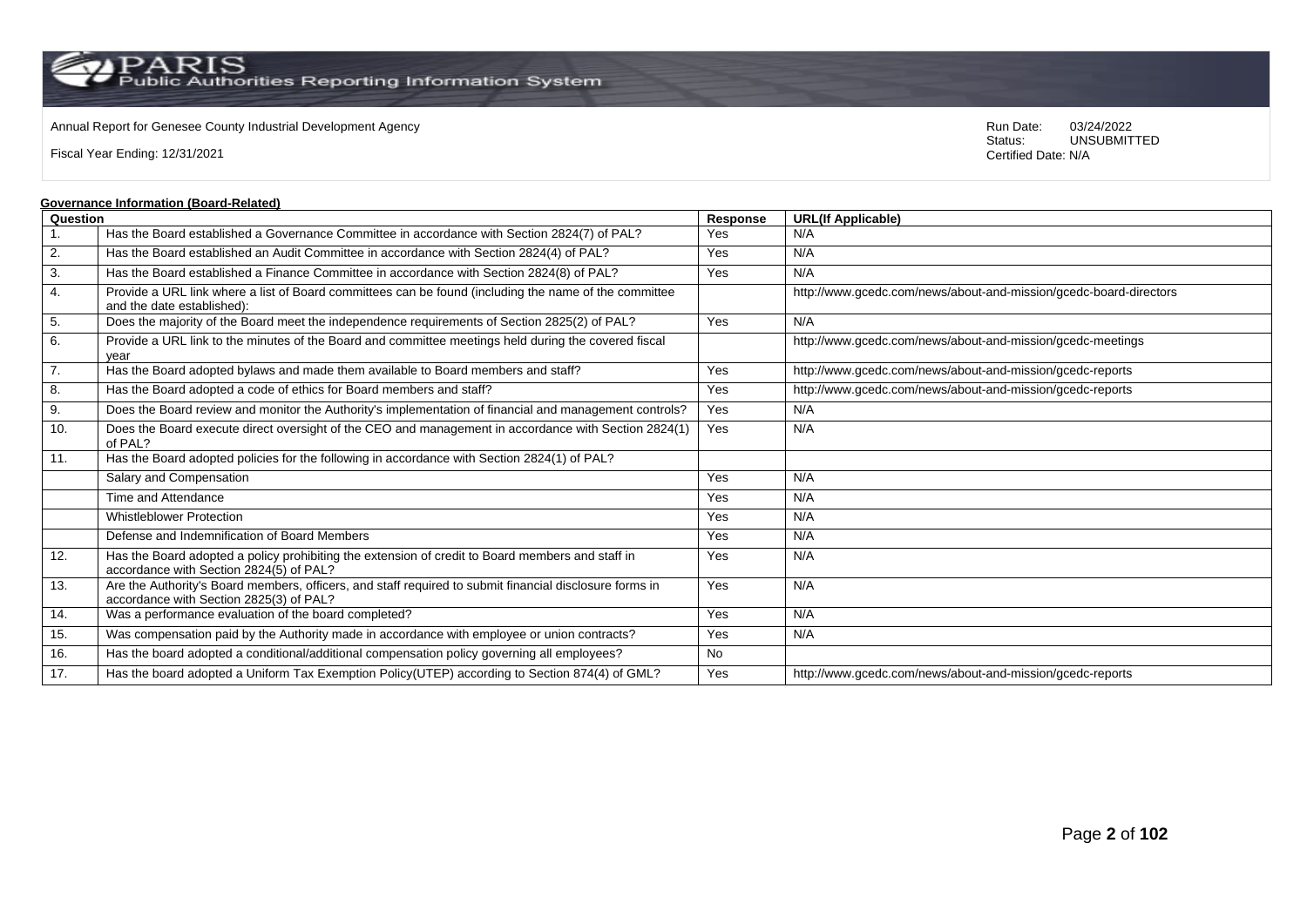$\operatorname{PARIS}_{\text{Public Authorities}\text{ Reporting Information System}}$ 

Annual Report for Genesee County Industrial Development Agency **Company of Connect Agency** Run Date: 03/24/2022<br>Status: UNSUBMIT

Fiscal Year Ending: 12/31/2021

UNSUBMITTED Certified Date: N/A

### **Board of Directors Listing**

| <b>Name</b>                    | Battaglia, Paul | Nominated By                          | Other     |
|--------------------------------|-----------------|---------------------------------------|-----------|
| <b>Chair of the Board</b>      | <b>No</b>       | <b>Appointed By</b>                   | Other     |
| If yes, Chair Designated by    |                 | <b>Confirmed by Senate?</b>           | N/A       |
| <b>Term Start Date</b>         | 6/30/2013       | Has the Board Member/Designee         | Yes       |
|                                |                 | Signed the Acknowledgement of         |           |
|                                |                 | <b>Fiduciary Duty?</b>                |           |
| <b>Term Expiration Date</b>    | 06/30/2025      | <b>Complied with Training</b>         | Yes       |
|                                |                 | <b>Requirement of Section 2824?</b>   |           |
| <b>Title</b>                   |                 | Does the Board Member/Designee        | <b>No</b> |
|                                |                 | also Hold an Elected or Appointed     |           |
|                                |                 | <b>State Government Position?</b>     |           |
| Has the Board Member Appointed |                 | Does the Board Member/Designee        | <b>No</b> |
| a Designee?                    |                 | also Hold an Elected or Appointed     |           |
|                                |                 | <b>Municipal Government Position?</b> |           |
| <b>Designee Name</b>           |                 | <b>Ex-Officio</b>                     |           |

| <b>Name</b>                                   | Bender, Todd | Nominated By                                                                                                 | Other     |
|-----------------------------------------------|--------------|--------------------------------------------------------------------------------------------------------------|-----------|
| <b>Chair of the Board</b>                     | No           | <b>Appointed By</b>                                                                                          | Other     |
| If yes, Chair Designated by                   |              | <b>Confirmed by Senate?</b>                                                                                  | N/A       |
| <b>Term Start Date</b>                        | 8/9/2017     | Has the Board Member/Designee<br>Signed the Acknowledgement of<br><b>Fiduciary Duty?</b>                     | Yes       |
| <b>Term Expiration Date</b>                   | 06/30/2023   | <b>Complied with Training</b><br><b>Requirement of Section 2824?</b>                                         | Yes       |
| <b>Title</b>                                  |              | Does the Board Member/Designee<br>also Hold an Elected or Appointed<br><b>State Government Position?</b>     | <b>No</b> |
| Has the Board Member Appointed<br>a Designee? |              | Does the Board Member/Designee<br>also Hold an Elected or Appointed<br><b>Municipal Government Position?</b> | <b>No</b> |
| <b>Designee Name</b>                          |              | <b>Ex-Officio</b>                                                                                            |           |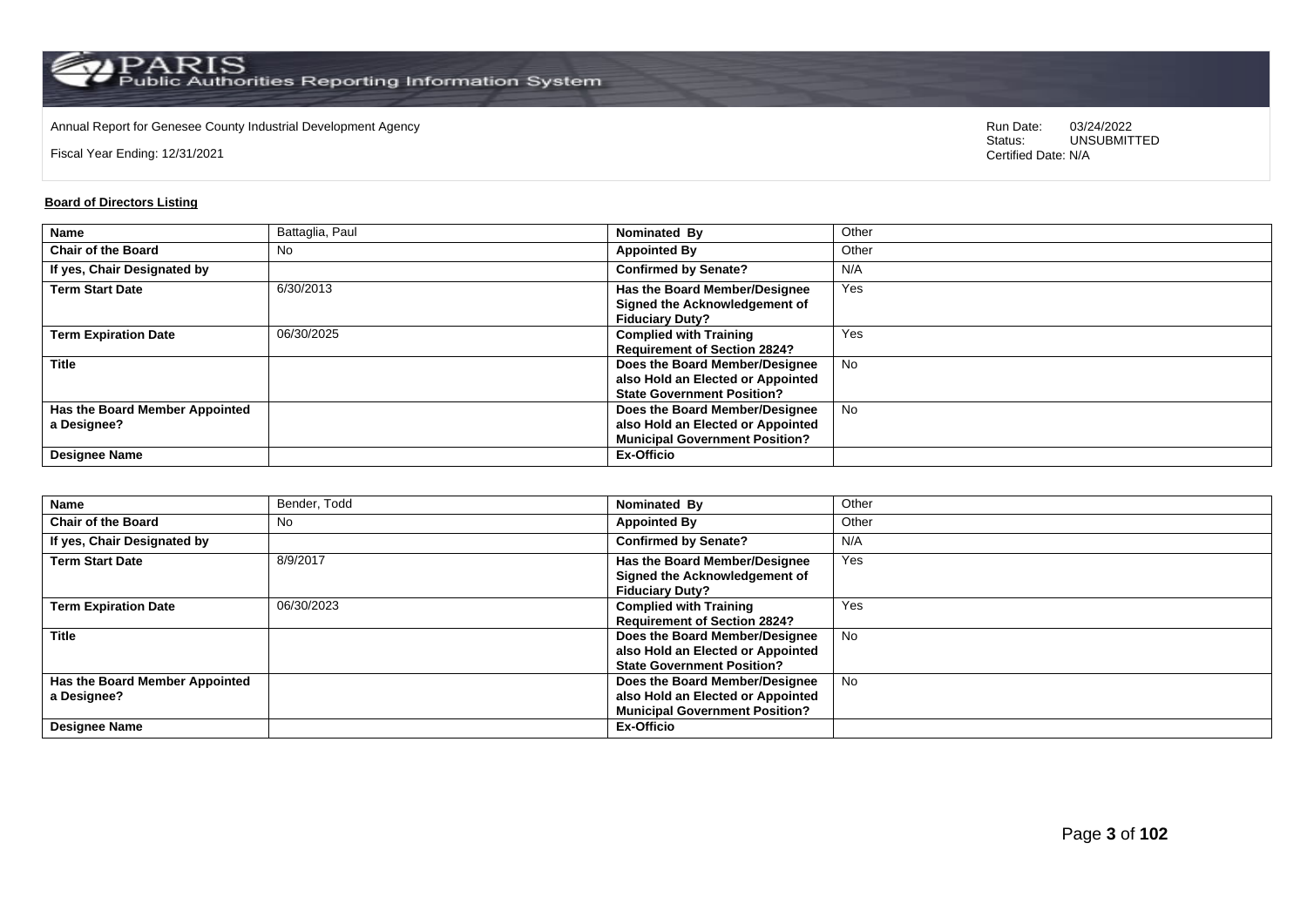$\operatorname{PARIS}_{\text{Public Authorities}\text{ Reporting Information System}}$ 

Annual Report for Genesee County Industrial Development Agency **Company of Connect Agency** Run Date: 03/24/2022<br>Status: UNSUBMIT

Fiscal Year Ending: 12/31/2021

| <b>Name</b>                    | Clattenburg, Marianne | Nominated By                          | Other     |
|--------------------------------|-----------------------|---------------------------------------|-----------|
| <b>Chair of the Board</b>      | No                    | <b>Appointed By</b>                   | Other     |
| If yes, Chair Designated by    |                       | <b>Confirmed by Senate?</b>           | N/A       |
| <b>Term Start Date</b>         | 3/17/2021             | Has the Board Member/Designee         | Yes       |
|                                |                       | Signed the Acknowledgement of         |           |
|                                |                       | <b>Fiduciary Duty?</b>                |           |
| <b>Term Expiration Date</b>    | 12/31/2021            | <b>Complied with Training</b>         | Yes       |
|                                |                       | <b>Requirement of Section 2824?</b>   |           |
| <b>Title</b>                   |                       | Does the Board Member/Designee        | <b>No</b> |
|                                |                       | also Hold an Elected or Appointed     |           |
|                                |                       | <b>State Government Position?</b>     |           |
| Has the Board Member Appointed |                       | Does the Board Member/Designee        | Yes       |
| a Designee?                    |                       | also Hold an Elected or Appointed     |           |
|                                |                       | <b>Municipal Government Position?</b> |           |
| <b>Designee Name</b>           |                       | <b>Ex-Officio</b>                     |           |

| <b>Name</b>                                                           | Gray, Matthew | Nominated By                                                                                                               | Other     |
|-----------------------------------------------------------------------|---------------|----------------------------------------------------------------------------------------------------------------------------|-----------|
| <b>Chair of the Board</b>                                             | No            | <b>Appointed By</b>                                                                                                        | Other     |
| If yes, Chair Designated by                                           |               | <b>Confirmed by Senate?</b>                                                                                                | N/A       |
| <b>Term Start Date</b>                                                | 7/1/2015      | <b>Has the Board Member/Designee</b><br>Signed the Acknowledgement of<br><b>Fiduciary Duty?</b>                            | Yes       |
| <b>Term Expiration Date</b>                                           | 06/30/2027    | <b>Complied with Training</b><br><b>Requirement of Section 2824?</b>                                                       | Yes       |
| <b>Title</b>                                                          |               | Does the Board Member/Designee<br>also Hold an Elected or Appointed<br><b>State Government Position?</b>                   | <b>No</b> |
| Has the Board Member Appointed<br>a Designee?<br><b>Designee Name</b> |               | Does the Board Member/Designee<br>also Hold an Elected or Appointed<br><b>Municipal Government Position?</b><br>Ex-Officio | <b>No</b> |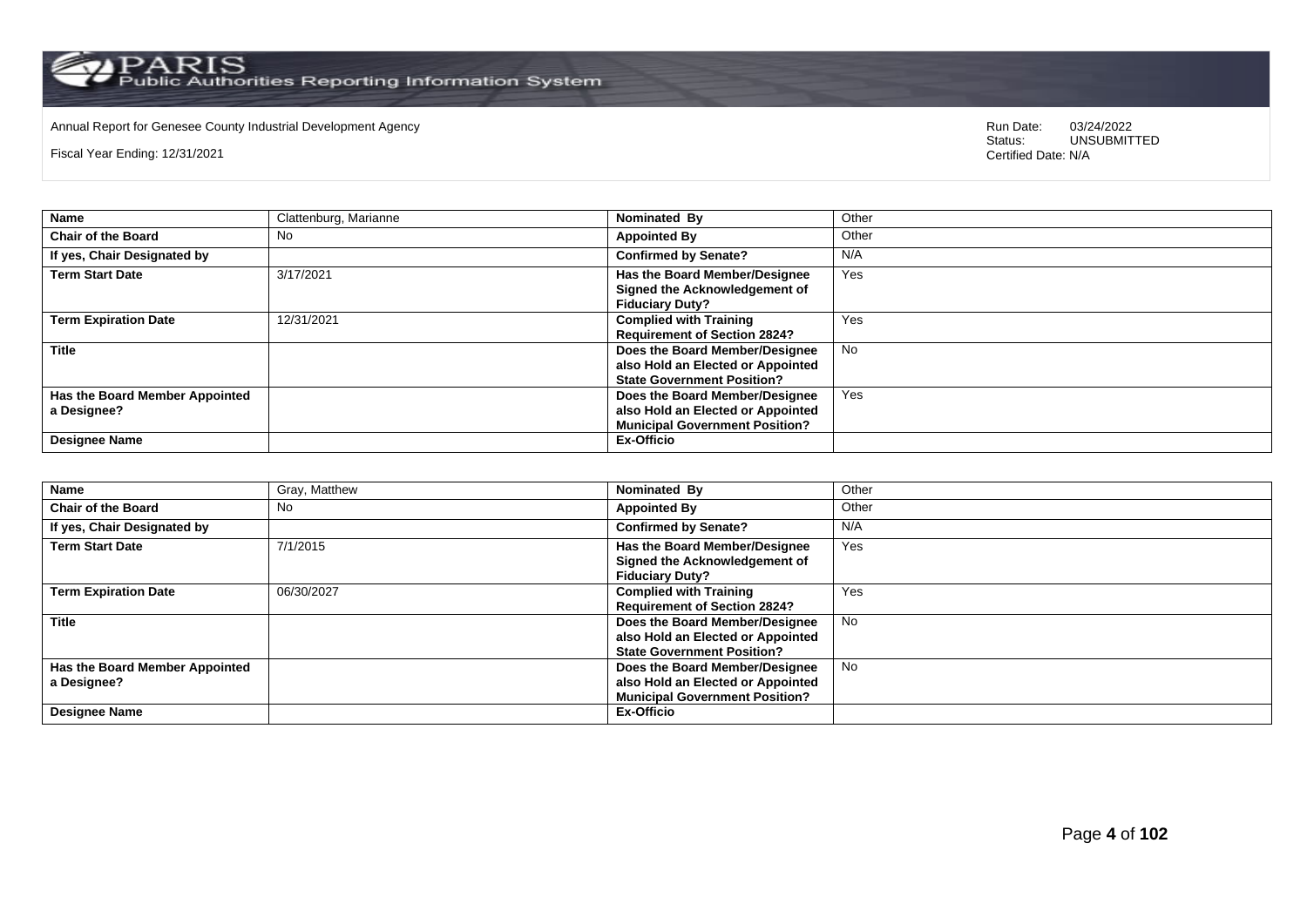$\mathrm{PARS} \ \mathrm{PARS}$ 

Annual Report for Genesee County Industrial Development Agency **Company of Connect Agency** Run Date: 03/24/2022<br>Status: UNSUBMIT

Fiscal Year Ending: 12/31/2021

| <b>Name</b>                    | Kemp, Chandy | Nominated By                          | Other     |
|--------------------------------|--------------|---------------------------------------|-----------|
| <b>Chair of the Board</b>      | No           | <b>Appointed By</b>                   | Other     |
| If yes, Chair Designated by    |              | <b>Confirmed by Senate?</b>           | N/A       |
| <b>Term Start Date</b>         | 11/10/2021   | Has the Board Member/Designee         | Yes       |
|                                |              | Signed the Acknowledgement of         |           |
|                                |              | <b>Fiduciary Duty?</b>                |           |
| <b>Term Expiration Date</b>    | 06/30/2024   | <b>Complied with Training</b>         | No        |
|                                |              | <b>Requirement of Section 2824?</b>   |           |
| <b>Title</b>                   |              | Does the Board Member/Designee        | <b>No</b> |
|                                |              | also Hold an Elected or Appointed     |           |
|                                |              | <b>State Government Position?</b>     |           |
| Has the Board Member Appointed |              | Does the Board Member/Designee        | <b>No</b> |
| a Designee?                    |              | also Hold an Elected or Appointed     |           |
|                                |              | <b>Municipal Government Position?</b> |           |
| <b>Designee Name</b>           |              | <b>Ex-Officio</b>                     |           |

| <b>Name</b>                    | Yunker, Craig | Nominated By                          | Other     |
|--------------------------------|---------------|---------------------------------------|-----------|
| <b>Chair of the Board</b>      | No.           | <b>Appointed By</b>                   | Other     |
| If yes, Chair Designated by    |               | <b>Confirmed by Senate?</b>           | N/A       |
| <b>Term Start Date</b>         | 7/1/2014      | Has the Board Member/Designee         | Yes       |
|                                |               | Signed the Acknowledgement of         |           |
|                                |               | <b>Fiduciary Duty?</b>                |           |
| <b>Term Expiration Date</b>    | 06/30/2026    | <b>Complied with Training</b>         | Yes       |
|                                |               | <b>Requirement of Section 2824?</b>   |           |
| <b>Title</b>                   |               | Does the Board Member/Designee        | <b>No</b> |
|                                |               | also Hold an Elected or Appointed     |           |
|                                |               | <b>State Government Position?</b>     |           |
| Has the Board Member Appointed |               | Does the Board Member/Designee        | <b>No</b> |
| a Designee?                    |               | also Hold an Elected or Appointed     |           |
|                                |               | <b>Municipal Government Position?</b> |           |
| <b>Designee Name</b>           |               | Ex-Officio                            |           |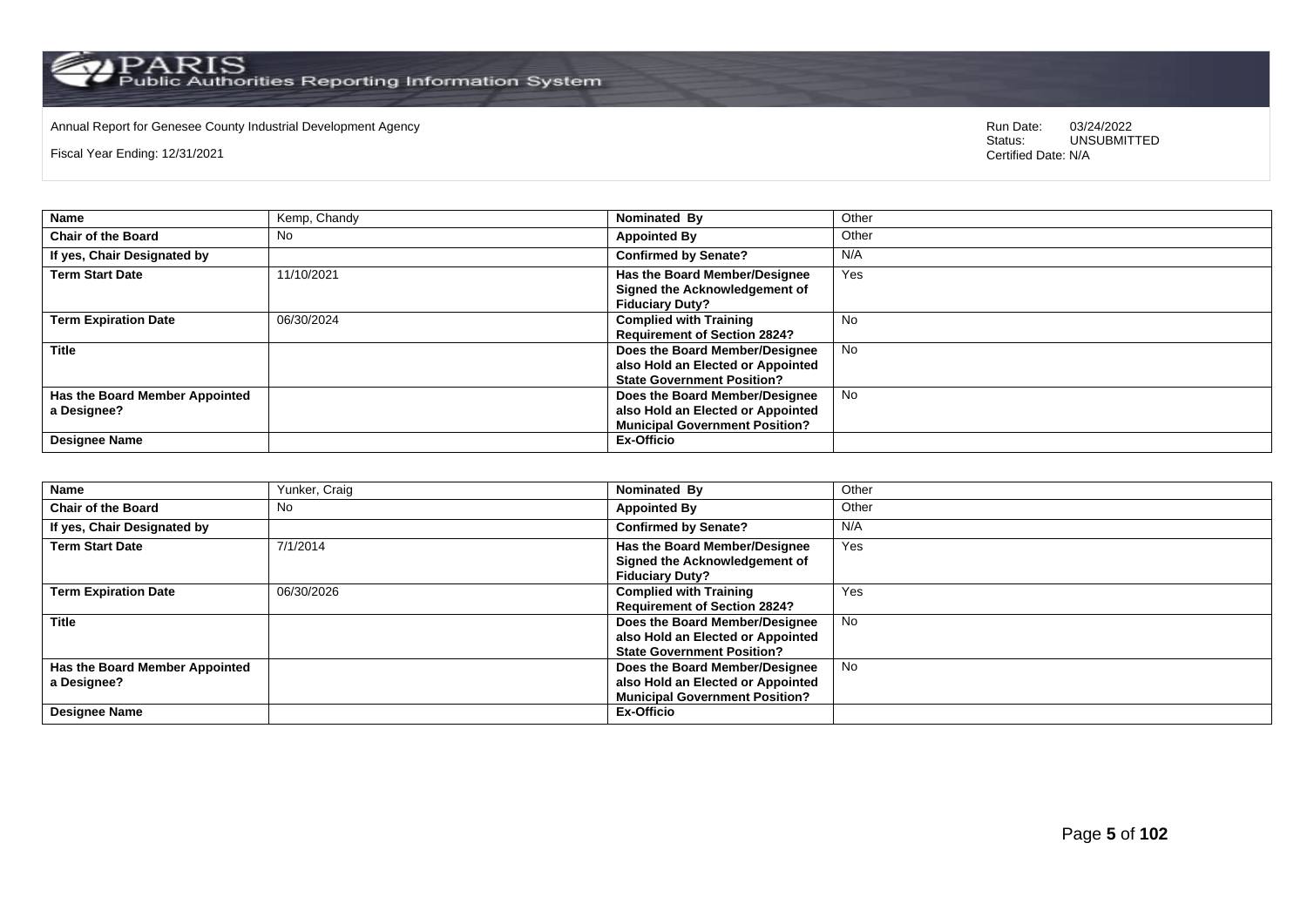Annual Report for Genesee County Industrial Development Agency **Company of Connect Agency** Run Date: 03/24/2022<br>Status: UNSUBMIT

Fiscal Year Ending: 12/31/2021

| <b>Name</b>                    | Zeliff, Peter    | Nominated By                          | Other     |
|--------------------------------|------------------|---------------------------------------|-----------|
| <b>Chair of the Board</b>      | Yes              | <b>Appointed By</b>                   | Other     |
| If yes, Chair Designated by    | Elected by Board | <b>Confirmed by Senate?</b>           | N/A       |
| <b>Term Start Date</b>         | 2/28/2014        | Has the Board Member/Designee         | Yes       |
|                                |                  | Signed the Acknowledgement of         |           |
|                                |                  | <b>Fiduciary Duty?</b>                |           |
| <b>Term Expiration Date</b>    | 06/30/2022       | <b>Complied with Training</b>         | Yes       |
|                                |                  | <b>Requirement of Section 2824?</b>   |           |
| <b>Title</b>                   |                  | Does the Board Member/Designee        | No.       |
|                                |                  | also Hold an Elected or Appointed     |           |
|                                |                  | <b>State Government Position?</b>     |           |
| Has the Board Member Appointed |                  | Does the Board Member/Designee        | <b>No</b> |
| a Designee?                    |                  | also Hold an Elected or Appointed     |           |
|                                |                  | <b>Municipal Government Position?</b> |           |
| <b>Designee Name</b>           |                  | Ex-Officio                            |           |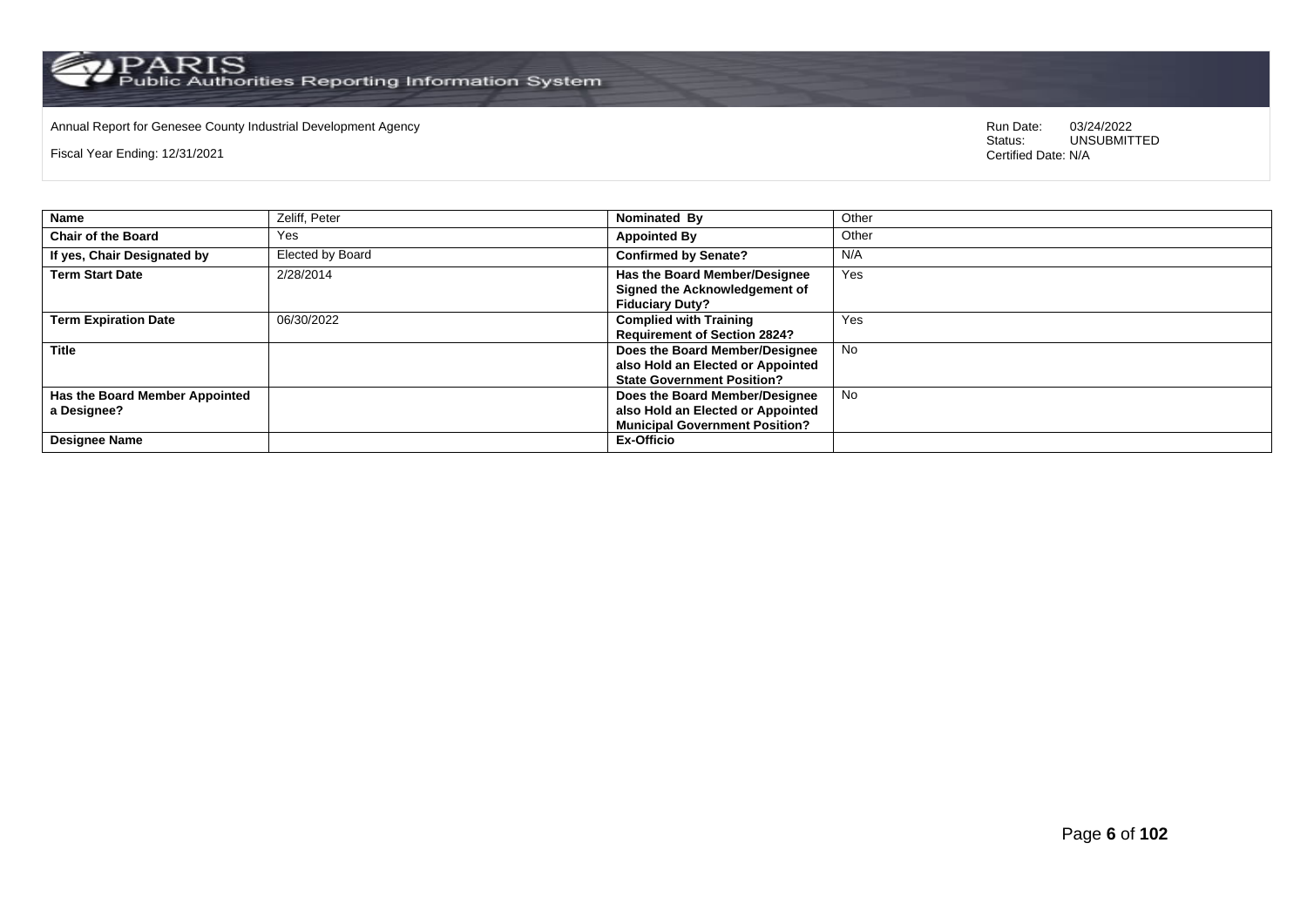# Annual Report for Genesee County Industrial Development Agency **Company of Connect Agency** Run Date: 03/24/2022<br>Status: UNSUBMIT

Fiscal Year Ending: 12/31/2021

UNSUBMITTED Certified Date: N/A

### **Staff Listing**

| <b>Name</b>                          | <b>Title</b>             | <b>Group</b>              | <b>Department Union</b> |             | <b>Bargaining Full Time/ Exempt Base</b> |                  |     |                   | <b>Actual</b> | Over             | PerformanceExtra Pay Other |        |                    | <b>Total</b>                            | Individual                | If yes $\overline{\mathsf{ls}}$ |
|--------------------------------------|--------------------------|---------------------------|-------------------------|-------------|------------------------------------------|------------------|-----|-------------------|---------------|------------------|----------------------------|--------|--------------------|-----------------------------------------|---------------------------|---------------------------------|
|                                      |                          |                           |                         | <b>Name</b> | Unit                                     | <b>Part Time</b> |     | <b>Annualized</b> | salary paid   | time             | <b>Bonus</b>               |        |                    | Compensation/ Compensation also paid by |                           | payment                         |
|                                      |                          |                           | <b>Subsidiary</b>       |             |                                          |                  |     | <b>Salary</b>     | to the        | paid by          |                            |        | Allowances/        |                                         | another entity made by    |                                 |
|                                      |                          |                           |                         |             |                                          |                  |     |                   | Individual    | <b>Authority</b> |                            |        | <b>Adjustments</b> |                                         | to perform<br>the work of | state or<br>local               |
|                                      |                          |                           |                         |             |                                          |                  |     |                   |               |                  |                            |        |                    |                                         | the authority             | governm                         |
|                                      |                          |                           |                         |             |                                          |                  |     |                   |               |                  |                            |        |                    |                                         |                           | ent                             |
| Casey, Lauren                        | Finance                  | Administrative            |                         |             |                                          | FT               | Yes | \$41,209.34       | \$41,209.34   | \$0.00           | \$0.00                     | \$0.00 | \$0.00             | \$41,209.34No                           |                           |                                 |
|                                      | Assistant                | and Clerical              |                         |             |                                          |                  |     |                   |               |                  |                            |        |                    |                                         |                           |                                 |
| Farrell, Lezlie A Chief              |                          | Executive                 |                         |             |                                          | FT               | Yes | \$91,627.00       | \$91,606.29   | \$0.00           | \$0.00                     | \$0.00 | \$0.00             | \$91,606.29No                           |                           |                                 |
|                                      | Financial                |                           |                         |             |                                          |                  |     |                   |               |                  |                            |        |                    |                                         |                           |                                 |
|                                      | Officer                  |                           |                         |             |                                          |                  |     |                   |               |                  |                            |        |                    |                                         |                           |                                 |
| Galdun, Krista                       |                          | Operations Administrative |                         |             |                                          | FT               | Yes | \$3,774.00        | \$3,774.00    | \$0.00           | \$0.00                     | \$0.00 | \$0.00             | \$3,774.00 No                           |                           |                                 |
|                                      | Assistant                | and Clerical              |                         |             |                                          |                  |     |                   |               |                  |                            |        |                    |                                         |                           |                                 |
| Hanel, Karl                          |                          | Maintenanc Operational    |                         |             |                                          | lРТ              | Yes | \$7,267.22        | \$7,267.22    | \$0.00           | \$0.00                     | \$0.00 | \$0.00             | \$7,267.22No                            |                           |                                 |
|                                      | e Worker                 |                           |                         |             |                                          |                  |     |                   |               |                  |                            |        |                    |                                         |                           |                                 |
| Hyde, Steven G President & Executive |                          |                           |                         |             |                                          | FT               | Yes | \$238,136.20      | \$238,050.98  | \$0.00           | \$0.00                     | \$0.00 | \$900.12           | \$238,951.10No                          |                           |                                 |
|                                      | Chief                    |                           |                         |             |                                          |                  |     |                   |               |                  |                            |        |                    |                                         |                           |                                 |
|                                      | Executive<br>Officer     |                           |                         |             |                                          |                  |     |                   |               |                  |                            |        |                    |                                         |                           |                                 |
| Kennett, Penny                       | Operations               | Managerial                |                         |             |                                          | FT               | Yes | \$53,472.00       | \$53,459.96   | \$0.00           | \$0.00                     | \$0.00 | \$0.00             | \$53,459.96 No                          |                           |                                 |
|                                      | Manager                  |                           |                         |             |                                          |                  |     |                   |               |                  |                            |        |                    |                                         |                           |                                 |
|                                      |                          |                           |                         |             |                                          |                  |     |                   |               |                  |                            |        |                    |                                         |                           |                                 |
| Krencik, James                       | Director of<br>Marketing | Managerial                |                         |             |                                          | FT               | Yes | \$51,998.00       | \$51,986.10   | \$0.00           | \$0.00                     | \$0.00 | \$600.08           | \$52,586.18No                           |                           |                                 |
|                                      | and                      |                           |                         |             |                                          |                  |     |                   |               |                  |                            |        |                    |                                         |                           |                                 |
|                                      | Communica<br>tions       |                           |                         |             |                                          |                  |     |                   |               |                  |                            |        |                    |                                         |                           |                                 |
| Lawrence,                            | Building &               | Operational               |                         |             |                                          | PT               | Yes | \$7,444.78        | \$7,444.78    | \$0.00           | \$0.00                     | \$0.00 | \$0.00             | \$7,444.78No                            |                           |                                 |
| William E                            | Grounds                  |                           |                         |             |                                          |                  |     |                   |               |                  |                            |        |                    |                                         |                           |                                 |
|                                      | Superintend              |                           |                         |             |                                          |                  |     |                   |               |                  |                            |        |                    |                                         |                           |                                 |
|                                      | ent                      |                           |                         |             |                                          |                  |     |                   |               |                  |                            |        |                    |                                         |                           |                                 |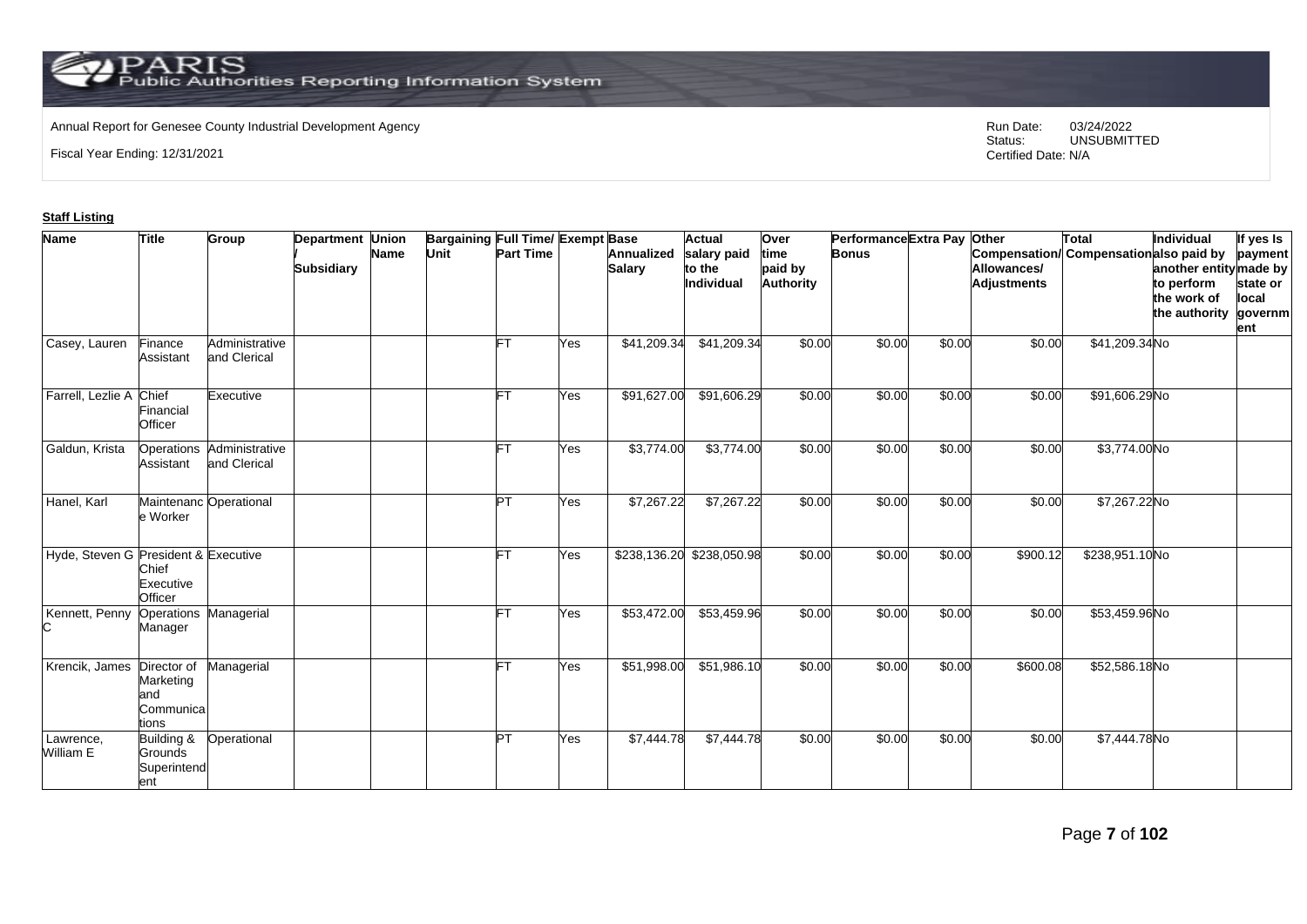$\operatorname{PARIS}_{\text{Public Authorities}\text{ Reporting Information System}}$ 

Annual Report for Genesee County Industrial Development Agency **Company of Connect Agency** Run Date: 03/24/2022<br>Status: UNSUBMIT

Fiscal Year Ending: 12/31/2021

### **Staff Listing**

| <b>Name</b>              | <b>Title</b>                   | <b>Group</b> | <b>Department Union</b><br><b>Subsidiary</b> | Name | <b>Bargaining Full Time/ Exempt Base</b><br>Unit | <b>Part Time</b> |     | Annualized<br><b>Salary</b> | Actual<br>salary paid<br>to the<br>Individual | <b>Over</b><br>time<br>paid by<br><b>Authority</b> | Performance Extra Pay Other<br>Bonus |        | Compensation/ Compensationalso paid by<br>Allowances/<br><b>Adjustments</b> | Total          | Individual<br>another entity made by<br>to perform<br>the work of<br>the authority governm | lf yes Is I<br>payment<br>state or<br>llocal<br>ent |
|--------------------------|--------------------------------|--------------|----------------------------------------------|------|--------------------------------------------------|------------------|-----|-----------------------------|-----------------------------------------------|----------------------------------------------------|--------------------------------------|--------|-----------------------------------------------------------------------------|----------------|--------------------------------------------------------------------------------------------|-----------------------------------------------------|
| Masse, Mark A Senior VP  | Operations                     | Executive    |                                              |      |                                                  |                  | Yes |                             | \$108,261.00 \$108,236.27                     | \$0.00                                             | \$0.00                               | \$0.00 | \$600.08                                                                    | \$108,836.35No |                                                                                            |                                                     |
| Suozzi,<br>Christopher J | VP of<br>Business<br>Developme | Executive    |                                              |      |                                                  |                  | Yes |                             | \$118,344.00 \$118,317.03                     | \$0.00                                             | \$0.00                               | \$0.00 | \$900.12                                                                    | \$119,217.15No |                                                                                            |                                                     |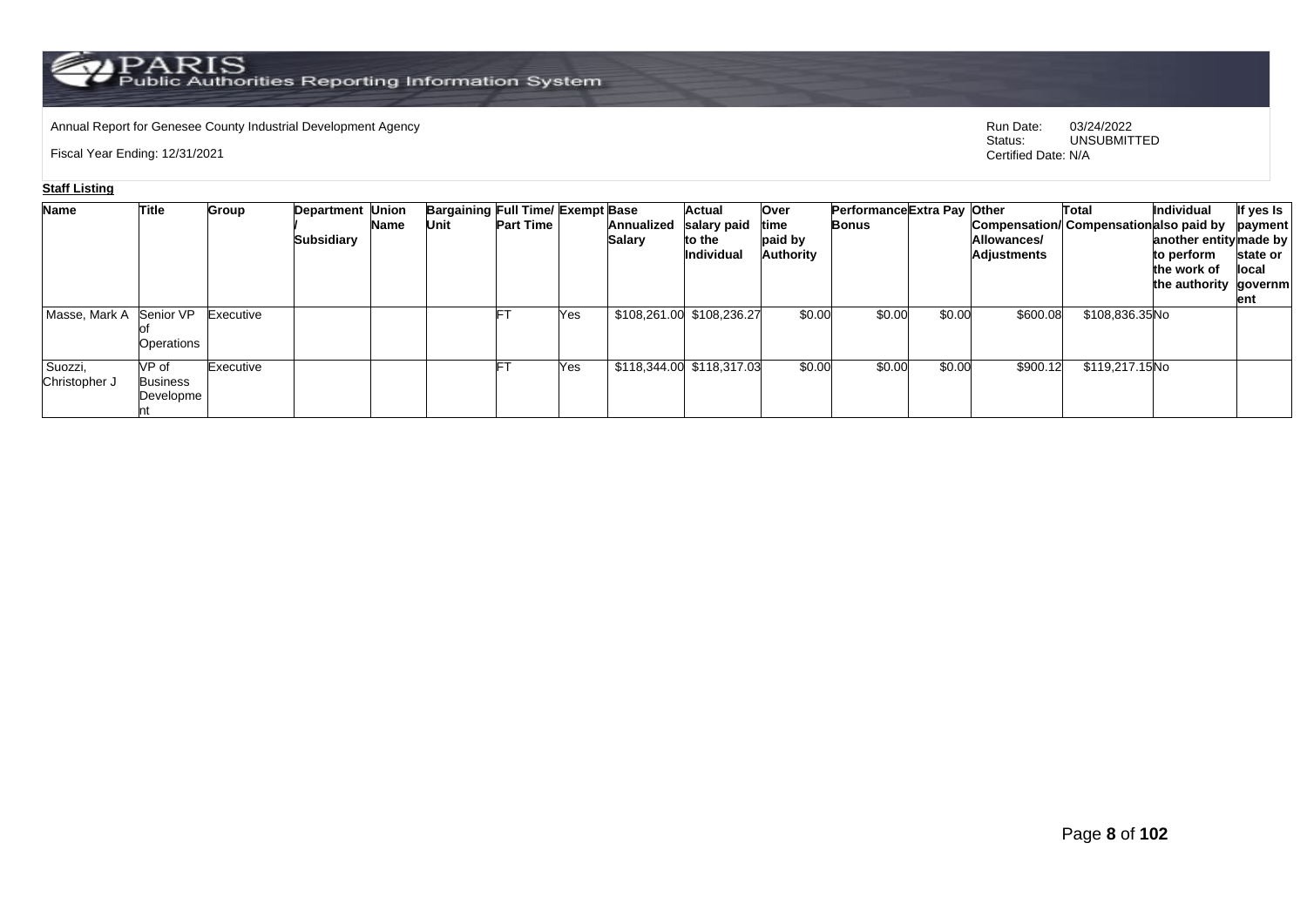$\operatorname{PARIS}_{\text{Public Authorities}\,\text{Reporting\,\text{Information System}}}$ 

Annual Report for Genesee County Industrial Development Agency **Connect Access 2009** Annual Report for Genesee County Industrial Development Agency **Run Date:** 03/24/2022<br>Status: UNSUBMIT

Fiscal Year Ending: 12/31/2021

UNSUBMITTED Certified Date: N/A

### **Benefit Information**

During the fiscal year, did the authority continue to pay for any of the above mentioned benefits for former staff or individuals affiliated with the authority after those individuals left the authority? | No

### **Board Members**

| <b>Name</b>              | <b>Title</b>          | Severance | Payment For Club |                                    | Use of              | Personal | Auto | Transportation Housing Spousal / |                                                 | <b>Tuition</b> | <b>Multi-Year</b>           | <b>None of</b> | Other |
|--------------------------|-----------------------|-----------|------------------|------------------------------------|---------------------|----------|------|----------------------------------|-------------------------------------------------|----------------|-----------------------------|----------------|-------|
|                          |                       | Package   |                  | Unused Leave Memberships Corporate | <b>Credit Cards</b> | Loans    |      |                                  | <b>Allowance Dependent</b><br>Life<br>Insurance |                | Assistance Employment these | benefits       |       |
| Battaglia, Paul          | Board of<br>Directors |           |                  |                                    |                     |          |      |                                  |                                                 |                |                             |                |       |
| Bender, Todd             | Board of<br>Directors |           |                  |                                    |                     |          |      |                                  |                                                 |                |                             |                |       |
| Clattenburg,<br>Marianne | Board of<br>Directors |           |                  |                                    |                     |          |      |                                  |                                                 |                |                             |                |       |
| Gray, Matthew            | Board of<br>Directors |           |                  |                                    |                     |          |      |                                  |                                                 |                |                             |                |       |
| Kemp, Chandy             | Board of<br>Directors |           |                  |                                    |                     |          |      |                                  |                                                 |                |                             |                |       |
| Yunker, Craig            | Board of<br>Directors |           |                  |                                    |                     |          |      |                                  |                                                 |                |                             |                |       |
| Zeliff, Peter            | Board of<br>Directors |           |                  |                                    |                     |          |      |                                  |                                                 |                |                             |                |       |

**Staff**

| <u>этан</u>               |                 |           |                                    |                     |          |      |                                  |                            |                |                                       |                    |  |
|---------------------------|-----------------|-----------|------------------------------------|---------------------|----------|------|----------------------------------|----------------------------|----------------|---------------------------------------|--------------------|--|
| <b>Name</b>               | Title           | Severance | <b>Payment For</b> Club            | Use of              | Personal | Auto | Transportation Housing Spousal / |                            | <b>Tuition</b> | Multi-Year                            | None of theseOther |  |
|                           |                 | Package   | Unused Leave Memberships Corporate |                     | Loans    |      |                                  | <b>Allowance Dependent</b> |                | <b>Assistance Employment benefits</b> |                    |  |
|                           |                 |           |                                    | <b>Credit Cards</b> |          |      |                                  | Life                       |                |                                       |                    |  |
|                           |                 |           |                                    |                     |          |      |                                  | <b>Insurance</b>           |                |                                       |                    |  |
| Hyde, Steven G            | President       |           |                                    |                     |          |      |                                  |                            |                |                                       |                    |  |
|                           | & Chief         |           |                                    |                     |          |      |                                  |                            |                |                                       |                    |  |
|                           | Executive       |           |                                    |                     |          |      |                                  |                            |                |                                       |                    |  |
|                           | Officer         |           |                                    |                     |          |      |                                  |                            |                |                                       |                    |  |
| Masse, Mark A             | Senior VP       |           |                                    |                     |          |      |                                  |                            |                |                                       |                    |  |
|                           |                 |           |                                    |                     |          |      |                                  |                            |                |                                       |                    |  |
|                           | Operations      |           |                                    |                     |          |      |                                  |                            |                |                                       |                    |  |
| Suozzi, Christopher VP of |                 |           |                                    |                     |          |      |                                  |                            |                |                                       |                    |  |
|                           | <b>Business</b> |           |                                    |                     |          |      |                                  |                            |                |                                       |                    |  |
|                           | Developm        |           |                                    |                     |          |      |                                  |                            |                |                                       |                    |  |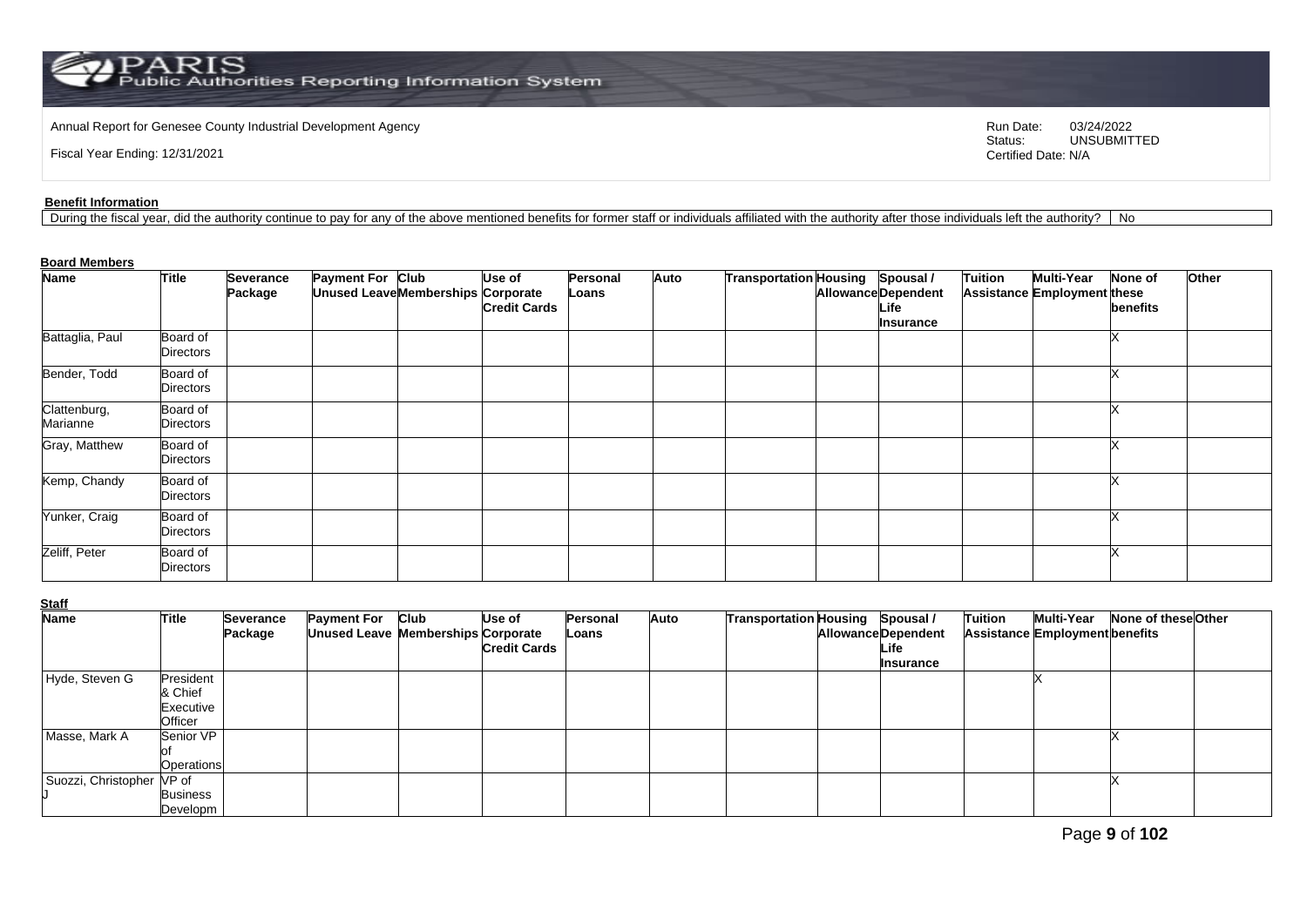Annual Report for Genesee County Industrial Development Agency **Company of Connect Agency** Run Date: 03/24/2022<br>Status: UNSUBMIT

Fiscal Year Ending: 12/31/2021

| <b>Name</b> | Title | <b>Severance</b> | <b>Payment For</b>                 | <b>Club</b> | Use of              | <b>Personal</b> | Auto | <b>Transportation Housing</b> | <b>Spousal</b> /          | <b>Tuition</b> | <b>Multi-Year</b>                     | None of theseOther |  |
|-------------|-------|------------------|------------------------------------|-------------|---------------------|-----------------|------|-------------------------------|---------------------------|----------------|---------------------------------------|--------------------|--|
|             |       | Package          | Unused Leave Memberships Corporate |             |                     | Loans           |      |                               | <b>AllowanceDependent</b> |                | <b>Assistance Employment benefits</b> |                    |  |
|             |       |                  |                                    |             | <b>Credit Cards</b> |                 |      |                               | Life                      |                |                                       |                    |  |
|             |       |                  |                                    |             |                     |                 |      |                               | <b>Insurance</b>          |                |                                       |                    |  |
|             | ent   |                  |                                    |             |                     |                 |      |                               |                           |                |                                       |                    |  |
|             |       |                  |                                    |             |                     |                 |      |                               |                           |                |                                       |                    |  |
|             |       |                  |                                    |             |                     |                 |      |                               |                           |                |                                       |                    |  |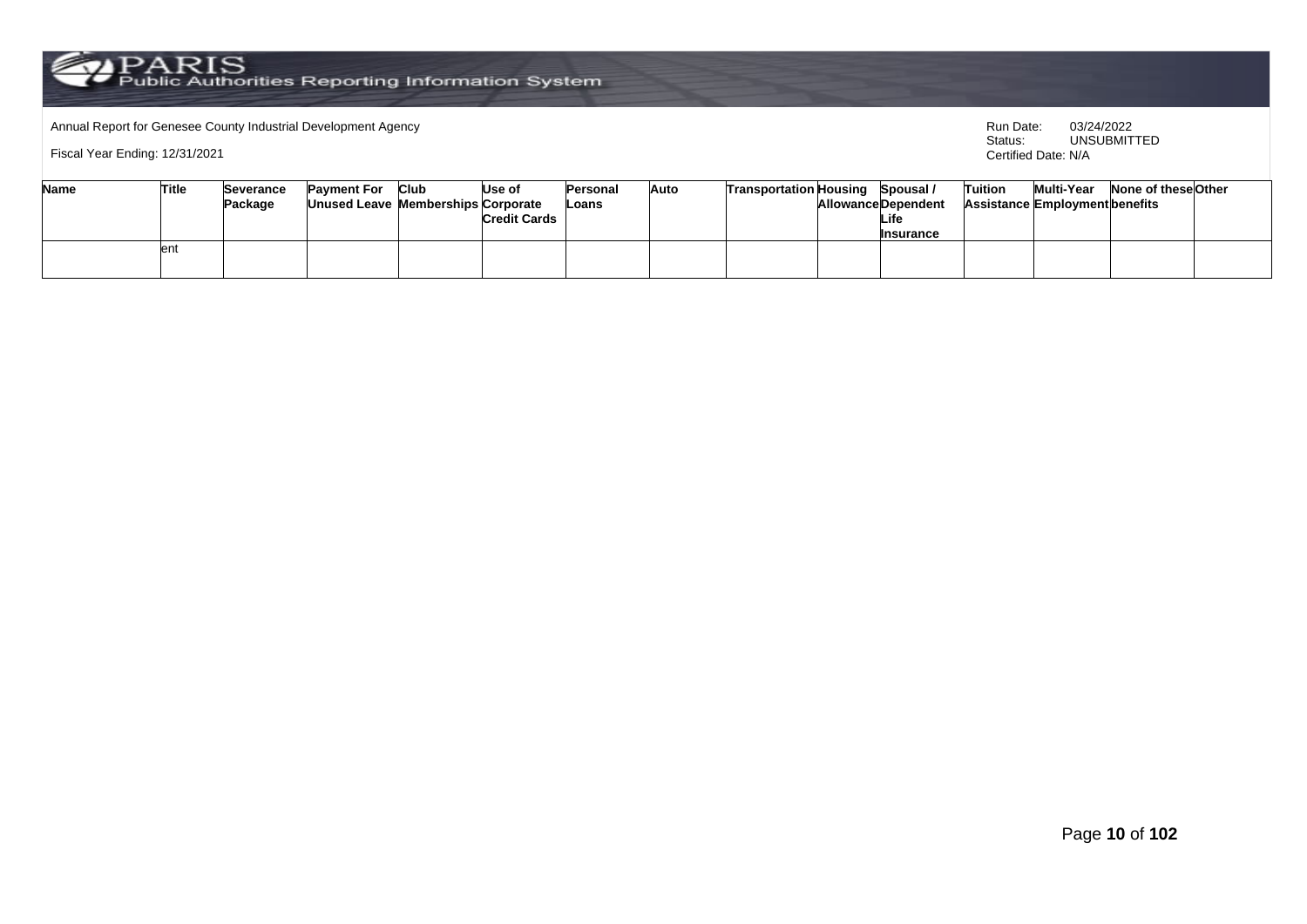$\operatorname{PARIS}_{\text{Public Authorities}}$  Reporting Information System

| Annual Report for Genesee County Industrial Development Agency<br>Fiscal Year Ending: 12/31/2021                                                                                                  |               |                                             |                          | Run Date:<br>Status:<br>Certified Date: N/A | 03/24/2022<br><b>UNSUBMITTED</b> |
|---------------------------------------------------------------------------------------------------------------------------------------------------------------------------------------------------|---------------|---------------------------------------------|--------------------------|---------------------------------------------|----------------------------------|
| <b>Subsidiary/Component Unit Verification</b>                                                                                                                                                     |               |                                             |                          |                                             |                                  |
| Is the list of subsidiaries, as assembled by the Office of the State Comptroller, correct?                                                                                                        |               | Yes                                         |                          |                                             |                                  |
| Are there other subsidiaries or component units of the Authority that are active, not included in the<br>PARIS reports submitted by this Authority and not independently filing reports in PARIS? | N٥            |                                             |                          |                                             |                                  |
|                                                                                                                                                                                                   |               |                                             |                          |                                             |                                  |
| Name of Subsidiary/Component Unit                                                                                                                                                                 |               | <b>Status</b>                               |                          |                                             |                                  |
| <b>Request Subsidiary/Component Unit Change</b>                                                                                                                                                   |               |                                             |                          |                                             |                                  |
| Name of Subsidiary/Component Unit                                                                                                                                                                 | <b>Status</b> |                                             | <b>Requested Changes</b> |                                             |                                  |
| <b>Request Add Subsidiaries/Component Units</b>                                                                                                                                                   |               |                                             |                          |                                             |                                  |
| Name of Subsidiary/Component Unit                                                                                                                                                                 |               | <b>Purpose of Subsidiary/Component Unit</b> |                          |                                             |                                  |
| <b>Request Delete Subsidiaries/Component Units</b>                                                                                                                                                |               |                                             |                          |                                             |                                  |

| Name c<br>`omponent Unit<br>.<br>tion Dat<br>Subsidiary<br>rmına | <b>Fermination</b><br>кеазон | <b>Termination Doct</b><br>Proc<br>ıment Name<br>വ |
|------------------------------------------------------------------|------------------------------|----------------------------------------------------|
|------------------------------------------------------------------|------------------------------|----------------------------------------------------|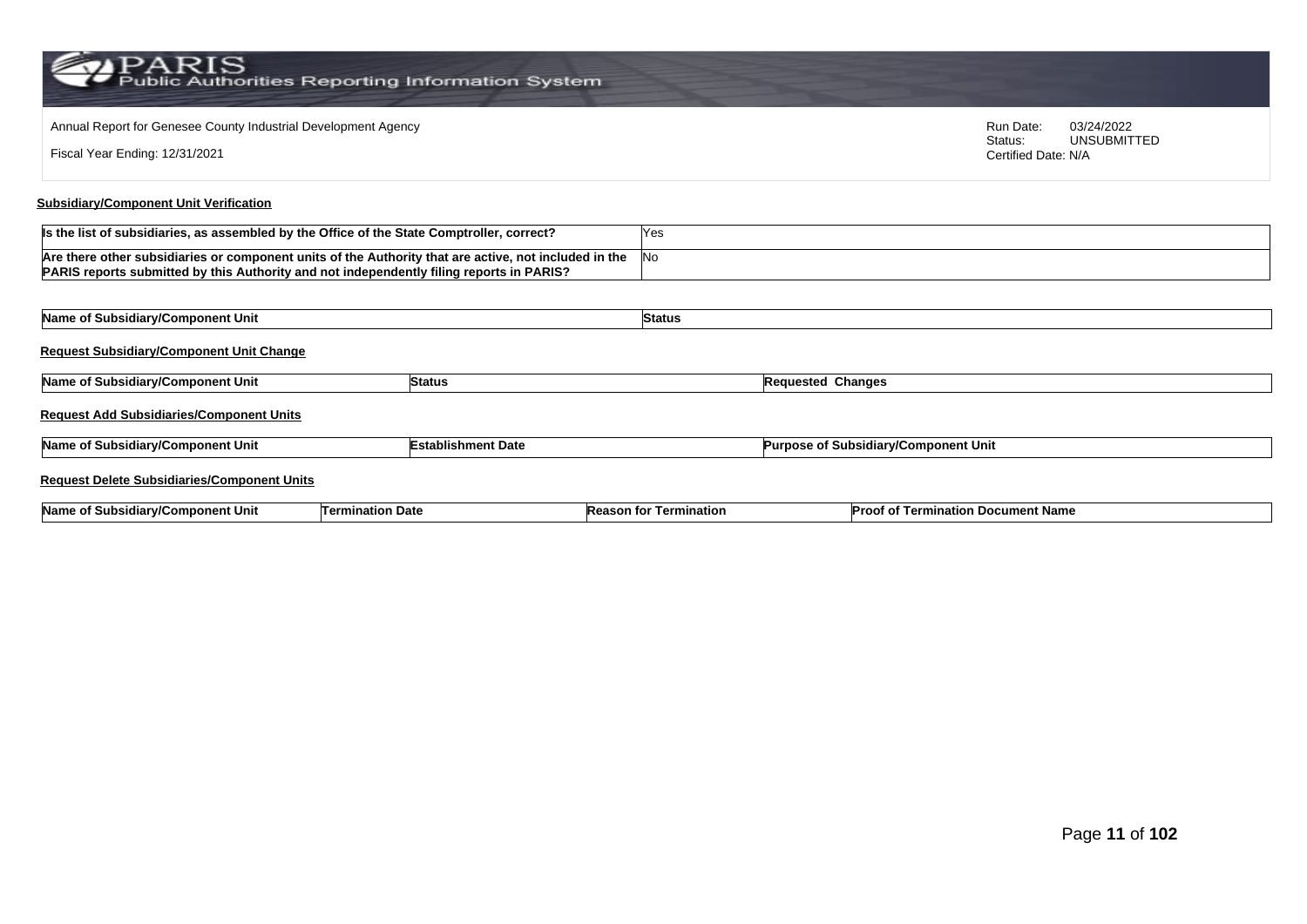Annual Report for Genesee County Industrial Development Agency **Connect Connect Connect Agency** Run Date: 03/24/2022<br>Status: UNSUBMIT

Fiscal Year Ending: 12/31/2021

**Summary Financial Information**

### **SUMMARY STATEMENT OF NET ASSETS**

|                               |                                                    |                                       | Amount          |
|-------------------------------|----------------------------------------------------|---------------------------------------|-----------------|
| <b>Assets</b>                 |                                                    |                                       |                 |
| <b>Current Assets</b>         |                                                    |                                       |                 |
|                               | Cash and cash equivalents                          |                                       | \$19,806,562.00 |
|                               | Investments                                        |                                       | \$0.00          |
|                               | Receivables, net                                   |                                       | \$455,272.00    |
|                               | Other assets                                       |                                       | \$45,483.00     |
|                               | <b>Total Current Assets</b>                        |                                       | \$20,307,317.00 |
| <b>Noncurrent Assets</b>      |                                                    |                                       |                 |
|                               | Restricted cash and investments                    |                                       | \$0.00          |
|                               | Long-term receivables, net                         |                                       | \$195,885.00    |
|                               | Other assets                                       |                                       | \$597,836.00    |
|                               | <b>Capital Assets</b>                              |                                       |                 |
|                               |                                                    | and and other nondepreciable property | \$19,467,282.00 |
|                               |                                                    | Buildings and equipment               | \$71,257.00     |
|                               |                                                    | Infrastructure                        | \$0.00          |
|                               |                                                    | Accumulated depreciation              | \$68,528.00     |
|                               |                                                    | <b>Net Capital Assets</b>             | \$19,470,011.00 |
|                               | <b>Total Noncurrent Assets</b>                     |                                       | \$20,263,732.00 |
| <b>Total Assets</b>           |                                                    |                                       | \$40,571,049.00 |
| Liabilities                   |                                                    |                                       |                 |
| <b>Current Liabilities</b>    |                                                    |                                       |                 |
|                               | Accounts payable                                   |                                       | \$548,813.00    |
|                               | Pension contribution payable                       |                                       | \$0.00          |
|                               | Other post-employment benefits                     |                                       | \$0.00          |
|                               | <b>Accrued liabilities</b>                         |                                       | \$29,545.00     |
|                               | Deferred revenues                                  |                                       | \$10,993,355.00 |
|                               | Bonds and notes payable                            |                                       | \$295,000.00    |
|                               | Other long-term obligations due within one<br>vear |                                       | \$0.00          |
|                               | <b>Total Current Liabilities</b>                   |                                       | \$11,866,713.00 |
| <b>Noncurrent Liabilities</b> |                                                    |                                       |                 |

UNSUBMITTED Certified Date: N/A

Page **12** of **102**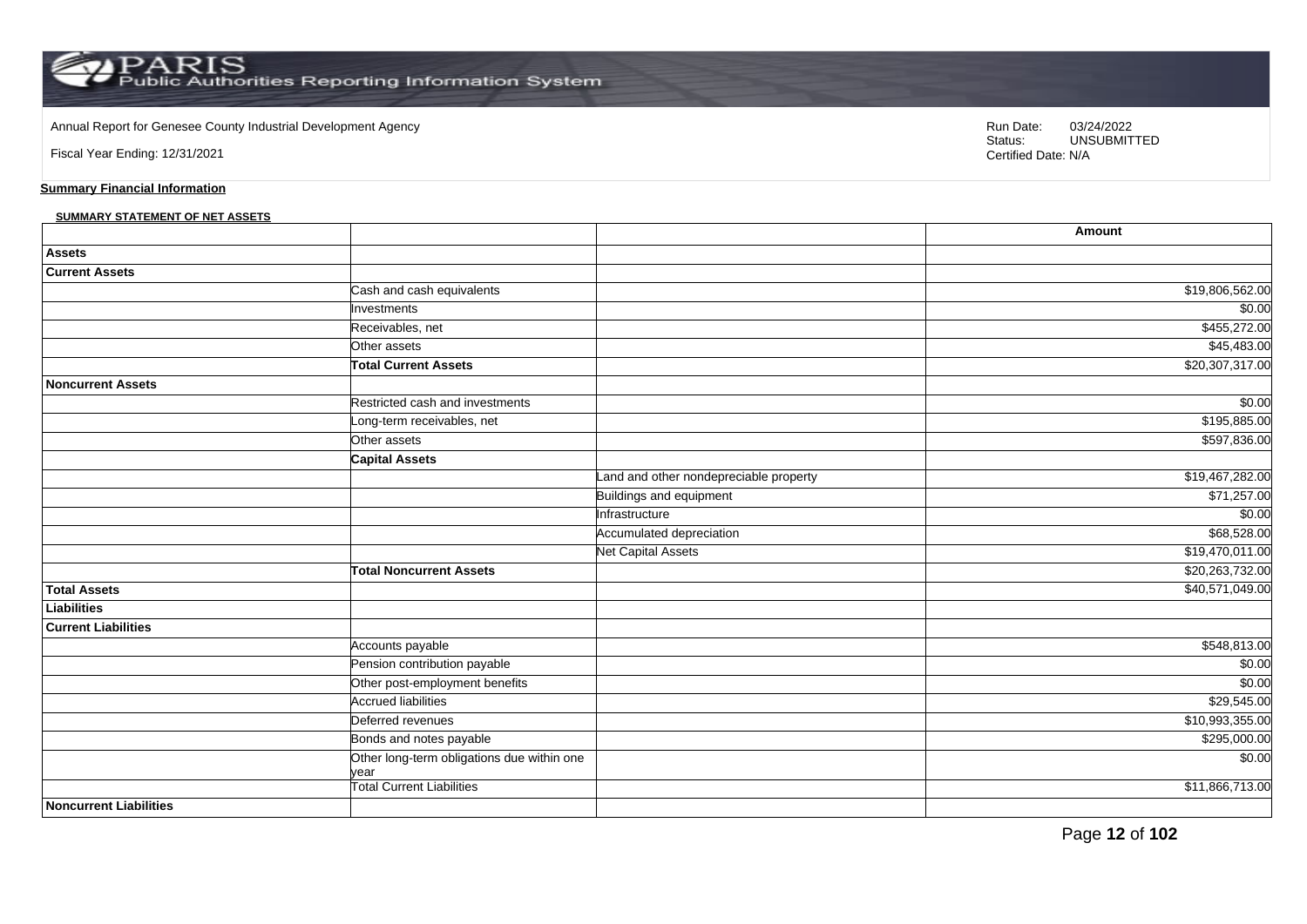Annual Report for Genesee County Industrial Development Agency **Connect Connect Connect Agency** Run Date: 03/24/2022<br>Status: UNSUBMIT

Fiscal Year Ending: 12/31/2021

UNSUBMITTED Certified Date: N/A

|                            | Pension contribution payable                       | \$2,612.00      |
|----------------------------|----------------------------------------------------|-----------------|
|                            | Other post-employment benefits                     | \$0.00          |
|                            | Bonds and notes payable                            | \$8,326,487.00  |
|                            | Long Term Leases                                   | \$0.00          |
|                            | Other long-term obligations                        | \$791,742.00    |
|                            | <b>Total Noncurrent Liabilities</b>                | \$9,120,841.00  |
| <b>Total Liabilities</b>   |                                                    | \$20,987,554.00 |
| <b>Net Asset (Deficit)</b> |                                                    |                 |
| <b>Net Assets</b>          |                                                    |                 |
|                            | Invested in capital assets, net of related<br>debt | \$2,729.00      |
|                            | Restricted                                         | \$425,837.00    |
|                            | Unrestricted                                       | \$19,154,929.00 |
|                            | <b>Total Net Assets</b>                            | \$19,583,495.00 |

#### **SUMMARY STATEMENT OF REVENUE, EXPENSES AND CHANGES IN NET ASSETS**

|                                |                                 | Amount          |
|--------------------------------|---------------------------------|-----------------|
| <b>Operating Revenues</b>      |                                 |                 |
|                                | Charges for services            | \$3,707,404.00  |
|                                | Rental & financing income       | \$29,103.00     |
|                                | Other operating revenues        | \$9,875,280.00  |
|                                | <b>Total Operating Revenue</b>  | \$13,611,787.00 |
| <b>Operating Expenses</b>      |                                 |                 |
|                                | Salaries and wages              | \$732,526.00    |
|                                | Other employee benefits         | \$208,873.00    |
|                                | Professional services contracts | \$68,964.00     |
|                                | Supplies and materials          | \$3,577.00      |
|                                | Depreciation & amortization     | \$546.00        |
|                                | Other operating expenses        | \$4,898,307.00  |
|                                | <b>Total Operating Expenses</b> | \$5,912,793.00  |
| <b>Operating Income (Loss)</b> |                                 | \$7,698,994.00  |
| <b>Nonoperating Revenues</b>   |                                 |                 |
|                                | Investment earnings             | \$8,746.00      |
|                                | State subsidies/grants          | \$0.00          |
|                                | Federal subsidies/grants        | \$0.00          |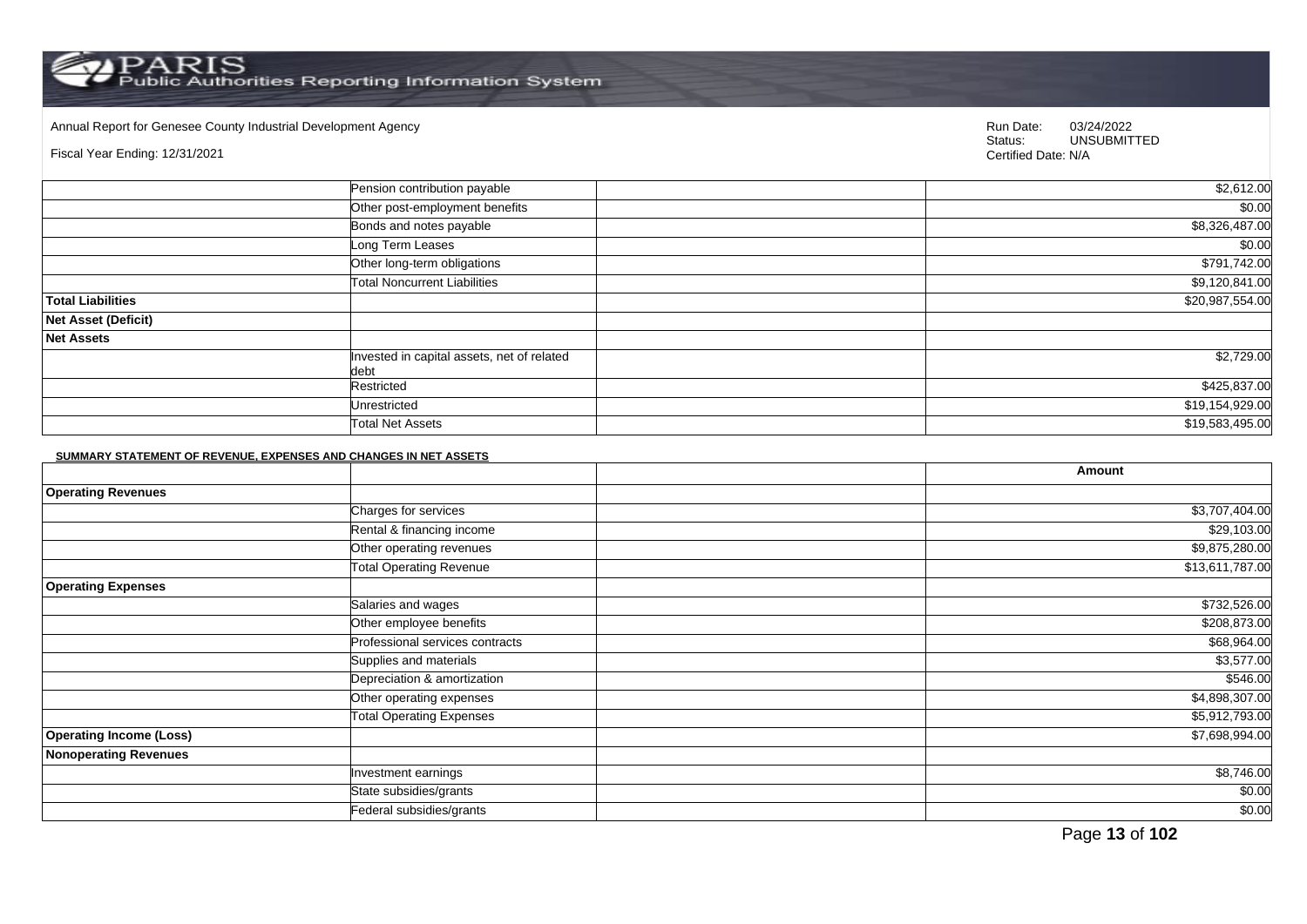Annual Report for Genesee County Industrial Development Agency **Company of Connect Agency** Run Date: 03/24/2022<br>Status: UNSUBMIT

Fiscal Year Ending: 12/31/2021

|                                        | Municipal subsidies/grants                | \$0.00          |
|----------------------------------------|-------------------------------------------|-----------------|
|                                        | Public authority subsidies                | \$0.00          |
|                                        | Other nonoperating revenues               | \$0.00          |
|                                        | <b>Total Nonoperating Revenue</b>         | \$8,746.00      |
| <b>Nonoperating Expenses</b>           |                                           |                 |
|                                        | Interest and other financing charges      | \$0.00          |
|                                        | Subsidies to other public authorities     | \$0.00          |
|                                        | Grants and donations                      | \$0.00          |
|                                        | Other nonoperating expenses               | \$0.00          |
|                                        | <b>Total Nonoperating Expenses</b>        | \$0.00          |
|                                        | <b>Income (Loss) Before Contributions</b> | \$7,707,740.00  |
| <b>Capital Contributions</b>           |                                           | \$0.00          |
| <b>Change in net assets</b>            |                                           | \$7,707,740.00  |
| Net assets (deficit) beginning of year |                                           | \$11,875,755.00 |
| Other net assets changes               |                                           | \$0.00          |
| Net assets (deficit) at end of year    |                                           | \$19,583,495.00 |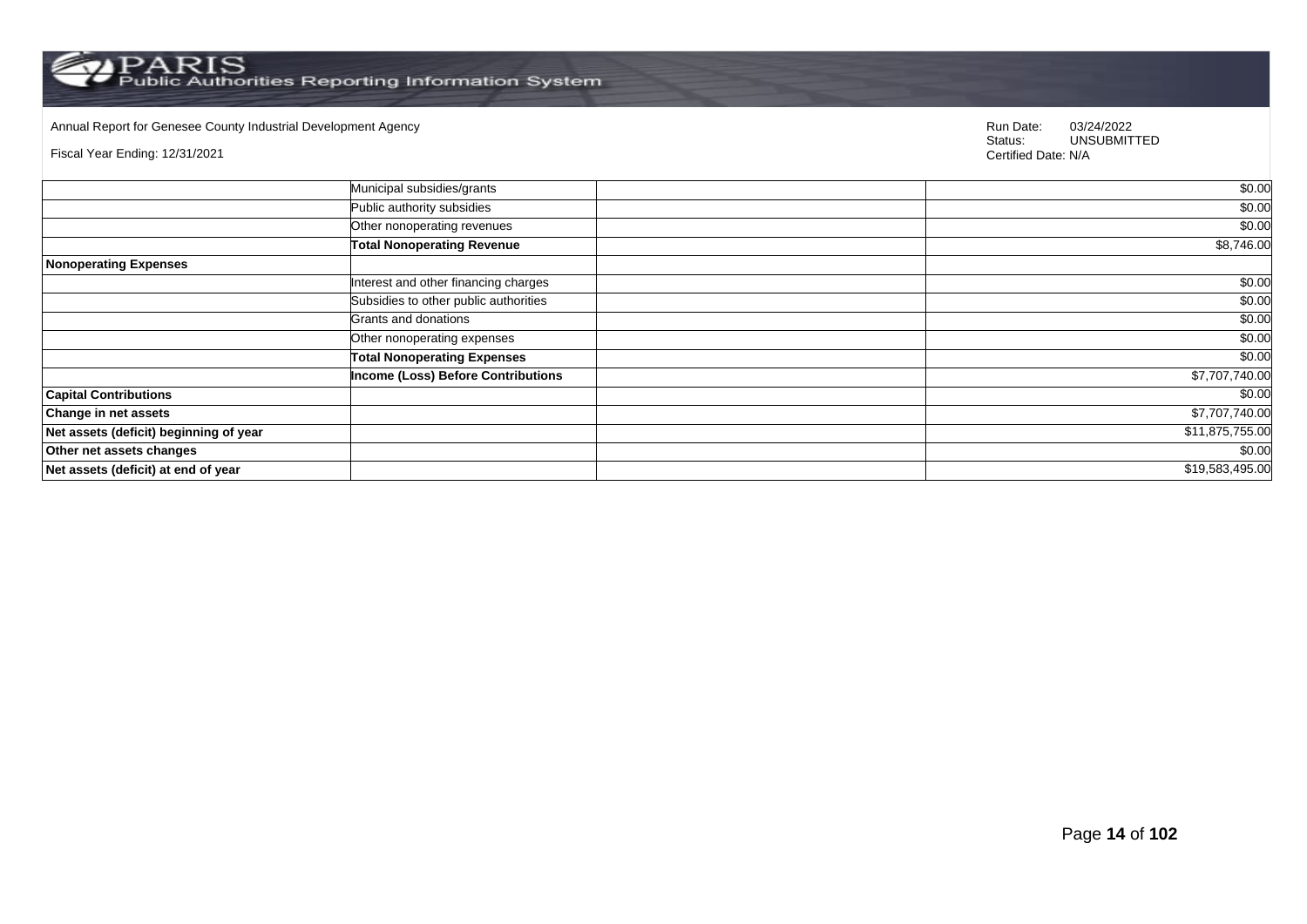$\mathrm{PARS} \ \mathrm{Fuss}$ 

### Annual Report for Genesee County Industrial Development Agency **Company of Connect Agency** Run Date: 03/24/2022<br>Status: UNSUBMIT

Fiscal Year Ending: 12/31/2021

UNSUBMITTED Certified Date: N/A

### **Current Debt**

| Question |                                                                                                                | Response |
|----------|----------------------------------------------------------------------------------------------------------------|----------|
|          | Did the Authority have any outstanding debt, including conduit debt, at any point during the reporting period? | Yes      |
| . د      | If yes, has the Authority issued any debt during the reporting period?                                         | I No     |

### **New Debt Issuances**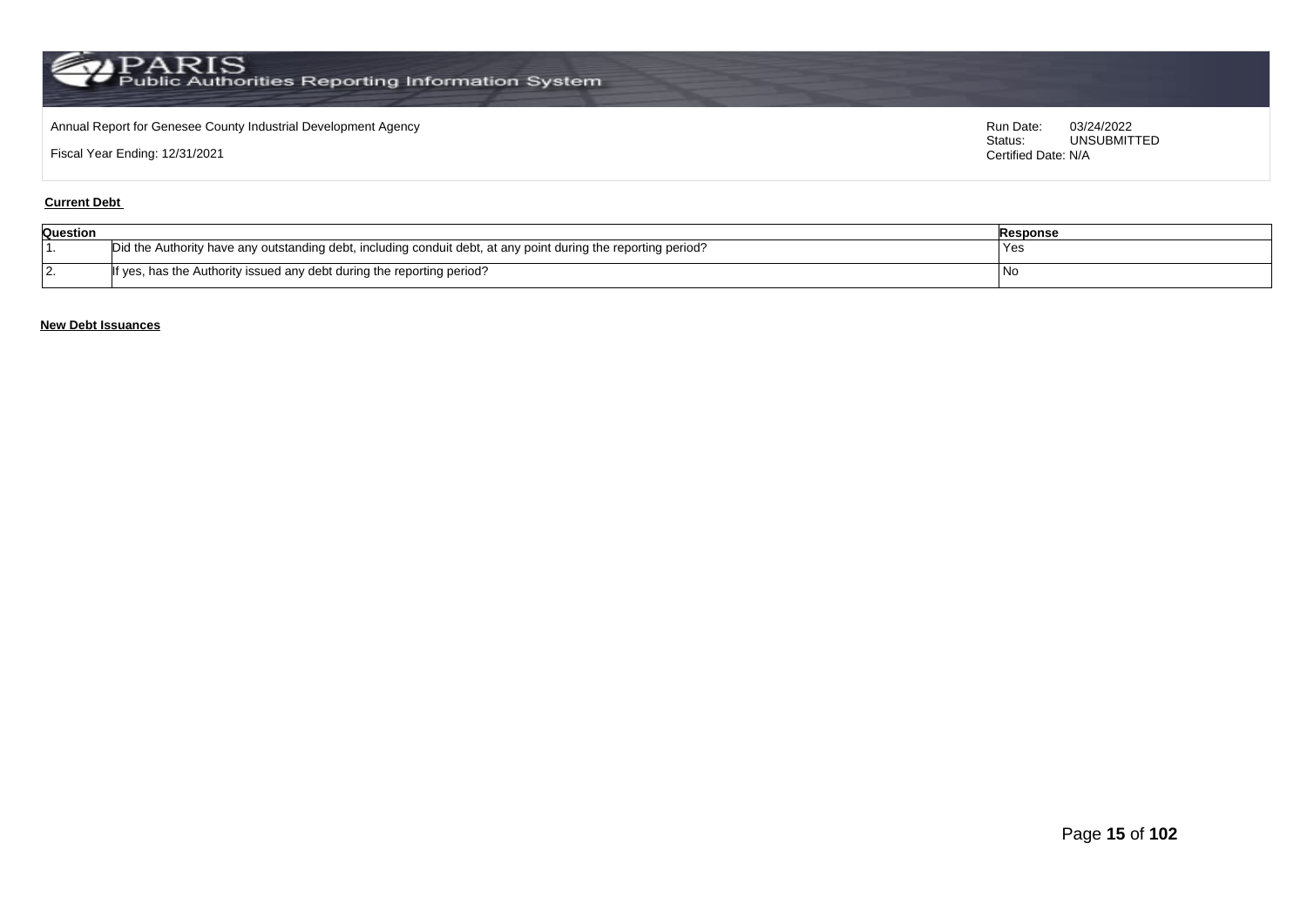# Annual Report for Genesee County Industrial Development Agency **Company of Connect Agency** Run Date: 03/24/2022<br>Status: UNSUBMIT

Fiscal Year Ending: 12/31/2021

UNSUBMITTED Certified Date: N/A

### **Schedule of Authority Debt**

| <b>Type of Debt</b>       |                                                   |                      | Statutory Authorization(\$) Outstanding Start of |                        | <b>New Debt Issuances(\$)</b> | Debt Retired (\$) | <b>Outstanding End of</b> |
|---------------------------|---------------------------------------------------|----------------------|--------------------------------------------------|------------------------|-------------------------------|-------------------|---------------------------|
|                           |                                                   |                      |                                                  | <b>Fiscal Year(\$)</b> |                               |                   | <b>Fiscal Year(\$)</b>    |
| State Obligation          | <b>State Guaranteed</b>                           |                      |                                                  |                        |                               |                   |                           |
| <b>State Obligation</b>   | <b>State Supported</b>                            |                      |                                                  |                        |                               |                   |                           |
| State Obligation          | <b>State Contingent Obligation</b>                |                      |                                                  |                        |                               |                   |                           |
| <b>State Obligation</b>   | <b>State Moral Obligation</b>                     |                      |                                                  |                        |                               |                   |                           |
| <b>Other State-Funded</b> | Other State-Funded                                |                      |                                                  |                        |                               |                   |                           |
| Authority Debt - General  | Authority Debt - General Obligation               |                      |                                                  |                        |                               |                   |                           |
| Obligation                |                                                   |                      |                                                  |                        |                               |                   |                           |
|                           | Authority Debt - Revenue Authority Debt - Revenue |                      |                                                  |                        |                               |                   |                           |
| Authority Debt - Other    | Authority Debt - Other                            |                      |                                                  |                        |                               |                   |                           |
| Conduit                   |                                                   | Conduit Debt         | 0.00                                             | 2,664,548.00           | 0.00                          | 349,660.86        | 2,314,887.14              |
| Conduit                   |                                                   | Conduit Debt - Pilot |                                                  |                        |                               |                   |                           |
|                           |                                                   | Increment Financing  |                                                  |                        |                               |                   |                           |
| <b>TOTALS</b>             |                                                   |                      | 0.00                                             | 2,664,548.00           | 0.00                          | 349,660.86        | 2,314,887.14              |
|                           |                                                   |                      |                                                  |                        |                               |                   |                           |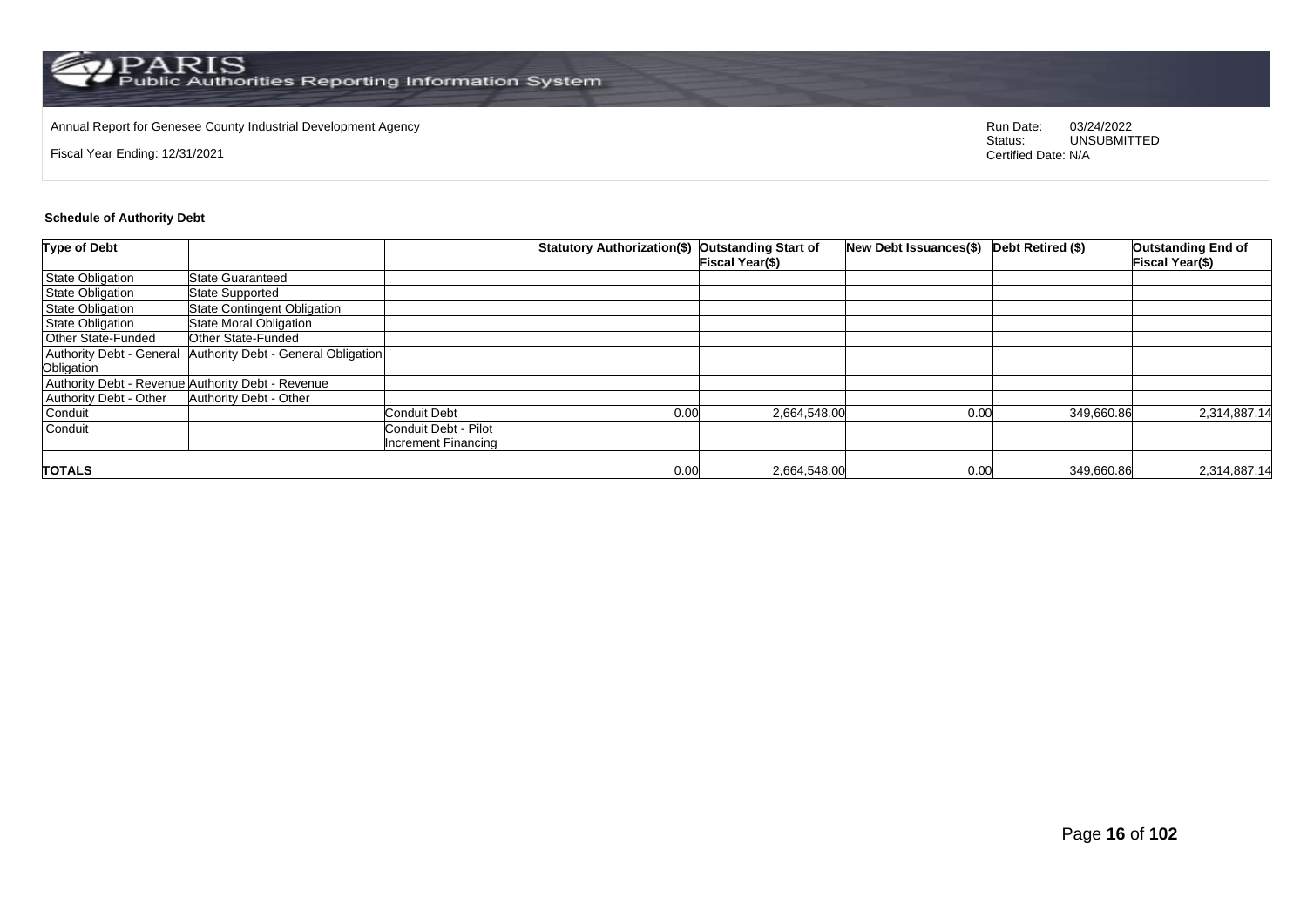# Annual Report for Genesee County Industrial Development Agency **Company of Connect Agency** Run Date: 03/24/2022<br>Status: UNSUBMIT

Fiscal Year Ending: 12/31/2021

#### **Real Property Acquisition/Disposal List**

| 1.Address Line1                    | <b>STAMP</b>                |
|------------------------------------|-----------------------------|
| <b>Address Line2</b>               | 805 Lewiston Road           |
| City                               | <b>ALABAMA</b>              |
| <b>State</b>                       | <b>NY</b>                   |
| <b>Postal Code</b>                 | 14013                       |
| <b>Property Description</b>        | <b>Residential Building</b> |
| <b>Fair Market Description</b>     | Other                       |
| <b>Transaction Date</b>            | 3/19/2021                   |
| <b>Purchaser Organization</b>      |                             |
| Market Rate(\$/square foot)        |                             |
| Lease Rate(\$/square foot)         |                             |
| Seller/Purchaser/Tenant Data       |                             |
| <b>Address Line1 Seller</b>        | 805 Lewiston Road           |
| <b>State Seller</b>                | $\overline{NY}$             |
| <b>Plus4 Seller</b>                |                             |
| <b>Property Type Code</b>          | <b>REAL</b>                 |
| <b>Address Line2:</b>              | 805 Lewiston Road           |
| <b>State</b>                       | <b>NY</b>                   |
| Country                            | <b>United States</b>        |
| <b>Estimated Fair Market Value</b> | 57500                       |
| <b>Transaction Type</b>            | <b>ACQUISITION</b>          |
| <b>Purchase Sale Price</b>         | \$57,500.00                 |
| <b>Relation with Authority Ind</b> | <b>No</b>                   |
| <b>City Seller</b>                 | <b>ALABAMA</b>              |
| Postal code seller                 | 14013                       |
| <b>Country Seller</b>              | <b>USA</b>                  |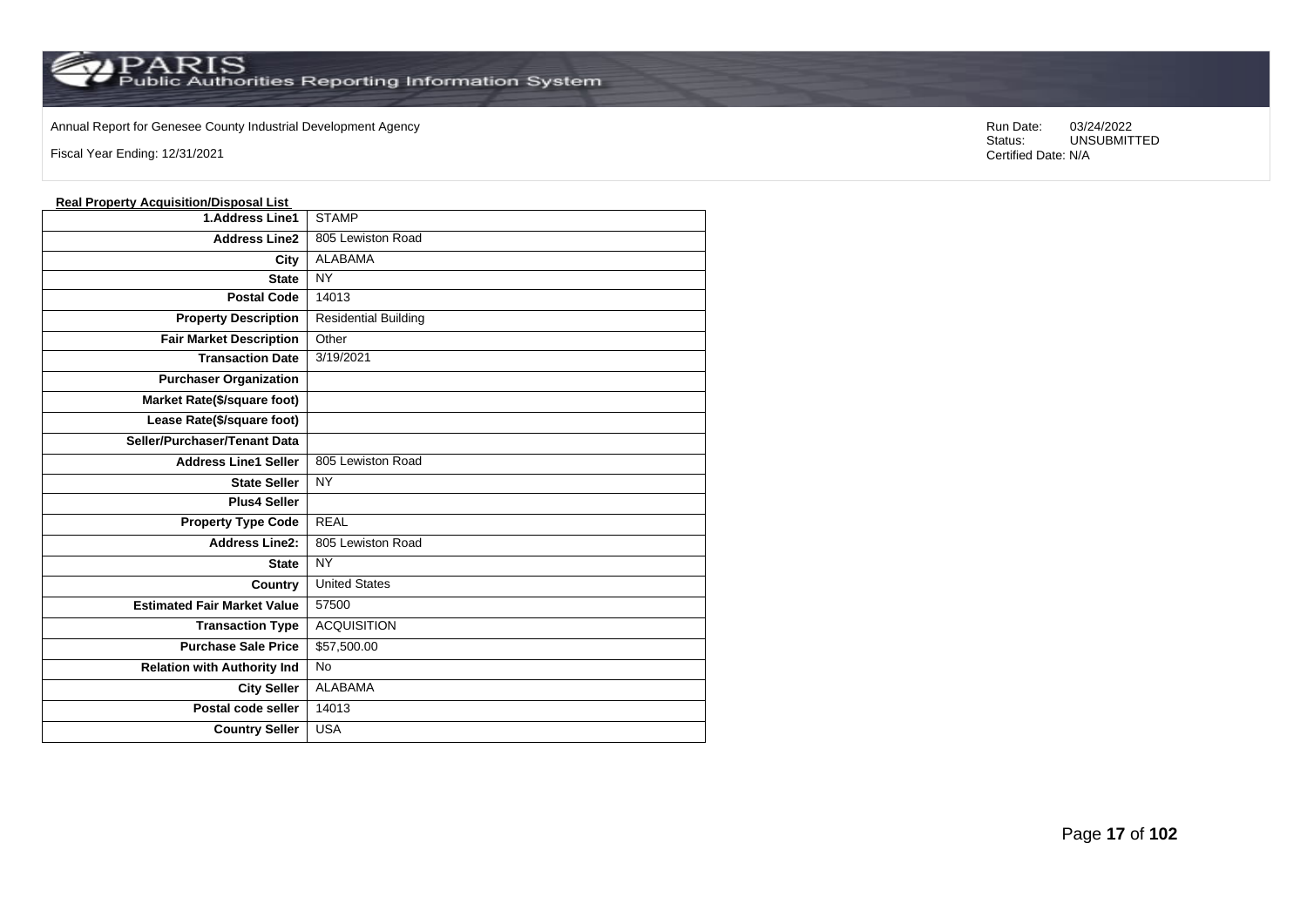# Annual Report for Genesee County Industrial Development Agency **Company of Connect Agency** Run Date: 03/24/2022<br>Status: UNSUBMIT

Fiscal Year Ending: 12/31/2021

| 2.Address Line1                    | <b>STAMP</b>                |
|------------------------------------|-----------------------------|
| <b>Address Line2</b>               | Crosby Road                 |
| City                               | <b>ALABAMA</b>              |
| <b>State</b>                       | <b>NY</b>                   |
| <b>Postal Code</b>                 | 14013                       |
| <b>Property Description</b>        | Vacant Lot/Undeveloped Land |
| <b>Fair Market Description</b>     | Appraisal                   |
| <b>Transaction Date</b>            | 10/8/2021                   |
| <b>Purchaser Organization</b>      | Plug Project Holding, LLC   |
| Market Rate(\$/square foot)        |                             |
| Lease Rate(\$/square foot)         |                             |
| Seller/Purchaser/Tenant Data       |                             |
| <b>Address Line1 Seller</b>        | 968 Albany Shaker Road      |
| <b>State Seller</b>                | <b>NY</b>                   |
| <b>Plus4 Seller</b>                |                             |
| <b>Property Type Code</b>          | <b>REAL</b>                 |
| <b>Address Line2:</b>              | Crosby Road                 |
| <b>State</b>                       | <b>NY</b>                   |
| Country                            | <b>United States</b>        |
| <b>Estimated Fair Market Value</b> | 184261.32                   |
| <b>Transaction Type</b>            | <b>DISPOSITION SALE</b>     |
| <b>Purchase Sale Price</b>         | \$2,091,880.00              |
| <b>Relation with Authority Ind</b> | <b>No</b>                   |
| <b>City Seller</b>                 | <b>LATHAM</b>               |
| Postal code seller                 | 12110                       |
| <b>Country Seller</b>              | <b>USA</b>                  |
|                                    |                             |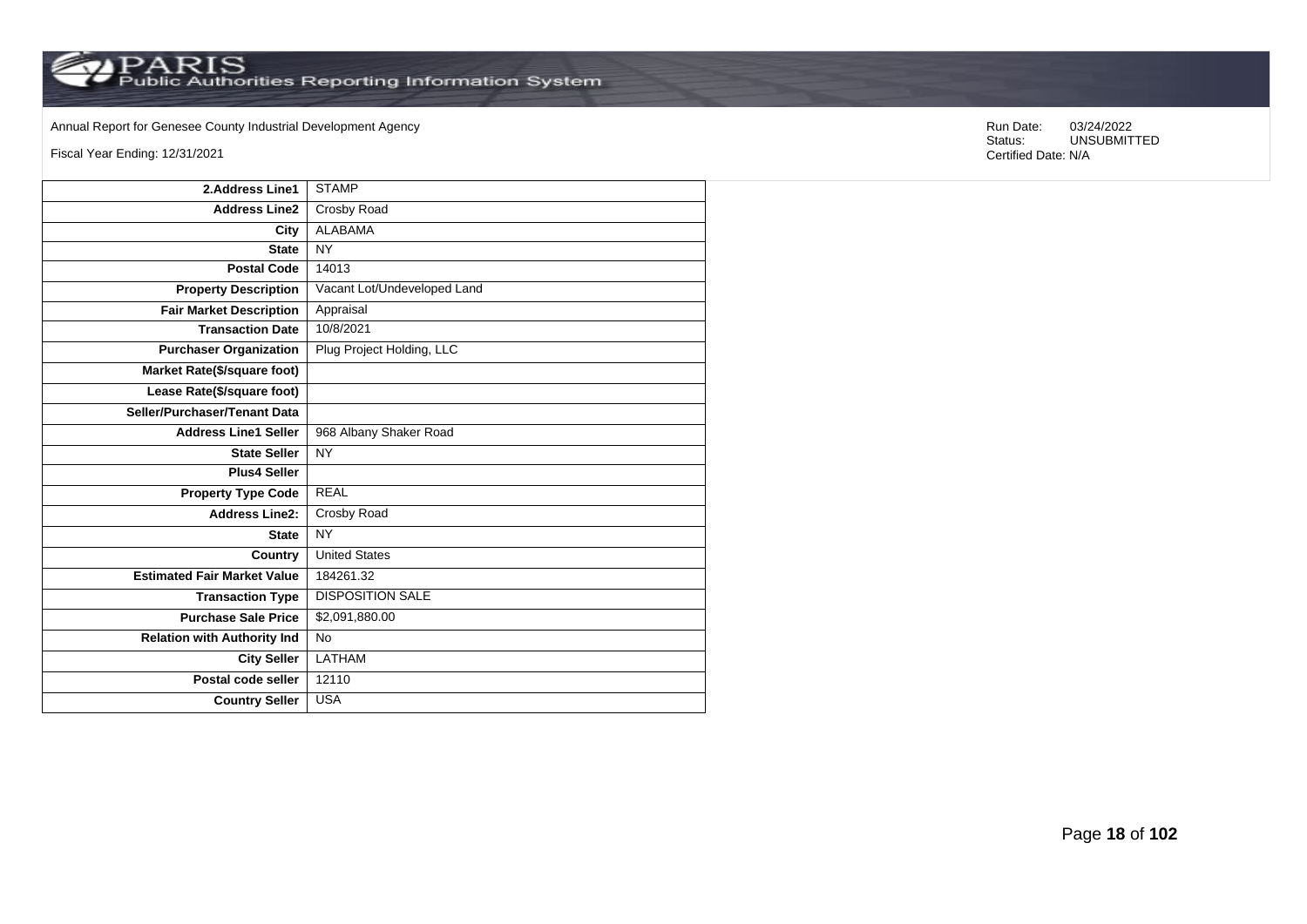Annual Report for Genesee County Industrial Development Agency **Company of Connect Agency** Run Date: 03/24/2022<br>Status: UNSUBMIT

Fiscal Year Ending: 12/31/2021

UNSUBMITTED Certified Date: N/A

**Personal Property**

This Authority has indicated that it had no personal property disposals during the reporting period.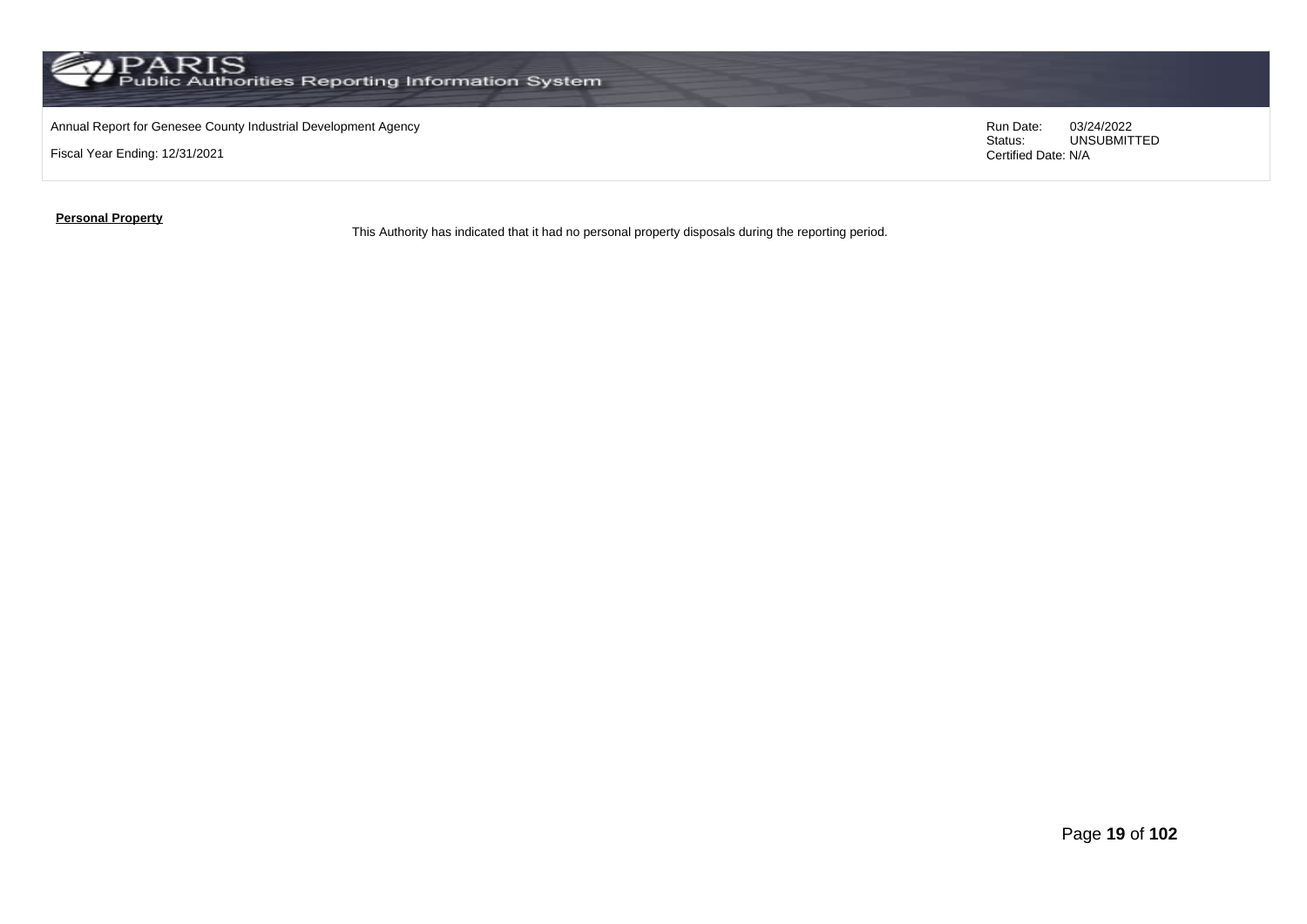# Annual Report for Genesee County Industrial Development Agency **Company of Connect Agency** Run Date: 03/24/2022<br>Status: UNSUBMIT

Fiscal Year Ending: 12/31/2021

UNSUBMITTED Certified Date: N/A

### **Property Documents**

| Question                                                                                                                           |     | <b>URL (If Applicable)</b>                          |
|------------------------------------------------------------------------------------------------------------------------------------|-----|-----------------------------------------------------|
| In accordance with Section 2896(3) of PAL, the Authority is required to prepare a report at least annually of all real property of | Yes | https://www.gcedc.com/news/about-and-mission/gcedc- |
| the Authority. Has this report been prepared?                                                                                      |     | reports                                             |
| Has the Authority prepared policies, procedures, or guidelines regarding the use, awarding, monitoring, and reporting of           | Yes | https://www.gcedc.com/news/about-and-mission/gcedc- |
| contracts for the acquisition and disposal of property?                                                                            |     | reports                                             |
| In accordance with Section 2896(1) of PAL, has the Authority named a contracting officer who shall be responsible for the          | Yes | N/A                                                 |
| Authority's compliance with and enforcement of such quidelines?                                                                    |     |                                                     |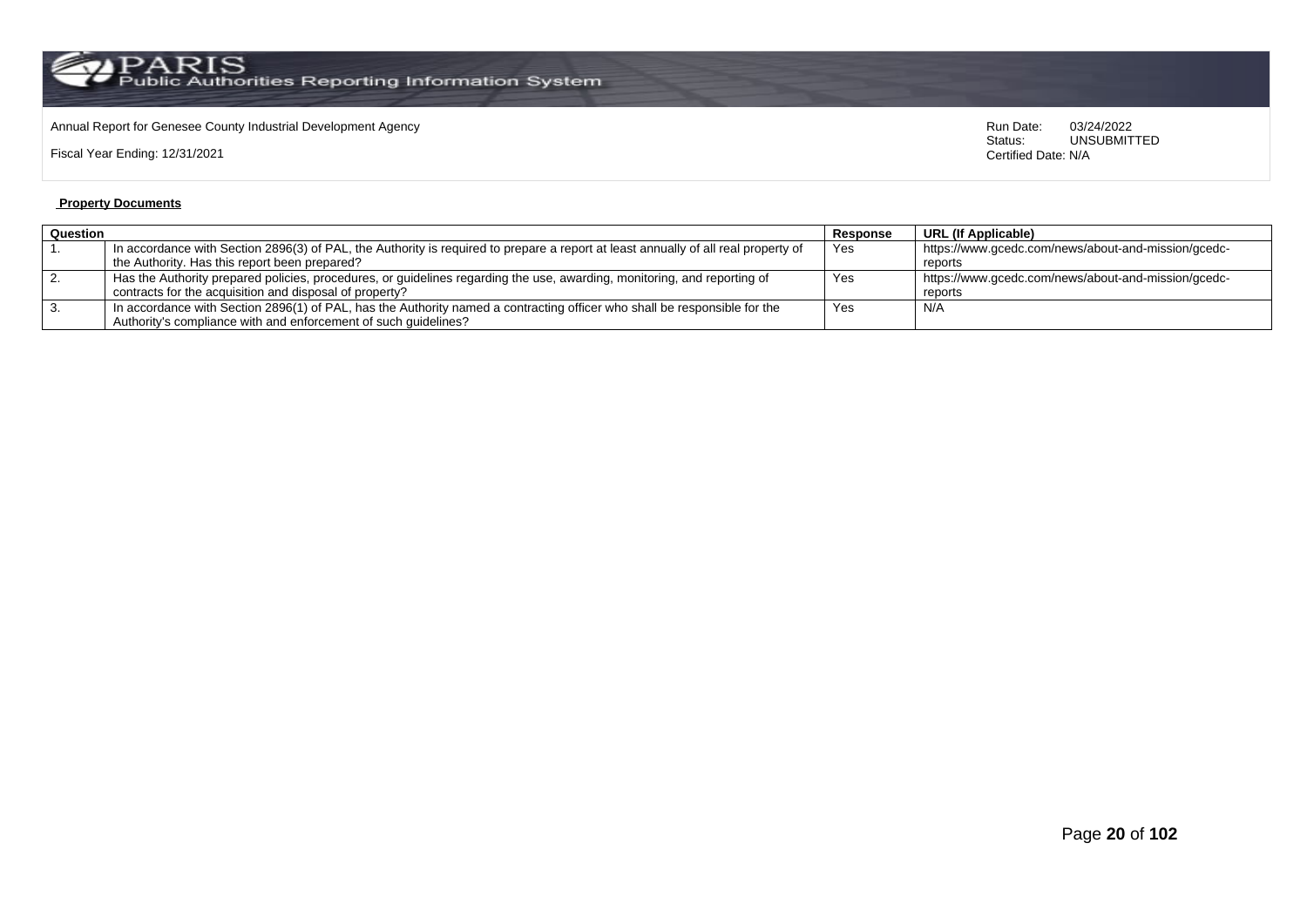$\operatorname{PARIS}_{\text{Public Authorities}\text{ Reporting Information System}}$ 

Annual Report for Genesee County Industrial Development Agency **Company of Connect Agency** Run Date: 03/24/2022<br>Status: UNSUBMIT

Fiscal Year Ending: 12/31/2021

UNSUBMITTED Certified Date: N/A

### **IDA Projects**

| <b>General Project Information</b>           |                                     | <b>Project Tax Exemptions &amp; PILOT</b>            | <b>Payment Information</b>                                                                                                                                           |
|----------------------------------------------|-------------------------------------|------------------------------------------------------|----------------------------------------------------------------------------------------------------------------------------------------------------------------------|
| <b>Project Code</b>                          | 18011709A                           |                                                      |                                                                                                                                                                      |
| <b>Project Type</b>                          | Lease                               | <b>State Sales Tax Exemption</b>                     | \$0.00                                                                                                                                                               |
| <b>Project Name</b>                          | 212 West Main Street, Inc. (Arby's) | <b>Local Sales Tax Exemption</b>                     | \$0.00                                                                                                                                                               |
|                                              |                                     | <b>County Real Property Tax Exemption</b>            | \$699.59                                                                                                                                                             |
| Project Part of Another Phase or Multi Phase | No                                  | <b>Local Property Tax Exemption</b>                  | \$680.75                                                                                                                                                             |
| <b>Original Project Code</b>                 |                                     | <b>School Property Tax Exemption</b>                 | \$1,440.49                                                                                                                                                           |
| <b>Project Purpose Category</b>              | <b>Retail Trade</b>                 | <b>Mortgage Recording Tax Exemption</b>              | \$0.00                                                                                                                                                               |
| <b>Total Project Amount</b>                  | \$895,000.00                        | <b>Total Exemptions</b>                              | \$2,820.83                                                                                                                                                           |
| <b>Benefited Project Amount</b>              | \$895,000.00                        | Total Exemptions Net of RPTL Section 485-b           | \$354.11                                                                                                                                                             |
| <b>Bond/Note Amount</b>                      |                                     | <b>Pilot payment Information</b>                     |                                                                                                                                                                      |
| <b>Annual Lease Payment</b>                  | \$0.00                              |                                                      | <b>Actual Payment Made</b><br><b>Payment Due Per Agreement</b>                                                                                                       |
| <b>Federal Tax Status of Bonds</b>           |                                     | <b>County PILOT</b>                                  | \$349.79<br>\$349.79                                                                                                                                                 |
| <b>Not For Profit</b>                        | No                                  | <b>Local PILOT</b>                                   | \$340.38<br>\$340.38                                                                                                                                                 |
| Date Project approved                        | 10/5/2017                           | <b>School District PILOT</b>                         | \$720.24<br>\$720.24                                                                                                                                                 |
| Did IDA took Title to Property               | Yes                                 | <b>Total PILOT</b>                                   | \$1,410.41<br>\$1,410.41                                                                                                                                             |
| Date IDA Took Title to Property              | 10/5/2017                           | <b>Net Exemptions</b>                                | \$1,410.42                                                                                                                                                           |
| Year Financial Assistance is Planned to End  | 2028                                | <b>Project Employment Information</b>                |                                                                                                                                                                      |
| <b>Notes</b>                                 |                                     |                                                      | PILOT starts with 2018 school, ends in 2028. Highly distressed area. 2017 Renovation Project - Special BP2 PILOT- Average 33% abatement (payments = 50% for          |
|                                              |                                     |                                                      | first four years, 75% next five years, 90% last year) abatement, on the increased assessed value of the property. Remodel of entire restaurant, both inside and out. |
| <b>Location of Project</b>                   |                                     | # of FTEs before IDA Status                          | 8.00                                                                                                                                                                 |
| <b>Address Line1</b>                         | 212 West Main Street                | <b>Original Estimate of Jobs to be Created</b>       | 5.00                                                                                                                                                                 |
| <b>Address Line2</b>                         |                                     | Average Estimated Annual Salary of Jobs to be        | 24,440.00                                                                                                                                                            |
|                                              |                                     | <b>Created(at Current Market rates)</b>              |                                                                                                                                                                      |
| City                                         | <b>BATAVIA</b>                      | Annualized Salary Range of Jobs to be Created        | 24,440.00<br>To: 24,440.00                                                                                                                                           |
| <b>State</b>                                 | <b>NY</b>                           | Original Estimate of Jobs to be Retained             | 8.00                                                                                                                                                                 |
| Zip - Plus4                                  | 14020                               | <b>Estimated Average Annual Salary of Jobs to be</b> | 24,440.00                                                                                                                                                            |
|                                              |                                     | <b>Retained(at Current Market rates)</b>             |                                                                                                                                                                      |
| <b>Province/Region</b>                       |                                     | <b>Current # of FTEs</b>                             | 17.00                                                                                                                                                                |
| Country                                      | <b>United States</b>                | # of FTE Construction Jobs during Fiscal Year        | 0.00                                                                                                                                                                 |
| <b>Applicant Information</b>                 |                                     | <b>Net Employment Change</b>                         | 9.00                                                                                                                                                                 |
| <b>Applicant Name</b>                        | "212 West Main Street, Inc."        |                                                      |                                                                                                                                                                      |
| <b>Address Line1</b>                         | 212 West Main Street                | <b>Project Status</b>                                |                                                                                                                                                                      |
| <b>Address Line2</b>                         |                                     |                                                      |                                                                                                                                                                      |
| City                                         | <b>BATAVIA</b>                      | <b>Current Year Is Last Year for Reporting</b>       | No                                                                                                                                                                   |
| <b>State</b>                                 | <b>NY</b>                           | There is no Debt Outstanding for this Project        | Yes                                                                                                                                                                  |
| Zip - Plus4                                  | 14020                               | <b>IDA Does Not Hold Title to the Property</b>       | No                                                                                                                                                                   |
| <b>Province/Region</b>                       |                                     | The Project Receives No Tax Exemptions               | <b>No</b>                                                                                                                                                            |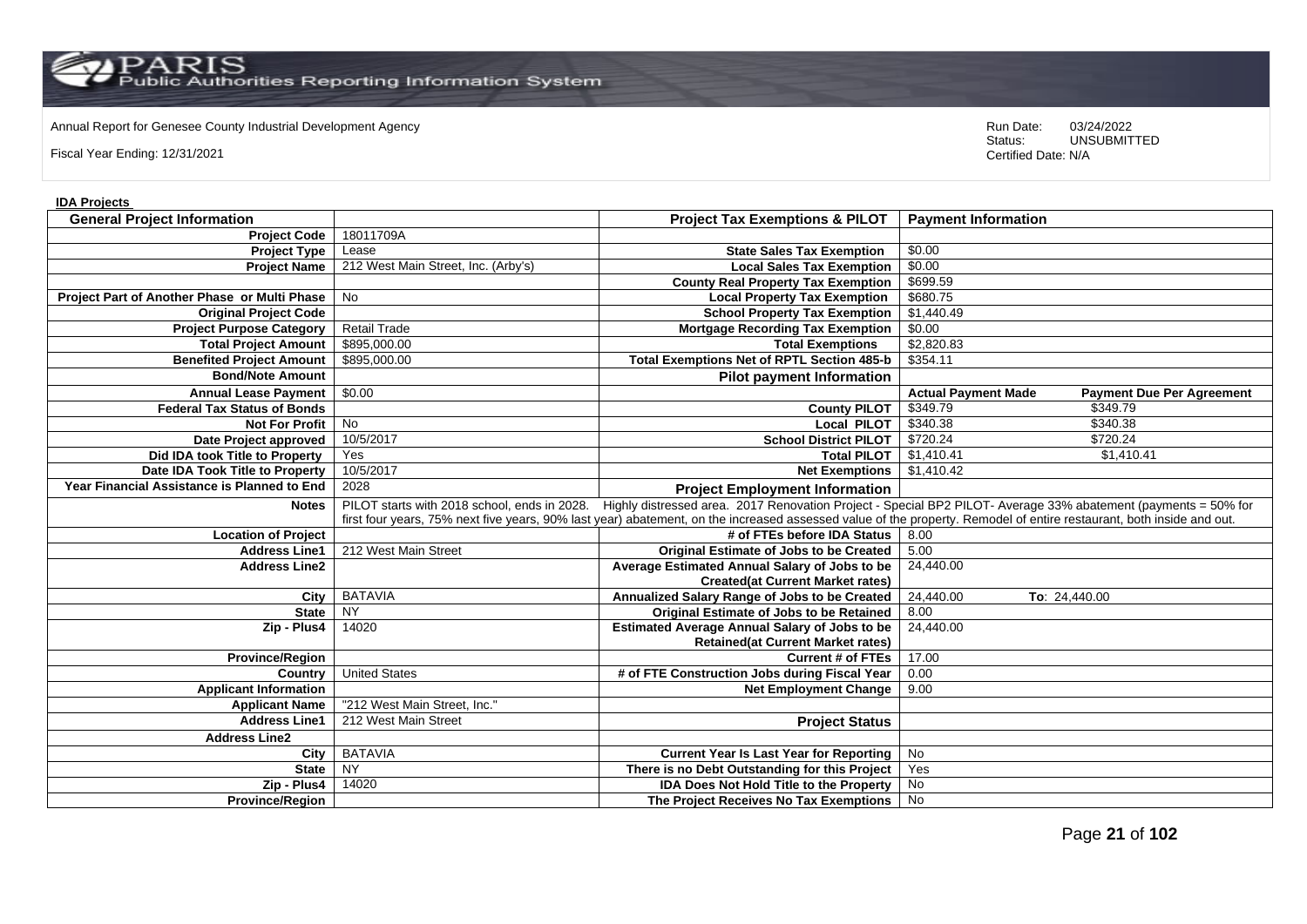$\operatorname{PARIS}$  PARIS<br>Public Authorities Reporting Information System Annual Report for Genesee County Industrial Development Agency **Company of Connect Agency** Run Date: 03/24/2022<br>Status: UNSUBMIT UNSUBMITTED Fiscal Year Ending: 12/31/2021 Certified Date: N/A **Country** USA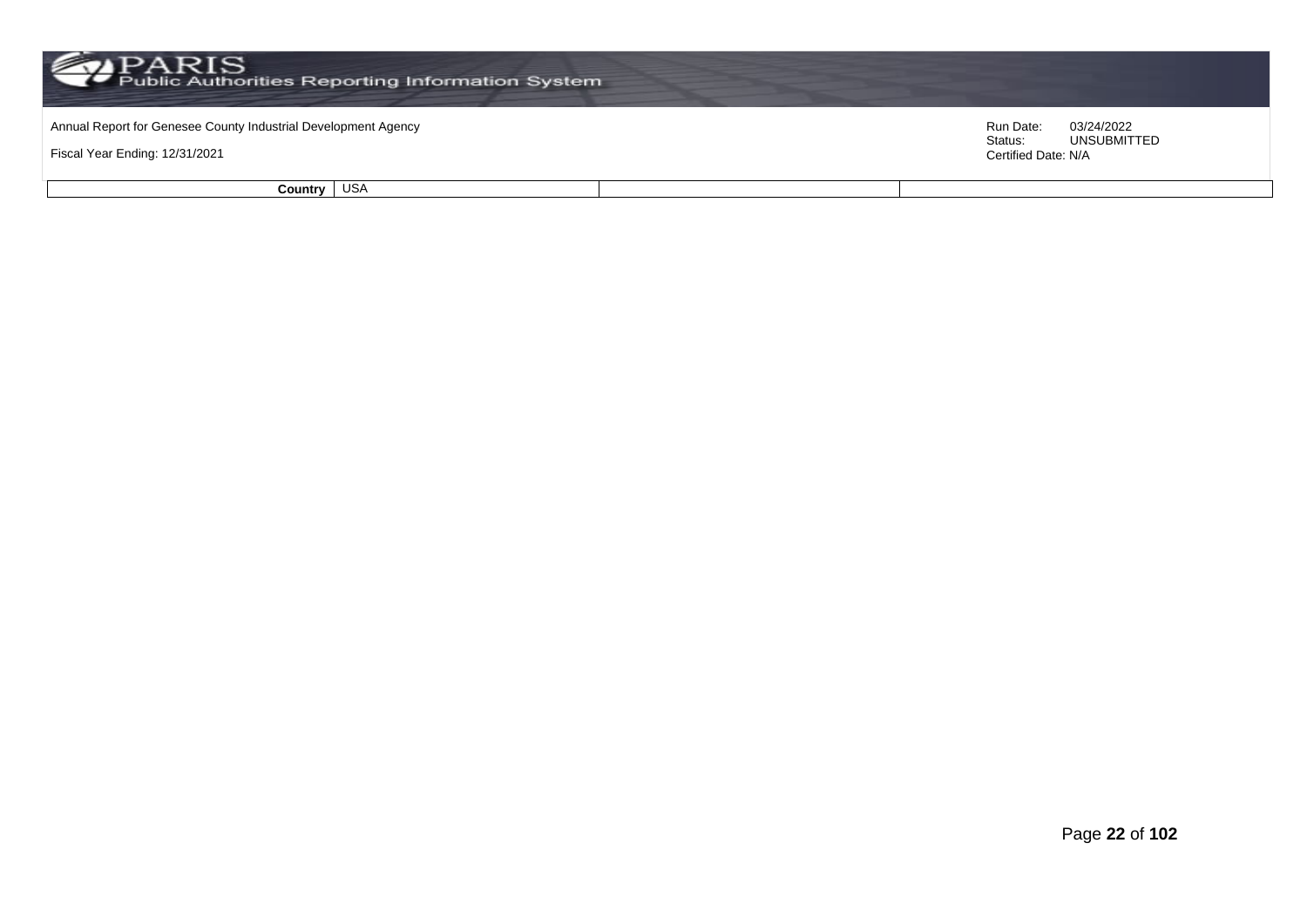# Annual Report for Genesee County Industrial Development Agency **Company of Connect Agency** Run Date: 03/24/2022<br>Status: UNSUBMIT

Fiscal Year Ending: 12/31/2021

| <b>General Project Information</b>           |                                                                            | <b>Project Tax Exemptions &amp; PILOT</b>            | <b>Payment Information</b> |                                  |
|----------------------------------------------|----------------------------------------------------------------------------|------------------------------------------------------|----------------------------|----------------------------------|
| <b>Project Code</b>                          | 18012001A                                                                  |                                                      |                            |                                  |
| <b>Project Type</b>                          | Lease                                                                      | <b>State Sales Tax Exemption</b>                     | \$0.00                     |                                  |
| <b>Project Name</b>                          | 241 Knapp Road Solar 1, LLC Project                                        | <b>Local Sales Tax Exemption</b>                     | \$0.00                     |                                  |
|                                              |                                                                            | <b>County Real Property Tax Exemption</b>            | \$0.00                     |                                  |
| Project Part of Another Phase or Multi Phase | <b>No</b>                                                                  | <b>Local Property Tax Exemption</b>                  | \$0.00                     |                                  |
| <b>Original Project Code</b>                 |                                                                            | <b>School Property Tax Exemption</b>                 | \$0.00                     |                                  |
| <b>Project Purpose Category</b>              | <b>Other Categories</b>                                                    | <b>Mortgage Recording Tax Exemption</b>              | \$0.00                     |                                  |
| <b>Total Project Amount</b>                  | \$4,739,699.00                                                             | <b>Total Exemptions</b>                              | \$0.00                     |                                  |
| <b>Benefited Project Amount</b>              | \$4,739,699.00                                                             | <b>Total Exemptions Net of RPTL Section 485-b</b>    | \$0.00                     |                                  |
| <b>Bond/Note Amount</b>                      |                                                                            | <b>Pilot payment Information</b>                     |                            |                                  |
| <b>Annual Lease Payment</b>                  | \$1.00                                                                     |                                                      | <b>Actual Payment Made</b> | <b>Payment Due Per Agreement</b> |
| <b>Federal Tax Status of Bonds</b>           |                                                                            | <b>County PILOT</b>                                  | \$0.00                     | \$0.00                           |
| <b>Not For Profit</b>                        | $\overline{N}$                                                             | <b>Local PILOT</b>                                   | \$0.00                     | \$0.00                           |
| Date Project approved                        | 3/5/2020                                                                   | <b>School District PILOT</b>                         | \$0.00                     | \$0.00                           |
| <b>Did IDA took Title to Property</b>        | Yes                                                                        | <b>Total PILOT</b>                                   | \$0.00                     | \$0.00                           |
| Date IDA Took Title to Property              | 12/1/2020                                                                  | <b>Net Exemptions</b>                                | \$0.00                     |                                  |
| Year Financial Assistance is Planned to End  | 2037                                                                       | <b>Project Employment Information</b>                |                            |                                  |
| <b>Notes</b>                                 | PILOT starts with 2022 school, ends in 2037 (15 year PILOT) Solar Project. |                                                      |                            |                                  |
| <b>Location of Project</b>                   |                                                                            | # of FTEs before IDA Status                          | 0.00                       |                                  |
| <b>Address Line1</b>                         | 241 Knapp Road                                                             | Original Estimate of Jobs to be Created              | 0.00                       |                                  |
| <b>Address Line2</b>                         |                                                                            | Average Estimated Annual Salary of Jobs to be        | 0.00                       |                                  |
|                                              |                                                                            | <b>Created(at Current Market rates)</b>              |                            |                                  |
| City                                         | <b>CORFU</b>                                                               | Annualized Salary Range of Jobs to be Created        | 0.00<br>To: 0.00           |                                  |
| <b>State</b>                                 | NY                                                                         | <b>Original Estimate of Jobs to be Retained</b>      | 0.00                       |                                  |
| Zip - Plus4                                  | 14036                                                                      | <b>Estimated Average Annual Salary of Jobs to be</b> | 0.00                       |                                  |
|                                              |                                                                            | <b>Retained(at Current Market rates)</b>             |                            |                                  |
| <b>Province/Region</b>                       |                                                                            | <b>Current # of FTEs</b>                             | 0.00                       |                                  |
| Country                                      | <b>United States</b>                                                       | # of FTE Construction Jobs during Fiscal Year        | 0.00                       |                                  |
| <b>Applicant Information</b>                 |                                                                            | <b>Net Employment Change</b>                         | 0.00                       |                                  |
| <b>Applicant Name</b>                        | "241 Knapp Road Solar, LLC "                                               |                                                      |                            |                                  |
| <b>Address Line1</b>                         | 282 Century PI #2000                                                       | <b>Project Status</b>                                |                            |                                  |
| <b>Address Line2</b>                         |                                                                            |                                                      |                            |                                  |
| City                                         | <b>LOUISVILLE</b>                                                          | <b>Current Year Is Last Year for Reporting</b>       | No                         |                                  |
| <b>State</b>                                 | $\overline{c}$                                                             | There is no Debt Outstanding for this Project        | Yes                        |                                  |
| Zip - Plus4                                  | 80027                                                                      | <b>IDA Does Not Hold Title to the Property</b>       | No                         |                                  |
| <b>Province/Region</b>                       |                                                                            | The Project Receives No Tax Exemptions               | <b>No</b>                  |                                  |
| <b>Country</b>                               | <b>USA</b>                                                                 |                                                      |                            |                                  |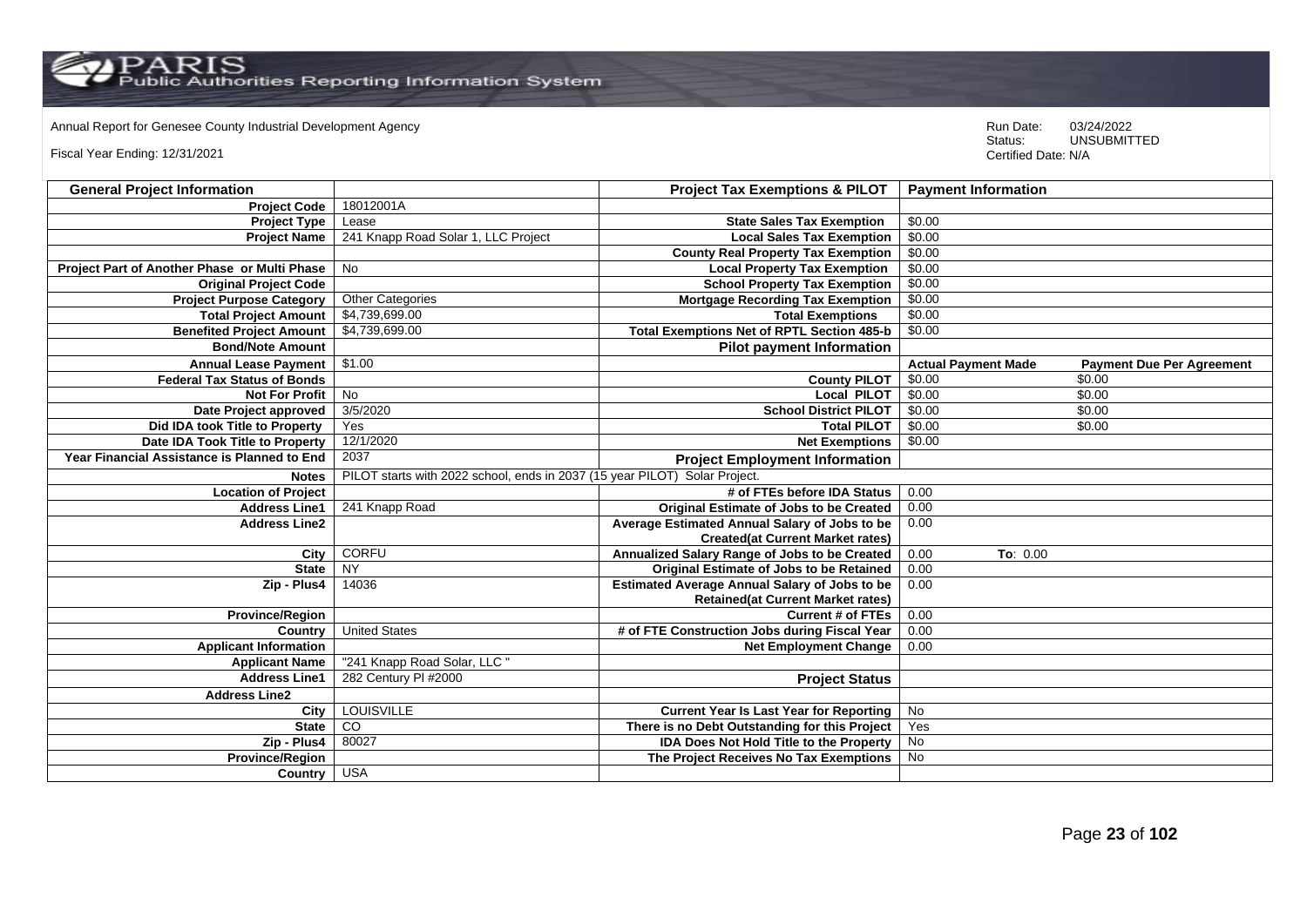# Annual Report for Genesee County Industrial Development Agency **Company of Connect Agency** Run Date: 03/24/2022<br>Status: UNSUBMIT

Fiscal Year Ending: 12/31/2021

| <b>General Project Information</b>           |                                                                            | <b>Project Tax Exemptions &amp; PILOT</b>            | <b>Payment Information</b> |                                  |
|----------------------------------------------|----------------------------------------------------------------------------|------------------------------------------------------|----------------------------|----------------------------------|
| <b>Project Code</b>                          | 18012002A                                                                  |                                                      |                            |                                  |
| <b>Project Type</b>                          | Lease                                                                      | <b>State Sales Tax Exemption</b>                     | \$0.00                     |                                  |
| <b>Project Name</b>                          | 241 Knapp Road Solar 2, LLC Project                                        | <b>Local Sales Tax Exemption</b>                     | \$0.00                     |                                  |
|                                              |                                                                            | <b>County Real Property Tax Exemption</b>            | \$0.00                     |                                  |
| Project Part of Another Phase or Multi Phase | <b>No</b>                                                                  | <b>Local Property Tax Exemption</b>                  | \$0.00                     |                                  |
| <b>Original Project Code</b>                 |                                                                            | <b>School Property Tax Exemption</b>                 | \$0.00                     |                                  |
| <b>Project Purpose Category</b>              | <b>Other Categories</b>                                                    | <b>Mortgage Recording Tax Exemption</b>              | \$0.00                     |                                  |
| <b>Total Project Amount</b>                  | \$4,762,552.00                                                             | <b>Total Exemptions</b>                              | \$0.00                     |                                  |
| <b>Benefited Project Amount</b>              | \$4,762,552.00                                                             | <b>Total Exemptions Net of RPTL Section 485-b</b>    | \$0.00                     |                                  |
| <b>Bond/Note Amount</b>                      |                                                                            | <b>Pilot payment Information</b>                     |                            |                                  |
| <b>Annual Lease Payment</b>                  | \$1.00                                                                     |                                                      | <b>Actual Payment Made</b> | <b>Payment Due Per Agreement</b> |
| <b>Federal Tax Status of Bonds</b>           |                                                                            | <b>County PILOT</b>                                  | \$0.00                     | \$0.00                           |
| <b>Not For Profit</b>                        | $\overline{N}$                                                             | <b>Local PILOT</b>                                   | \$0.00                     | \$0.00                           |
| Date Project approved                        | 3/5/2020                                                                   | <b>School District PILOT</b>                         | \$0.00                     | \$0.00                           |
| <b>Did IDA took Title to Property</b>        | Yes                                                                        | <b>Total PILOT</b>                                   | \$0.00                     | \$0.00                           |
| Date IDA Took Title to Property              | 12/1/2020                                                                  | <b>Net Exemptions</b>                                | \$0.00                     |                                  |
| Year Financial Assistance is Planned to End  | 2037                                                                       | <b>Project Employment Information</b>                |                            |                                  |
| <b>Notes</b>                                 | PILOT starts with 2022 school, ends in 2037 (15 year PILOT) Solar Project. |                                                      |                            |                                  |
| <b>Location of Project</b>                   |                                                                            | # of FTEs before IDA Status                          | 0.00                       |                                  |
| <b>Address Line1</b>                         | 241 Knapp Road West                                                        | Original Estimate of Jobs to be Created              | 0.00                       |                                  |
| <b>Address Line2</b>                         |                                                                            | Average Estimated Annual Salary of Jobs to be        | 0.00                       |                                  |
|                                              |                                                                            | <b>Created(at Current Market rates)</b>              |                            |                                  |
| City                                         | <b>CORFU</b>                                                               | Annualized Salary Range of Jobs to be Created        | 0.00<br>To: 0.00           |                                  |
| <b>State</b>                                 | NY                                                                         | <b>Original Estimate of Jobs to be Retained</b>      | 0.00                       |                                  |
| Zip - Plus4                                  | 14036                                                                      | <b>Estimated Average Annual Salary of Jobs to be</b> | 0.00                       |                                  |
|                                              |                                                                            | <b>Retained(at Current Market rates)</b>             |                            |                                  |
| <b>Province/Region</b>                       |                                                                            | <b>Current # of FTEs</b>                             | 0.00                       |                                  |
| Country                                      | <b>United States</b>                                                       | # of FTE Construction Jobs during Fiscal Year        | 0.00                       |                                  |
| <b>Applicant Information</b>                 |                                                                            | <b>Net Employment Change</b>                         | 0.00                       |                                  |
| <b>Applicant Name</b>                        | "241 Knapp Road Solar, LLC "                                               |                                                      |                            |                                  |
| <b>Address Line1</b>                         | 282 Century PI #2000                                                       | <b>Project Status</b>                                |                            |                                  |
| <b>Address Line2</b>                         |                                                                            |                                                      |                            |                                  |
| City                                         | <b>LOUISVILLE</b>                                                          | <b>Current Year Is Last Year for Reporting</b>       | No                         |                                  |
| <b>State</b>                                 | $\overline{c}$                                                             | There is no Debt Outstanding for this Project        | Yes                        |                                  |
| Zip - Plus4                                  | 80027                                                                      | <b>IDA Does Not Hold Title to the Property</b>       | No                         |                                  |
| <b>Province/Region</b>                       |                                                                            | The Project Receives No Tax Exemptions               | <b>No</b>                  |                                  |
| <b>Country</b>                               | <b>USA</b>                                                                 |                                                      |                            |                                  |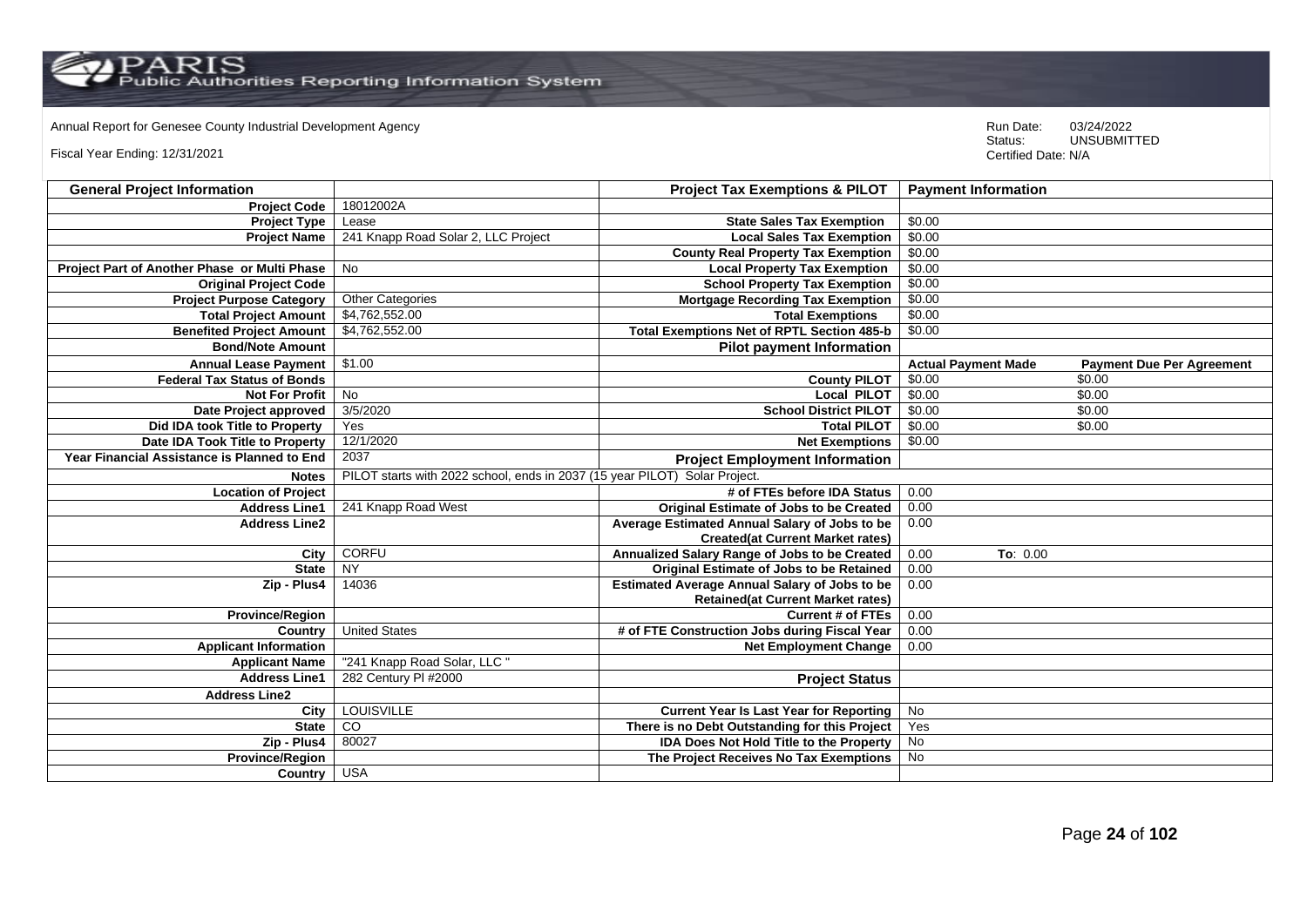# Annual Report for Genesee County Industrial Development Agency **Company of Connect Agency** Run Date: 03/24/2022<br>Status: UNSUBMIT

Fiscal Year Ending: 12/31/2021

| <b>General Project Information</b>           |                                                                            | <b>Project Tax Exemptions &amp; PILOT</b>            | <b>Payment Information</b> |                                  |
|----------------------------------------------|----------------------------------------------------------------------------|------------------------------------------------------|----------------------------|----------------------------------|
| <b>Project Code</b>                          | 18012004A                                                                  |                                                      |                            |                                  |
| <b>Project Type</b>                          | Lease                                                                      | <b>State Sales Tax Exemption</b>                     | \$0.00                     |                                  |
| <b>Project Name</b>                          | 3104 Batavia Solar, LLC - Borrego Solar                                    | <b>Local Sales Tax Exemption</b>                     | \$0.00                     |                                  |
|                                              |                                                                            | <b>County Real Property Tax Exemption</b>            | \$0.00                     |                                  |
| Project Part of Another Phase or Multi Phase | No                                                                         | <b>Local Property Tax Exemption</b>                  | \$0.00                     |                                  |
| <b>Original Project Code</b>                 |                                                                            | <b>School Property Tax Exemption</b>                 | \$23,136.02                |                                  |
| <b>Project Purpose Category</b>              | <b>Other Categories</b>                                                    | <b>Mortgage Recording Tax Exemption</b>              | \$0.00                     |                                  |
| <b>Total Project Amount</b>                  | \$3,477,835.00                                                             | <b>Total Exemptions</b>                              | \$23,136.02                |                                  |
| <b>Benefited Project Amount</b>              | \$3,477,835.00                                                             | <b>Total Exemptions Net of RPTL Section 485-b</b>    | \$0.00                     |                                  |
| <b>Bond/Note Amount</b>                      |                                                                            | <b>Pilot payment Information</b>                     |                            |                                  |
| <b>Annual Lease Payment</b>                  | \$1.00                                                                     |                                                      | <b>Actual Payment Made</b> | <b>Payment Due Per Agreement</b> |
| <b>Federal Tax Status of Bonds</b>           |                                                                            | County PILOT                                         | \$0.00                     | \$0.00                           |
| <b>Not For Profit</b>                        | No                                                                         | <b>Local PILOT</b>                                   | \$0.00                     | \$0.00                           |
| Date Project approved                        | 3/5/2020                                                                   | <b>School District PILOT</b>                         | \$10,732.00                | \$10,732.00                      |
| Did IDA took Title to Property               | Yes                                                                        | <b>Total PILOT</b>                                   | \$10,732.00                | \$10,732.00                      |
| Date IDA Took Title to Property              | 5/1/2020                                                                   | <b>Net Exemptions</b>                                | \$12,404.02                |                                  |
| Year Financial Assistance is Planned to End  | 2036                                                                       | <b>Project Employment Information</b>                |                            |                                  |
| <b>Notes</b>                                 | PILOT starts with 2021 school, ends in 2036 (15 year PILOT) Solar Project. |                                                      |                            |                                  |
| <b>Location of Project</b>                   |                                                                            | # of FTEs before IDA Status                          | 0.00                       |                                  |
| <b>Address Line1</b>                         | 3104 West Main Street Road                                                 | <b>Original Estimate of Jobs to be Created</b>       | 0.00                       |                                  |
| <b>Address Line2</b>                         |                                                                            | Average Estimated Annual Salary of Jobs to be        | 0.00                       |                                  |
|                                              |                                                                            | <b>Created(at Current Market rates)</b>              |                            |                                  |
| City                                         | <b>BATAVIA</b>                                                             | Annualized Salary Range of Jobs to be Created        | 0.00<br>To: 0.00           |                                  |
| <b>State</b>                                 | <b>NY</b>                                                                  | Original Estimate of Jobs to be Retained             | 0.00                       |                                  |
| Zip - Plus4                                  | 14020                                                                      | <b>Estimated Average Annual Salary of Jobs to be</b> | 0.00                       |                                  |
|                                              |                                                                            | <b>Retained(at Current Market rates)</b>             |                            |                                  |
| <b>Province/Region</b>                       |                                                                            | <b>Current # of FTEs</b>                             | 0.00                       |                                  |
| Country                                      | <b>United States</b>                                                       | # of FTE Construction Jobs during Fiscal Year        | 0.00                       |                                  |
| <b>Applicant Information</b>                 |                                                                            | <b>Net Employment Change</b>                         | 0.00                       |                                  |
| <b>Applicant Name</b>                        | "3104 Batavia Solar, LLC"                                                  |                                                      |                            |                                  |
| <b>Address Line1</b>                         | 101 Summer Street                                                          | <b>Project Status</b>                                |                            |                                  |
| <b>Address Line2</b>                         |                                                                            |                                                      |                            |                                  |
| City                                         | <b>BOSTON</b>                                                              | Current Year Is Last Year for Reporting              | No                         |                                  |
| <b>State</b>                                 | MA                                                                         | There is no Debt Outstanding for this Project        | Yes                        |                                  |
| Zip - Plus4                                  | 02110                                                                      | IDA Does Not Hold Title to the Property              | No                         |                                  |
| <b>Province/Region</b>                       |                                                                            | The Project Receives No Tax Exemptions               | <b>No</b>                  |                                  |
| Country USA                                  |                                                                            |                                                      |                            |                                  |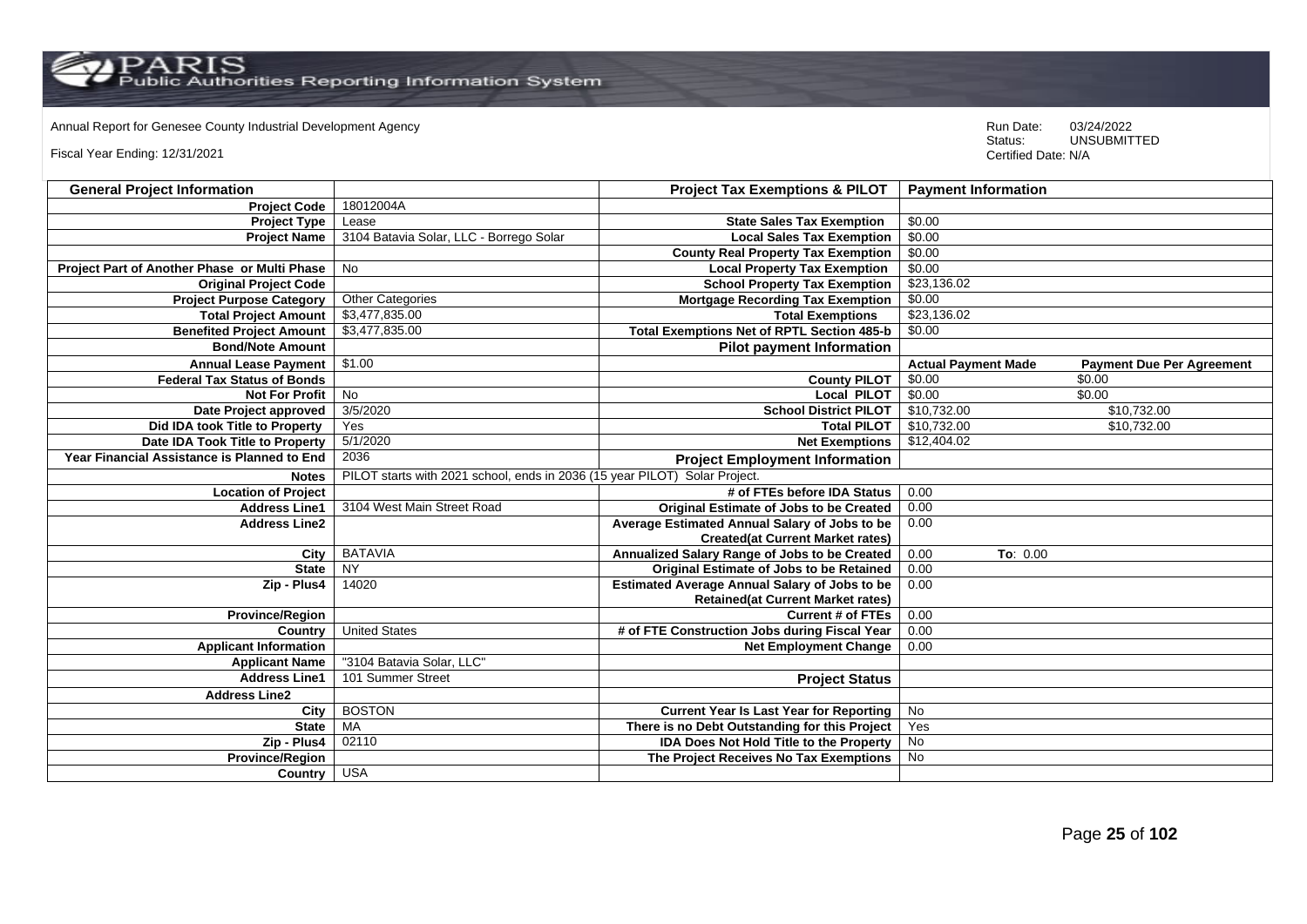# Annual Report for Genesee County Industrial Development Agency **Company of Connect Agency** Run Date: 03/24/2022<br>Status: UNSUBMIT

Fiscal Year Ending: 12/31/2021

| <b>General Project Information</b>           |                                                                            | <b>Project Tax Exemptions &amp; PILOT</b>            | <b>Payment Information</b> |                                  |
|----------------------------------------------|----------------------------------------------------------------------------|------------------------------------------------------|----------------------------|----------------------------------|
| <b>Project Code</b>                          | 18012005A                                                                  |                                                      |                            |                                  |
| <b>Project Type</b>                          | Lease                                                                      | <b>State Sales Tax Exemption</b>                     | \$0.00                     |                                  |
| <b>Project Name</b>                          | 3232 Batavia Solar, LLC - Borrego Solar                                    | <b>Local Sales Tax Exemption</b>                     | \$0.00                     |                                  |
|                                              |                                                                            | <b>County Real Property Tax Exemption</b>            | \$0.00                     |                                  |
| Project Part of Another Phase or Multi Phase | No                                                                         | <b>Local Property Tax Exemption</b>                  | \$0.00                     |                                  |
| <b>Original Project Code</b>                 |                                                                            | <b>School Property Tax Exemption</b>                 | \$30,848.02                |                                  |
| <b>Project Purpose Category</b>              | <b>Other Categories</b>                                                    | <b>Mortgage Recording Tax Exemption</b>              | \$0.00                     |                                  |
| <b>Total Project Amount</b>                  | \$4,607,063.00                                                             | <b>Total Exemptions</b>                              | \$30,848.02                |                                  |
| <b>Benefited Project Amount</b>              | \$4,607,063.00                                                             | <b>Total Exemptions Net of RPTL Section 485-b</b>    | \$0.00                     |                                  |
| <b>Bond/Note Amount</b>                      |                                                                            | <b>Pilot payment Information</b>                     |                            |                                  |
| <b>Annual Lease Payment</b>                  | \$1.00                                                                     |                                                      | <b>Actual Payment Made</b> | <b>Payment Due Per Agreement</b> |
| <b>Federal Tax Status of Bonds</b>           |                                                                            | County PILOT                                         | \$0.00                     | \$0.00                           |
| <b>Not For Profit</b>                        | No                                                                         | <b>Local PILOT</b>                                   | \$0.00                     | \$0.00                           |
| Date Project approved                        | 3/5/2020                                                                   | <b>School District PILOT</b>                         | \$14,309.00                | \$14,309.00                      |
| Did IDA took Title to Property               | Yes                                                                        | <b>Total PILOT</b>                                   | \$14,309.00                | \$14,309.00                      |
| Date IDA Took Title to Property              | 5/1/2020                                                                   | <b>Net Exemptions</b>                                | \$16,539.02                |                                  |
| Year Financial Assistance is Planned to End  | 2036                                                                       | <b>Project Employment Information</b>                |                            |                                  |
| <b>Notes</b>                                 | PILOT starts with 2021 school, ends in 2036 (15 year PILOT) Solar Project. |                                                      |                            |                                  |
| <b>Location of Project</b>                   |                                                                            | # of FTEs before IDA Status                          | 0.00                       |                                  |
| <b>Address Line1</b>                         | 3232 West Main Street Road                                                 | <b>Original Estimate of Jobs to be Created</b>       | 0.00                       |                                  |
| <b>Address Line2</b>                         |                                                                            | Average Estimated Annual Salary of Jobs to be        | 0.00                       |                                  |
|                                              |                                                                            | <b>Created(at Current Market rates)</b>              |                            |                                  |
| City                                         | <b>BATAVIA</b>                                                             | Annualized Salary Range of Jobs to be Created        | 0.00<br>To: 0.00           |                                  |
| <b>State</b>                                 | <b>NY</b>                                                                  | Original Estimate of Jobs to be Retained             | 0.00                       |                                  |
| Zip - Plus4                                  | 14020                                                                      | <b>Estimated Average Annual Salary of Jobs to be</b> | 0.00                       |                                  |
|                                              |                                                                            | <b>Retained(at Current Market rates)</b>             |                            |                                  |
| <b>Province/Region</b>                       |                                                                            | <b>Current # of FTEs</b>                             | 0.00                       |                                  |
| Country                                      | <b>United States</b>                                                       | # of FTE Construction Jobs during Fiscal Year        | 0.00                       |                                  |
| <b>Applicant Information</b>                 |                                                                            | <b>Net Employment Change</b>                         | 0.00                       |                                  |
| <b>Applicant Name</b>                        | "3232 Batavia Solar, LLC"                                                  |                                                      |                            |                                  |
| <b>Address Line1</b>                         | 101 Summer Street                                                          | <b>Project Status</b>                                |                            |                                  |
| <b>Address Line2</b>                         |                                                                            |                                                      |                            |                                  |
| City                                         | <b>BOSTON</b>                                                              | Current Year Is Last Year for Reporting              | No                         |                                  |
| <b>State</b>                                 | MA                                                                         | There is no Debt Outstanding for this Project        | Yes                        |                                  |
| Zip - Plus4                                  | 02110                                                                      | IDA Does Not Hold Title to the Property              | No                         |                                  |
| <b>Province/Region</b>                       |                                                                            | The Project Receives No Tax Exemptions               | <b>No</b>                  |                                  |
| Country USA                                  |                                                                            |                                                      |                            |                                  |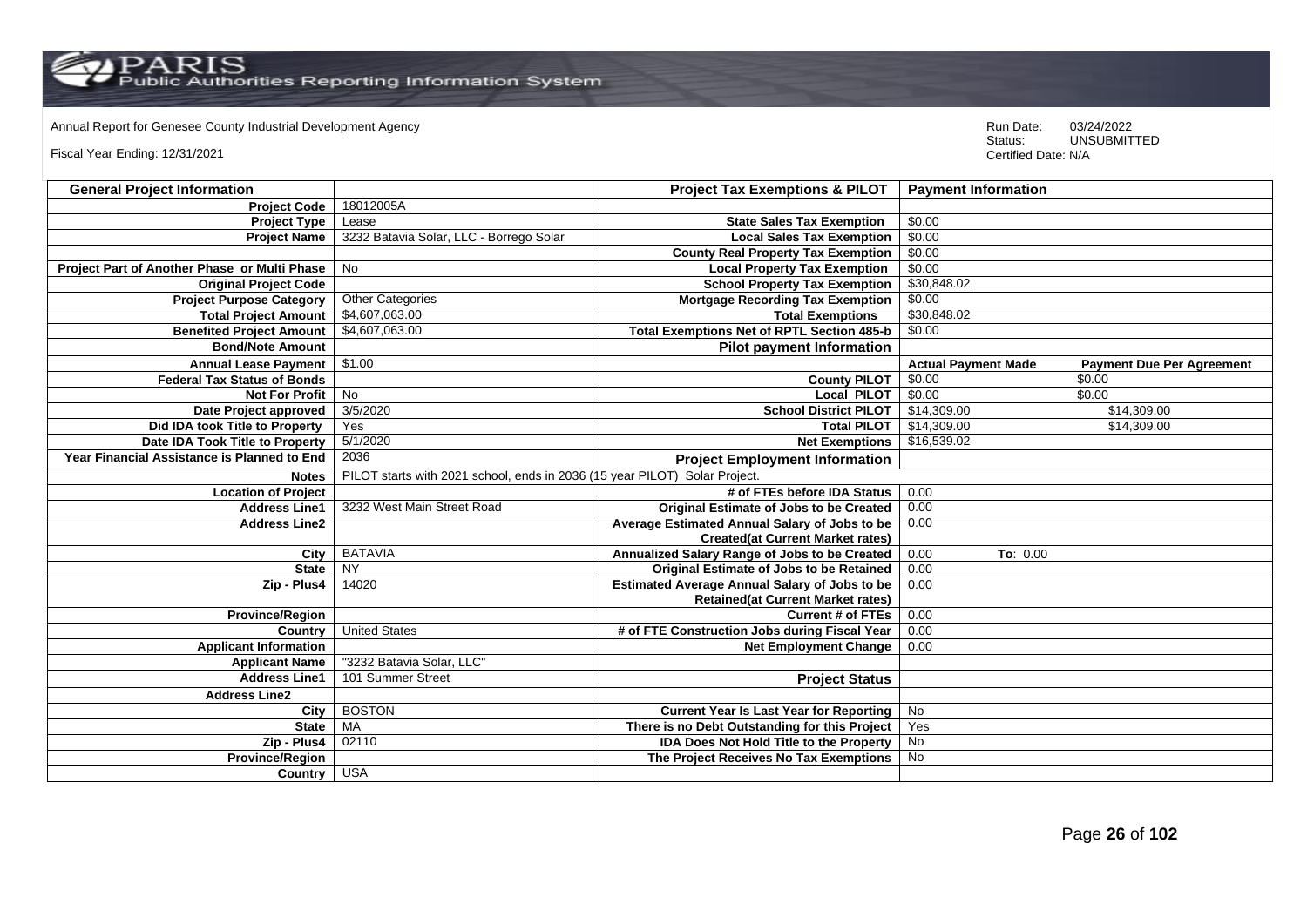$\mathrm{PARS} \ \mathrm{FMS}$ 

# Annual Report for Genesee County Industrial Development Agency **Company of Connect Agency** Run Date: 03/24/2022<br>Status: UNSUBMIT

Fiscal Year Ending: 12/31/2021

| <b>General Project Information</b>           |                           | <b>Project Tax Exemptions &amp; PILOT</b>                                                           | <b>Payment Information</b>                                     |
|----------------------------------------------|---------------------------|-----------------------------------------------------------------------------------------------------|----------------------------------------------------------------|
| <b>Project Code</b>                          | 18011205A                 |                                                                                                     |                                                                |
| <b>Project Type</b>                          | Lease                     | <b>State Sales Tax Exemption</b>                                                                    | \$0.00                                                         |
| <b>Project Name</b>                          | 5272 Clinton St Rd, LLC   | <b>Local Sales Tax Exemption</b>                                                                    | \$0.00                                                         |
|                                              |                           | <b>County Real Property Tax Exemption</b>                                                           | \$2,742.47                                                     |
| Project Part of Another Phase or Multi Phase | <b>No</b>                 | <b>Local Property Tax Exemption</b>                                                                 | \$249.63                                                       |
| <b>Original Project Code</b>                 |                           | <b>School Property Tax Exemption</b>                                                                | \$5,761.92                                                     |
| <b>Project Purpose Category</b>              | Services                  | <b>Mortgage Recording Tax Exemption</b>                                                             | \$0.00                                                         |
| <b>Total Project Amount</b>                  | \$312,000.00              | <b>Total Exemptions</b>                                                                             | \$8,754.02                                                     |
| <b>Benefited Project Amount</b>              | \$312,000.00              | Total Exemptions Net of RPTL Section 485-b                                                          | \$1,261.81                                                     |
| <b>Bond/Note Amount</b>                      |                           | <b>Pilot payment Information</b>                                                                    |                                                                |
| <b>Annual Lease Payment</b>                  | \$0.00                    |                                                                                                     | <b>Actual Payment Made</b><br><b>Payment Due Per Agreement</b> |
| <b>Federal Tax Status of Bonds</b>           |                           | <b>County PILOT</b>                                                                                 | \$1,645.48<br>\$1,645.48                                       |
| <b>Not For Profit</b>                        | No                        | <b>Local PILOT</b>                                                                                  | \$149.78<br>\$149.78                                           |
| Date Project approved                        | 3/1/2012                  | <b>School District PILOT</b>                                                                        | \$4,609.54<br>\$4,609.54                                       |
| Did IDA took Title to Property               | Yes                       | <b>Total PILOT</b>                                                                                  | \$6,404.80<br>\$6,404.80                                       |
| Date IDA Took Title to Property              | 7/1/2012                  | <b>Net Exemptions</b>                                                                               | \$2,349.22                                                     |
| Year Financial Assistance is Planned to End  | 2023                      | <b>Project Employment Information</b>                                                               |                                                                |
| <b>Notes</b>                                 |                           | PILOT starts in 2013 & ends with County 2023 Expanding Facility. Sales Tax, Mortgage Tax and PILOT. |                                                                |
| <b>Location of Project</b>                   |                           | # of FTEs before IDA Status                                                                         | 6.00                                                           |
| <b>Address Line1</b>                         | 5292 Clinton St Rd, Lot 2 | Original Estimate of Jobs to be Created                                                             | 6.00                                                           |
| <b>Address Line2</b>                         |                           | Average Estimated Annual Salary of Jobs to be                                                       | 30,400.00                                                      |
|                                              |                           | <b>Created(at Current Market rates)</b>                                                             |                                                                |
| City                                         | <b>BATAVIA</b>            | Annualized Salary Range of Jobs to be Created                                                       | 20,800.00<br>To: 40,000.00                                     |
| <b>State</b>                                 | <b>NY</b>                 | <b>Original Estimate of Jobs to be Retained</b>                                                     | 6.00                                                           |
| Zip - Plus4                                  | 14020                     | <b>Estimated Average Annual Salary of Jobs to be</b>                                                | 40,000.00                                                      |
|                                              |                           | <b>Retained(at Current Market rates)</b>                                                            |                                                                |
| <b>Province/Region</b>                       |                           | <b>Current # of FTEs</b>                                                                            | 3.00                                                           |
| Country                                      | <b>United States</b>      | # of FTE Construction Jobs during Fiscal Year                                                       | 0.00                                                           |
| <b>Applicant Information</b>                 |                           | <b>Net Employment Change</b>                                                                        | $-3.00$                                                        |
| <b>Applicant Name</b>                        | "5272 Clinton St Rd, LLC" |                                                                                                     |                                                                |
| <b>Address Line1</b>                         | 5272 Clinton St Rd        | <b>Project Status</b>                                                                               |                                                                |
| <b>Address Line2</b>                         |                           |                                                                                                     |                                                                |
| City                                         | <b>BATAVIA</b>            | <b>Current Year Is Last Year for Reporting</b>                                                      | No                                                             |
| <b>State</b>                                 | NY                        | There is no Debt Outstanding for this Project                                                       | Yes                                                            |
| Zip - Plus4                                  | 14020                     | IDA Does Not Hold Title to the Property                                                             | No                                                             |
| Province/Region                              |                           | The Project Receives No Tax Exemptions                                                              | No                                                             |
| Country                                      | <b>USA</b>                |                                                                                                     |                                                                |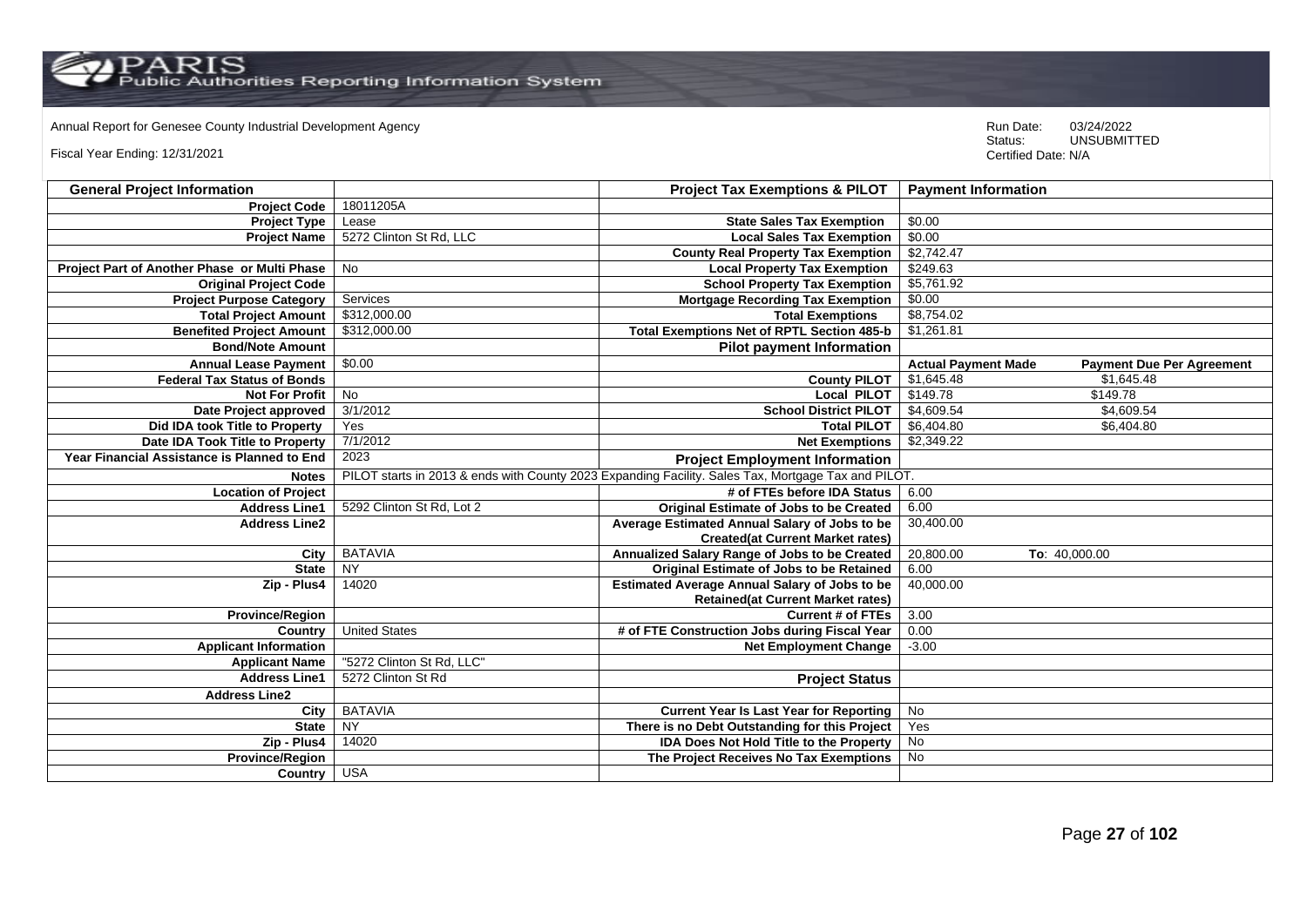# Annual Report for Genesee County Industrial Development Agency **Company of Connect Agency** Run Date: 03/24/2022<br>Status: UNSUBMIT

Fiscal Year Ending: 12/31/2021

| <b>General Project Information</b>           |                                              | <b>Project Tax Exemptions &amp; PILOT</b>            | <b>Payment Information</b>                                     |
|----------------------------------------------|----------------------------------------------|------------------------------------------------------|----------------------------------------------------------------|
| <b>Project Code</b>                          | 18011708A                                    |                                                      |                                                                |
| <b>Project Type</b>                          | Lease                                        | <b>State Sales Tax Exemption</b>                     | \$0.00                                                         |
| <b>Project Name</b>                          | 6520 N Lake Rd, LLC (Triple-O Mechanical)    | <b>Local Sales Tax Exemption</b>                     | \$0.00                                                         |
|                                              |                                              | <b>County Real Property Tax Exemption</b>            | \$2,644.49                                                     |
| Project Part of Another Phase or Multi Phase | No                                           | <b>Local Property Tax Exemption</b>                  | \$644.65                                                       |
| <b>Original Project Code</b>                 |                                              | <b>School Property Tax Exemption</b>                 | \$6,034.33                                                     |
| <b>Project Purpose Category</b>              | Manufacturing                                | <b>Mortgage Recording Tax Exemption</b>              | \$0.00                                                         |
| <b>Total Project Amount</b>                  | \$400,000.00                                 | <b>Total Exemptions</b>                              | \$9,323.47                                                     |
| <b>Benefited Project Amount</b>              | \$400,000.00                                 | <b>Total Exemptions Net of RPTL Section 485-b</b>    | \$4,222.76                                                     |
| <b>Bond/Note Amount</b>                      |                                              | <b>Pilot payment Information</b>                     |                                                                |
| <b>Annual Lease Payment</b>                  | \$0.00                                       |                                                      | <b>Actual Payment Made</b><br><b>Payment Due Per Agreement</b> |
| <b>Federal Tax Status of Bonds</b>           |                                              | <b>County PILOT</b>                                  | \$0.00<br>\$0.00                                               |
| <b>Not For Profit</b>                        | No                                           | Local PILOT                                          | \$0.00<br>\$0.00                                               |
| Date Project approved                        | 10/5/2017                                    | <b>School District PILOT</b>                         | \$1,206.87<br>\$1,206.87                                       |
| Did IDA took Title to Property               | Yes                                          | <b>Total PILOT</b>                                   | \$1,206.87<br>\$1,206.87                                       |
| Date IDA Took Title to Property              | 1/1/2018                                     | <b>Net Exemptions</b>                                | \$8,116.60                                                     |
| Year Financial Assistance is Planned to End  | 2029                                         | <b>Project Employment Information</b>                |                                                                |
| <b>Notes</b>                                 | PILOT starts with 2019 school, ends in 2029. | 6,960 s/f expansion.                                 |                                                                |
| <b>Location of Project</b>                   |                                              | # of FTEs before IDA Status                          | 19.00                                                          |
| <b>Address Line1</b>                         | 6520 North Lake Road, LLC                    | <b>Original Estimate of Jobs to be Created</b>       | 1.00                                                           |
| <b>Address Line2</b>                         |                                              | Average Estimated Annual Salary of Jobs to be        | 40,000.00                                                      |
|                                              |                                              | <b>Created(at Current Market rates)</b>              |                                                                |
| City                                         | <b>BERGEN</b>                                | Annualized Salary Range of Jobs to be Created        | 30,000.00<br>To: 50,000.00                                     |
| <b>State</b>                                 | <b>NY</b>                                    | Original Estimate of Jobs to be Retained             | 19.00                                                          |
| Zip - Plus4                                  | 14416                                        | <b>Estimated Average Annual Salary of Jobs to be</b> | 50,000.00                                                      |
|                                              |                                              | <b>Retained(at Current Market rates)</b>             |                                                                |
| <b>Province/Region</b>                       |                                              | <b>Current # of FTEs</b>                             | 49.00                                                          |
| Country                                      | <b>United States</b>                         | # of FTE Construction Jobs during Fiscal Year        | 0.00                                                           |
| <b>Applicant Information</b>                 |                                              | <b>Net Employment Change</b>                         | 30.00                                                          |
| <b>Applicant Name</b>                        | "6520 N Lake Road, LLC"                      |                                                      |                                                                |
| <b>Address Line1</b>                         | 6520 North Lake Road, LLC                    | <b>Project Status</b>                                |                                                                |
| <b>Address Line2</b>                         |                                              |                                                      |                                                                |
| City                                         | <b>BERGEN</b>                                | Current Year Is Last Year for Reporting              | No                                                             |
| <b>State</b>                                 | $\overline{NY}$                              | There is no Debt Outstanding for this Project        | Yes                                                            |
| Zip - Plus4                                  | 14416                                        | <b>IDA Does Not Hold Title to the Property</b>       | No                                                             |
| <b>Province/Region</b>                       |                                              | The Project Receives No Tax Exemptions               | <b>No</b>                                                      |
| Country USA                                  |                                              |                                                      |                                                                |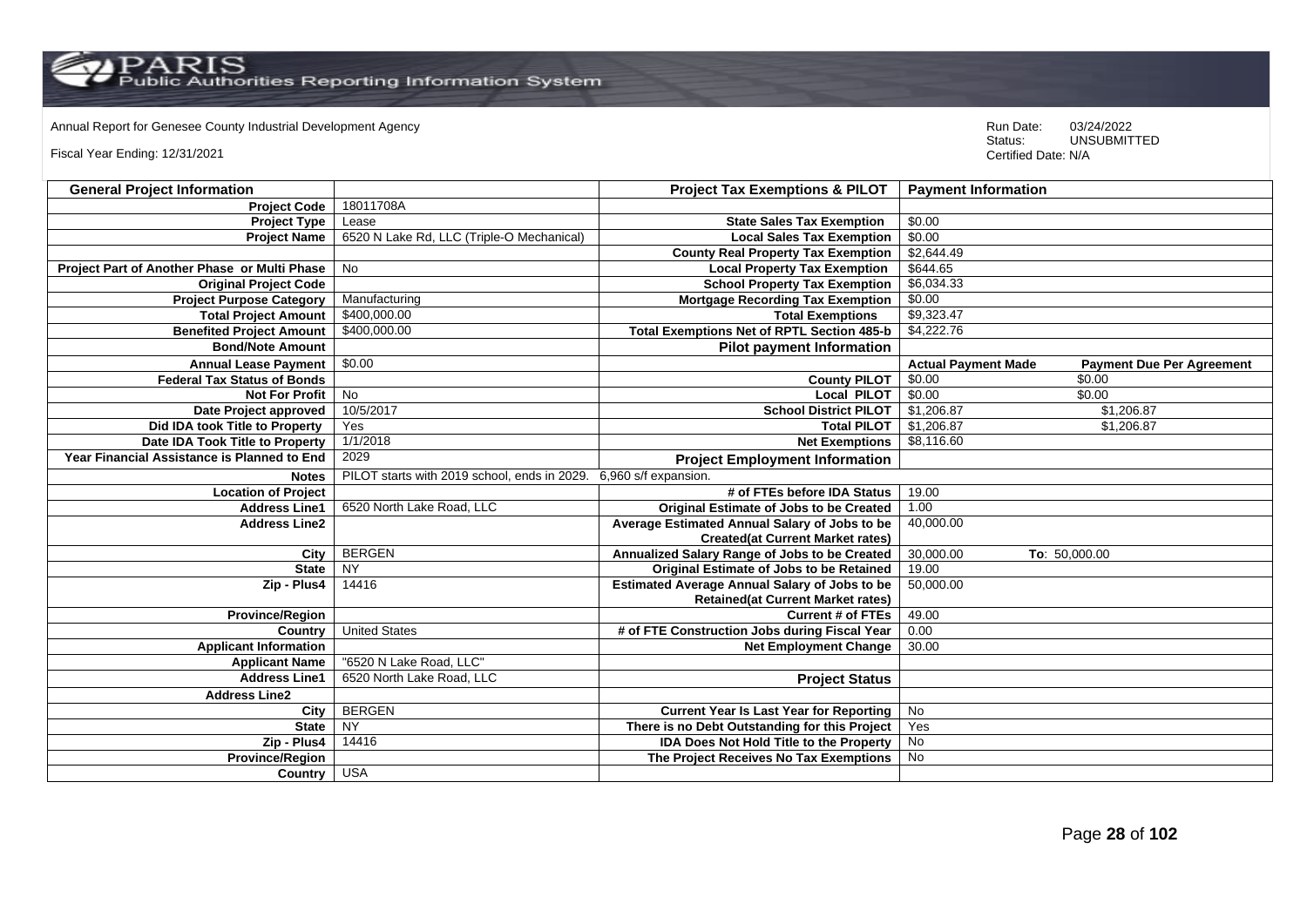# Annual Report for Genesee County Industrial Development Agency **Company of Connect Agency** Run Date: 03/24/2022<br>Status: UNSUBMIT

Fiscal Year Ending: 12/31/2021

| <b>General Project Information</b>                 |                                      | <b>Project Tax Exemptions &amp; PILOT</b>                                                                                | <b>Payment Information</b>                                                                                                                                                |
|----------------------------------------------------|--------------------------------------|--------------------------------------------------------------------------------------------------------------------------|---------------------------------------------------------------------------------------------------------------------------------------------------------------------------|
| <b>Project Code</b>                                | 18011505A                            |                                                                                                                          |                                                                                                                                                                           |
| <b>Project Type</b>                                | Lease                                | <b>State Sales Tax Exemption</b>                                                                                         | \$0.00                                                                                                                                                                    |
| <b>Project Name</b>                                | ADK Hospitality/ Batavia Downs Hotel | <b>Local Sales Tax Exemption</b>                                                                                         | \$0.00                                                                                                                                                                    |
|                                                    |                                      | <b>County Real Property Tax Exemption</b>                                                                                | \$23,986.46                                                                                                                                                               |
| Project Part of Another Phase or Multi Phase       | No                                   | <b>Local Property Tax Exemption</b>                                                                                      | \$6,831.86                                                                                                                                                                |
| <b>Original Project Code</b>                       |                                      | <b>School Property Tax Exemption</b>                                                                                     | \$49,388.15                                                                                                                                                               |
| <b>Project Purpose Category</b>                    | <b>Retail Trade</b>                  | <b>Mortgage Recording Tax Exemption</b>                                                                                  | \$0.00                                                                                                                                                                    |
| <b>Total Project Amount</b>                        | \$5.489.000.00                       | <b>Total Exemptions</b>                                                                                                  | \$80,206,47                                                                                                                                                               |
| <b>Benefited Project Amount</b>                    | \$5,489,000.00                       | <b>Total Exemptions Net of RPTL Section 485-b</b>                                                                        | \$17,144.33                                                                                                                                                               |
| <b>Bond/Note Amount</b>                            |                                      | <b>Pilot payment Information</b>                                                                                         |                                                                                                                                                                           |
| <b>Annual Lease Payment</b>                        | \$0.00                               |                                                                                                                          | <b>Actual Payment Made</b><br><b>Payment Due Per Agreement</b>                                                                                                            |
| <b>Federal Tax Status of Bonds</b>                 |                                      | <b>County PILOT</b>                                                                                                      | \$11,993.23<br>\$11,993.23                                                                                                                                                |
| <b>Not For Profit</b>                              | No                                   | <b>Local PILOT</b>                                                                                                       | \$3,415.93<br>\$3,415.93                                                                                                                                                  |
| Date Project approved                              | 6/25/2015                            | <b>School District PILOT</b>                                                                                             | \$24,694.07<br>\$24,694.07                                                                                                                                                |
| Did IDA took Title to Property                     | Yes                                  | <b>Total PILOT</b>                                                                                                       | \$40,103.23<br>\$40,103.23                                                                                                                                                |
| Date IDA Took Title to Property                    | 9/1/2015                             | <b>Net Exemptions</b>                                                                                                    | \$40,103.24                                                                                                                                                               |
| <b>Year Financial Assistance is Planned to End</b> | 2026                                 | <b>Project Employment Information</b>                                                                                    |                                                                                                                                                                           |
| <b>Notes</b>                                       |                                      |                                                                                                                          | This project will put nontaxable property on tax rolls, PILOT starting at 50, MTE and STE. Tourism destination. ADK Hospitality is building an 82 room hotel in a 4 story |
|                                                    |                                      | art deco structure that will be constructed on property to be conveyed to applicant by Western Region Off Track Betting. |                                                                                                                                                                           |
| <b>Location of Project</b>                         |                                      | # of FTEs before IDA Status                                                                                              | 0.00                                                                                                                                                                      |
| <b>Address Line1</b>                               | 8315 Park Rd.                        | <b>Original Estimate of Jobs to be Created</b>                                                                           | 25.00                                                                                                                                                                     |
| <b>Address Line2</b>                               |                                      | Average Estimated Annual Salary of Jobs to be                                                                            | 27,955.00                                                                                                                                                                 |
|                                                    |                                      | <b>Created(at Current Market rates)</b>                                                                                  |                                                                                                                                                                           |
| City                                               | <b>BATAVIA</b>                       | Annualized Salary Range of Jobs to be Created                                                                            | 27,955.00<br>To: 27,955.00                                                                                                                                                |
| <b>State</b>                                       | <b>NY</b>                            | Original Estimate of Jobs to be Retained                                                                                 | 0.00                                                                                                                                                                      |
| Zip - Plus4                                        | 14020                                | <b>Estimated Average Annual Salary of Jobs to be</b>                                                                     | 0.00                                                                                                                                                                      |
|                                                    |                                      | <b>Retained(at Current Market rates)</b>                                                                                 |                                                                                                                                                                           |
| <b>Province/Region</b>                             |                                      | <b>Current # of FTEs</b>                                                                                                 | 0.00                                                                                                                                                                      |
| Country                                            | <b>United States</b>                 | # of FTE Construction Jobs during Fiscal Year                                                                            | 0.00                                                                                                                                                                      |
| <b>Applicant Information</b>                       |                                      | <b>Net Employment Change</b>                                                                                             | 0.00                                                                                                                                                                      |
| <b>Applicant Name</b>                              | <b>ADK Hospitality</b>               |                                                                                                                          |                                                                                                                                                                           |
| <b>Address Line1</b>                               | 125 Main St.                         | <b>Project Status</b>                                                                                                    |                                                                                                                                                                           |
| <b>Address Line2</b>                               |                                      |                                                                                                                          |                                                                                                                                                                           |
| City                                               | <b>BUFFALO</b>                       | <b>Current Year Is Last Year for Reporting</b>                                                                           | Yes                                                                                                                                                                       |
| <b>State</b>                                       | <b>NY</b>                            | There is no Debt Outstanding for this Project                                                                            | Yes                                                                                                                                                                       |
| Zip - Plus4                                        | 14203                                | <b>IDA Does Not Hold Title to the Property</b>                                                                           | Yes                                                                                                                                                                       |
| <b>Province/Region</b>                             |                                      | The Project Receives No Tax Exemptions                                                                                   | Yes                                                                                                                                                                       |
| Country USA                                        |                                      |                                                                                                                          |                                                                                                                                                                           |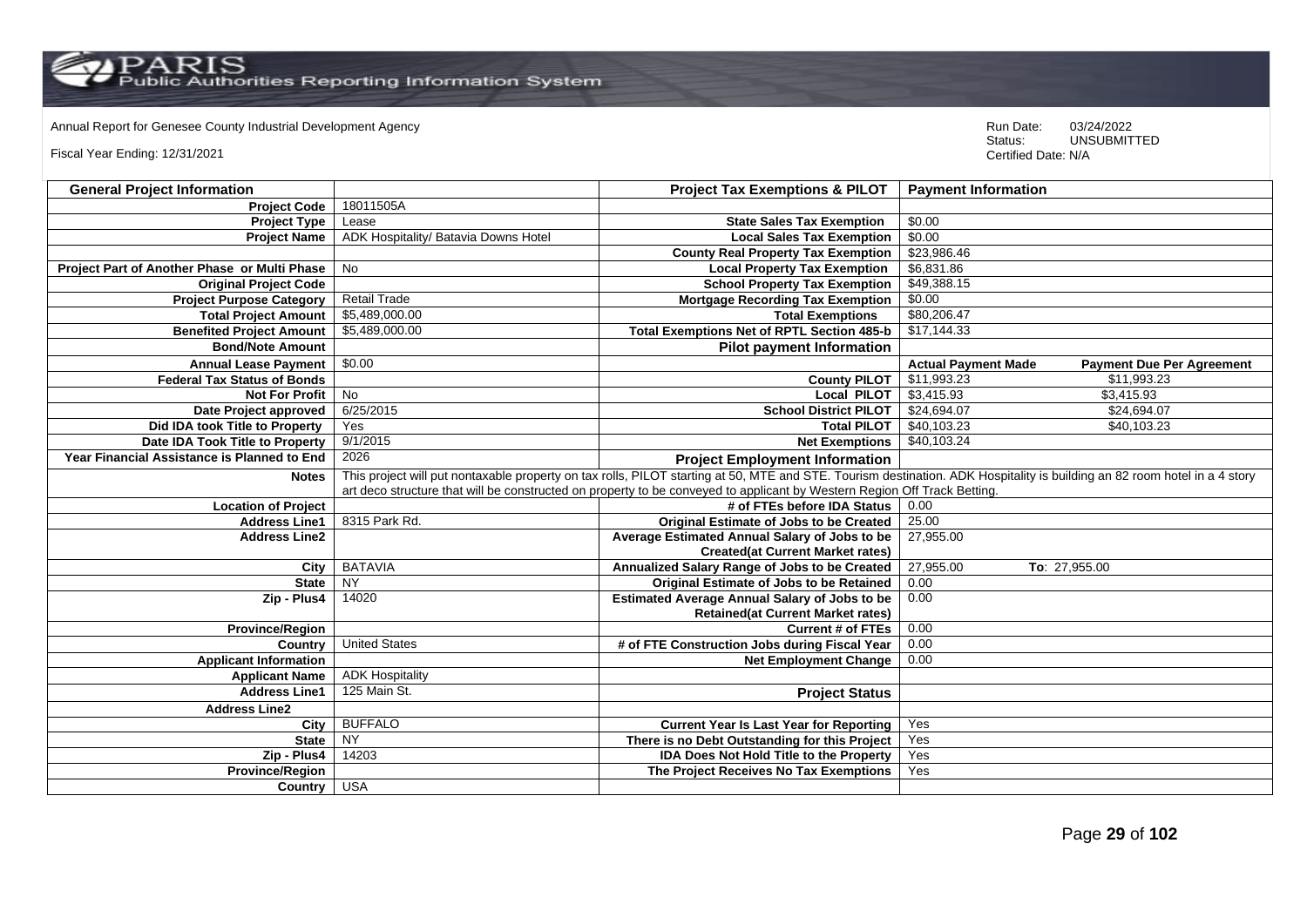Annual Report for Genesee County Industrial Development Agency **Company of Connect Agency** Run Date: 03/24/2022<br>Status: UNSUBMIT

Fiscal Year Ending: 12/31/2021

| <b>General Project Information</b>           |                               | <b>Project Tax Exemptions &amp; PILOT</b>                                                                                             | <b>Payment Information</b>                                     |
|----------------------------------------------|-------------------------------|---------------------------------------------------------------------------------------------------------------------------------------|----------------------------------------------------------------|
| <b>Project Code</b>                          | 18011110A                     |                                                                                                                                       |                                                                |
| <b>Project Type</b>                          | Lease                         | <b>State Sales Tax Exemption</b>                                                                                                      | \$0.00                                                         |
| <b>Project Name</b>                          | Adams Welding and Fabrication | <b>Local Sales Tax Exemption</b>                                                                                                      | \$0.00                                                         |
|                                              |                               | <b>County Real Property Tax Exemption</b>                                                                                             | \$1,763.02                                                     |
| Project Part of Another Phase or Multi Phase | No                            | <b>Local Property Tax Exemption</b>                                                                                                   | \$160.48                                                       |
| <b>Original Project Code</b>                 |                               | <b>School Property Tax Exemption</b>                                                                                                  | \$3,704.09                                                     |
| <b>Project Purpose Category</b>              | Services                      | <b>Mortgage Recording Tax Exemption</b>                                                                                               | \$0.00                                                         |
| <b>Total Project Amount</b>                  | \$175,000.00                  | <b>Total Exemptions</b>                                                                                                               | \$5,627.59                                                     |
| <b>Benefited Project Amount</b>              | \$175,000.00                  | Total Exemptions Net of RPTL Section 485-b                                                                                            | \$731.93                                                       |
| <b>Bond/Note Amount</b>                      | \$0.00                        | <b>Pilot payment Information</b>                                                                                                      |                                                                |
| <b>Annual Lease Payment</b>                  | \$0.00                        |                                                                                                                                       | <b>Actual Payment Made</b><br><b>Payment Due Per Agreement</b> |
| <b>Federal Tax Status of Bonds</b>           |                               | <b>County PILOT</b>                                                                                                                   | \$1,410.41<br>\$1,410.41                                       |
| <b>Not For Profit</b>                        | $\overline{N}$                | <b>Local PILOT</b>                                                                                                                    | \$128.38<br>\$128.38                                           |
| Date Project approved                        | 11/13/2011                    | <b>School District PILOT</b>                                                                                                          | \$2,963.27<br>\$2,963.27                                       |
| Did IDA took Title to Property               | Yes                           | <b>Total PILOT</b>                                                                                                                    | \$4,502.06<br>\$4,502.06                                       |
| Date IDA Took Title to Property              | 12/1/2011                     | <b>Net Exemptions</b>                                                                                                                 | \$1,125.53                                                     |
| Year Financial Assistance is Planned to End  | 2022                          | <b>Project Employment Information</b>                                                                                                 |                                                                |
| <b>Notes</b>                                 |                               | PILOT starts in 2012 / PILOT ends 2022 - Constructing a new building in Stafford. Sales Tax Exemption, Mortgage Tax Exemption, PILOT. |                                                                |
| <b>Location of Project</b>                   |                               | # of FTEs before IDA Status                                                                                                           | 1.00                                                           |
| <b>Address Line1</b>                         | 5782 Main Rd.                 | <b>Original Estimate of Jobs to be Created</b>                                                                                        | 0.00                                                           |
| <b>Address Line2</b>                         |                               | Average Estimated Annual Salary of Jobs to be                                                                                         | 0.00                                                           |
|                                              |                               | <b>Created(at Current Market rates)</b>                                                                                               |                                                                |
| City                                         | <b>STAFFORD</b>               | Annualized Salary Range of Jobs to be Created                                                                                         | 0.00<br>To: 0.00                                               |
| <b>State</b>                                 | NY                            | Original Estimate of Jobs to be Retained                                                                                              | 1.00                                                           |
| Zip - Plus4                                  | 14143                         | <b>Estimated Average Annual Salary of Jobs to be</b>                                                                                  | 0.00                                                           |
|                                              |                               | <b>Retained(at Current Market rates)</b>                                                                                              |                                                                |
| <b>Province/Region</b>                       |                               | <b>Current # of FTEs</b>                                                                                                              | 1.00                                                           |
| Country                                      | <b>United States</b>          | # of FTE Construction Jobs during Fiscal Year                                                                                         | 0.00                                                           |
| <b>Applicant Information</b>                 |                               | <b>Net Employment Change</b>                                                                                                          | 0.00                                                           |
| <b>Applicant Name</b>                        | Adams Welding and Fabrication |                                                                                                                                       |                                                                |
| <b>Address Line1</b>                         | 6596 Main Rd.                 | <b>Project Status</b>                                                                                                                 |                                                                |
| <b>Address Line2</b>                         |                               |                                                                                                                                       |                                                                |
| City                                         | <b>STAFFORD</b>               | <b>Current Year Is Last Year for Reporting</b>                                                                                        | No                                                             |
| <b>State</b>                                 | $\overline{NY}$               | There is no Debt Outstanding for this Project                                                                                         | Yes                                                            |
| Zip - Plus4                                  | 14143                         | <b>IDA Does Not Hold Title to the Property</b>                                                                                        | <b>No</b>                                                      |
| Province/Region                              |                               | The Project Receives No Tax Exemptions                                                                                                | <b>No</b>                                                      |
| <b>Country</b>                               | <b>USA</b>                    |                                                                                                                                       |                                                                |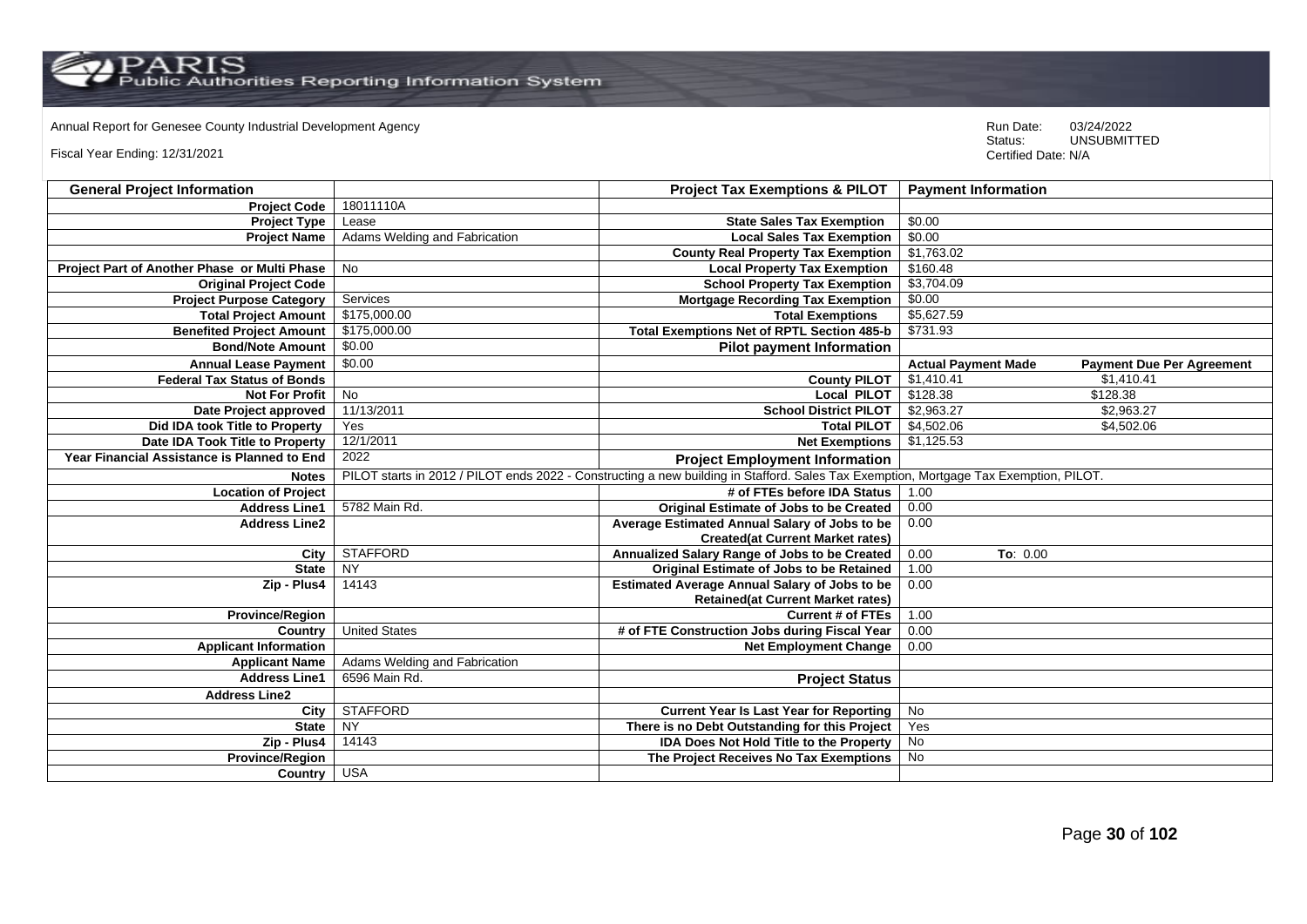$\mathrm{PARS} \ \mathrm{PARS}$ 

Annual Report for Genesee County Industrial Development Agency **Company of Connect Agency** Run Date: 03/24/2022<br>Status: UNSUBMIT

Fiscal Year Ending: 12/31/2021

| <b>General Project Information</b>           |                                                                    | <b>Project Tax Exemptions &amp; PILOT</b>            | <b>Payment Information</b>                                     |
|----------------------------------------------|--------------------------------------------------------------------|------------------------------------------------------|----------------------------------------------------------------|
| <b>Project Code</b>                          | 18011810A                                                          |                                                      |                                                                |
| <b>Project Type</b>                          | Lease                                                              | <b>State Sales Tax Exemption</b>                     | \$0.00                                                         |
| <b>Project Name</b>                          | Amada Tool America                                                 | <b>Local Sales Tax Exemption</b>                     | \$0.00                                                         |
|                                              |                                                                    | <b>County Real Property Tax Exemption</b>            | \$7,595.51                                                     |
| Project Part of Another Phase or Multi Phase | No                                                                 | <b>Local Property Tax Exemption</b>                  | \$7,391.03                                                     |
| <b>Original Project Code</b>                 |                                                                    | <b>School Property Tax Exemption</b>                 | \$15,639.57                                                    |
| <b>Project Purpose Category</b>              | Manufacturing                                                      | <b>Mortgage Recording Tax Exemption</b>              | \$0.00                                                         |
| <b>Total Project Amount</b>                  | \$8,810,000.00                                                     | <b>Total Exemptions</b>                              | \$30,626.11                                                    |
| <b>Benefited Project Amount</b>              | \$2,300,000.00                                                     | <b>Total Exemptions Net of RPTL Section 485-b</b>    | \$14,632.97                                                    |
| <b>Bond/Note Amount</b>                      |                                                                    | <b>Pilot payment Information</b>                     |                                                                |
| <b>Annual Lease Payment</b>                  | \$0.00                                                             |                                                      | <b>Actual Payment Made</b><br><b>Payment Due Per Agreement</b> |
| <b>Federal Tax Status of Bonds</b>           |                                                                    | <b>County PILOT</b>                                  | \$0.00<br>\$0.00                                               |
| <b>Not For Profit</b>                        | $\overline{N}$                                                     | <b>Local PILOT</b>                                   | \$0.00<br>\$0.00                                               |
| Date Project approved                        | 10/4/2018                                                          | <b>School District PILOT</b>                         | \$2,993.37<br>\$2,993.37                                       |
| Did IDA took Title to Property               | Yes                                                                | <b>Total PILOT</b>                                   | \$2,993.37<br>\$2,993.37                                       |
| Date IDA Took Title to Property              | 11/9/2018                                                          | <b>Net Exemptions</b>                                | \$27,632.74                                                    |
| Year Financial Assistance is Planned to End  | 2029                                                               | <b>Project Employment Information</b>                |                                                                |
| <b>Notes</b>                                 | PILOT starts with 2019 school, ends in 2029. 19,000 s/f expansion. |                                                      |                                                                |
| <b>Location of Project</b>                   |                                                                    | # of FTEs before IDA Status                          | 68.00                                                          |
| <b>Address Line1</b>                         | 4A Treadeasy Avenue                                                | <b>Original Estimate of Jobs to be Created</b>       | 17.00                                                          |
| <b>Address Line2</b>                         |                                                                    | Average Estimated Annual Salary of Jobs to be        | 37,000.00                                                      |
|                                              |                                                                    | <b>Created(at Current Market rates)</b>              |                                                                |
| City                                         | <b>BATAVIA</b>                                                     | Annualized Salary Range of Jobs to be Created        | 31,200.00<br>To: 45,760.00                                     |
| <b>State</b>                                 | NY                                                                 | Original Estimate of Jobs to be Retained             | 68.00                                                          |
| Zip - Plus4                                  | 14020                                                              | <b>Estimated Average Annual Salary of Jobs to be</b> | 36,000.00                                                      |
|                                              |                                                                    | <b>Retained(at Current Market rates)</b>             |                                                                |
| <b>Province/Region</b>                       |                                                                    | <b>Current # of FTEs</b>                             | 71.00                                                          |
| Country                                      | <b>United States</b>                                               | # of FTE Construction Jobs during Fiscal Year        | 0.00                                                           |
| <b>Applicant Information</b>                 |                                                                    | <b>Net Employment Change</b>                         | 3.00                                                           |
| <b>Applicant Name</b>                        | "Amada North America, Inc."                                        |                                                      |                                                                |
| <b>Address Line1</b>                         | 7025 Firestone Boulevard                                           | <b>Project Status</b>                                |                                                                |
| <b>Address Line2</b>                         |                                                                    |                                                      |                                                                |
| City                                         | <b>BUENA PARK</b>                                                  | <b>Current Year Is Last Year for Reporting</b>       | No                                                             |
| <b>State</b>                                 | CA                                                                 | There is no Debt Outstanding for this Project        | Yes                                                            |
| Zip - Plus4                                  | 90621                                                              | <b>IDA Does Not Hold Title to the Property</b>       | <b>No</b>                                                      |
| Province/Region                              |                                                                    | The Project Receives No Tax Exemptions               | <b>No</b>                                                      |
| Country                                      | <b>USA</b>                                                         |                                                      |                                                                |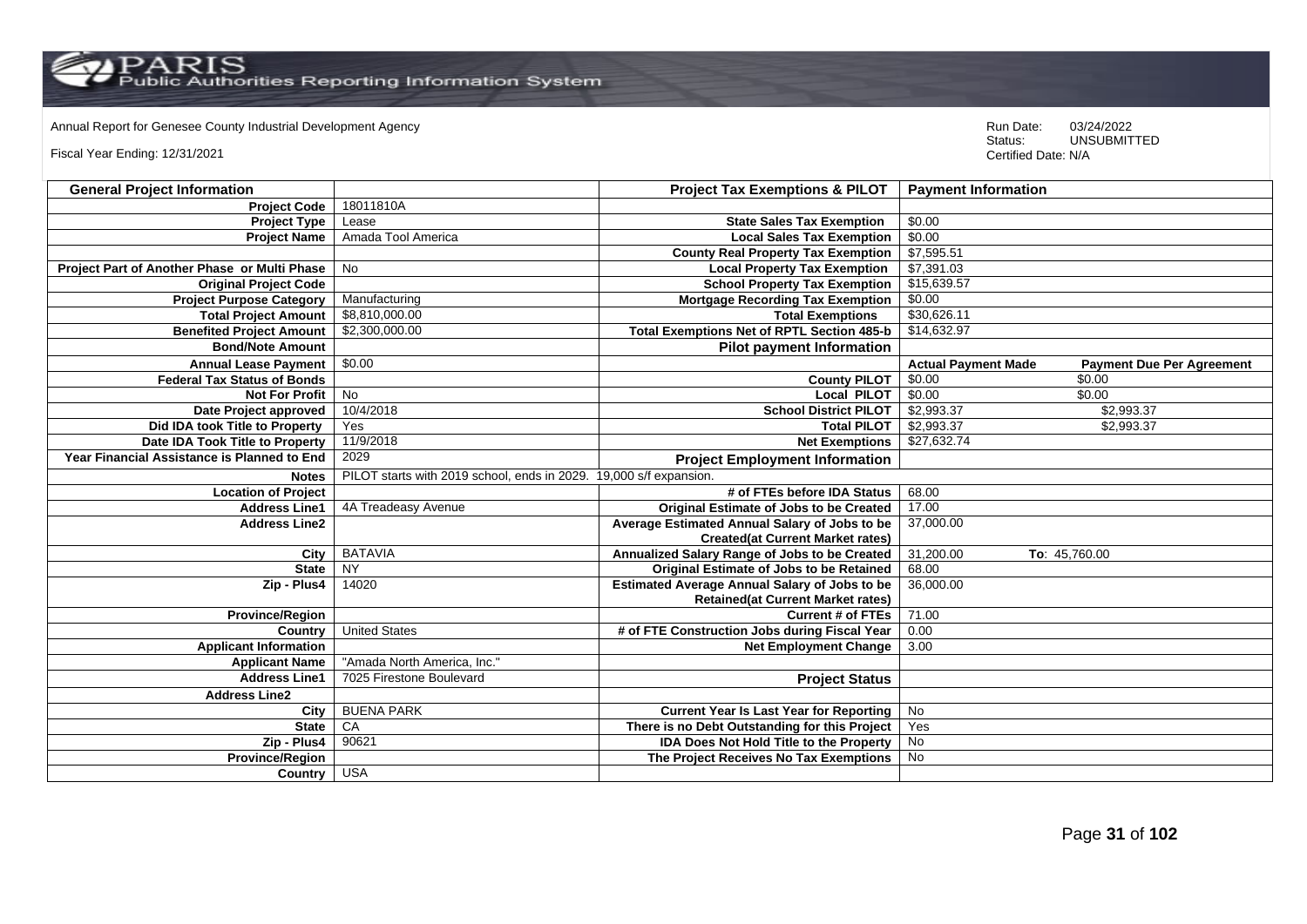Annual Report for Genesee County Industrial Development Agency **Company of Connect Agency** Run Date: 03/24/2022<br>Status: UNSUBMIT

Fiscal Year Ending: 12/31/2021

| <b>General Project Information</b>           |                           | <b>Project Tax Exemptions &amp; PILOT</b>                                                                        | <b>Payment Information</b> |                                  |
|----------------------------------------------|---------------------------|------------------------------------------------------------------------------------------------------------------|----------------------------|----------------------------------|
| <b>Project Code</b>                          | 18010907A                 |                                                                                                                  |                            |                                  |
| <b>Project Type</b>                          | Lease                     | <b>State Sales Tax Exemption</b>                                                                                 | \$0.00                     |                                  |
| <b>Project Name</b>                          | <b>BGW Properties LLC</b> | <b>Local Sales Tax Exemption</b>                                                                                 | \$0.00                     |                                  |
|                                              |                           | <b>County Real Property Tax Exemption</b>                                                                        | \$1,384.95                 |                                  |
| Project Part of Another Phase or Multi Phase | <b>No</b>                 | <b>Local Property Tax Exemption</b>                                                                              | \$126.06                   |                                  |
| <b>Original Project Code</b>                 |                           | <b>School Property Tax Exemption</b>                                                                             | \$0.00                     |                                  |
| <b>Project Purpose Category</b>              | <b>Wholesale Trade</b>    | <b>Mortgage Recording Tax Exemption</b>                                                                          | \$0.00                     |                                  |
| <b>Total Project Amount</b>                  | \$110,000.00              | <b>Total Exemptions</b>                                                                                          | \$1,511.01                 |                                  |
| <b>Benefited Project Amount</b>              | \$0.00                    | <b>Total Exemptions Net of RPTL Section 485-b</b>                                                                | \$207.74                   |                                  |
| <b>Bond/Note Amount</b>                      |                           | <b>Pilot payment Information</b>                                                                                 |                            |                                  |
| <b>Annual Lease Payment</b>                  | \$0.00                    |                                                                                                                  | <b>Actual Payment Made</b> | <b>Payment Due Per Agreement</b> |
| <b>Federal Tax Status of Bonds</b>           |                           | <b>County PILOT</b>                                                                                              | \$1,107.96                 | \$1,107.96                       |
| <b>Not For Profit</b>                        | No                        | <b>Local PILOT</b>                                                                                               | \$100.85                   | \$100.85                         |
| Date Project approved                        | 12/3/2009                 | <b>School District PILOT</b>                                                                                     | \$0.00                     | \$0.00                           |
| Did IDA took Title to Property               | Yes                       | <b>Total PILOT</b>                                                                                               | \$1,208.81                 | \$1,208.81                       |
| Date IDA Took Title to Property              | 12/3/2009                 | <b>Net Exemptions</b>                                                                                            | \$302.20                   |                                  |
| Year Financial Assistance is Planned to End  | 2021                      | <b>Project Employment Information</b>                                                                            |                            |                                  |
| <b>Notes</b>                                 |                           | PILOT ends 2021 -- Construction of 4,000 sq. ft. facility for lease to expanding wholesale distribution business |                            |                                  |
| <b>Location of Project</b>                   |                           | # of FTEs before IDA Status                                                                                      | 3.00                       |                                  |
| <b>Address Line1</b>                         | 413 Garden Drive          | <b>Original Estimate of Jobs to be Created</b>                                                                   | 1.00                       |                                  |
| <b>Address Line2</b>                         |                           | Average Estimated Annual Salary of Jobs to be                                                                    | 3.00                       |                                  |
|                                              |                           | <b>Created(at Current Market rates)</b>                                                                          |                            |                                  |
| City                                         | <b>BATAVIA</b>            | Annualized Salary Range of Jobs to be Created                                                                    | 0.00<br>To: 0.00           |                                  |
| <b>State</b>                                 | NY                        | Original Estimate of Jobs to be Retained                                                                         | 0.00                       |                                  |
| Zip - Plus4                                  | 14020                     | <b>Estimated Average Annual Salary of Jobs to be</b>                                                             | 53,333.00                  |                                  |
|                                              |                           | <b>Retained(at Current Market rates)</b>                                                                         |                            |                                  |
| <b>Province/Region</b>                       |                           | <b>Current # of FTEs</b>                                                                                         | 3.00                       |                                  |
| Country                                      | <b>United States</b>      | # of FTE Construction Jobs during Fiscal Year                                                                    | 0.00                       |                                  |
| <b>Applicant Information</b>                 |                           | <b>Net Employment Change</b>                                                                                     | 0.00                       |                                  |
| <b>Applicant Name</b>                        | <b>BGW Properties LLC</b> |                                                                                                                  |                            |                                  |
| <b>Address Line1</b>                         | 413 Garden Drive          | <b>Project Status</b>                                                                                            |                            |                                  |
| <b>Address Line2</b>                         |                           |                                                                                                                  |                            |                                  |
| City                                         | <b>BATAVIA</b>            | <b>Current Year Is Last Year for Reporting</b>                                                                   | Yes                        |                                  |
| <b>State</b>                                 | $\overline{NY}$           | There is no Debt Outstanding for this Project                                                                    | Yes                        |                                  |
| Zip - Plus4                                  | 14020                     | <b>IDA Does Not Hold Title to the Property</b>                                                                   | Yes                        |                                  |
| <b>Province/Region</b>                       |                           | The Project Receives No Tax Exemptions                                                                           | Yes                        |                                  |
| <b>Country</b>                               | <b>USA</b>                |                                                                                                                  |                            |                                  |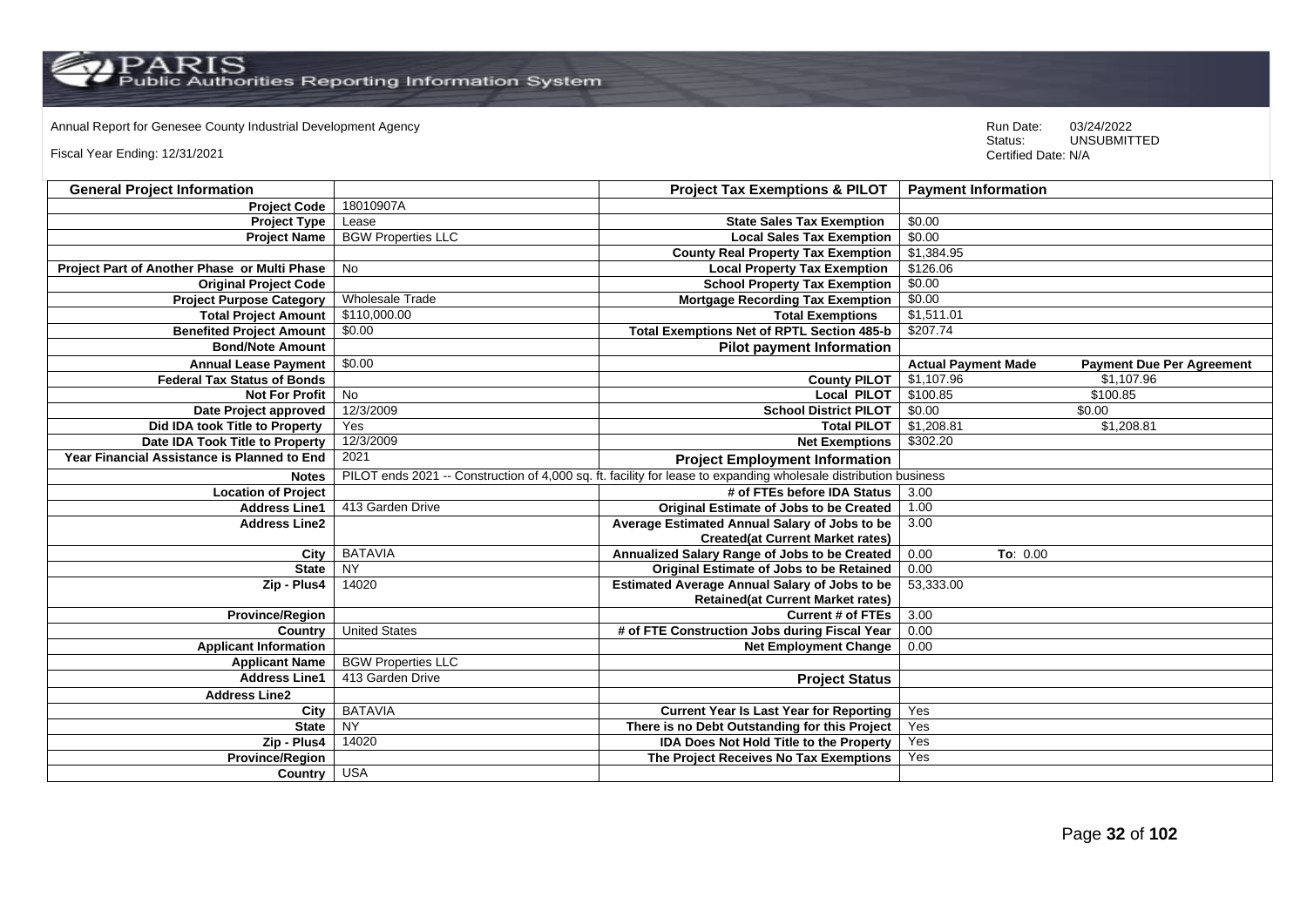# Annual Report for Genesee County Industrial Development Agency **Company of Connect Agency** Run Date: 03/24/2022<br>Status: UNSUBMIT

Fiscal Year Ending: 12/31/2021

| <b>General Project Information</b>           |                                          | <b>Project Tax Exemptions &amp; PILOT</b>                                                                                       | <b>Payment Information</b>                                     |
|----------------------------------------------|------------------------------------------|---------------------------------------------------------------------------------------------------------------------------------|----------------------------------------------------------------|
| <b>Project Code</b>                          | 18010806A                                |                                                                                                                                 |                                                                |
| <b>Project Type</b>                          | Lease                                    | <b>State Sales Tax Exemption</b>                                                                                                | \$0.00                                                         |
| <b>Project Name</b>                          | <b>Bank Street Senior Housing (UMMC)</b> | <b>Local Sales Tax Exemption</b>                                                                                                | \$0.00                                                         |
|                                              |                                          | <b>County Real Property Tax Exemption</b>                                                                                       | \$1,982.63                                                     |
| Project Part of Another Phase or Multi Phase | Yes                                      | <b>Local Property Tax Exemption</b>                                                                                             | \$1,929.25                                                     |
| <b>Original Project Code</b>                 | 18010702A                                | <b>School Property Tax Exemption</b>                                                                                            | \$4,082.34                                                     |
| <b>Project Purpose Category</b>              | Services                                 | <b>Mortgage Recording Tax Exemption</b>                                                                                         | \$0.00                                                         |
| <b>Total Project Amount</b>                  | \$8,432,299.00                           | <b>Total Exemptions</b>                                                                                                         | \$7,994.22                                                     |
| <b>Benefited Project Amount</b>              | \$0.00                                   | <b>Total Exemptions Net of RPTL Section 485-b</b>                                                                               | \$0.00                                                         |
| <b>Bond/Note Amount</b>                      |                                          | <b>Pilot payment Information</b>                                                                                                |                                                                |
| <b>Annual Lease Payment</b>                  | \$1.00                                   |                                                                                                                                 | <b>Actual Payment Made</b><br><b>Payment Due Per Agreement</b> |
| <b>Federal Tax Status of Bonds</b>           |                                          | County PILOT   \$3,000.14                                                                                                       | \$3,000.14                                                     |
| <b>Not For Profit</b>                        | No                                       | <b>Local PILOT</b>                                                                                                              | \$3,136.51<br>\$3,136.51                                       |
| Date Project approved                        | 2/21/2008                                | <b>School District PILOT</b>                                                                                                    | \$7,656.55<br>\$7,656.55                                       |
| Did IDA took Title to Property               | Yes                                      | <b>Total PILOT</b>                                                                                                              | \$13,793.20<br>\$13,793.20                                     |
| Date IDA Took Title to Property              | 6/1/2009                                 | <b>Net Exemptions</b>                                                                                                           | $-$5,798.98$                                                   |
| Year Financial Assistance is Planned to End  | 2040                                     | <b>Project Employment Information</b>                                                                                           |                                                                |
| <b>Notes</b>                                 |                                          | 2008 Project / PILOT ends 2040 Dev. Of 37 one bedroom affordable senior apartments. 2018 assessment incr from \$198K to \$700K. |                                                                |
| <b>Location of Project</b>                   |                                          | # of FTEs before IDA Status                                                                                                     | 0.00                                                           |
| <b>Address Line1</b>                         | 127 North Street                         | <b>Original Estimate of Jobs to be Created</b>                                                                                  | 1.00                                                           |
| <b>Address Line2</b>                         |                                          | Average Estimated Annual Salary of Jobs to be                                                                                   | 0.00                                                           |
|                                              |                                          | <b>Created(at Current Market rates)</b>                                                                                         |                                                                |
| City                                         | <b>BATAVIA</b>                           | Annualized Salary Range of Jobs to be Created                                                                                   | 0.00<br>To: 0.00                                               |
| <b>State</b>                                 | <b>NY</b>                                | Original Estimate of Jobs to be Retained                                                                                        | 0.00                                                           |
| Zip - Plus4                                  | 14020                                    | <b>Estimated Average Annual Salary of Jobs to be</b>                                                                            | 0.00                                                           |
|                                              |                                          | <b>Retained(at Current Market rates)</b>                                                                                        |                                                                |
| <b>Province/Region</b>                       |                                          | <b>Current # of FTEs</b>                                                                                                        | 2.00                                                           |
| Country                                      | <b>United States</b>                     | # of FTE Construction Jobs during Fiscal Year                                                                                   | 0.00                                                           |
| <b>Applicant Information</b>                 |                                          | <b>Net Employment Change</b>                                                                                                    | 2.00                                                           |
| <b>Applicant Name</b>                        | <b>UMMC</b> - Conifer LLC                |                                                                                                                                 |                                                                |
| <b>Address Line1</b>                         | 183 East Main Street                     | <b>Project Status</b>                                                                                                           |                                                                |
| <b>Address Line2</b>                         |                                          |                                                                                                                                 |                                                                |
| City                                         | <b>ROCHESTER</b>                         | Current Year Is Last Year for Reporting                                                                                         | No                                                             |
| <b>State</b>                                 | <b>NY</b>                                | There is no Debt Outstanding for this Project                                                                                   | Yes                                                            |
| Zip - Plus4                                  | 14620                                    | IDA Does Not Hold Title to the Property                                                                                         | No                                                             |
| <b>Province/Region</b>                       |                                          | The Project Receives No Tax Exemptions                                                                                          | <b>No</b>                                                      |
| Country USA                                  |                                          |                                                                                                                                 |                                                                |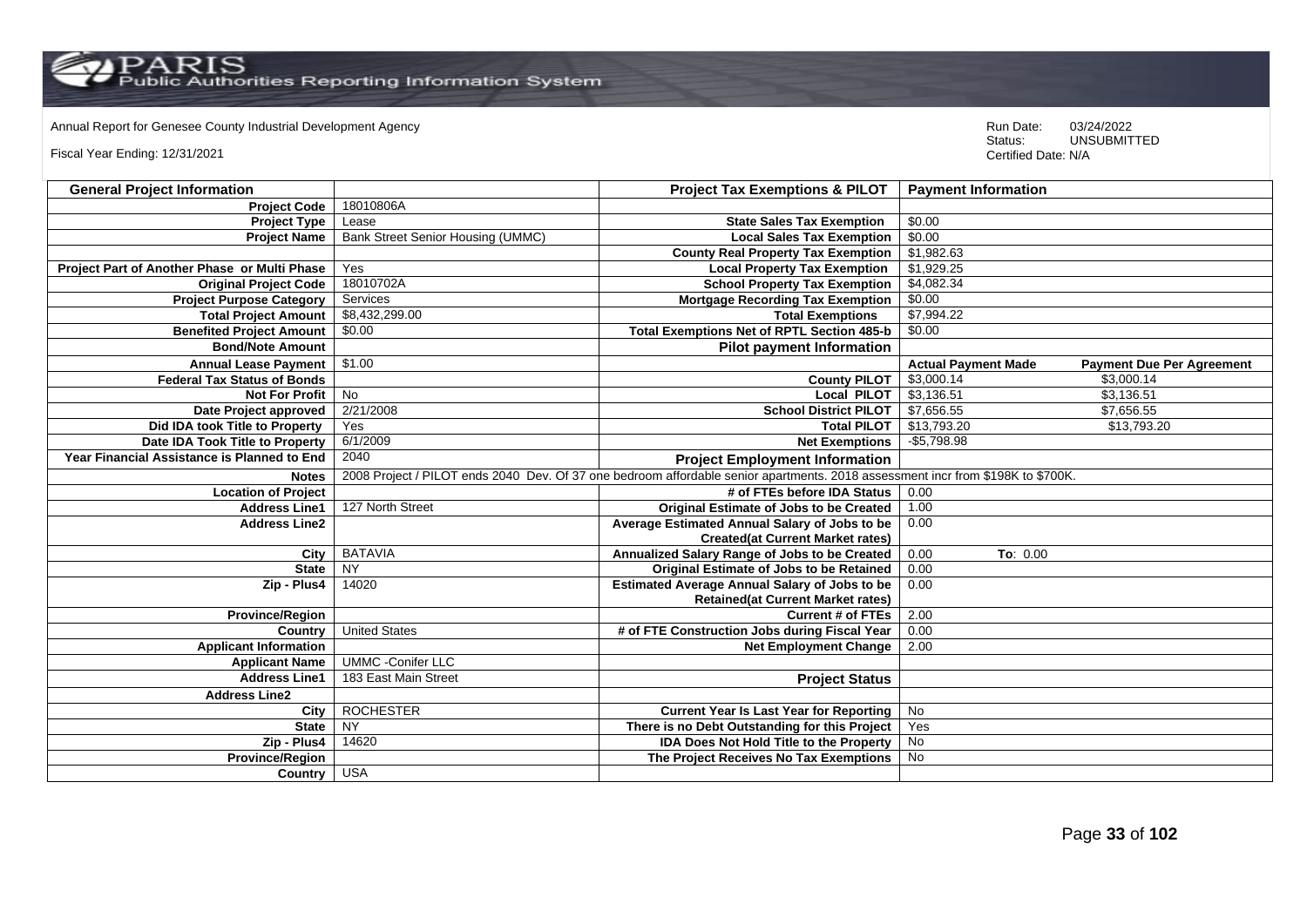Annual Report for Genesee County Industrial Development Agency **Company of Connect Agency** Run Date: 03/24/2022<br>Status: UNSUBMIT

Fiscal Year Ending: 12/31/2021

| <b>General Project Information</b>           |                                       | <b>Project Tax Exemptions &amp; PILOT</b>                                                                 | <b>Payment Information</b>                                     |
|----------------------------------------------|---------------------------------------|-----------------------------------------------------------------------------------------------------------|----------------------------------------------------------------|
| <b>Project Code</b>                          | 18010807A                             |                                                                                                           |                                                                |
| <b>Project Type</b>                          | Lease                                 | <b>State Sales Tax Exemption</b>                                                                          | \$0.00                                                         |
| <b>Project Name</b>                          | <b>Batavia Special Needs (Depaul)</b> | <b>Local Sales Tax Exemption</b>                                                                          | \$0.00                                                         |
|                                              |                                       | <b>County Real Property Tax Exemption</b>                                                                 | \$2,688.70                                                     |
| Project Part of Another Phase or Multi Phase | <b>No</b>                             | <b>Local Property Tax Exemption</b>                                                                       | \$2,616.32                                                     |
| <b>Original Project Code</b>                 |                                       | <b>School Property Tax Exemption</b>                                                                      | \$5,536.18                                                     |
| <b>Project Purpose Category</b>              | Services                              | <b>Mortgage Recording Tax Exemption</b>                                                                   | \$0.00                                                         |
| <b>Total Project Amount</b>                  | \$6,668,300.00                        | <b>Total Exemptions</b>                                                                                   | \$10,841.20                                                    |
| <b>Benefited Project Amount</b>              | \$6,447,800.00                        | <b>Total Exemptions Net of RPTL Section 485-b</b>                                                         | \$0.00                                                         |
| <b>Bond/Note Amount</b>                      |                                       | <b>Pilot payment Information</b>                                                                          |                                                                |
| <b>Annual Lease Payment</b>                  | \$1.00                                |                                                                                                           | <b>Actual Payment Made</b><br><b>Payment Due Per Agreement</b> |
| <b>Federal Tax Status of Bonds</b>           |                                       | <b>County PILOT</b>                                                                                       | \$3,243.46<br>\$3,243.46                                       |
| <b>Not For Profit</b>                        | $\overline{N}$                        | <b>Local PILOT</b>                                                                                        | \$3,390.89<br>\$3,390.89                                       |
| Date Project approved                        | 2/29/2008                             | <b>School District PILOT</b>                                                                              | \$8,277.50<br>\$8,277.50                                       |
| Did IDA took Title to Property               | Yes                                   | <b>Total PILOT</b>                                                                                        | \$14,911.85<br>\$14,911.85                                     |
| Date IDA Took Title to Property              | 3/1/2009                              | <b>Net Exemptions</b>                                                                                     | $-$4,070.65$                                                   |
| Year Financial Assistance is Planned to End  | 2040                                  | <b>Project Employment Information</b>                                                                     |                                                                |
| <b>Notes</b>                                 |                                       | 2008 Project / PILOT ends 2040 Construction of 42 bed supported apartments for mentally challenged adults |                                                                |
| <b>Location of Project</b>                   |                                       | # of FTEs before IDA Status                                                                               | 0.00                                                           |
| <b>Address Line1</b>                         | 549 East Main Street                  | Original Estimate of Jobs to be Created                                                                   | 6.00                                                           |
| <b>Address Line2</b>                         |                                       | Average Estimated Annual Salary of Jobs to be                                                             | 20,080.00                                                      |
|                                              |                                       | <b>Created(at Current Market rates)</b>                                                                   |                                                                |
| City                                         | <b>BATAVIA</b>                        | Annualized Salary Range of Jobs to be Created                                                             | 20,080.00<br>To: 20,080.00                                     |
| <b>State</b>                                 | NY                                    | <b>Original Estimate of Jobs to be Retained</b>                                                           | 0.00                                                           |
| Zip - Plus4                                  | 14020                                 | <b>Estimated Average Annual Salary of Jobs to be</b>                                                      | 0.00                                                           |
|                                              |                                       | <b>Retained(at Current Market rates)</b>                                                                  |                                                                |
| <b>Province/Region</b>                       |                                       | <b>Current # of FTEs</b>                                                                                  | 13.00                                                          |
| Country                                      | <b>United States</b>                  | # of FTE Construction Jobs during Fiscal Year                                                             | 0.00                                                           |
| <b>Applicant Information</b>                 |                                       | <b>Net Employment Change</b>                                                                              | 13.00                                                          |
| <b>Applicant Name</b>                        | Batavia Special Needs Apartments LP   |                                                                                                           |                                                                |
| <b>Address Line1</b>                         | 1931 Buffalo Road                     | <b>Project Status</b>                                                                                     |                                                                |
| <b>Address Line2</b>                         |                                       |                                                                                                           |                                                                |
| City                                         | <b>ROCHESTER</b>                      | <b>Current Year Is Last Year for Reporting</b>                                                            | Yes                                                            |
| <b>State</b>                                 | NY                                    | There is no Debt Outstanding for this Project                                                             | Yes                                                            |
| Zip - Plus4                                  | 14624                                 | IDA Does Not Hold Title to the Property                                                                   | Yes                                                            |
| Province/Region                              |                                       | The Project Receives No Tax Exemptions                                                                    | Yes                                                            |
| Country                                      | <b>USA</b>                            |                                                                                                           |                                                                |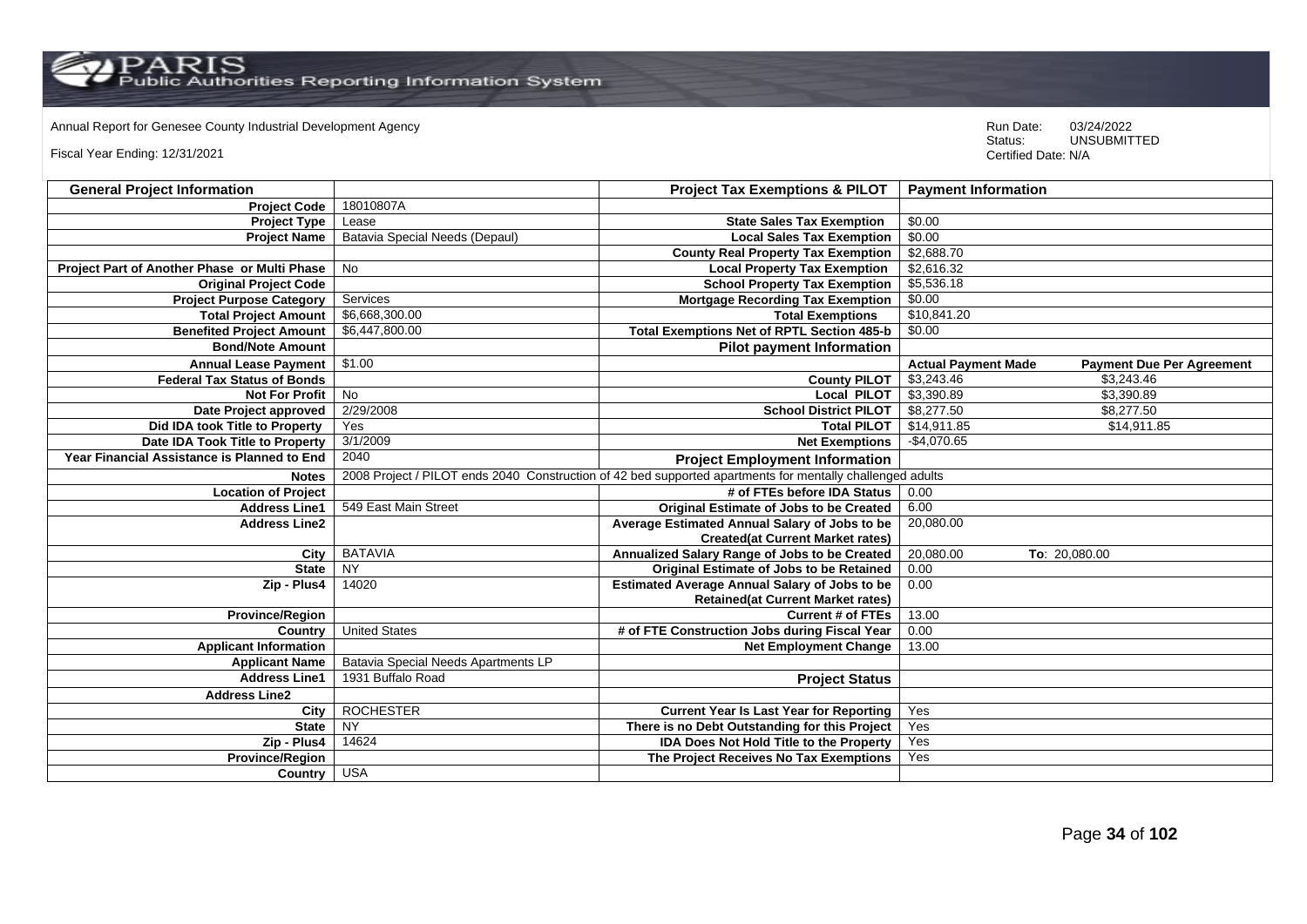$\operatorname{PARIS}_{\text{Public Authors}}$  Reporting Information System

# Annual Report for Genesee County Industrial Development Agency **Company of Connect Agency** Run Date: 03/24/2022<br>Status: UNSUBMIT

Fiscal Year Ending: 12/31/2021

| <b>General Project Information</b>           |                                      | <b>Project Tax Exemptions &amp; PILOT</b>            | <b>Payment Information</b>                                                                                                                                     |
|----------------------------------------------|--------------------------------------|------------------------------------------------------|----------------------------------------------------------------------------------------------------------------------------------------------------------------|
| <b>Project Code</b>                          | 18012109A                            |                                                      |                                                                                                                                                                |
| <b>Project Type</b>                          | Lease                                | <b>State Sales Tax Exemption</b>                     | \$0.00                                                                                                                                                         |
| <b>Project Name</b>                          | Batavia Special Needs Apartments, LP | <b>Local Sales Tax Exemption</b>                     | \$0.00                                                                                                                                                         |
|                                              | (DePaul Properties, Inc.)            |                                                      |                                                                                                                                                                |
|                                              |                                      | <b>County Real Property Tax Exemption</b>            | \$0.00                                                                                                                                                         |
| Project Part of Another Phase or Multi Phase | Yes                                  | <b>Local Property Tax Exemption</b>                  | \$0.00                                                                                                                                                         |
| <b>Original Project Code</b>                 | 18010807A                            | <b>School Property Tax Exemption</b>                 | \$0.00                                                                                                                                                         |
| <b>Project Purpose Category</b>              | Services                             | <b>Mortgage Recording Tax Exemption</b>              | \$0.00                                                                                                                                                         |
| <b>Total Project Amount</b>                  | \$3,750,000.00                       | <b>Total Exemptions</b>                              | \$0.00                                                                                                                                                         |
| <b>Benefited Project Amount</b>              | \$3,750,000.00                       | Total Exemptions Net of RPTL Section 485-b           | \$0.00                                                                                                                                                         |
| <b>Bond/Note Amount</b>                      |                                      | <b>Pilot payment Information</b>                     |                                                                                                                                                                |
| <b>Annual Lease Payment</b>                  | \$1.00                               |                                                      | <b>Actual Payment Made</b><br><b>Payment Due Per Agreement</b>                                                                                                 |
| <b>Federal Tax Status of Bonds</b>           |                                      | <b>County PILOT</b>                                  | \$0.00<br>\$0.00                                                                                                                                               |
| <b>Not For Profit</b>                        | No                                   | <b>Local PILOT</b>                                   | \$0.00<br>\$0.00                                                                                                                                               |
| Date Project approved                        | 5/6/2021                             | <b>School District PILOT</b>                         | \$0.00<br>\$0.00                                                                                                                                               |
| Did IDA took Title to Property               | Yes                                  | <b>Total PILOT</b>                                   | \$0.00<br>\$0.00                                                                                                                                               |
| Date IDA Took Title to Property              | 5/6/2021                             | <b>Net Exemptions</b>                                | \$0.00                                                                                                                                                         |
| Year Financial Assistance is Planned to End  | 2040                                 | <b>Project Employment Information</b>                |                                                                                                                                                                |
| <b>Notes</b>                                 |                                      |                                                      | PILOT replaced 1801-08-07A. PILOT started in 2010, ends in 2040 (30 years). Increased the previous PILOT to include the 20 additional units that were added in |
|                                              | 2021 (total of 62 units).            |                                                      |                                                                                                                                                                |
| <b>Location of Project</b>                   |                                      | # of FTEs before IDA Status                          | 13.00                                                                                                                                                          |
| <b>Address Line1</b>                         | 555 East Main Street                 | <b>Original Estimate of Jobs to be Created</b>       | 9.00                                                                                                                                                           |
| <b>Address Line2</b>                         |                                      | Average Estimated Annual Salary of Jobs to be        | 48,500.00                                                                                                                                                      |
|                                              |                                      | <b>Created(at Current Market rates)</b>              |                                                                                                                                                                |
| City                                         | <b>BATAVIA</b>                       | Annualized Salary Range of Jobs to be Created        | 45,000.00<br>To: 52,000.00                                                                                                                                     |
| <b>State</b>                                 | $\overline{NY}$                      | Original Estimate of Jobs to be Retained             | 13.00                                                                                                                                                          |
| Zip - Plus4                                  | 14020                                | <b>Estimated Average Annual Salary of Jobs to be</b> | 38,500.00                                                                                                                                                      |
|                                              |                                      | <b>Retained(at Current Market rates)</b>             |                                                                                                                                                                |
| <b>Province/Region</b>                       |                                      | <b>Current # of FTEs</b>                             | 0.00                                                                                                                                                           |
| Country                                      | <b>United States</b>                 | # of FTE Construction Jobs during Fiscal Year        | 0.00                                                                                                                                                           |
| <b>Applicant Information</b>                 |                                      | <b>Net Employment Change</b>                         | $-13.00$                                                                                                                                                       |
| <b>Applicant Name</b>                        | DePaul Properties Inc.               |                                                      |                                                                                                                                                                |
| <b>Address Line1</b>                         | 1931 Buffalo Road                    | <b>Project Status</b>                                |                                                                                                                                                                |
| <b>Address Line2</b>                         |                                      |                                                      |                                                                                                                                                                |
| City                                         | <b>ROCHESTER</b>                     | <b>Current Year Is Last Year for Reporting</b>       |                                                                                                                                                                |
| <b>State</b>                                 | <b>NY</b>                            | There is no Debt Outstanding for this Project        | Yes                                                                                                                                                            |
| Zip - Plus4                                  | 14624                                | IDA Does Not Hold Title to the Property              |                                                                                                                                                                |
| <b>Province/Region</b>                       |                                      | The Project Receives No Tax Exemptions               |                                                                                                                                                                |
| Country                                      | <b>USA</b>                           |                                                      |                                                                                                                                                                |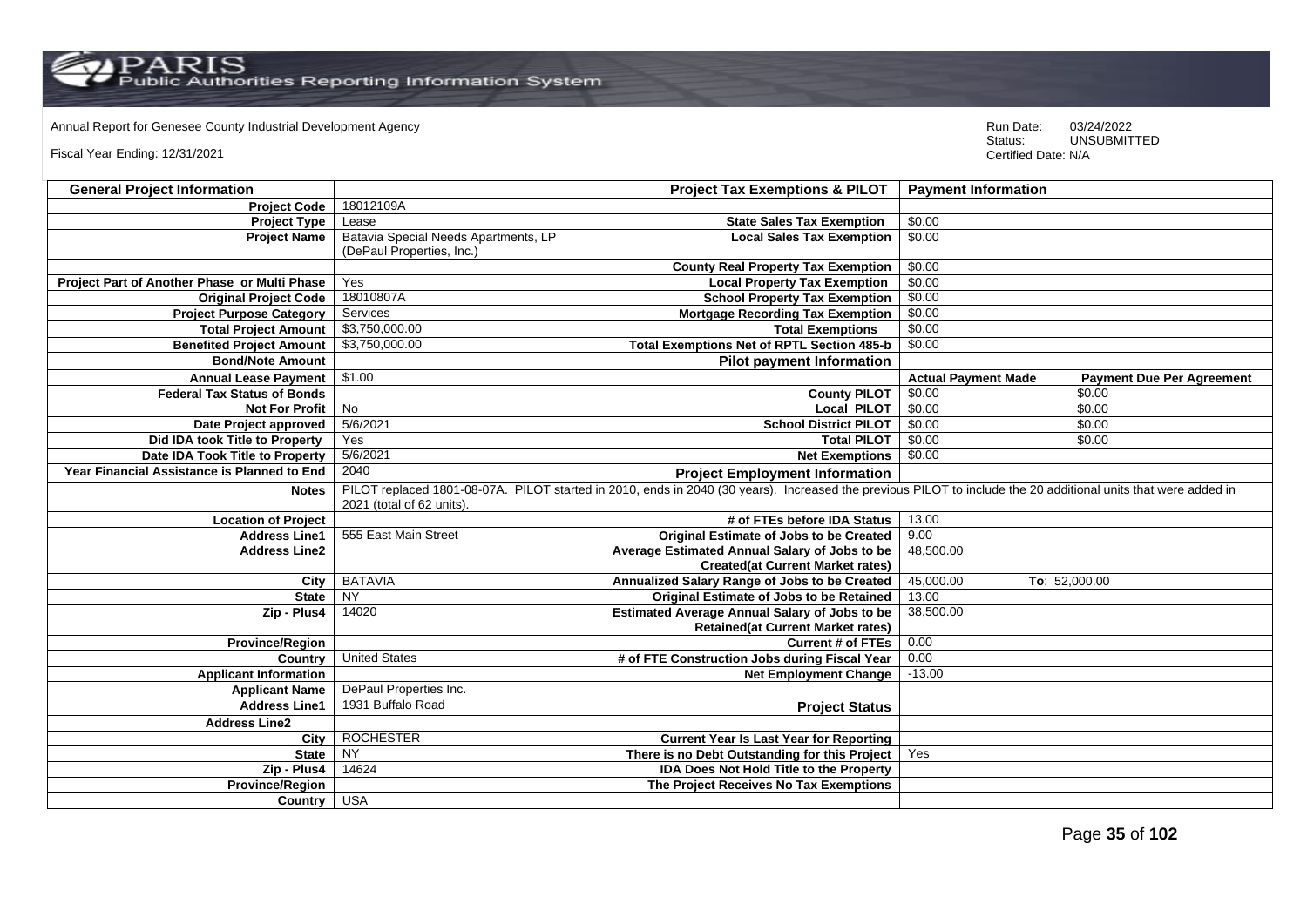Annual Report for Genesee County Industrial Development Agency **Company of Connect Agency** Run Date: 03/24/2022<br>Status: UNSUBMIT

Fiscal Year Ending: 12/31/2021

| <b>General Project Information</b>           |                                         | <b>Project Tax Exemptions &amp; PILOT</b>                                                                                                             | <b>Payment Information</b>                                     |  |
|----------------------------------------------|-----------------------------------------|-------------------------------------------------------------------------------------------------------------------------------------------------------|----------------------------------------------------------------|--|
| <b>Project Code</b>                          | 18011211A                               |                                                                                                                                                       |                                                                |  |
| <b>Project Type</b>                          | Lease                                   | <b>State Sales Tax Exemption</b>                                                                                                                      | \$0.00                                                         |  |
| <b>Project Name</b>                          | Bob Johnson GM (Formerly Steval / Leroy | <b>Local Sales Tax Exemption</b>                                                                                                                      | \$0.00                                                         |  |
|                                              | Motors)                                 |                                                                                                                                                       |                                                                |  |
|                                              |                                         | <b>County Real Property Tax Exemption</b>                                                                                                             | \$5,126.67                                                     |  |
| Project Part of Another Phase or Multi Phase | <b>No</b>                               | <b>Local Property Tax Exemption</b>                                                                                                                   | \$549.10                                                       |  |
| <b>Original Project Code</b>                 |                                         | <b>School Property Tax Exemption</b>                                                                                                                  | \$12,503.39                                                    |  |
| <b>Project Purpose Category</b>              | Services                                | <b>Mortgage Recording Tax Exemption</b>                                                                                                               | \$0.00                                                         |  |
| <b>Total Project Amount</b>                  | \$785,000.00                            | <b>Total Exemptions</b>                                                                                                                               | \$18,179.16                                                    |  |
| <b>Benefited Project Amount</b>              | \$785,000.00                            | <b>Total Exemptions Net of RPTL Section 485-b</b>                                                                                                     | \$2,669.29                                                     |  |
| <b>Bond/Note Amount</b>                      |                                         | <b>Pilot payment Information</b>                                                                                                                      |                                                                |  |
| <b>Annual Lease Payment</b>                  | \$0.00                                  |                                                                                                                                                       | <b>Actual Payment Made</b><br><b>Payment Due Per Agreement</b> |  |
| <b>Federal Tax Status of Bonds</b>           |                                         | <b>County PILOT</b>                                                                                                                                   | \$3,076.00<br>\$3,076.00                                       |  |
| <b>Not For Profit</b>                        | <b>No</b>                               | <b>Local PILOT</b>                                                                                                                                    | \$329.46<br>\$329.46                                           |  |
| Date Project approved                        | 6/12/2012                               | <b>School District PILOT</b>                                                                                                                          | \$10,002.71<br>\$10,002.71                                     |  |
| Did IDA took Title to Property               | Yes                                     | <b>Total PILOT</b>                                                                                                                                    | \$13,408.17<br>\$13,408.17                                     |  |
| Date IDA Took Title to Property              | 8/1/2012                                | <b>Net Exemptions</b>                                                                                                                                 | \$4,770.99                                                     |  |
| Year Financial Assistance is Planned to End  | 2023                                    | <b>Project Employment Information</b>                                                                                                                 |                                                                |  |
| <b>Notes</b>                                 |                                         | PILOT starts in 2013 & ends with County 2023 - Expanding Facility. PILOT, Sales Tax, Mortgage Tax - 2016 PILOT transferred to Bob Johnson from Steval |                                                                |  |
| <b>Location of Project</b>                   |                                         | # of FTEs before IDA Status                                                                                                                           | 35.00                                                          |  |
| <b>Address Line1</b>                         | 7000 W. Main Rd.                        | <b>Original Estimate of Jobs to be Created</b>                                                                                                        | 3.00                                                           |  |
| <b>Address Line2</b>                         |                                         | Average Estimated Annual Salary of Jobs to be                                                                                                         | 40,000.00                                                      |  |
|                                              |                                         | <b>Created(at Current Market rates)</b>                                                                                                               |                                                                |  |
| City                                         | LE ROY                                  | Annualized Salary Range of Jobs to be Created                                                                                                         | 35,000.00<br>To: 45,000.00                                     |  |
| <b>State</b>                                 | <b>NY</b>                               | <b>Original Estimate of Jobs to be Retained</b>                                                                                                       | 35.00                                                          |  |
| Zip - Plus4                                  | 14482                                   | <b>Estimated Average Annual Salary of Jobs to be</b>                                                                                                  | 40,000.00                                                      |  |
|                                              |                                         | <b>Retained(at Current Market rates)</b>                                                                                                              |                                                                |  |
| <b>Province/Region</b>                       |                                         | Current # of FTEs                                                                                                                                     | 28.00                                                          |  |
| Country                                      | <b>United States</b>                    | # of FTE Construction Jobs during Fiscal Year                                                                                                         | 0.00                                                           |  |
| <b>Applicant Information</b>                 |                                         | <b>Net Employment Change</b>                                                                                                                          | $-7.00$                                                        |  |
| <b>Applicant Name</b>                        | Bob Johnson GM (ZCJ Automotive)         |                                                                                                                                                       |                                                                |  |
| <b>Address Line1</b>                         | 7000 West Main Road                     | <b>Project Status</b>                                                                                                                                 |                                                                |  |
| <b>Address Line2</b>                         |                                         |                                                                                                                                                       |                                                                |  |
| City                                         | LE ROY                                  | <b>Current Year Is Last Year for Reporting</b>                                                                                                        | <b>No</b>                                                      |  |
| <b>State</b>                                 | NY                                      | There is no Debt Outstanding for this Project                                                                                                         | Yes                                                            |  |
| Zip - Plus4                                  | 14482                                   | IDA Does Not Hold Title to the Property                                                                                                               | <b>No</b>                                                      |  |
| <b>Province/Region</b>                       |                                         | The Project Receives No Tax Exemptions                                                                                                                | No                                                             |  |
| Country USA                                  |                                         |                                                                                                                                                       |                                                                |  |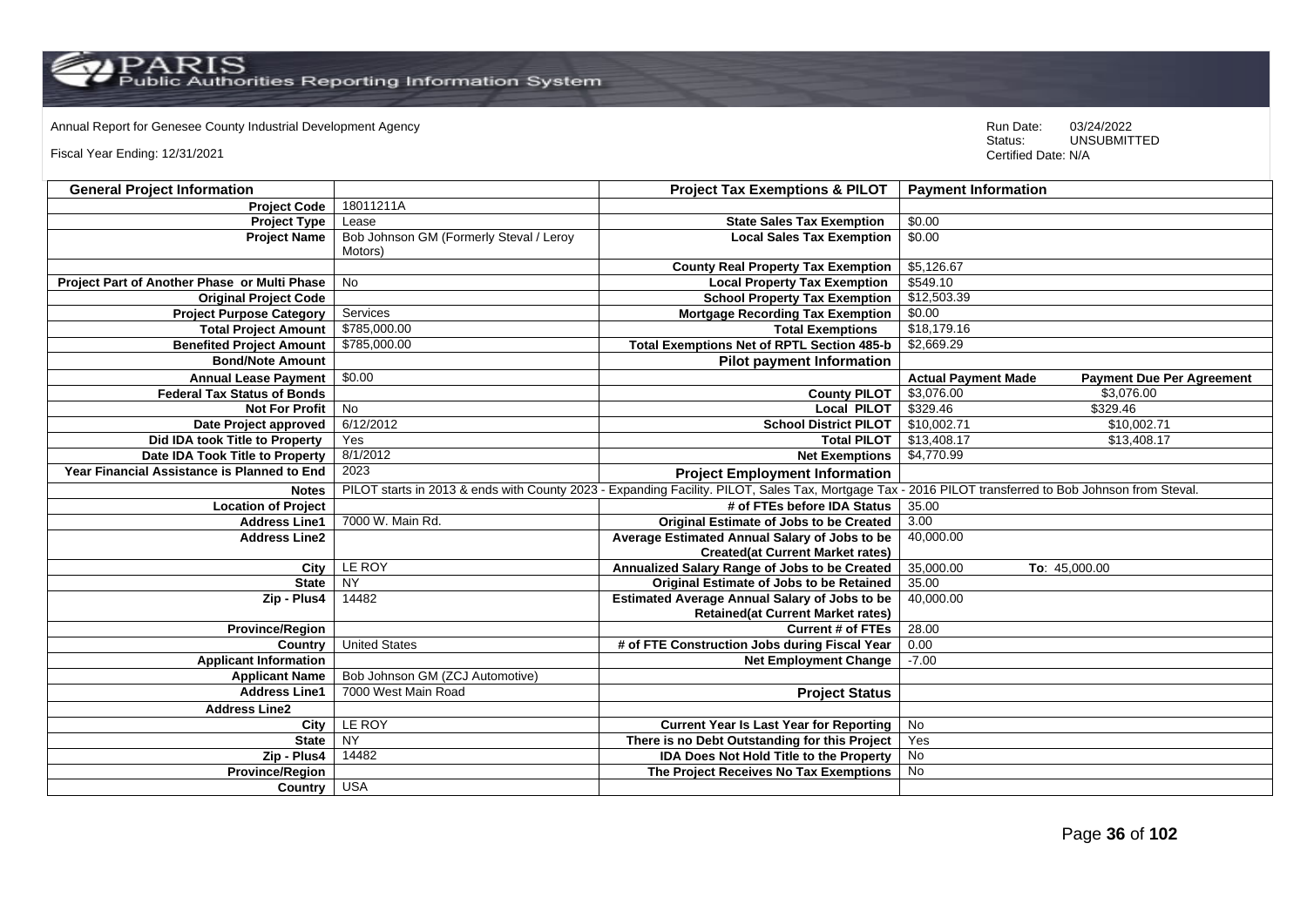$\mathrm{PARS} \ \mathrm{FMS}$ 

# Annual Report for Genesee County Industrial Development Agency **Company of Connect Agency** Run Date: 03/24/2022<br>Status: UNSUBMIT

Fiscal Year Ending: 12/31/2021

| <b>General Project Information</b>           |                                                                            | <b>Project Tax Exemptions &amp; PILOT</b>            | <b>Payment Information</b> |                                  |
|----------------------------------------------|----------------------------------------------------------------------------|------------------------------------------------------|----------------------------|----------------------------------|
| <b>Project Code</b>                          | 18012009A                                                                  |                                                      |                            |                                  |
| <b>Project Type</b>                          | Lease                                                                      | <b>State Sales Tax Exemption</b>                     | \$0.00                     |                                  |
| <b>Project Name</b>                          | Bright Oak Solar, LLC Project                                              | <b>Local Sales Tax Exemption</b>                     | \$0.00                     |                                  |
|                                              |                                                                            | <b>County Real Property Tax Exemption</b>            | \$0.00                     |                                  |
| Project Part of Another Phase or Multi Phase | <b>No</b>                                                                  | <b>Local Property Tax Exemption</b>                  | \$0.00                     |                                  |
| <b>Original Project Code</b>                 |                                                                            | <b>School Property Tax Exemption</b>                 | \$35,198.02                |                                  |
| <b>Project Purpose Category</b>              | <b>Other Categories</b>                                                    | <b>Mortgage Recording Tax Exemption</b>              | \$0.00                     |                                  |
| <b>Total Project Amount</b>                  | \$6,040,929.00                                                             | <b>Total Exemptions</b>                              | \$35,198.02                |                                  |
| <b>Benefited Project Amount</b>              | \$6,040,929.00                                                             | Total Exemptions Net of RPTL Section 485-b           | \$0.00                     |                                  |
| <b>Bond/Note Amount</b>                      |                                                                            | <b>Pilot payment Information</b>                     |                            |                                  |
| <b>Annual Lease Payment</b>                  | \$1.00                                                                     |                                                      | <b>Actual Payment Made</b> | <b>Payment Due Per Agreement</b> |
| <b>Federal Tax Status of Bonds</b>           |                                                                            | <b>County PILOT</b>                                  | \$0.00                     | \$0.00                           |
| <b>Not For Profit</b>                        | No                                                                         | <b>Local PILOT</b>                                   | \$0.00                     | \$0.00                           |
| Date Project approved                        | 6/4/2020                                                                   | <b>School District PILOT</b>                         | \$14,910.00                | \$14,910.00                      |
| Did IDA took Title to Property               | Yes                                                                        | <b>Total PILOT</b>                                   | \$14,910.00                | \$14,910.00                      |
| Date IDA Took Title to Property              | 9/1/2020                                                                   | <b>Net Exemptions</b>                                | \$20,288.02                |                                  |
| Year Financial Assistance is Planned to End  | 2036                                                                       | <b>Project Employment Information</b>                |                            |                                  |
| <b>Notes</b>                                 | PILOT starts with 2021 school, ends in 2036 (15 year PILOT) Solar Project. |                                                      |                            |                                  |
| <b>Location of Project</b>                   |                                                                            | # of FTEs before IDA Status                          | 0.00                       |                                  |
| <b>Address Line1</b>                         | 3565 Galloway Road                                                         | Original Estimate of Jobs to be Created              | 0.00                       |                                  |
| <b>Address Line2</b>                         |                                                                            | Average Estimated Annual Salary of Jobs to be        | 0.00                       |                                  |
|                                              |                                                                            | <b>Created(at Current Market rates)</b>              |                            |                                  |
| City                                         | <b>BATAVIA</b>                                                             | Annualized Salary Range of Jobs to be Created        | 0.00<br>To: 0.00           |                                  |
| <b>State</b>                                 | <b>NY</b>                                                                  | <b>Original Estimate of Jobs to be Retained</b>      | 0.00                       |                                  |
| Zip - Plus4                                  | 14020                                                                      | <b>Estimated Average Annual Salary of Jobs to be</b> | 0.00                       |                                  |
|                                              |                                                                            | <b>Retained(at Current Market rates)</b>             |                            |                                  |
| <b>Province/Region</b>                       |                                                                            | <b>Current # of FTEs</b>                             | 0.00                       |                                  |
| Country                                      | <b>United States</b>                                                       | # of FTE Construction Jobs during Fiscal Year        | 0.00                       |                                  |
| <b>Applicant Information</b>                 |                                                                            | <b>Net Employment Change</b>                         | 0.00                       |                                  |
| <b>Applicant Name</b>                        | "Bright Oak Solar, LLC"                                                    |                                                      |                            |                                  |
| <b>Address Line1</b>                         | 396 Springfield Avenue                                                     | <b>Project Status</b>                                |                            |                                  |
| <b>Address Line2</b>                         |                                                                            |                                                      |                            |                                  |
| City                                         | <b>SUMMIT</b>                                                              | <b>Current Year Is Last Year for Reporting</b>       | No                         |                                  |
| <b>State</b>                                 | $\overline{NY}$                                                            | There is no Debt Outstanding for this Project        | Yes                        |                                  |
| Zip - Plus4                                  | 12175                                                                      | IDA Does Not Hold Title to the Property              | No                         |                                  |
| Province/Region                              |                                                                            | The Project Receives No Tax Exemptions               | No                         |                                  |
| Country                                      | <b>USA</b>                                                                 |                                                      |                            |                                  |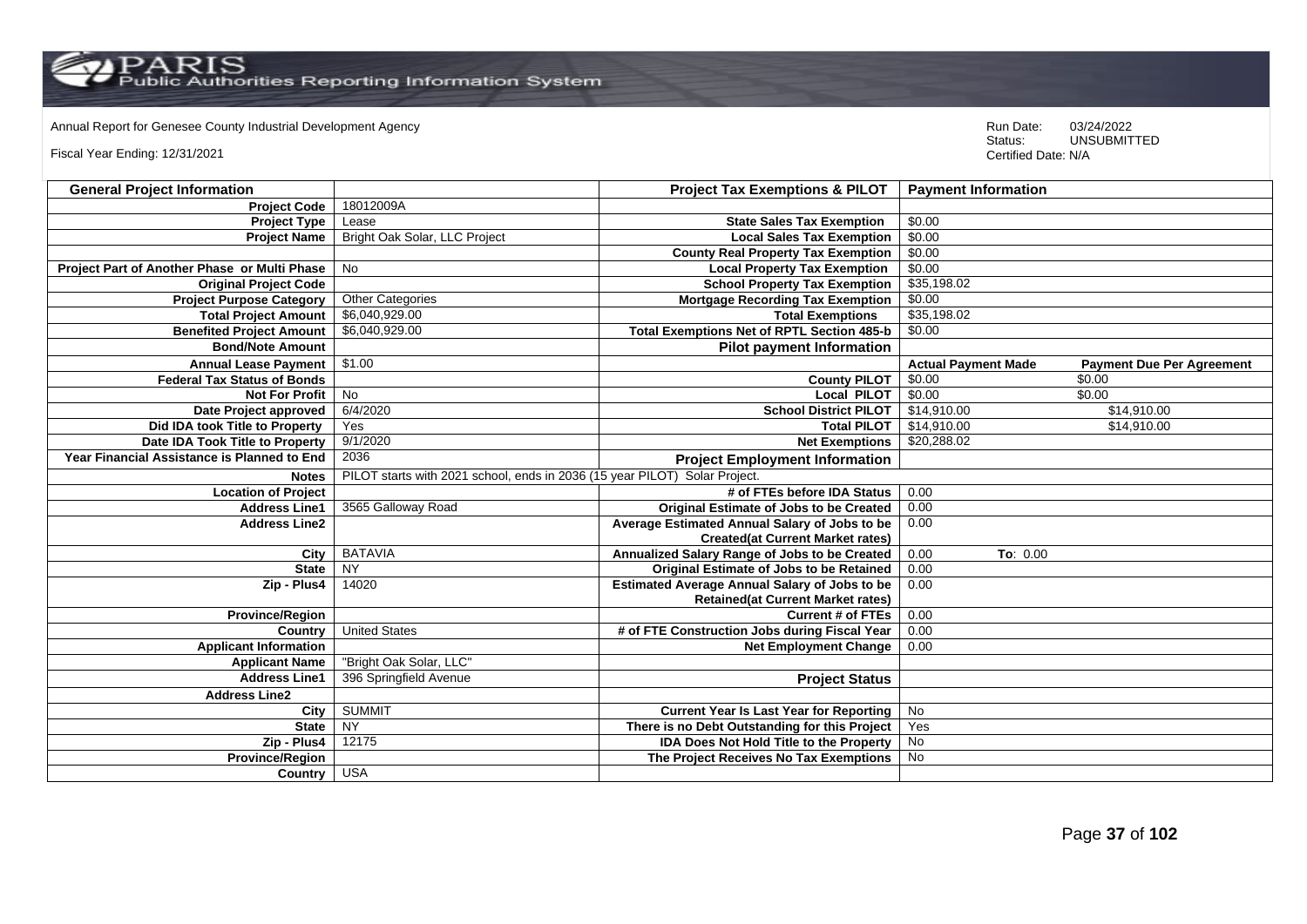# Annual Report for Genesee County Industrial Development Agency **Company of Connect Agency** Run Date: 03/24/2022<br>Status: UNSUBMIT

Fiscal Year Ending: 12/31/2021

| <b>General Project Information</b>           |                        | <b>Project Tax Exemptions &amp; PILOT</b>                                                                                            | <b>Payment Information</b>                                     |  |
|----------------------------------------------|------------------------|--------------------------------------------------------------------------------------------------------------------------------------|----------------------------------------------------------------|--|
| <b>Project Code</b>                          | 18011301A              |                                                                                                                                      |                                                                |  |
| <b>Project Type</b>                          | Lease                  | <b>State Sales Tax Exemption</b>                                                                                                     | \$0.00                                                         |  |
| <b>Project Name</b>                          | CLP Darien Lake, LLC   | <b>Local Sales Tax Exemption</b>                                                                                                     | \$0.00                                                         |  |
|                                              |                        | <b>County Real Property Tax Exemption</b>                                                                                            | \$5,209.64                                                     |  |
| Project Part of Another Phase or Multi Phase | Yes                    | <b>Local Property Tax Exemption</b>                                                                                                  | \$352.40                                                       |  |
| <b>Original Project Code</b>                 | 18011002A              | <b>School Property Tax Exemption</b>                                                                                                 | \$2,827.74                                                     |  |
| <b>Project Purpose Category</b>              | Services               | <b>Mortgage Recording Tax Exemption</b>                                                                                              | \$0.00                                                         |  |
| <b>Total Project Amount</b>                  | \$5,200,000.00         | <b>Total Exemptions</b>                                                                                                              | \$8,389.78                                                     |  |
| <b>Benefited Project Amount</b>              | \$2,520,000.00         | <b>Total Exemptions Net of RPTL Section 485-b</b>                                                                                    | \$1,041.93                                                     |  |
| <b>Bond/Note Amount</b>                      |                        | <b>Pilot payment Information</b>                                                                                                     |                                                                |  |
| <b>Annual Lease Payment</b>                  | \$0.00                 |                                                                                                                                      | <b>Actual Payment Made</b><br><b>Payment Due Per Agreement</b> |  |
| <b>Federal Tax Status of Bonds</b>           |                        | <b>County PILOT</b>                                                                                                                  | \$3,125.78<br>\$3,125.78                                       |  |
| <b>Not For Profit</b>                        | No                     | <b>Local PILOT</b>                                                                                                                   | \$211.44<br>\$211.44                                           |  |
| Date Project approved                        | 2/7/2013               | <b>School District PILOT</b>                                                                                                         | \$1,696.64<br>\$1,696.64                                       |  |
| Did IDA took Title to Property               | Yes                    | <b>Total PILOT</b>                                                                                                                   | \$5,033.86<br>\$5,033.86                                       |  |
| Date IDA Took Title to Property              | 7/11/2013              | <b>Net Exemptions</b>                                                                                                                | \$3,355.92                                                     |  |
| Year Financial Assistance is Planned to End  | 2024                   | <b>Project Employment Information</b>                                                                                                |                                                                |  |
| <b>Notes</b>                                 |                        | PILOT Starts in 2014 / Ends with County 2024 - Sales Tax. Property Tax. New park attractions and construction of new accommodations. |                                                                |  |
| <b>Location of Project</b>                   |                        | # of FTEs before IDA Status                                                                                                          | 0.00                                                           |  |
| <b>Address Line1</b>                         | 9993 Alleghany Rd      | Original Estimate of Jobs to be Created                                                                                              | 3.00                                                           |  |
| <b>Address Line2</b>                         |                        | Average Estimated Annual Salary of Jobs to be                                                                                        | 19,000.00                                                      |  |
|                                              |                        | <b>Created(at Current Market rates)</b>                                                                                              |                                                                |  |
| City                                         | <b>DARIEN CENTER</b>   | Annualized Salary Range of Jobs to be Created                                                                                        | 18,000.00<br>To: 20,000.00                                     |  |
| <b>State</b>                                 | <b>NY</b>              | <b>Original Estimate of Jobs to be Retained</b>                                                                                      | 0.00                                                           |  |
| Zip - Plus4                                  | 14040                  | <b>Estimated Average Annual Salary of Jobs to be</b>                                                                                 | 23,300.00                                                      |  |
|                                              |                        | <b>Retained(at Current Market rates)</b>                                                                                             |                                                                |  |
| <b>Province/Region</b>                       |                        | <b>Current # of FTEs</b>                                                                                                             | 0.00                                                           |  |
| Country                                      | <b>United States</b>   | # of FTE Construction Jobs during Fiscal Year                                                                                        | 0.00                                                           |  |
| <b>Applicant Information</b>                 |                        | <b>Net Employment Change</b>                                                                                                         | 0.00                                                           |  |
| <b>Applicant Name</b>                        | "CLP Darien Lake, LLC" |                                                                                                                                      |                                                                |  |
| <b>Address Line1</b>                         | PO Box 91              | <b>Project Status</b>                                                                                                                |                                                                |  |
| <b>Address Line2</b>                         |                        |                                                                                                                                      |                                                                |  |
| City                                         | <b>DARIEN CENTER</b>   | <b>Current Year Is Last Year for Reporting</b>                                                                                       | No                                                             |  |
| <b>State</b>                                 | $\overline{NY}$        | There is no Debt Outstanding for this Project                                                                                        | Yes                                                            |  |
| Zip - Plus4                                  | 14040                  | IDA Does Not Hold Title to the Property                                                                                              | No                                                             |  |
| <b>Province/Region</b>                       |                        | The Project Receives No Tax Exemptions                                                                                               | No                                                             |  |
| Country                                      | <b>USA</b>             |                                                                                                                                      |                                                                |  |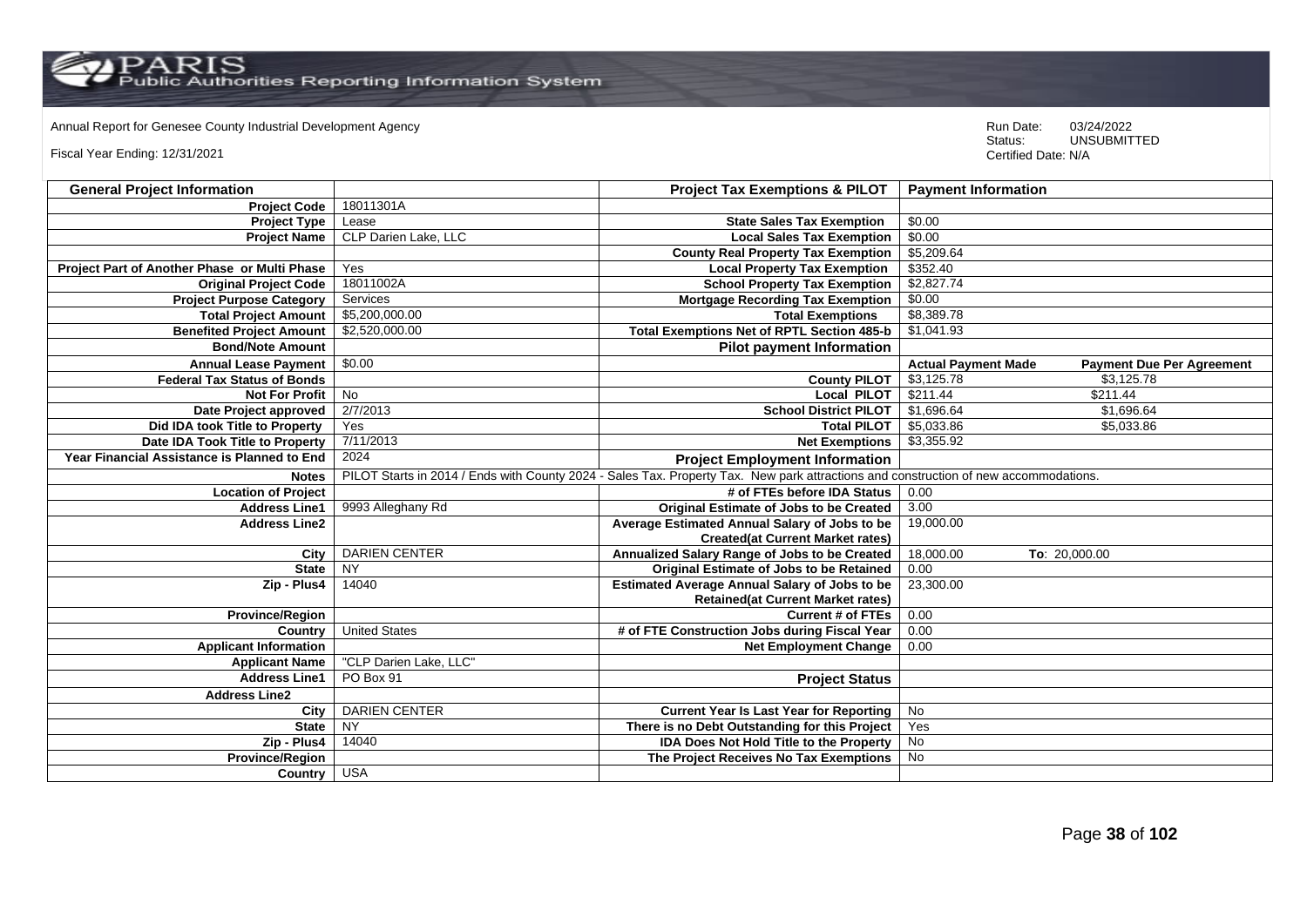$\mathrm{PARS} \ \mathrm{PARS}$ 

# Annual Report for Genesee County Industrial Development Agency **Company of Connect Agency** Run Date: 03/24/2022<br>Status: UNSUBMIT

Fiscal Year Ending: 12/31/2021

| <b>General Project Information</b>           |                                               | <b>Project Tax Exemptions &amp; PILOT</b>            | <b>Payment Information</b>                                                                                                                                     |
|----------------------------------------------|-----------------------------------------------|------------------------------------------------------|----------------------------------------------------------------------------------------------------------------------------------------------------------------|
| <b>Project Code</b>                          | 18011305A                                     |                                                      |                                                                                                                                                                |
| <b>Project Type</b>                          | Lease                                         | <b>State Sales Tax Exemption</b>                     | \$0.00                                                                                                                                                         |
| <b>Project Name</b>                          | COR Veterans Memorial Drive Company,          | <b>Local Sales Tax Exemption</b>                     | \$0.00                                                                                                                                                         |
|                                              | <b>LLC</b>                                    |                                                      |                                                                                                                                                                |
|                                              |                                               | <b>County Real Property Tax Exemption</b>            | \$106,719.48                                                                                                                                                   |
| Project Part of Another Phase or Multi Phase | Yes                                           | <b>Local Property Tax Exemption</b>                  | \$30,396.01                                                                                                                                                    |
| <b>Original Project Code</b>                 | 18010602A                                     | <b>School Property Tax Exemption</b>                 | \$219,735.52                                                                                                                                                   |
| <b>Project Purpose Category</b>              | Other Categories                              | <b>Mortgage Recording Tax Exemption</b>              | \$0.00                                                                                                                                                         |
| <b>Total Project Amount</b>                  | \$7,000,000.00                                | <b>Total Exemptions</b>                              | \$356,851.01                                                                                                                                                   |
| <b>Benefited Project Amount</b>              | \$7,000,000.00                                | <b>Total Exemptions Net of RPTL Section 485-b</b>    | \$27,309.54                                                                                                                                                    |
| <b>Bond/Note Amount</b>                      |                                               | <b>Pilot payment Information</b>                     |                                                                                                                                                                |
| <b>Annual Lease Payment</b>                  | \$0.00                                        |                                                      | <b>Actual Payment Made</b><br><b>Payment Due Per Agreement</b>                                                                                                 |
| <b>Federal Tax Status of Bonds</b>           |                                               | <b>County PILOT</b>                                  | \$85,375.58<br>\$85,375.58                                                                                                                                     |
| <b>Not For Profit</b>                        | $\overline{N}$                                | <b>Local PILOT</b>                                   | \$24,316.81<br>\$24,316.81                                                                                                                                     |
| Date Project approved                        | 5/2/2013                                      | <b>School District PILOT</b>                         | \$175,788.41<br>\$175,788.41                                                                                                                                   |
| Did IDA took Title to Property               | Yes                                           | <b>Total PILOT</b>                                   | \$285,480.80<br>\$285,480.80                                                                                                                                   |
| Date IDA Took Title to Property              | 5/2/2013                                      | <b>Net Exemptions</b>                                | \$71,370.21                                                                                                                                                    |
| Year Financial Assistance is Planned to End  | 2023                                          | <b>Project Employment Information</b>                |                                                                                                                                                                |
| <b>Notes</b>                                 |                                               |                                                      | PILOT Ends with County in 2023. Sales Tax, Mortgage Tax & Property Tax. Umbrella application for adaptive reuse of former Lowes building. Dicks, Marshall's, & |
|                                              | Kohls (incl 18011405A)                        |                                                      |                                                                                                                                                                |
| Location of Project                          |                                               | # of FTEs before IDA Status                          | 0.00                                                                                                                                                           |
| <b>Address Line1</b>                         | 4180 Veterans Memorial Drive                  | Original Estimate of Jobs to be Created              | 120.00                                                                                                                                                         |
| <b>Address Line2</b>                         |                                               | Average Estimated Annual Salary of Jobs to be        | 33,000.00                                                                                                                                                      |
|                                              |                                               | <b>Created(at Current Market rates)</b>              |                                                                                                                                                                |
| City                                         | <b>BATAVIA</b>                                | Annualized Salary Range of Jobs to be Created        | 16,000.00<br>To: 50,000.00                                                                                                                                     |
| <b>State</b>                                 | <b>NY</b>                                     | Original Estimate of Jobs to be Retained             | 0.00                                                                                                                                                           |
| Zip - Plus4                                  | 14020                                         | <b>Estimated Average Annual Salary of Jobs to be</b> | 0.00                                                                                                                                                           |
|                                              |                                               | <b>Retained(at Current Market rates)</b>             |                                                                                                                                                                |
| <b>Province/Region</b>                       |                                               | Current # of FTEs                                    | 152.00                                                                                                                                                         |
| Country                                      | <b>United States</b>                          | # of FTE Construction Jobs during Fiscal Year        | 0.00                                                                                                                                                           |
| <b>Applicant Information</b>                 |                                               | <b>Net Employment Change</b>                         | 152.00                                                                                                                                                         |
| <b>Applicant Name</b>                        | "COR Veterans Memorial Drive Company,<br>LLC" |                                                      |                                                                                                                                                                |
| <b>Address Line1</b>                         | 540 Towne Drive                               | <b>Project Status</b>                                |                                                                                                                                                                |
| <b>Address Line2</b>                         |                                               |                                                      |                                                                                                                                                                |
| City                                         | <b>FAYETTEVILLE</b>                           | <b>Current Year Is Last Year for Reporting</b>       | <b>No</b>                                                                                                                                                      |
| <b>State</b>                                 | <b>NY</b>                                     | There is no Debt Outstanding for this Project        | Yes                                                                                                                                                            |
| Zip - Plus4                                  | 13066                                         | IDA Does Not Hold Title to the Property              | <b>No</b>                                                                                                                                                      |
| <b>Province/Region</b>                       |                                               | The Project Receives No Tax Exemptions               | <b>No</b>                                                                                                                                                      |
| Country                                      | <b>USA</b>                                    |                                                      |                                                                                                                                                                |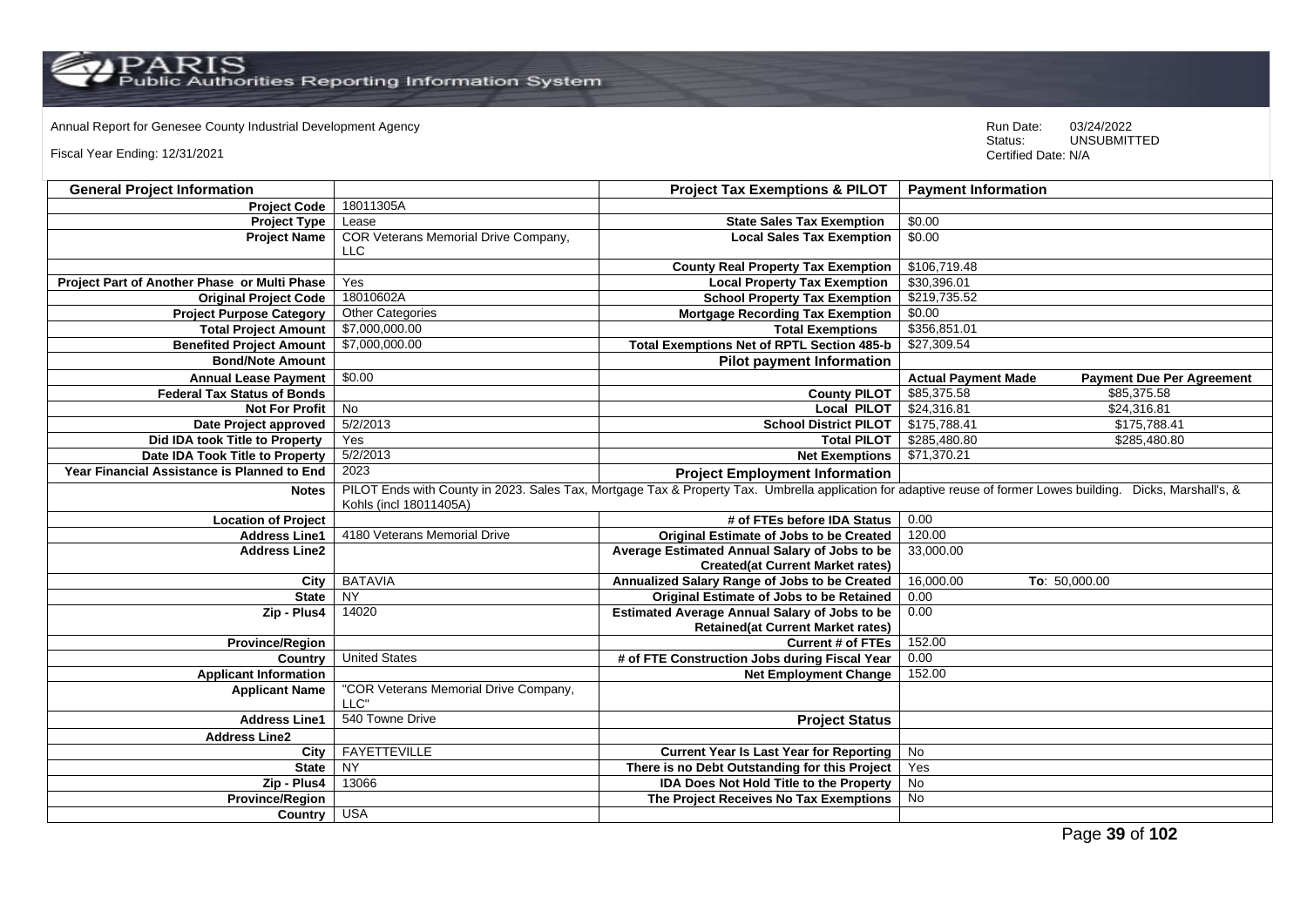$\operatorname{PARIS}_{\text{Public Authorities}\text{ Reporting Information System}}$ 

# Annual Report for Genesee County Industrial Development Agency **Company of Connect Agency** Run Date: 03/24/2022<br>Status: UNSUBMIT

Fiscal Year Ending: 12/31/2021

| <b>General Project Information</b>           |                                                                          | <b>Project Tax Exemptions &amp; PILOT</b>            | <b>Payment Information</b> |                                  |
|----------------------------------------------|--------------------------------------------------------------------------|------------------------------------------------------|----------------------------|----------------------------------|
| <b>Project Code</b>                          | 18011903A                                                                |                                                      |                            |                                  |
| <b>Project Type</b>                          | Lease                                                                    | <b>State Sales Tax Exemption</b>                     | \$0.00                     |                                  |
| <b>Project Name</b>                          | CVO Central, LLC                                                         | <b>Local Sales Tax Exemption</b>                     | \$0.00                     |                                  |
|                                              |                                                                          | <b>County Real Property Tax Exemption</b>            | \$999.41                   |                                  |
| Project Part of Another Phase or Multi Phase | No                                                                       | <b>Local Property Tax Exemption</b>                  | \$972.50                   |                                  |
| <b>Original Project Code</b>                 |                                                                          | <b>School Property Tax Exemption</b>                 | \$2,057.84                 |                                  |
| <b>Project Purpose Category</b>              | Services                                                                 | <b>Mortgage Recording Tax Exemption</b>              | \$0.00                     |                                  |
| <b>Total Project Amount</b>                  | \$2,000,000.00                                                           | <b>Total Exemptions</b>                              | \$4,029.75                 |                                  |
| <b>Benefited Project Amount</b>              | \$300,000.00                                                             | <b>Total Exemptions Net of RPTL Section 485-b</b>    | \$2,117.77                 |                                  |
| <b>Bond/Note Amount</b>                      |                                                                          | <b>Pilot payment Information</b>                     |                            |                                  |
| <b>Annual Lease Payment</b>                  | \$1.00                                                                   |                                                      | <b>Actual Payment Made</b> | <b>Payment Due Per Agreement</b> |
| <b>Federal Tax Status of Bonds</b>           |                                                                          | <b>County PILOT</b>                                  | \$0.00                     | \$0.00                           |
| <b>Not For Profit</b>                        | No                                                                       | <b>Local PILOT</b>                                   | \$0.00                     | \$0.00                           |
| Date Project approved                        | 3/28/2019                                                                | <b>School District PILOT</b>                         | \$0.00                     | \$0.00                           |
| Did IDA took Title to Property               | Yes                                                                      | <b>Total PILOT</b>                                   | \$0.00                     | \$0.00                           |
| Date IDA Took Title to Property              | 3/28/2019                                                                | <b>Net Exemptions</b>                                | \$4,029.75                 |                                  |
| Year Financial Assistance is Planned to End  | 2030                                                                     | <b>Project Employment Information</b>                |                            |                                  |
| <b>Notes</b>                                 | PILOT starts with 2020 school, ends in 2030. Purchase of a new facility. |                                                      |                            |                                  |
| <b>Location of Project</b>                   |                                                                          | # of FTEs before IDA Status                          | 36.00                      |                                  |
| <b>Address Line1</b>                         | 3 Treadeasy Ave                                                          | Original Estimate of Jobs to be Created              | 0.00                       |                                  |
| <b>Address Line2</b>                         |                                                                          | Average Estimated Annual Salary of Jobs to be        | 0.00                       |                                  |
|                                              |                                                                          | <b>Created(at Current Market rates)</b>              |                            |                                  |
| City                                         | <b>BATAVIA</b>                                                           | Annualized Salary Range of Jobs to be Created        | 0.00<br>To: 0.00           |                                  |
| <b>State</b>                                 | <b>NY</b>                                                                | <b>Original Estimate of Jobs to be Retained</b>      | 36.00                      |                                  |
| Zip - Plus4                                  | 14020                                                                    | <b>Estimated Average Annual Salary of Jobs to be</b> | 38,000.00                  |                                  |
|                                              |                                                                          | <b>Retained(at Current Market rates)</b>             |                            |                                  |
| <b>Province/Region</b>                       |                                                                          | <b>Current # of FTEs</b>                             | 41.00                      |                                  |
| Country                                      | <b>United States</b>                                                     | # of FTE Construction Jobs during Fiscal Year        | 0.00                       |                                  |
| <b>Applicant Information</b>                 |                                                                          | <b>Net Employment Change</b>                         | 5.00                       |                                  |
| <b>Applicant Name</b>                        | "CVO Central, LLC"                                                       |                                                      |                            |                                  |
| <b>Address Line1</b>                         | 10 Van Cortland Dr                                                       | <b>Project Status</b>                                |                            |                                  |
| <b>Address Line2</b>                         |                                                                          |                                                      |                            |                                  |
| City                                         | <b>PITTSFORD</b>                                                         | <b>Current Year Is Last Year for Reporting</b>       | No                         |                                  |
| <b>State</b>                                 | NY                                                                       | There is no Debt Outstanding for this Project        | Yes                        |                                  |
| Zip - Plus4                                  | 14534                                                                    | IDA Does Not Hold Title to the Property              | No                         |                                  |
| <b>Province/Region</b>                       |                                                                          | The Project Receives No Tax Exemptions               | <b>No</b>                  |                                  |
| <b>Country</b>                               | <b>USA</b>                                                               |                                                      |                            |                                  |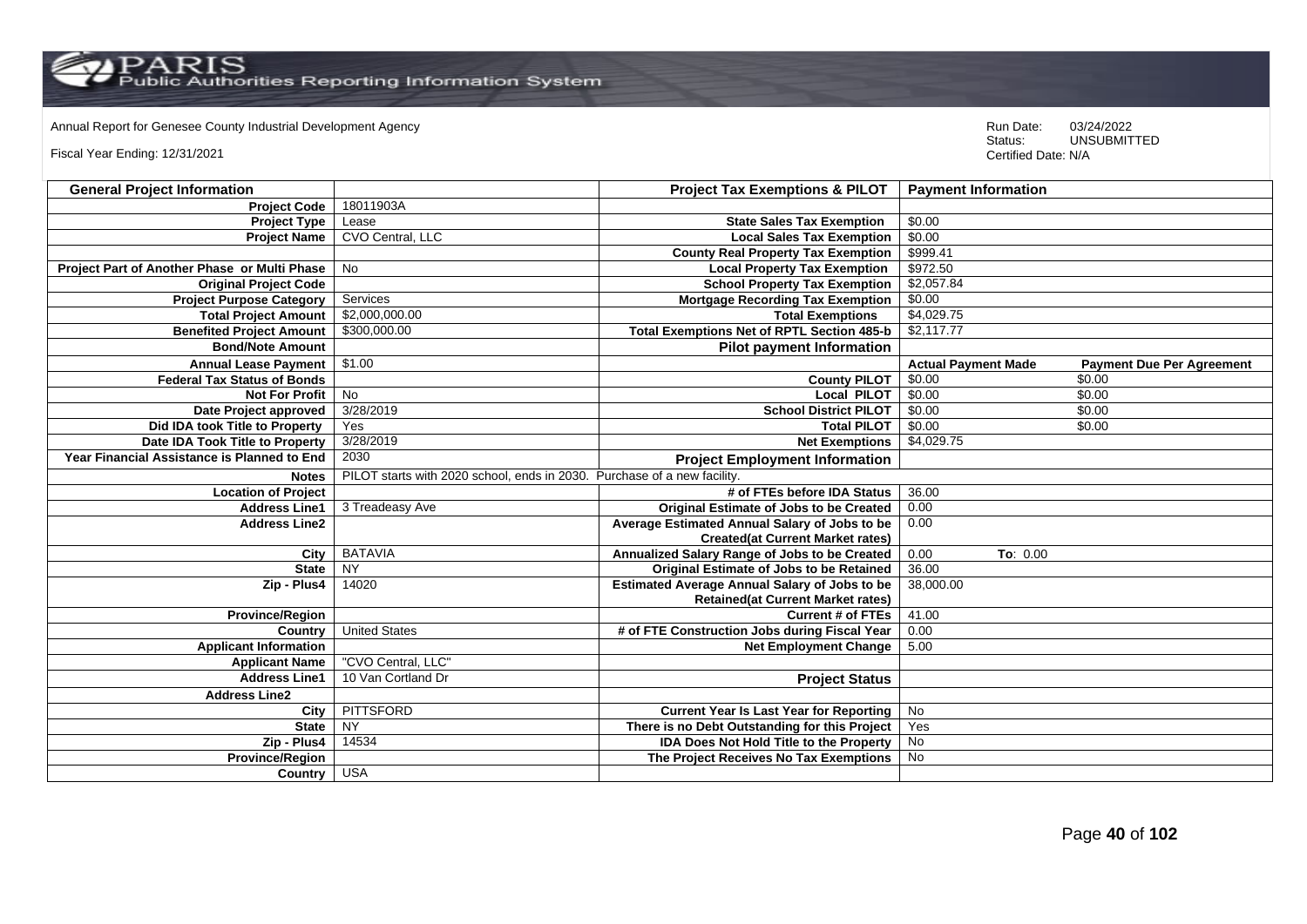# Annual Report for Genesee County Industrial Development Agency **Company of Connect Agency** Run Date: 03/24/2022<br>Status: UNSUBMIT

Fiscal Year Ending: 12/31/2021

| <b>General Project Information</b>           |                                                                                    | <b>Project Tax Exemptions &amp; PILOT</b>            | <b>Payment Information</b>                                     |
|----------------------------------------------|------------------------------------------------------------------------------------|------------------------------------------------------|----------------------------------------------------------------|
| <b>Project Code</b>                          | 18011102A                                                                          |                                                      |                                                                |
| <b>Project Type</b>                          | Lease                                                                              | <b>State Sales Tax Exemption</b>                     | \$0.00                                                         |
| <b>Project Name</b>                          | Call Farms, Inc. (Monroe Tractor)                                                  | <b>Local Sales Tax Exemption</b>                     | \$0.00                                                         |
|                                              |                                                                                    | <b>County Real Property Tax Exemption</b>            | \$1,549.13                                                     |
| Project Part of Another Phase or Multi Phase | No                                                                                 | <b>Local Property Tax Exemption</b>                  | \$441.22                                                       |
| <b>Original Project Code</b>                 |                                                                                    | <b>School Property Tax Exemption</b>                 | \$3,022.93                                                     |
| <b>Project Purpose Category</b>              | <b>Wholesale Trade</b>                                                             | <b>Mortgage Recording Tax Exemption</b>              | \$0.00                                                         |
| <b>Total Project Amount</b>                  | \$514,000.00                                                                       | <b>Total Exemptions</b>                              | \$5,013.28                                                     |
| <b>Benefited Project Amount</b>              | \$514,000.00                                                                       | <b>Total Exemptions Net of RPTL Section 485-b</b>    | \$154.92                                                       |
| <b>Bond/Note Amount</b>                      |                                                                                    | <b>Pilot payment Information</b>                     |                                                                |
| <b>Annual Lease Payment</b>                  | \$0.00                                                                             |                                                      | <b>Actual Payment Made</b><br><b>Payment Due Per Agreement</b> |
| <b>Federal Tax Status of Bonds</b>           |                                                                                    | <b>County PILOT</b>   \$1,239.30                     | \$1,239.30                                                     |
| <b>Not For Profit</b>                        | $\overline{N}$                                                                     | <b>Local PILOT</b>                                   | \$352.98<br>\$352.98                                           |
| Date Project approved                        | 3/31/2011                                                                          | <b>School District PILOT</b>                         | \$2,418.34<br>\$2,418.34                                       |
| Did IDA took Title to Property               | Yes                                                                                | <b>Total PILOT</b>                                   | \$4,010.62<br>\$4,010.62                                       |
| Date IDA Took Title to Property              | 3/1/2011                                                                           | <b>Net Exemptions</b>                                | \$1,002.66                                                     |
| Year Financial Assistance is Planned to End  | 2022                                                                               | <b>Project Employment Information</b>                |                                                                |
| <b>Notes</b>                                 | PILOT starts in 2012 / PILOT ends 2022 - Expansion of the existing Monroe Tractor. |                                                      |                                                                |
| <b>Location of Project</b>                   |                                                                                    | # of FTEs before IDA Status                          | 20.00                                                          |
| <b>Address Line1</b>                         | 7941 Oak Orchard Rd.                                                               | Original Estimate of Jobs to be Created              | 4.00                                                           |
| <b>Address Line2</b>                         |                                                                                    | Average Estimated Annual Salary of Jobs to be        | 28,000.00                                                      |
|                                              |                                                                                    | <b>Created(at Current Market rates)</b>              |                                                                |
| City                                         | <b>BATAVIA</b>                                                                     | Annualized Salary Range of Jobs to be Created        | 21,500.00<br>To: 35,000.00                                     |
| <b>State</b>                                 | <b>NY</b>                                                                          | <b>Original Estimate of Jobs to be Retained</b>      | 20.00                                                          |
| Zip - Plus4                                  | 14020                                                                              | <b>Estimated Average Annual Salary of Jobs to be</b> | 35,000.00                                                      |
|                                              |                                                                                    | <b>Retained(at Current Market rates)</b>             |                                                                |
| <b>Province/Region</b>                       |                                                                                    | <b>Current # of FTEs</b>                             | 21.00                                                          |
| Country                                      | <b>United States</b>                                                               | # of FTE Construction Jobs during Fiscal Year        | 0.00                                                           |
| <b>Applicant Information</b>                 |                                                                                    | <b>Net Employment Change</b>                         | 1.00                                                           |
| <b>Applicant Name</b>                        | "Call Farms, Inc."                                                                 |                                                      |                                                                |
| <b>Address Line1</b>                         | 8127 Lewiston Rd.                                                                  | <b>Project Status</b>                                |                                                                |
| <b>Address Line2</b>                         |                                                                                    |                                                      |                                                                |
| City                                         | <b>BATAVIA</b>                                                                     | Current Year Is Last Year for Reporting              | No                                                             |
| <b>State</b>                                 | NY                                                                                 | There is no Debt Outstanding for this Project        | Yes                                                            |
| Zip - Plus4                                  | 14020                                                                              | IDA Does Not Hold Title to the Property              | No                                                             |
| <b>Province/Region</b>                       |                                                                                    | The Project Receives No Tax Exemptions               | <b>No</b>                                                      |
| Country USA                                  |                                                                                    |                                                      |                                                                |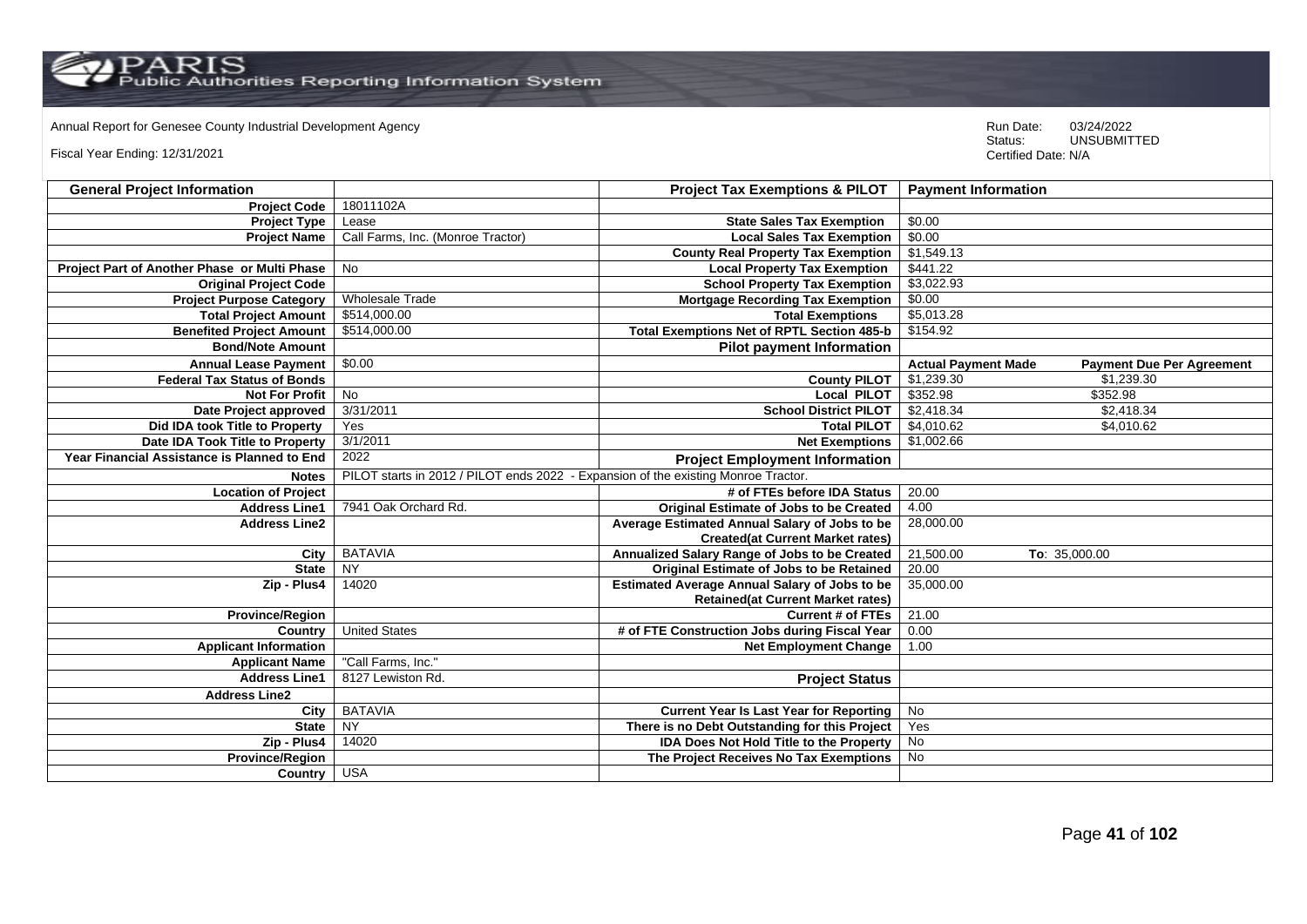# Annual Report for Genesee County Industrial Development Agency **Company of Connect Agency** Run Date: 03/24/2022<br>Status: UNSUBMIT

Fiscal Year Ending: 12/31/2021

| <b>General Project Information</b>           |                                                                                 | <b>Project Tax Exemptions &amp; PILOT</b>            | <b>Payment Information</b>                                     |
|----------------------------------------------|---------------------------------------------------------------------------------|------------------------------------------------------|----------------------------------------------------------------|
| <b>Project Code</b>                          | 18011905A                                                                       |                                                      |                                                                |
| <b>Project Type</b>                          | Lease                                                                           | <b>State Sales Tax Exemption</b>                     | \$0.00                                                         |
| <b>Project Name</b>                          | Cedarlots, LLC (Mucher / Cedar Street<br>Rentals)                               | <b>Local Sales Tax Exemption</b>                     | \$0.00                                                         |
|                                              |                                                                                 | <b>County Real Property Tax Exemption</b>            | \$2,098.76                                                     |
| Project Part of Another Phase or Multi Phase | <b>No</b>                                                                       | <b>Local Property Tax Exemption</b>                  | \$2,042.26                                                     |
| <b>Original Project Code</b>                 |                                                                                 | <b>School Property Tax Exemption</b>                 | \$4,321.46                                                     |
| <b>Project Purpose Category</b>              | Services                                                                        | <b>Mortgage Recording Tax Exemption</b>              | \$0.00                                                         |
| <b>Total Project Amount</b>                  | \$165,000.00                                                                    | <b>Total Exemptions</b>                              | \$8,462.48                                                     |
| <b>Benefited Project Amount</b>              | \$165,000.00                                                                    | <b>Total Exemptions Net of RPTL Section 485-b</b>    | \$202.78                                                       |
| <b>Bond/Note Amount</b>                      |                                                                                 | <b>Pilot payment Information</b>                     |                                                                |
| <b>Annual Lease Payment</b>                  | \$1.00                                                                          |                                                      | <b>Actual Payment Made</b><br><b>Payment Due Per Agreement</b> |
| <b>Federal Tax Status of Bonds</b>           |                                                                                 | <b>County PILOT</b>                                  | \$1,053.15<br>\$1,053.15                                       |
| <b>Not For Profit</b>                        | No                                                                              | Local PILOT                                          | \$940.80<br>\$940.80                                           |
| Date Project approved                        | 6/6/2019                                                                        | <b>School District PILOT</b>                         | \$2,254.35<br>\$2,254.35                                       |
| Did IDA took Title to Property               | Yes                                                                             | <b>Total PILOT</b>                                   | \$4,248.30<br>\$4,248.30                                       |
| Date IDA Took Title to Property              | 2/1/2020                                                                        | <b>Net Exemptions</b>                                | \$4,214.18                                                     |
| Year Financial Assistance is Planned to End  | 2030                                                                            | <b>Project Employment Information</b>                |                                                                |
| <b>Notes</b>                                 | PILOT starts with 2020 school and ends in 2030. New build, 6,000 s/f warehouse. |                                                      |                                                                |
| <b>Location of Project</b>                   |                                                                                 | # of FTEs before IDA Status                          | 10.00                                                          |
| <b>Address Line1</b>                         | 111 Cedar Street                                                                | <b>Original Estimate of Jobs to be Created</b>       | 2.00                                                           |
| <b>Address Line2</b>                         |                                                                                 | Average Estimated Annual Salary of Jobs to be        | 40,000.00                                                      |
|                                              |                                                                                 | <b>Created(at Current Market rates)</b>              |                                                                |
| City                                         | <b>BATAVIA</b>                                                                  | Annualized Salary Range of Jobs to be Created        | 35,000.00<br>To: 45,000.00                                     |
| <b>State</b>                                 | <b>NY</b>                                                                       | <b>Original Estimate of Jobs to be Retained</b>      | 10.00                                                          |
| Zip - Plus4                                  | 14020                                                                           | <b>Estimated Average Annual Salary of Jobs to be</b> | 45,000.00                                                      |
|                                              |                                                                                 | <b>Retained(at Current Market rates)</b>             |                                                                |
| Province/Region                              |                                                                                 | <b>Current # of FTEs</b>                             | 11.00                                                          |
| Country                                      | <b>United States</b>                                                            | # of FTE Construction Jobs during Fiscal Year        | 0.00                                                           |
| <b>Applicant Information</b>                 |                                                                                 | <b>Net Employment Change</b>                         | 1.00                                                           |
| <b>Applicant Name</b>                        | "Cedarlots, LLC"                                                                |                                                      |                                                                |
| <b>Address Line1</b>                         | 111 Cedar Street                                                                | <b>Project Status</b>                                |                                                                |
| <b>Address Line2</b>                         |                                                                                 |                                                      |                                                                |
| City                                         | <b>BATAVIA</b>                                                                  | <b>Current Year Is Last Year for Reporting</b>       | No                                                             |
| <b>State</b>                                 | NY                                                                              | There is no Debt Outstanding for this Project        | Yes                                                            |
| Zip - Plus4                                  | 14020                                                                           | IDA Does Not Hold Title to the Property              | <b>No</b>                                                      |
| <b>Province/Region</b>                       |                                                                                 | The Project Receives No Tax Exemptions               | No                                                             |
| Country USA                                  |                                                                                 |                                                      |                                                                |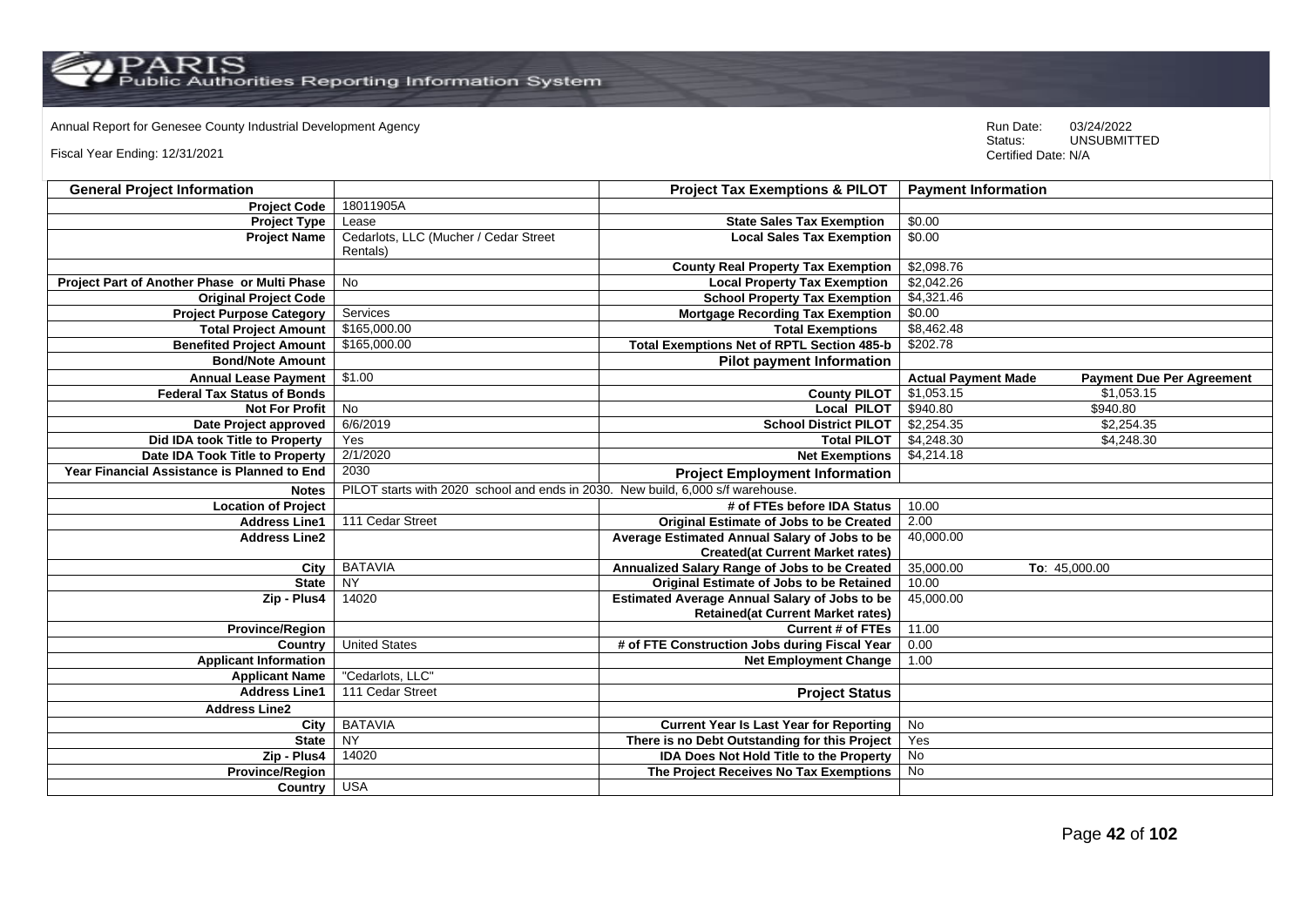$\operatorname{PARIS}_{\text{Public Authorities}\text{ Reporting Information System}}$ 

# Annual Report for Genesee County Industrial Development Agency **Company of Connect Agency** Run Date: 03/24/2022<br>Status: UNSUBMIT

Fiscal Year Ending: 12/31/2021

| <b>General Project Information</b>           |                                                                          | <b>Project Tax Exemptions &amp; PILOT</b>            | <b>Payment Information</b>                                     |
|----------------------------------------------|--------------------------------------------------------------------------|------------------------------------------------------|----------------------------------------------------------------|
| <b>Project Code</b>                          | 18011901A                                                                |                                                      |                                                                |
| <b>Project Type</b>                          | Lease                                                                    | <b>State Sales Tax Exemption</b>                     | \$0.00                                                         |
| <b>Project Name</b>                          | Churchville Fire Equipment Corp.                                         | <b>Local Sales Tax Exemption</b>                     | \$0.00                                                         |
|                                              |                                                                          | <b>County Real Property Tax Exemption</b>            | \$2,310.58                                                     |
| Project Part of Another Phase or Multi Phase | No                                                                       | <b>Local Property Tax Exemption</b>                  | \$367.19                                                       |
| <b>Original Project Code</b>                 |                                                                          | <b>School Property Tax Exemption</b>                 | \$4,644.09                                                     |
| <b>Project Purpose Category</b>              | Services                                                                 | <b>Mortgage Recording Tax Exemption</b>              | \$0.00                                                         |
| <b>Total Project Amount</b>                  | \$900,000.00                                                             | <b>Total Exemptions</b>                              | \$7,321.86                                                     |
| <b>Benefited Project Amount</b>              | \$504,000.00                                                             | <b>Total Exemptions Net of RPTL Section 485-b</b>    | \$1,472.77                                                     |
| <b>Bond/Note Amount</b>                      |                                                                          | <b>Pilot payment Information</b>                     |                                                                |
| <b>Annual Lease Payment</b>                  | \$1.00                                                                   |                                                      | <b>Actual Payment Made</b><br><b>Payment Due Per Agreement</b> |
| <b>Federal Tax Status of Bonds</b>           |                                                                          | <b>County PILOT</b>                                  | \$0.00<br>\$0.00                                               |
| <b>Not For Profit</b>                        | No                                                                       | <b>Local PILOT</b>                                   | \$0.00<br>\$0.00                                               |
| Date Project approved                        | 1/10/2019                                                                | <b>School District PILOT</b>                         | \$928.82<br>\$928.82                                           |
| Did IDA took Title to Property               | Yes                                                                      | <b>Total PILOT</b>                                   | \$928.82<br>\$928.82                                           |
| Date IDA Took Title to Property              | 1/10/2019                                                                | <b>Net Exemptions</b>                                | \$6,393.04                                                     |
| Year Financial Assistance is Planned to End  | 2029                                                                     | <b>Project Employment Information</b>                |                                                                |
| <b>Notes</b>                                 | PILOT starts with 2019 school, ends in 2029. Purchase of a new facility. |                                                      |                                                                |
| <b>Location of Project</b>                   |                                                                          | # of FTEs before IDA Status                          | 0.00                                                           |
| <b>Address Line1</b>                         | 10246 Perry Rd                                                           | Original Estimate of Jobs to be Created              | 3.00                                                           |
| <b>Address Line2</b>                         |                                                                          | Average Estimated Annual Salary of Jobs to be        | 50,000.00                                                      |
|                                              |                                                                          | <b>Created(at Current Market rates)</b>              |                                                                |
| City                                         | <b>PAVILION</b>                                                          | Annualized Salary Range of Jobs to be Created        | 45,000.00<br>To: 60,000.00                                     |
| <b>State</b>                                 | <b>NY</b>                                                                | <b>Original Estimate of Jobs to be Retained</b>      | 0.00                                                           |
| Zip - Plus4                                  | 14525                                                                    | <b>Estimated Average Annual Salary of Jobs to be</b> | 0.00                                                           |
|                                              |                                                                          | <b>Retained(at Current Market rates)</b>             |                                                                |
| <b>Province/Region</b>                       |                                                                          | <b>Current # of FTEs</b>                             | 6.00                                                           |
| Country                                      | <b>United States</b>                                                     | # of FTE Construction Jobs during Fiscal Year        | 0.00                                                           |
| <b>Applicant Information</b>                 |                                                                          | <b>Net Employment Change</b>                         | 6.00                                                           |
| <b>Applicant Name</b>                        | Churchville Fire Equipment Corp                                          |                                                      |                                                                |
| <b>Address Line1</b>                         | 340 Sanford Rd South                                                     | <b>Project Status</b>                                |                                                                |
| <b>Address Line2</b>                         |                                                                          |                                                      |                                                                |
| City                                         | <b>CHURCHVILLE</b>                                                       | <b>Current Year Is Last Year for Reporting</b>       | No                                                             |
| <b>State</b>                                 | NY                                                                       | There is no Debt Outstanding for this Project        | Yes                                                            |
| Zip - Plus4                                  | 14428                                                                    | IDA Does Not Hold Title to the Property              | No                                                             |
| <b>Province/Region</b>                       |                                                                          | The Project Receives No Tax Exemptions               | <b>No</b>                                                      |
| <b>Country</b>                               | <b>USA</b>                                                               |                                                      |                                                                |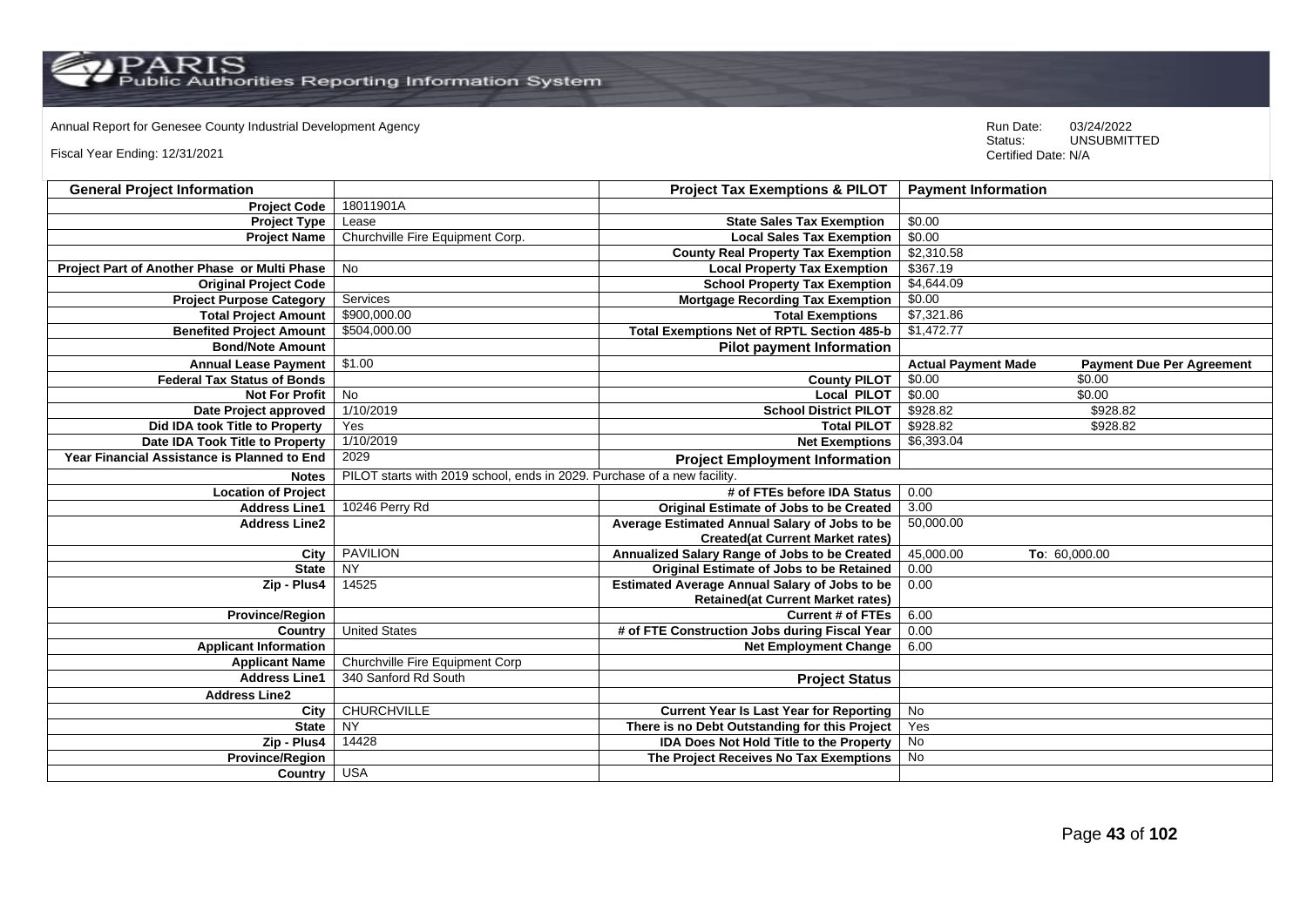# Annual Report for Genesee County Industrial Development Agency **Company of Connect Agency** Run Date: 03/24/2022<br>Status: UNSUBMIT

Fiscal Year Ending: 12/31/2021

| <b>General Project Information</b>           |                            | <b>Project Tax Exemptions &amp; PILOT</b>                                                          | <b>Payment Information</b>                                     |
|----------------------------------------------|----------------------------|----------------------------------------------------------------------------------------------------|----------------------------------------------------------------|
| <b>Project Code</b>                          | 18011702A                  |                                                                                                    |                                                                |
| <b>Project Type</b>                          | Lease                      | <b>State Sales Tax Exemption</b>                                                                   | \$0.00                                                         |
| <b>Project Name</b>                          | Coach Tony's / ADVJ Realty | <b>Local Sales Tax Exemption</b>                                                                   | \$0.00                                                         |
|                                              |                            | <b>County Real Property Tax Exemption</b>                                                          | \$2,889.35                                                     |
| Project Part of Another Phase or Multi Phase | <b>No</b>                  | <b>Local Property Tax Exemption</b>                                                                | \$704.34                                                       |
| <b>Original Project Code</b>                 |                            | <b>School Property Tax Exemption</b>                                                               | \$6,593.07                                                     |
| <b>Project Purpose Category</b>              | Manufacturing              | <b>Mortgage Recording Tax Exemption</b>                                                            | \$0.00                                                         |
| <b>Total Project Amount</b>                  | \$380,000.00               | <b>Total Exemptions</b>                                                                            | \$10,186.76                                                    |
| <b>Benefited Project Amount</b>              | \$380,000.00               | Total Exemptions Net of RPTL Section 485-b                                                         | \$4,613.76                                                     |
| <b>Bond/Note Amount</b>                      |                            | <b>Pilot payment Information</b>                                                                   |                                                                |
| <b>Annual Lease Payment</b>                  | \$0.00                     |                                                                                                    | <b>Actual Payment Made</b><br><b>Payment Due Per Agreement</b> |
| <b>Federal Tax Status of Bonds</b>           |                            | <b>County PILOT</b>                                                                                | \$0.00<br>\$0.00                                               |
| <b>Not For Profit</b>                        | <b>No</b>                  | <b>Local PILOT</b>                                                                                 | \$0.00<br>\$0.00                                               |
| Date Project approved                        | 7/11/2017                  | <b>School District PILOT</b>                                                                       | \$1,318.61<br>\$1,318.61                                       |
| Did IDA took Title to Property               | Yes                        | <b>Total PILOT</b>                                                                                 | \$1,318.61<br>\$1,318.61                                       |
| Date IDA Took Title to Property              | 2/20/2018                  | <b>Net Exemptions</b>                                                                              | \$8,868.15                                                     |
| Year Financial Assistance is Planned to End  | 2029                       | <b>Project Employment Information</b>                                                              |                                                                |
| <b>Notes</b>                                 |                            | PILOT starts with 2019 school, ends in 2029. New construction at AppleTree Acres, 5K s/f building. |                                                                |
| <b>Location of Project</b>                   |                            | # of FTEs before IDA Status                                                                        | 3.00                                                           |
| <b>Address Line1</b>                         | AppleTree Avenue           | Original Estimate of Jobs to be Created                                                            | 3.00                                                           |
| <b>Address Line2</b>                         |                            | Average Estimated Annual Salary of Jobs to be                                                      | 22,880.00                                                      |
|                                              |                            | <b>Created(at Current Market rates)</b>                                                            |                                                                |
| City                                         | <b>BERGEN</b>              | Annualized Salary Range of Jobs to be Created                                                      | 22,880.00<br>To: 22,880.00                                     |
| <b>State</b>                                 | <b>NY</b>                  | <b>Original Estimate of Jobs to be Retained</b>                                                    | 3.00                                                           |
| Zip - Plus4                                  | 14416                      | <b>Estimated Average Annual Salary of Jobs to be</b>                                               | 35,500.00                                                      |
|                                              |                            | <b>Retained(at Current Market rates)</b>                                                           |                                                                |
| <b>Province/Region</b>                       |                            | <b>Current # of FTEs</b>                                                                           | 8.00                                                           |
| Country                                      | <b>United States</b>       | # of FTE Construction Jobs during Fiscal Year                                                      | 0.00                                                           |
| <b>Applicant Information</b>                 |                            | <b>Net Employment Change</b>                                                                       | 5.00                                                           |
| <b>Applicant Name</b>                        | "ADVJ Realty, LLC"         |                                                                                                    |                                                                |
| <b>Address Line1</b>                         | 5 Union Point Drive        | <b>Project Status</b>                                                                              |                                                                |
| <b>Address Line2</b>                         |                            |                                                                                                    |                                                                |
| City                                         | <b>ROCHESTER</b>           | <b>Current Year Is Last Year for Reporting</b>                                                     | No                                                             |
| <b>State</b>                                 | <b>NY</b>                  | There is no Debt Outstanding for this Project                                                      | Yes                                                            |
| Zip - Plus4                                  | 14624                      | IDA Does Not Hold Title to the Property                                                            | No                                                             |
| <b>Province/Region</b>                       |                            | The Project Receives No Tax Exemptions                                                             | No                                                             |
| Country                                      | <b>USA</b>                 |                                                                                                    |                                                                |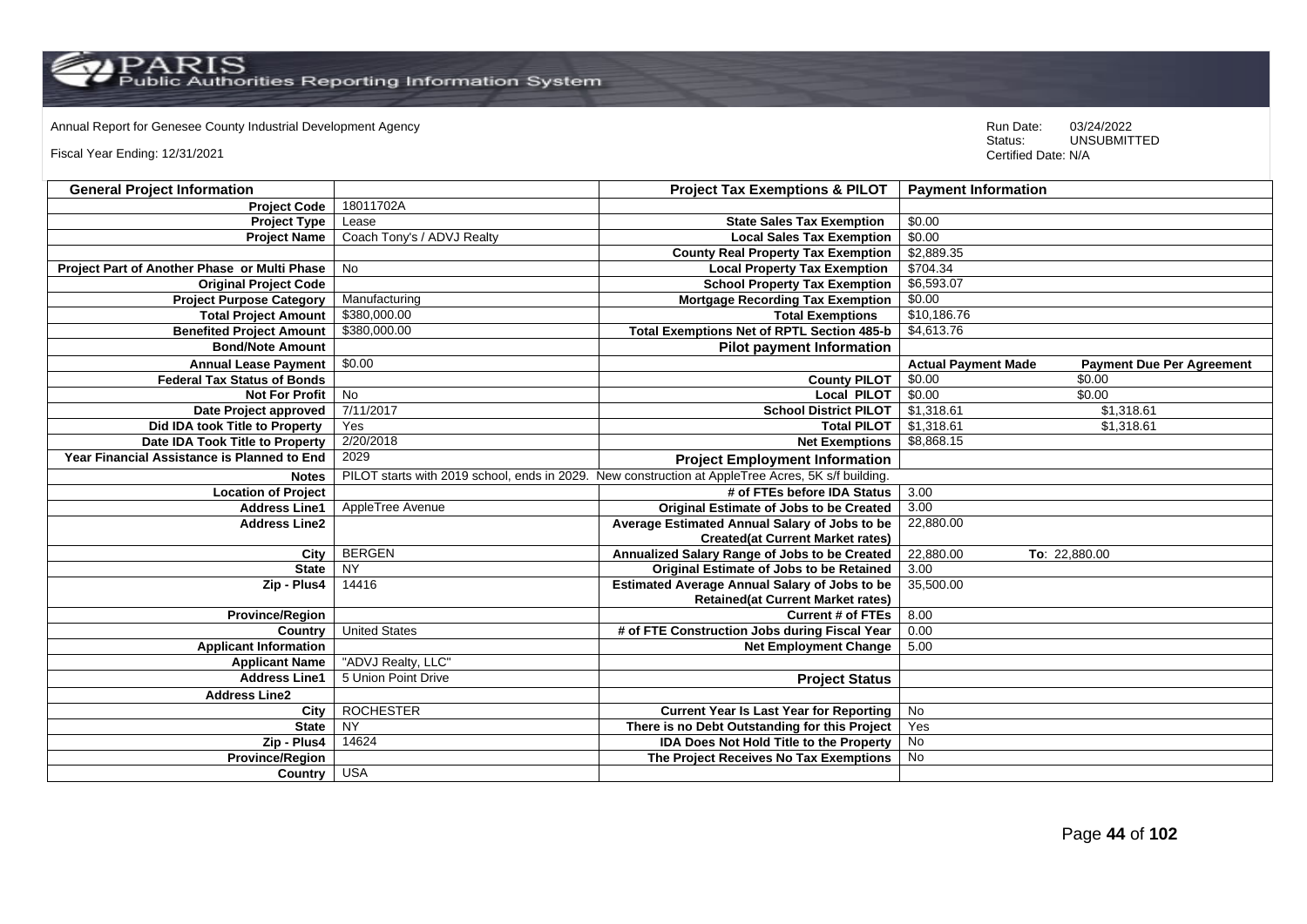# Annual Report for Genesee County Industrial Development Agency **Company of Connect Agency** Run Date: 03/24/2022<br>Status: UNSUBMIT

Fiscal Year Ending: 12/31/2021

| <b>General Project Information</b>           |                                                                                       | <b>Project Tax Exemptions &amp; PILOT</b>            | <b>Payment Information</b>                                                                                                                                      |
|----------------------------------------------|---------------------------------------------------------------------------------------|------------------------------------------------------|-----------------------------------------------------------------------------------------------------------------------------------------------------------------|
| <b>Project Code</b>                          | 18010709A                                                                             |                                                      |                                                                                                                                                                 |
| <b>Project Type</b>                          | Lease                                                                                 | <b>State Sales Tax Exemption</b>                     | \$0.00                                                                                                                                                          |
| <b>Project Name</b>                          | Darien Lake (Six Flags Sale to CNL Income)                                            | <b>Local Sales Tax Exemption</b>                     | \$0.00                                                                                                                                                          |
|                                              |                                                                                       | <b>County Real Property Tax Exemption</b>            | \$32,902.71                                                                                                                                                     |
| Project Part of Another Phase or Multi Phase | Yes                                                                                   | <b>Local Property Tax Exemption</b>                  | \$2,225.66                                                                                                                                                      |
| <b>Original Project Code</b>                 | 18019801A                                                                             | <b>School Property Tax Exemption</b>                 | \$54,118.90                                                                                                                                                     |
| <b>Project Purpose Category</b>              | Services                                                                              | <b>Mortgage Recording Tax Exemption</b>              | \$0.00                                                                                                                                                          |
| <b>Total Project Amount</b>                  | \$109,000,000.00                                                                      | <b>Total Exemptions</b>                              | \$89,247.27                                                                                                                                                     |
| <b>Benefited Project Amount</b>              | \$0.00                                                                                | <b>Total Exemptions Net of RPTL Section 485-b</b>    | \$0.00                                                                                                                                                          |
| <b>Bond/Note Amount</b>                      |                                                                                       | <b>Pilot payment Information</b>                     |                                                                                                                                                                 |
| <b>Annual Lease Payment</b>                  | \$0.00                                                                                |                                                      | <b>Actual Payment Made</b><br><b>Payment Due Per Agreement</b>                                                                                                  |
| <b>Federal Tax Status of Bonds</b>           |                                                                                       | <b>County PILOT</b>                                  | \$0.00<br>\$0.00                                                                                                                                                |
| <b>Not For Profit</b>                        | $\overline{N}$                                                                        | <b>Local PILOT</b>                                   | \$0.00<br>\$0.00                                                                                                                                                |
| Date Project approved                        | 3/14/2007                                                                             | <b>School District PILOT</b>                         | \$0.00<br>\$0.00                                                                                                                                                |
| Did IDA took Title to Property               | Yes                                                                                   | <b>Total PILOT</b>                                   | \$0.00<br>\$0.00                                                                                                                                                |
| Date IDA Took Title to Property              | 2/1/2008                                                                              | <b>Net Exemptions</b>                                | \$89,247.27                                                                                                                                                     |
| Year Financial Assistance is Planned to End  | 2028                                                                                  | <b>Project Employment Information</b>                |                                                                                                                                                                 |
| <b>Notes</b>                                 |                                                                                       |                                                      | Destination tourism project. 2007 Project / Host Benefit Agreement / PILOT ends 2028 (Pays 0 on the increased value through 2028, increased value estimated st  |
|                                              |                                                                                       |                                                      | \$3,157,869 on PILOT docs) Acquisition of Darien Lake Theme Park and Camping Resort. Refer to project #1801 98 01A for jobs before IDA status and project #1801 |
|                                              | 07 10A for current job #s. Does not qualify for 485B as the PILOT is in the 14th year |                                                      |                                                                                                                                                                 |
| <b>Location of Project</b>                   |                                                                                       | # of FTEs before IDA Status                          | 395.00                                                                                                                                                          |
| <b>Address Line1</b>                         | 9993 Alleghany Road                                                                   | <b>Original Estimate of Jobs to be Created</b>       | 44.00                                                                                                                                                           |
| <b>Address Line2</b>                         |                                                                                       | Average Estimated Annual Salary of Jobs to be        | 16,288.00                                                                                                                                                       |
|                                              |                                                                                       | <b>Created(at Current Market rates)</b>              |                                                                                                                                                                 |
| City                                         | <b>DARIEN CENTER</b>                                                                  | Annualized Salary Range of Jobs to be Created        | 0.00<br>To: 0.00                                                                                                                                                |
| <b>State</b>                                 | NY                                                                                    | Original Estimate of Jobs to be Retained             | 0.00                                                                                                                                                            |
| Zip - Plus4                                  | 14040                                                                                 | <b>Estimated Average Annual Salary of Jobs to be</b> | 16,817.00                                                                                                                                                       |
|                                              |                                                                                       | <b>Retained(at Current Market rates)</b>             |                                                                                                                                                                 |
| Province/Region                              |                                                                                       | <b>Current # of FTEs</b>                             | 292.00                                                                                                                                                          |
| Country                                      | <b>United States</b>                                                                  | # of FTE Construction Jobs during Fiscal Year        | 0.00                                                                                                                                                            |
| <b>Applicant Information</b>                 |                                                                                       | <b>Net Employment Change</b>                         | $-103.00$                                                                                                                                                       |
| <b>Applicant Name</b>                        | "CNL Income Darien Lake, LLC"                                                         |                                                      |                                                                                                                                                                 |
| <b>Address Line1</b>                         | PO Box 91                                                                             | <b>Project Status</b>                                |                                                                                                                                                                 |
| <b>Address Line2</b>                         |                                                                                       |                                                      |                                                                                                                                                                 |
| City                                         | <b>DARIEN CENTER</b>                                                                  | <b>Current Year Is Last Year for Reporting</b>       | <b>No</b>                                                                                                                                                       |
| <b>State</b>                                 | $\overline{NY}$                                                                       | There is no Debt Outstanding for this Project        | Yes                                                                                                                                                             |
| Zip - Plus4                                  | 14040                                                                                 | <b>IDA Does Not Hold Title to the Property</b>       | <b>No</b>                                                                                                                                                       |
| <b>Province/Region</b>                       |                                                                                       | The Project Receives No Tax Exemptions               | <b>No</b>                                                                                                                                                       |
| Country                                      | <b>USA</b>                                                                            |                                                      |                                                                                                                                                                 |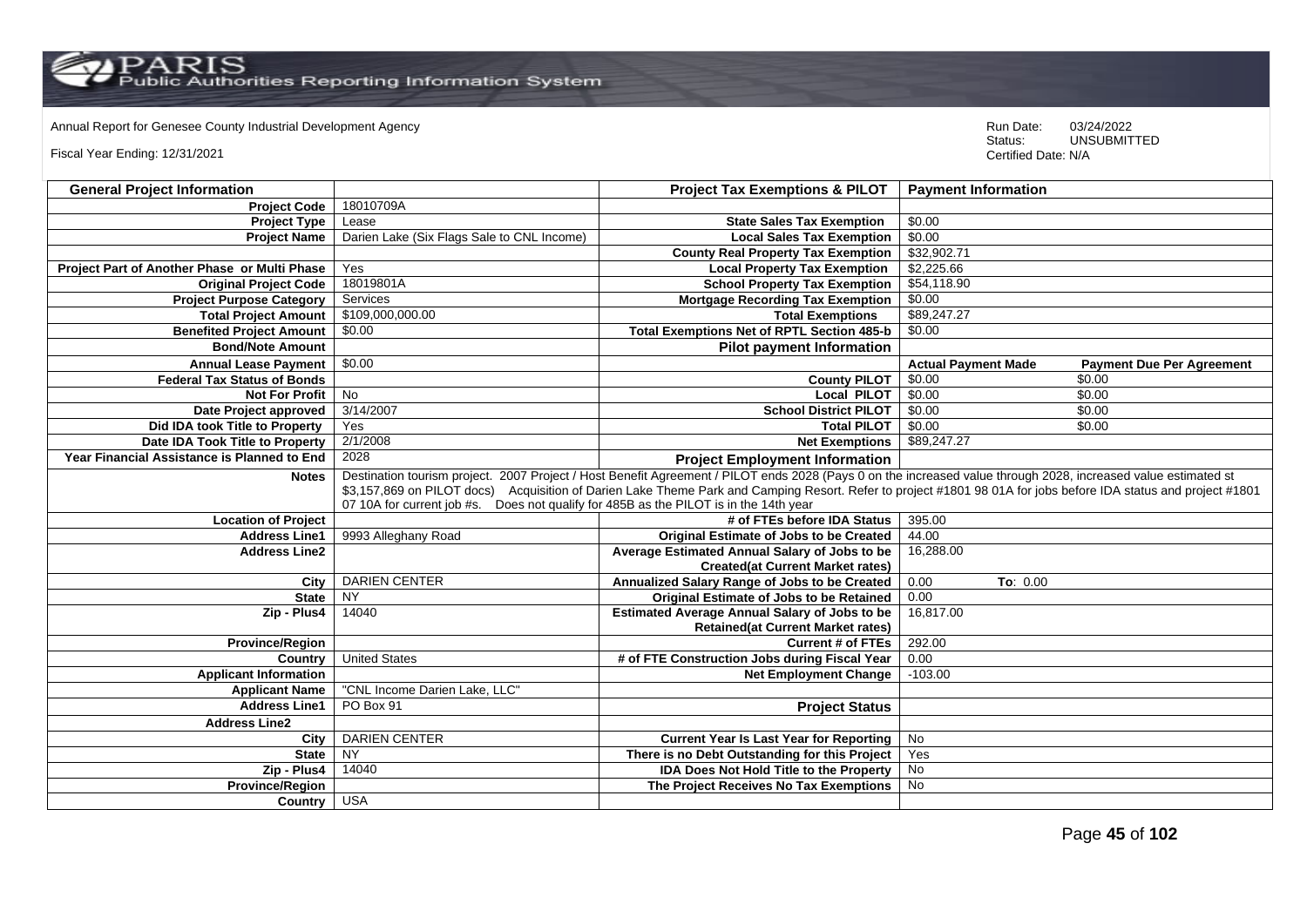# Annual Report for Genesee County Industrial Development Agency **Company of Connect Agency** Run Date: 03/24/2022<br>Status: UNSUBMIT

Fiscal Year Ending: 12/31/2021

| <b>General Project Information</b>           |                                              | <b>Project Tax Exemptions &amp; PILOT</b>                                                                                                     | <b>Payment Information</b>                                     |
|----------------------------------------------|----------------------------------------------|-----------------------------------------------------------------------------------------------------------------------------------------------|----------------------------------------------------------------|
| <b>Project Code</b>                          | 18011008A                                    |                                                                                                                                               |                                                                |
| <b>Project Type</b>                          | Lease                                        | <b>State Sales Tax Exemption</b>                                                                                                              | \$0.00                                                         |
| <b>Project Name</b>                          | Darienlake Hospitality, LLC (Holiday Inn)    | <b>Local Sales Tax Exemption</b>                                                                                                              | \$0.00                                                         |
|                                              |                                              | <b>County Real Property Tax Exemption</b>                                                                                                     | \$3,498.03                                                     |
| Project Part of Another Phase or Multi Phase | No                                           | <b>Local Property Tax Exemption</b>                                                                                                           | \$996.31                                                       |
| <b>Original Project Code</b>                 |                                              | <b>School Property Tax Exemption</b>                                                                                                          | \$0.00                                                         |
| <b>Project Purpose Category</b>              | Services                                     | <b>Mortgage Recording Tax Exemption</b>                                                                                                       | \$0.00                                                         |
| <b>Total Project Amount</b>                  | \$1,500,000.00                               | <b>Total Exemptions</b>                                                                                                                       | \$4,494.34                                                     |
| <b>Benefited Project Amount</b>              | \$1,025,000.00                               | <b>Total Exemptions Net of RPTL Section 485-b</b>                                                                                             | \$524.71                                                       |
| <b>Bond/Note Amount</b>                      |                                              | <b>Pilot payment Information</b>                                                                                                              |                                                                |
| <b>Annual Lease Payment</b>                  | \$0.00                                       |                                                                                                                                               | <b>Actual Payment Made</b><br><b>Payment Due Per Agreement</b> |
| <b>Federal Tax Status of Bonds</b>           |                                              | <b>County PILOT</b>   \$2,798.42                                                                                                              | \$2,798.42                                                     |
| <b>Not For Profit</b>                        | $\overline{N}$                               | Local PILOT                                                                                                                                   | \$797.05<br>\$797.05                                           |
| Date Project approved                        | 8/5/2010                                     | <b>School District PILOT</b>                                                                                                                  | \$0.00<br>\$0.00                                               |
| Did IDA took Title to Property               | Yes                                          | <b>Total PILOT</b>                                                                                                                            | \$3,595.47<br>\$3,595.47                                       |
| Date IDA Took Title to Property              | 2/1/2011                                     | <b>Net Exemptions</b>                                                                                                                         | \$898.87                                                       |
| Year Financial Assistance is Planned to End  | 2021                                         | <b>Project Employment Information</b>                                                                                                         |                                                                |
| <b>Notes</b>                                 |                                              | 2010 Project / PILOT ends 2021 Renovations of indoor pool and water slides. Clarion PILOT starts with 2011 school 2011 mortgage tax exemption |                                                                |
| <b>Location of Project</b>                   |                                              | # of FTEs before IDA Status                                                                                                                   | 18.00                                                          |
| <b>Address Line1</b>                         | 8250 Park Road                               | <b>Original Estimate of Jobs to be Created</b>                                                                                                | 2.00                                                           |
| <b>Address Line2</b>                         |                                              | Average Estimated Annual Salary of Jobs to be                                                                                                 | 15,000.00                                                      |
|                                              |                                              | <b>Created(at Current Market rates)</b>                                                                                                       |                                                                |
| City                                         | <b>BATAVIA</b>                               | Annualized Salary Range of Jobs to be Created                                                                                                 | 15,000.00<br>To: 20,000.00                                     |
| <b>State</b>                                 | <b>NY</b>                                    | <b>Original Estimate of Jobs to be Retained</b>                                                                                               | 18.00                                                          |
| Zip - Plus4                                  | 14020                                        | <b>Estimated Average Annual Salary of Jobs to be</b>                                                                                          | 15,000.00                                                      |
|                                              |                                              | <b>Retained(at Current Market rates)</b>                                                                                                      |                                                                |
| <b>Province/Region</b>                       |                                              | <b>Current # of FTEs</b>                                                                                                                      | 10.00                                                          |
| Country                                      | <b>United States</b>                         | # of FTE Construction Jobs during Fiscal Year                                                                                                 | 0.00                                                           |
| <b>Applicant Information</b>                 |                                              | <b>Net Employment Change</b>                                                                                                                  | $-8.00$                                                        |
| <b>Applicant Name</b>                        | "Darien Lake Hospitality, LLC - Holiday Inn" |                                                                                                                                               |                                                                |
| <b>Address Line1</b>                         | 8250 Park Road                               | <b>Project Status</b>                                                                                                                         |                                                                |
| <b>Address Line2</b>                         |                                              |                                                                                                                                               |                                                                |
| City                                         | <b>BATAVIA</b>                               | <b>Current Year Is Last Year for Reporting</b>                                                                                                | Yes                                                            |
| <b>State</b>                                 | NY                                           | There is no Debt Outstanding for this Project                                                                                                 | Yes                                                            |
| Zip - Plus4                                  | 14020                                        | IDA Does Not Hold Title to the Property                                                                                                       | Yes                                                            |
| <b>Province/Region</b>                       |                                              | The Project Receives No Tax Exemptions                                                                                                        | Yes                                                            |
| Country USA                                  |                                              |                                                                                                                                               |                                                                |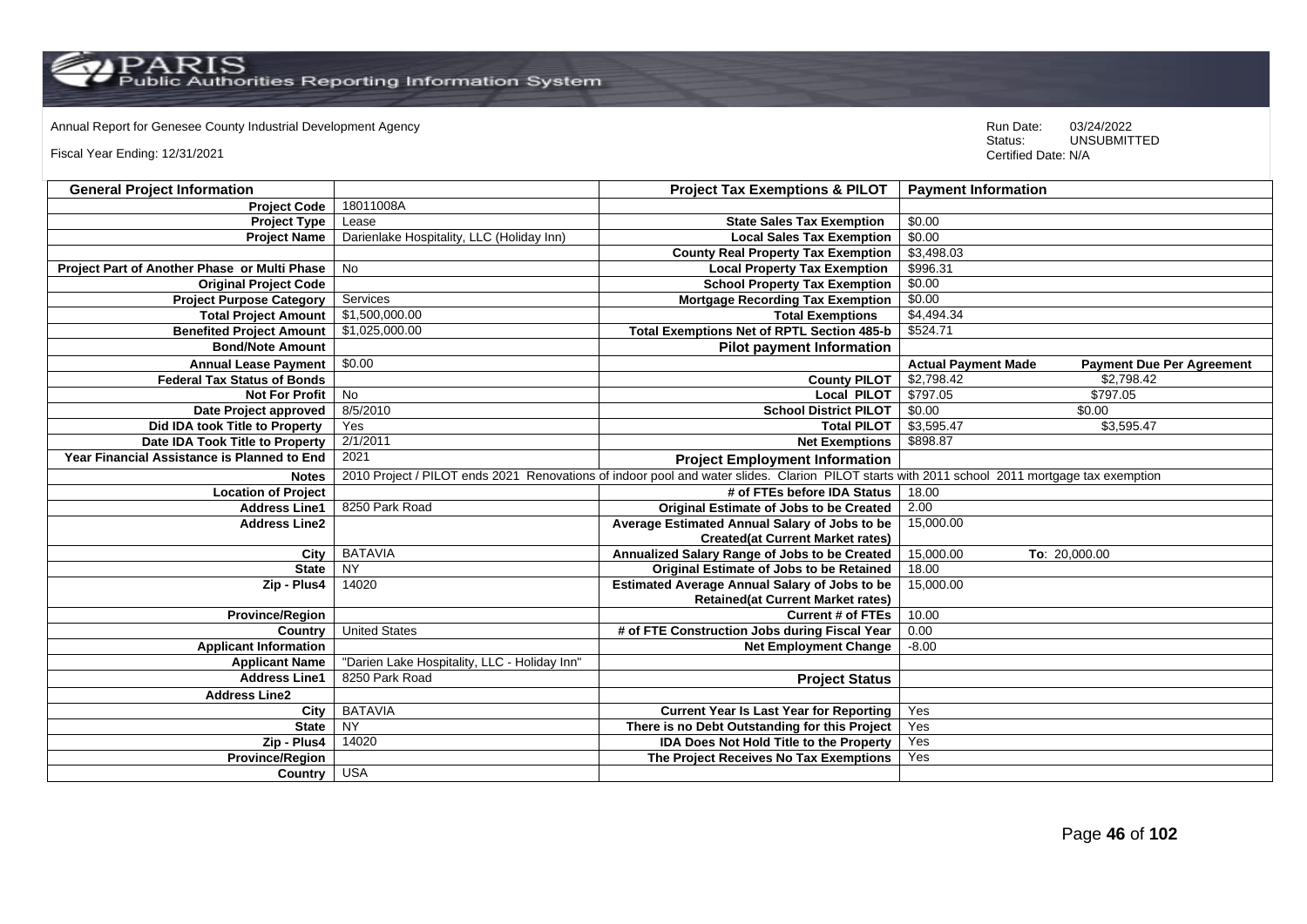$\mathrm{PARS} \ \mathrm{FMS}$ 

# Annual Report for Genesee County Industrial Development Agency **Company of Connect Agency** Run Date: 03/24/2022<br>Status: UNSUBMIT

Fiscal Year Ending: 12/31/2021

| <b>General Project Information</b>           |                                      | <b>Project Tax Exemptions &amp; PILOT</b>            | <b>Payment Information</b>                                                                                                                                      |
|----------------------------------------------|--------------------------------------|------------------------------------------------------|-----------------------------------------------------------------------------------------------------------------------------------------------------------------|
| <b>Project Code</b>                          | 18012108A                            |                                                      |                                                                                                                                                                 |
| <b>Project Type</b>                          | Lease                                | <b>State Sales Tax Exemption</b>                     | \$1,200.79                                                                                                                                                      |
| <b>Project Name</b>                          | Ellicott Station, LLC (Commercial)   | <b>Local Sales Tax Exemption</b>                     | \$1,200.79                                                                                                                                                      |
|                                              |                                      | <b>County Real Property Tax Exemption</b>            | \$0.00                                                                                                                                                          |
| Project Part of Another Phase or Multi Phase | No                                   | <b>Local Property Tax Exemption</b>                  | \$0.00                                                                                                                                                          |
| <b>Original Project Code</b>                 |                                      | <b>School Property Tax Exemption</b>                 | \$0.00                                                                                                                                                          |
| <b>Project Purpose Category</b>              | Manufacturing                        | <b>Mortgage Recording Tax Exemption</b>              | \$0.00                                                                                                                                                          |
| <b>Total Project Amount</b>                  | \$3,318,402.00                       | <b>Total Exemptions</b>                              | \$2,401.58                                                                                                                                                      |
| <b>Benefited Project Amount</b>              | \$3,318,402.00                       | <b>Total Exemptions Net of RPTL Section 485-b</b>    | \$0.00                                                                                                                                                          |
| <b>Bond/Note Amount</b>                      |                                      | <b>Pilot payment Information</b>                     |                                                                                                                                                                 |
| <b>Annual Lease Payment</b>                  | \$1.00                               |                                                      | <b>Actual Payment Made</b><br><b>Payment Due Per Agreement</b>                                                                                                  |
| <b>Federal Tax Status of Bonds</b>           |                                      | <b>County PILOT</b>                                  | \$0.00<br>\$0.00                                                                                                                                                |
| <b>Not For Profit</b>                        | $\overline{N}$                       | <b>Local PILOT</b>                                   | \$0.00<br>\$0.00                                                                                                                                                |
| Date Project approved                        | 6/4/2020                             | <b>School District PILOT</b>                         | \$0.00<br>\$0.00                                                                                                                                                |
| Did IDA took Title to Property               | Yes                                  | <b>Total PILOT</b>                                   | \$0.00<br>\$0.00                                                                                                                                                |
| Date IDA Took Title to Property              | 6/4/2020                             | <b>Net Exemptions</b>                                | \$2,401.58                                                                                                                                                      |
| Year Financial Assistance is Planned to End  | 2033                                 | <b>Project Employment Information</b>                |                                                                                                                                                                 |
| <b>Notes</b>                                 |                                      |                                                      | PILOT starts with 2023 school, ends in 2033. Brownfield redevelopment project in downtown Batavia. Brewery (manufacturing) along with a restaurant/beer garden. |
| <b>Location of Project</b>                   |                                      | # of FTEs before IDA Status                          | 0.00                                                                                                                                                            |
| <b>Address Line1</b>                         | 40, 50, 56 Ellicott Street           | Original Estimate of Jobs to be Created              | 20.00                                                                                                                                                           |
| <b>Address Line2</b>                         |                                      | Average Estimated Annual Salary of Jobs to be        | 45,050.00                                                                                                                                                       |
|                                              |                                      | <b>Created(at Current Market rates)</b>              |                                                                                                                                                                 |
| City                                         | <b>BATAVIA</b>                       | Annualized Salary Range of Jobs to be Created        | 24,500.00<br>To: 65,600.00                                                                                                                                      |
| <b>State</b>                                 | NY                                   | Original Estimate of Jobs to be Retained             | 0.00                                                                                                                                                            |
| Zip - Plus4                                  | 14020                                | <b>Estimated Average Annual Salary of Jobs to be</b> | 0.00                                                                                                                                                            |
|                                              |                                      | <b>Retained(at Current Market rates)</b>             |                                                                                                                                                                 |
| <b>Province/Region</b>                       |                                      | <b>Current # of FTEs</b>                             | 0.00                                                                                                                                                            |
| Country                                      | <b>United States</b>                 | # of FTE Construction Jobs during Fiscal Year        | 8.00                                                                                                                                                            |
| <b>Applicant Information</b>                 |                                      | <b>Net Employment Change</b>                         | 0.00                                                                                                                                                            |
| <b>Applicant Name</b>                        | "Ellicott Station, LLC (Commercial)" |                                                      |                                                                                                                                                                 |
| <b>Address Line1</b>                         | 500 Seneca Street                    | <b>Project Status</b>                                |                                                                                                                                                                 |
| <b>Address Line2</b>                         |                                      |                                                      |                                                                                                                                                                 |
| City                                         | <b>BUFFALO</b>                       | <b>Current Year Is Last Year for Reporting</b>       | No                                                                                                                                                              |
| <b>State</b>                                 | $\overline{NY}$                      | There is no Debt Outstanding for this Project        | Yes                                                                                                                                                             |
| Zip - Plus4                                  | 14204                                | <b>IDA Does Not Hold Title to the Property</b>       | No                                                                                                                                                              |
| <b>Province/Region</b>                       |                                      | The Project Receives No Tax Exemptions               | <b>No</b>                                                                                                                                                       |
| <b>Country</b>                               | <b>USA</b>                           |                                                      |                                                                                                                                                                 |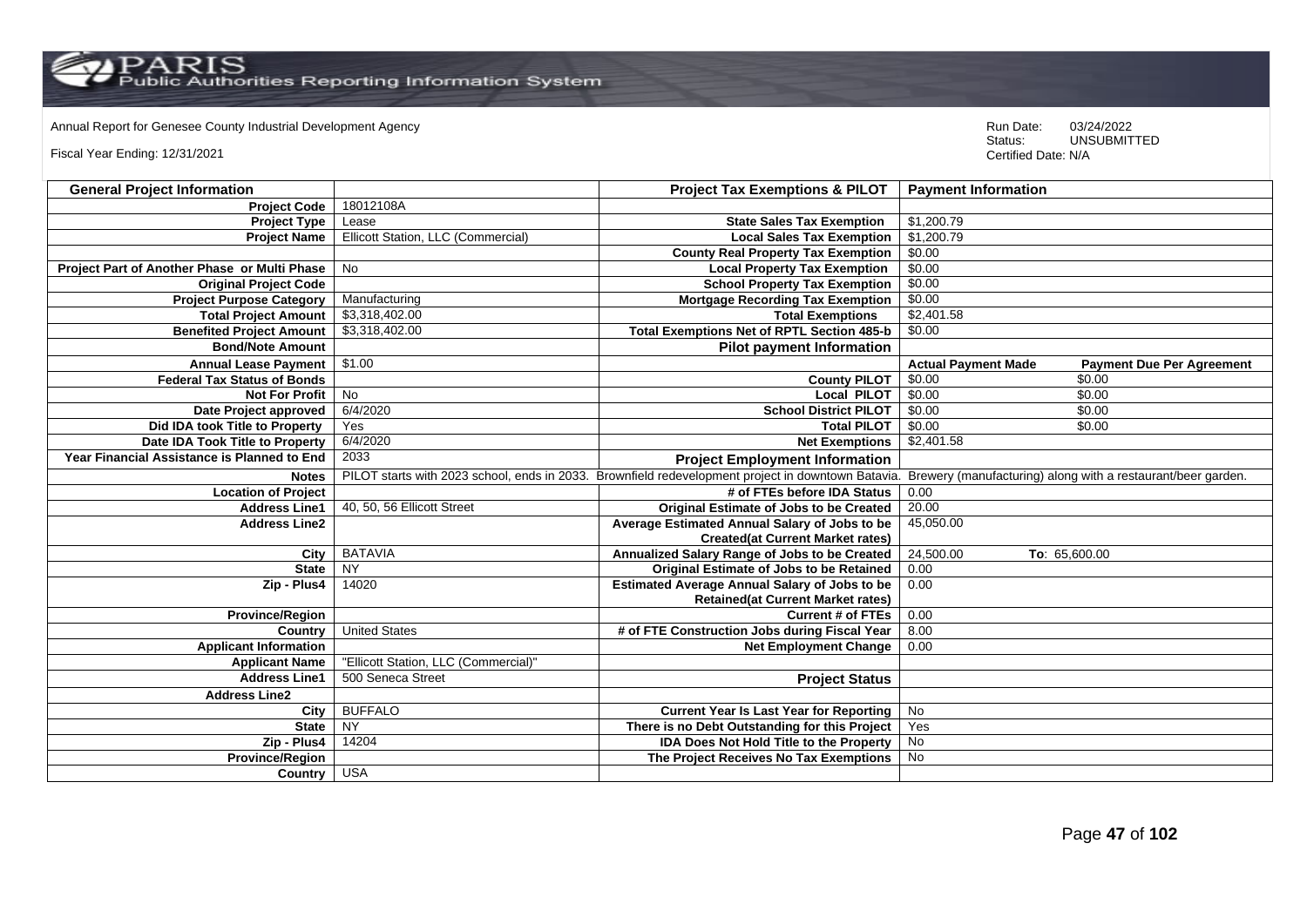# Annual Report for Genesee County Industrial Development Agency **Company of Connect Agency** Run Date: 03/24/2022<br>Status: UNSUBMIT

Fiscal Year Ending: 12/31/2021

| <b>General Project Information</b>           |                                             | <b>Project Tax Exemptions &amp; PILOT</b>                                                                                                | <b>Payment Information</b> |                                  |
|----------------------------------------------|---------------------------------------------|------------------------------------------------------------------------------------------------------------------------------------------|----------------------------|----------------------------------|
| <b>Project Code</b>                          | 18012107A                                   |                                                                                                                                          |                            |                                  |
| <b>Project Type</b>                          | Lease                                       | <b>State Sales Tax Exemption</b>                                                                                                         | \$598.46                   |                                  |
| <b>Project Name</b>                          | Ellicott Station, LLC / Savarino Companies, | <b>Local Sales Tax Exemption</b>                                                                                                         | \$598.47                   |                                  |
|                                              | LLC (Housing)                               |                                                                                                                                          |                            |                                  |
|                                              |                                             | <b>County Real Property Tax Exemption</b>                                                                                                | \$0.00                     |                                  |
| Project Part of Another Phase or Multi Phase | <b>No</b>                                   | <b>Local Property Tax Exemption</b>                                                                                                      | \$0.00                     |                                  |
| <b>Original Project Code</b>                 |                                             | <b>School Property Tax Exemption</b>                                                                                                     | \$0.00                     |                                  |
| <b>Project Purpose Category</b>              | Services                                    | <b>Mortgage Recording Tax Exemption</b>                                                                                                  | \$0.00                     |                                  |
| <b>Total Project Amount</b>                  | \$19,096,165.00                             | <b>Total Exemptions</b>                                                                                                                  | \$1,196.93                 |                                  |
| <b>Benefited Project Amount</b>              | \$19,096,165.00                             | <b>Total Exemptions Net of RPTL Section 485-b</b>                                                                                        | \$0.00                     |                                  |
| <b>Bond/Note Amount</b>                      |                                             | <b>Pilot payment Information</b>                                                                                                         |                            |                                  |
| <b>Annual Lease Payment</b>                  | \$1.00                                      |                                                                                                                                          | <b>Actual Payment Made</b> | <b>Payment Due Per Agreement</b> |
| <b>Federal Tax Status of Bonds</b>           |                                             | <b>County PILOT</b>                                                                                                                      | \$0.00                     | \$0.00                           |
| <b>Not For Profit</b>                        | $\overline{N}$                              | <b>Local PILOT</b>                                                                                                                       | \$0.00                     | \$0.00                           |
| Date Project approved                        | 6/4/2020                                    | <b>School District PILOT</b>                                                                                                             | \$0.00                     | \$0.00                           |
| Did IDA took Title to Property               | Yes                                         | <b>Total PILOT</b>                                                                                                                       | \$0.00                     | \$0.00                           |
| Date IDA Took Title to Property              | 6/2/2020                                    | <b>Net Exemptions</b>                                                                                                                    | \$1,196.93                 |                                  |
| Year Financial Assistance is Planned to End  | 2053                                        | <b>Project Employment Information</b>                                                                                                    |                            |                                  |
| <b>Notes</b>                                 |                                             | PILOT starts with 2023 school, ends in 2053 (30 year PILOT). Brownfield redevelopment project in downtown Batavia. Housing (apartments). |                            |                                  |
| <b>Location of Project</b>                   |                                             | # of FTEs before IDA Status                                                                                                              | 0.00                       |                                  |
| <b>Address Line1</b>                         | 40, 50, 56 Ellicott Street                  | <b>Original Estimate of Jobs to be Created</b>                                                                                           | 0.00                       |                                  |
| <b>Address Line2</b>                         |                                             | Average Estimated Annual Salary of Jobs to be                                                                                            | 0.00                       |                                  |
|                                              |                                             | <b>Created(at Current Market rates)</b>                                                                                                  |                            |                                  |
| City                                         | <b>BATAVIA</b>                              | Annualized Salary Range of Jobs to be Created                                                                                            | 0.00<br>To: 0.00           |                                  |
| <b>State</b>                                 | <b>NY</b>                                   | <b>Original Estimate of Jobs to be Retained</b>                                                                                          | 0.00                       |                                  |
| Zip - Plus4                                  | 14020                                       | <b>Estimated Average Annual Salary of Jobs to be</b>                                                                                     | 0.00                       |                                  |
|                                              |                                             | <b>Retained(at Current Market rates)</b>                                                                                                 |                            |                                  |
| <b>Province/Region</b>                       |                                             | <b>Current # of FTEs</b>                                                                                                                 | 0.00                       |                                  |
| Country                                      | <b>United States</b>                        | # of FTE Construction Jobs during Fiscal Year                                                                                            | 8.00                       |                                  |
| <b>Applicant Information</b>                 |                                             | <b>Net Employment Change</b>                                                                                                             | 0.00                       |                                  |
| <b>Applicant Name</b>                        | "Ellicott Station, LLC (Housing)"           |                                                                                                                                          |                            |                                  |
| <b>Address Line1</b>                         | 500 Seneca Street                           | <b>Project Status</b>                                                                                                                    |                            |                                  |
| <b>Address Line2</b>                         |                                             |                                                                                                                                          |                            |                                  |
| City                                         | <b>BUFFALO</b>                              | <b>Current Year Is Last Year for Reporting</b>                                                                                           | No                         |                                  |
| <b>State</b>                                 | <b>NY</b>                                   | There is no Debt Outstanding for this Project                                                                                            | Yes                        |                                  |
| Zip - Plus4                                  | 14204                                       | <b>IDA Does Not Hold Title to the Property</b>                                                                                           | <b>No</b>                  |                                  |
| <b>Province/Region</b>                       |                                             | The Project Receives No Tax Exemptions                                                                                                   | No                         |                                  |
| Country USA                                  |                                             |                                                                                                                                          |                            |                                  |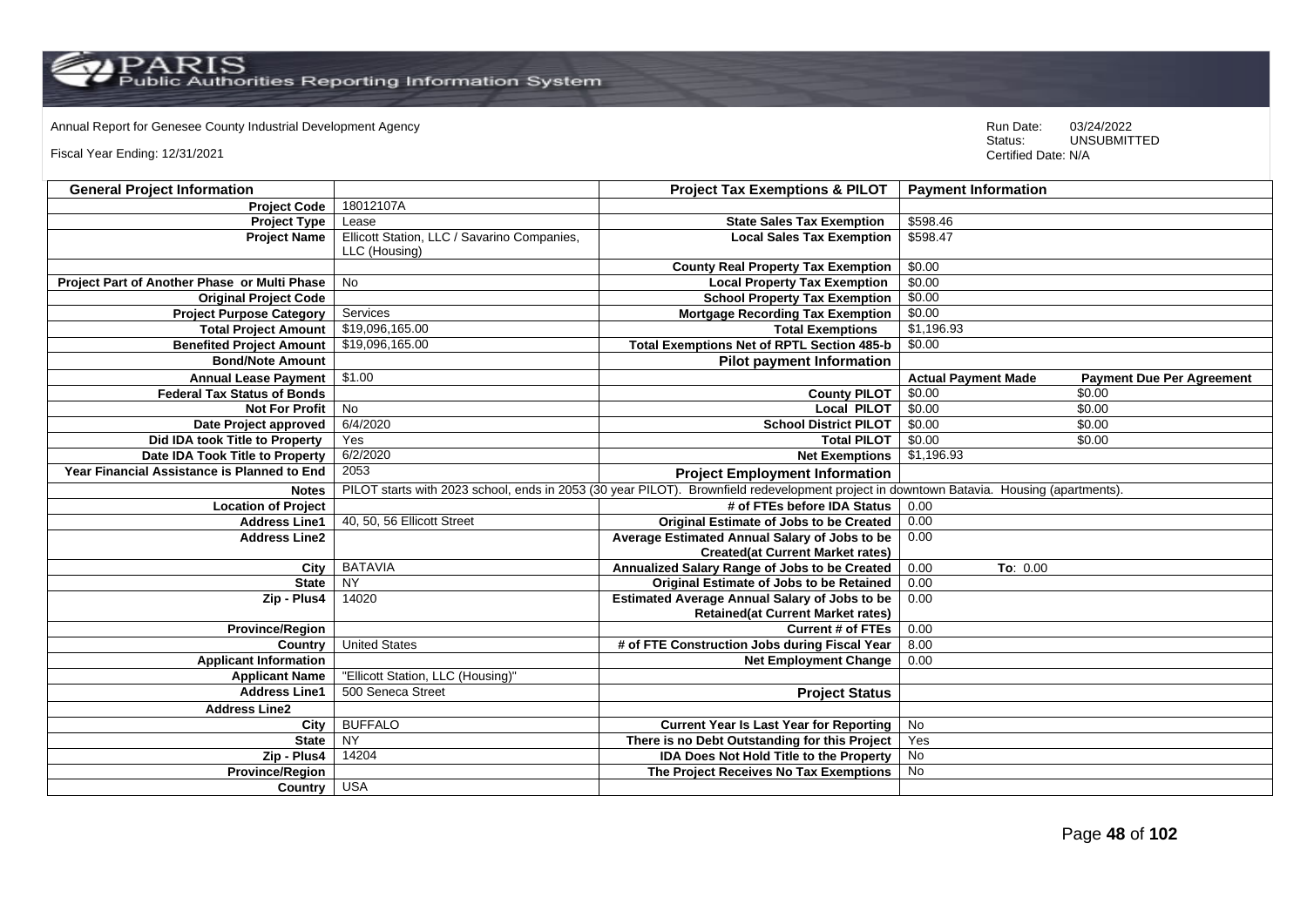Annual Report for Genesee County Industrial Development Agency **Company of Connect Agency** Run Date: 03/24/2022<br>Status: UNSUBMIT

Fiscal Year Ending: 12/31/2021

| <b>General Project Information</b>           |                                                                        | <b>Project Tax Exemptions &amp; PILOT</b>                                                                                                           | <b>Payment Information</b> |                                  |
|----------------------------------------------|------------------------------------------------------------------------|-----------------------------------------------------------------------------------------------------------------------------------------------------|----------------------------|----------------------------------|
| <b>Project Code</b>                          | 18010704B                                                              |                                                                                                                                                     |                            |                                  |
| <b>Project Type</b>                          | Lease                                                                  | <b>State Sales Tax Exemption</b>                                                                                                                    | \$0.00                     |                                  |
| <b>Project Name</b>                          | <b>Empire State Pipeline</b>                                           | <b>Local Sales Tax Exemption</b>                                                                                                                    | \$0.00                     |                                  |
|                                              |                                                                        | <b>County Real Property Tax Exemption</b>                                                                                                           | \$285,020.94               |                                  |
| Project Part of Another Phase or Multi Phase | No                                                                     | <b>Local Property Tax Exemption</b>                                                                                                                 | \$148,701.00               |                                  |
| <b>Original Project Code</b>                 |                                                                        | <b>School Property Tax Exemption</b>                                                                                                                | \$569,034.64               |                                  |
| <b>Project Purpose Category</b>              | <b>Other Categories</b>                                                | <b>Mortgage Recording Tax Exemption</b>                                                                                                             | \$0.00                     |                                  |
| <b>Total Project Amount</b>                  | \$29,100,000.00                                                        | <b>Total Exemptions</b>                                                                                                                             | \$1,002,756.58             |                                  |
| <b>Benefited Project Amount</b>              | \$26,000,000.00                                                        | <b>Total Exemptions Net of RPTL Section 485-b</b>                                                                                                   | \$0.00                     |                                  |
| <b>Bond/Note Amount</b>                      |                                                                        | <b>Pilot payment Information</b>                                                                                                                    |                            |                                  |
| <b>Annual Lease Payment</b>                  | \$0.00                                                                 |                                                                                                                                                     | <b>Actual Payment Made</b> | <b>Payment Due Per Agreement</b> |
| <b>Federal Tax Status of Bonds</b>           |                                                                        | <b>County PILOT</b>                                                                                                                                 | \$0.00                     | \$0.00                           |
| <b>Not For Profit</b>                        | No                                                                     | <b>Local PILOT</b>                                                                                                                                  | \$350,874.00               | \$350,874.00                     |
| Date Project approved                        | 1/23/2007                                                              | <b>School District PILOT</b>                                                                                                                        | \$560,326.00               | \$560,326.00                     |
| Did IDA took Title to Property               | Yes                                                                    | <b>Total PILOT</b>                                                                                                                                  | \$911,200.00               | \$911,200.00                     |
| Date IDA Took Title to Property              | 7/1/2007                                                               | <b>Net Exemptions</b>                                                                                                                               | \$91,556.58                |                                  |
| Year Financial Assistance is Planned to End  | 2031                                                                   | <b>Project Employment Information</b>                                                                                                               |                            |                                  |
| <b>Notes</b>                                 |                                                                        | PILOT extended in 2017 - 2007 Project / PILOT ends 2031 - Community Benefit Agreement through the County portion. Construction of 20,620 horsepower |                            |                                  |
|                                              | compressor station/installation of gas pipeline *Fixed PILOT Schedule. |                                                                                                                                                     |                            |                                  |
| <b>Location of Project</b>                   |                                                                        | # of FTEs before IDA Status                                                                                                                         | 0.00                       |                                  |
| <b>Address Line1</b>                         | 3309 Lockport Road                                                     | Original Estimate of Jobs to be Created                                                                                                             | 0.00                       |                                  |
| <b>Address Line2</b>                         |                                                                        | Average Estimated Annual Salary of Jobs to be                                                                                                       | 0.00                       |                                  |
|                                              |                                                                        | <b>Created(at Current Market rates)</b>                                                                                                             |                            |                                  |
| City                                         | <b>OAKFIELD</b>                                                        | Annualized Salary Range of Jobs to be Created                                                                                                       | 0.00<br>To: 0.00           |                                  |
| <b>State</b>                                 | <b>NY</b>                                                              | <b>Original Estimate of Jobs to be Retained</b>                                                                                                     | 0.00                       |                                  |
| Zip - Plus4                                  | 14125                                                                  | <b>Estimated Average Annual Salary of Jobs to be</b>                                                                                                | 0.00                       |                                  |
|                                              |                                                                        | <b>Retained(at Current Market rates)</b>                                                                                                            |                            |                                  |
| <b>Province/Region</b>                       |                                                                        | <b>Current # of FTEs</b>                                                                                                                            | 0.00                       |                                  |
| Country                                      | <b>United States</b>                                                   | # of FTE Construction Jobs during Fiscal Year                                                                                                       | 0.00                       |                                  |
| <b>Applicant Information</b>                 |                                                                        | <b>Net Employment Change</b>                                                                                                                        | 0.00                       |                                  |
| <b>Applicant Name</b>                        | <b>Empire State Pipeline</b>                                           |                                                                                                                                                     |                            |                                  |
| <b>Address Line1</b>                         | 6363 Main Street                                                       | <b>Project Status</b>                                                                                                                               |                            |                                  |
| <b>Address Line2</b>                         |                                                                        |                                                                                                                                                     |                            |                                  |
| City                                         | WILLIAMSVILLE                                                          | <b>Current Year Is Last Year for Reporting</b>                                                                                                      | <b>No</b>                  |                                  |
| <b>State</b>                                 | <b>NY</b>                                                              | There is no Debt Outstanding for this Project                                                                                                       | Yes                        |                                  |
| Zip - Plus4                                  | 14221                                                                  | <b>IDA Does Not Hold Title to the Property</b>                                                                                                      | <b>No</b>                  |                                  |
| <b>Province/Region</b>                       |                                                                        | The Project Receives No Tax Exemptions                                                                                                              | No                         |                                  |
| Country                                      | <b>USA</b>                                                             |                                                                                                                                                     |                            |                                  |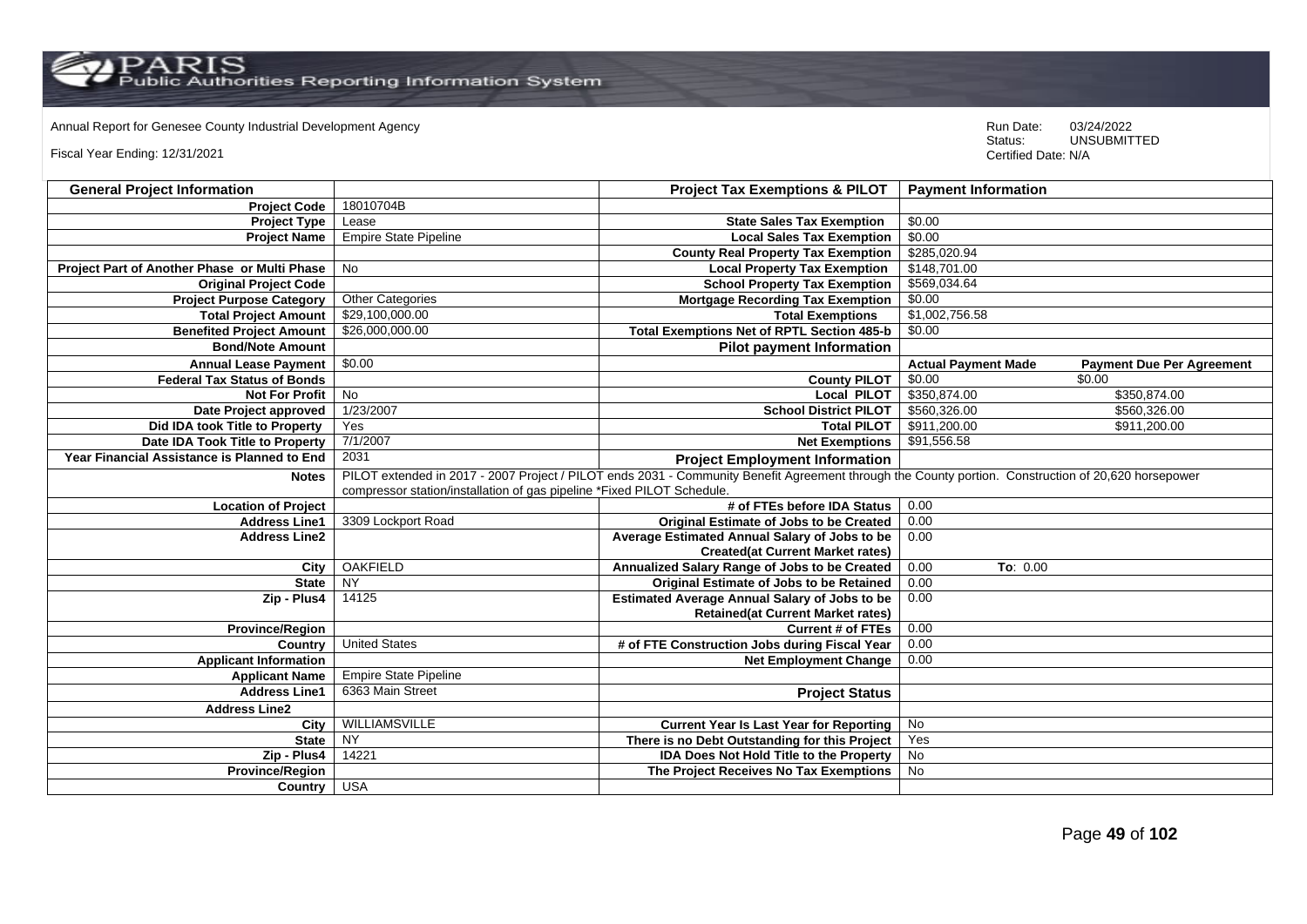$\operatorname{PARIS}_{\text{Public Authorities}\text{ Reporting Information System}}$ 

# Annual Report for Genesee County Industrial Development Agency **Company of Connect Agency** Run Date: 03/24/2022<br>Status: UNSUBMIT

Fiscal Year Ending: 12/31/2021

| <b>General Project Information</b>           |                                                                               | <b>Project Tax Exemptions &amp; PILOT</b>            | <b>Payment Information</b>                                     |
|----------------------------------------------|-------------------------------------------------------------------------------|------------------------------------------------------|----------------------------------------------------------------|
| <b>Project Code</b>                          | 18012010A                                                                     |                                                      |                                                                |
| <b>Project Type</b>                          | Lease                                                                         | <b>State Sales Tax Exemption</b>                     | \$1,250.00                                                     |
| <b>Project Name</b>                          | Fraser-Branche Property, LLC                                                  | <b>Local Sales Tax Exemption</b>                     | \$1,250.00                                                     |
|                                              |                                                                               | <b>County Real Property Tax Exemption</b>            | \$0.00                                                         |
| Project Part of Another Phase or Multi Phase | No                                                                            | <b>Local Property Tax Exemption</b>                  | \$0.00                                                         |
| <b>Original Project Code</b>                 |                                                                               | <b>School Property Tax Exemption</b>                 | \$6,730.50                                                     |
| <b>Project Purpose Category</b>              | <b>Other Categories</b>                                                       | <b>Mortgage Recording Tax Exemption</b>              | \$0.00                                                         |
| <b>Total Project Amount</b>                  | \$1,405,862.00                                                                | <b>Total Exemptions</b>                              | \$9,230.50                                                     |
| <b>Benefited Project Amount</b>              | \$1,405,862.00                                                                | <b>Total Exemptions Net of RPTL Section 485-b</b>    | \$0.00                                                         |
| <b>Bond/Note Amount</b>                      |                                                                               | <b>Pilot payment Information</b>                     |                                                                |
| <b>Annual Lease Payment</b>                  | \$1.00                                                                        |                                                      | <b>Actual Payment Made</b><br><b>Payment Due Per Agreement</b> |
| <b>Federal Tax Status of Bonds</b>           |                                                                               | <b>County PILOT</b>                                  | \$0.00<br>\$0.00                                               |
| <b>Not For Profit</b>                        | No                                                                            | <b>Local PILOT</b>                                   | \$0.00<br>\$0.00                                               |
| Date Project approved                        | 2/2/2020                                                                      | <b>School District PILOT</b>                         | \$3,542.55<br>\$3,542.55                                       |
| Did IDA took Title to Property               | Yes                                                                           | <b>Total PILOT</b>                                   | \$3,542.55<br>\$3,542.55                                       |
| Date IDA Took Title to Property              | 9/1/2020                                                                      | <b>Net Exemptions</b>                                | \$5,687.95                                                     |
| Year Financial Assistance is Planned to End  | 2031                                                                          | <b>Project Employment Information</b>                |                                                                |
| <b>Notes</b>                                 | PILOT starts with 2021 school, ends in 2031. Renovation of existing building. |                                                      |                                                                |
| <b>Location of Project</b>                   |                                                                               | # of FTEs before IDA Status                          | 5.00                                                           |
| <b>Address Line1</b>                         | 301 North Street                                                              | Original Estimate of Jobs to be Created              | 2.00                                                           |
| <b>Address Line2</b>                         |                                                                               | Average Estimated Annual Salary of Jobs to be        | 52,000.00                                                      |
|                                              |                                                                               | <b>Created(at Current Market rates)</b>              |                                                                |
| City                                         | <b>BATAVIA</b>                                                                | Annualized Salary Range of Jobs to be Created        | 31,000.00<br>To: 75,000.00                                     |
| <b>State</b>                                 | <b>NY</b>                                                                     | <b>Original Estimate of Jobs to be Retained</b>      | 5.00                                                           |
| Zip - Plus4                                  | 14020                                                                         | <b>Estimated Average Annual Salary of Jobs to be</b> | 58,000.00                                                      |
|                                              |                                                                               | <b>Retained(at Current Market rates)</b>             |                                                                |
| <b>Province/Region</b>                       |                                                                               | <b>Current # of FTEs</b>                             | 9.00                                                           |
| Country                                      | <b>United States</b>                                                          | # of FTE Construction Jobs during Fiscal Year        | 3.00                                                           |
| <b>Applicant Information</b>                 |                                                                               | <b>Net Employment Change</b>                         | 4.00                                                           |
| <b>Applicant Name</b>                        | "Fraser-Branche Property, LLC"                                                |                                                      |                                                                |
| <b>Address Line1</b>                         | 314 Ellicott Street #2                                                        | <b>Project Status</b>                                |                                                                |
| <b>Address Line2</b>                         |                                                                               |                                                      |                                                                |
| City                                         | <b>BATAVIA</b>                                                                | <b>Current Year Is Last Year for Reporting</b>       |                                                                |
| <b>State</b>                                 | NY                                                                            | There is no Debt Outstanding for this Project        | Yes                                                            |
| Zip - Plus4                                  | 14020                                                                         | IDA Does Not Hold Title to the Property              |                                                                |
| <b>Province/Region</b>                       |                                                                               | The Project Receives No Tax Exemptions               |                                                                |
| <b>Country</b>                               | <b>USA</b>                                                                    |                                                      |                                                                |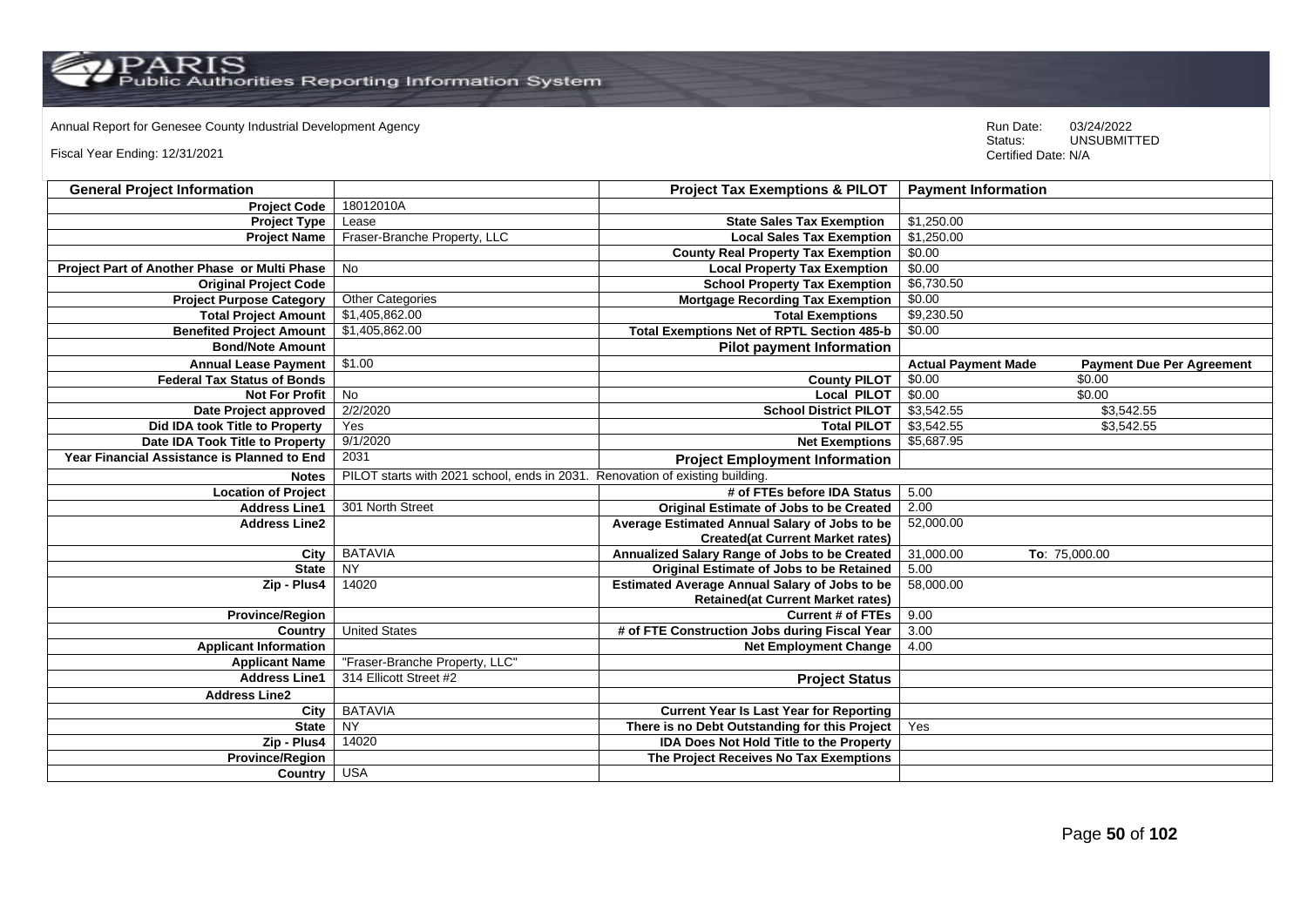$\operatorname{PARIS}_{\text{Public Authorities}\text{ Reporting Information System}}$ 

# Annual Report for Genesee County Industrial Development Agency **Company of Connect Agency** Run Date: 03/24/2022<br>Status: UNSUBMIT

Fiscal Year Ending: 12/31/2021

| <b>General Project Information</b>                 |                                                                              | <b>Project Tax Exemptions &amp; PILOT</b>            | <b>Payment Information</b>                                     |
|----------------------------------------------------|------------------------------------------------------------------------------|------------------------------------------------------|----------------------------------------------------------------|
| <b>Project Code</b>                                | 18011703A                                                                    |                                                      |                                                                |
| <b>Project Type</b>                                | Lease                                                                        | <b>State Sales Tax Exemption</b>                     | \$0.00                                                         |
| <b>Project Name</b>                                | Freightliner and Western Star of Batavia                                     | <b>Local Sales Tax Exemption</b>                     | \$0.00                                                         |
|                                                    |                                                                              | <b>County Real Property Tax Exemption</b>            | \$15,391.31                                                    |
| Project Part of Another Phase or Multi Phase       | No                                                                           | <b>Local Property Tax Exemption</b>                  | \$4,383.78                                                     |
| <b>Original Project Code</b>                       |                                                                              | <b>School Property Tax Exemption</b>                 | \$31,690.73                                                    |
| <b>Project Purpose Category</b>                    | Transportation, Communication, Electric,<br><b>Gas and Sanitary Services</b> | <b>Mortgage Recording Tax Exemption</b>              | \$0.00                                                         |
| <b>Total Project Amount</b>                        | \$7,120,000.00                                                               | <b>Total Exemptions</b>                              | \$51,465.82                                                    |
| <b>Benefited Project Amount</b>                    | \$7,120,000.00                                                               | <b>Total Exemptions Net of RPTL Section 485-b</b>    | \$21,141.51                                                    |
| <b>Bond/Note Amount</b>                            |                                                                              | <b>Pilot payment Information</b>                     |                                                                |
| <b>Annual Lease Payment</b>                        | \$0.00                                                                       |                                                      | <b>Actual Payment Made</b><br><b>Payment Due Per Agreement</b> |
| <b>Federal Tax Status of Bonds</b>                 |                                                                              | <b>County PILOT</b>                                  | \$0.00<br>\$0.00                                               |
| <b>Not For Profit</b>                              | No                                                                           | <b>Local PILOT</b>                                   | \$0.00<br>\$0.00                                               |
| Date Project approved                              | 7/11/2017                                                                    | <b>School District PILOT</b>                         | \$6,338.15<br>\$6,338.15                                       |
| Did IDA took Title to Property                     | Yes                                                                          | <b>Total PILOT</b>                                   | \$6,338.15<br>\$6,338.15                                       |
| Date IDA Took Title to Property                    | 8/31/2018                                                                    | <b>Net Exemptions</b>                                | \$45,127.67                                                    |
| <b>Year Financial Assistance is Planned to End</b> | 2029                                                                         | <b>Project Employment Information</b>                |                                                                |
| <b>Notes</b>                                       | PILOT starts with 2019 school, ends in 2029. New construction, 40K s/f.      |                                                      |                                                                |
| <b>Location of Project</b>                         |                                                                              | # of FTEs before IDA Status                          | 0.00                                                           |
| <b>Address Line1</b>                               | 8190 State Street Road                                                       | Original Estimate of Jobs to be Created              | 24.00                                                          |
| <b>Address Line2</b>                               |                                                                              | Average Estimated Annual Salary of Jobs to be        | 60,000.00                                                      |
|                                                    |                                                                              | <b>Created(at Current Market rates)</b>              |                                                                |
| City                                               | <b>BATAVIA</b>                                                               | Annualized Salary Range of Jobs to be Created        | 40,000.00<br>To: 80,000.00                                     |
| <b>State</b>                                       | <b>NY</b>                                                                    | Original Estimate of Jobs to be Retained             | 0.00                                                           |
| Zip - Plus4                                        | 14020                                                                        | <b>Estimated Average Annual Salary of Jobs to be</b> | 0.00                                                           |
|                                                    |                                                                              | <b>Retained(at Current Market rates)</b>             |                                                                |
| <b>Province/Region</b>                             |                                                                              | <b>Current # of FTEs</b>                             | 18.00                                                          |
| Country                                            | <b>United States</b>                                                         | # of FTE Construction Jobs during Fiscal Year        | 0.00                                                           |
| <b>Applicant Information</b>                       |                                                                              | <b>Net Employment Change</b>                         | 18.00                                                          |
| <b>Applicant Name</b>                              | "Freightliner and Western Star of Batavia,<br>LLC"                           |                                                      |                                                                |
| <b>Address Line1</b>                               | 730 South Road                                                               | <b>Project Status</b>                                |                                                                |
| <b>Address Line2</b>                               |                                                                              |                                                      |                                                                |
| City                                               | <b>EAST AURORA</b>                                                           | <b>Current Year Is Last Year for Reporting</b>       | No                                                             |
| <b>State</b>                                       | <b>NY</b>                                                                    | There is no Debt Outstanding for this Project        | Yes                                                            |
| Zip - Plus4                                        | 14052                                                                        | IDA Does Not Hold Title to the Property              | No                                                             |
| <b>Province/Region</b>                             |                                                                              | The Project Receives No Tax Exemptions               | No                                                             |
| Country                                            | <b>USA</b>                                                                   |                                                      |                                                                |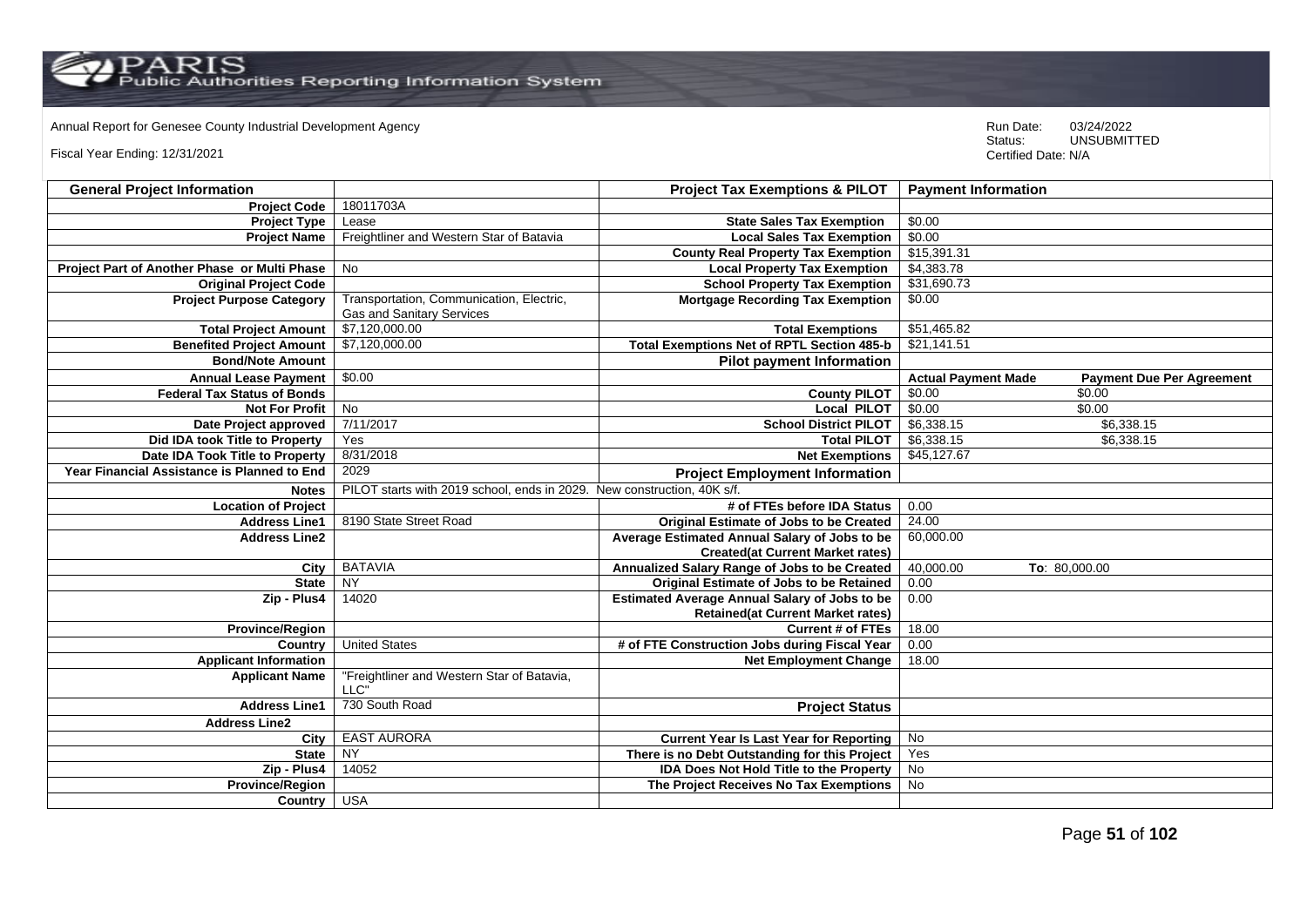# Annual Report for Genesee County Industrial Development Agency **Company of Connect Agency** Run Date: 03/24/2022<br>Status: UNSUBMIT

Fiscal Year Ending: 12/31/2021

| <b>General Project Information</b>                 |                        | <b>Project Tax Exemptions &amp; PILOT</b>                                                                                                                               | <b>Payment Information</b> |                                  |
|----------------------------------------------------|------------------------|-------------------------------------------------------------------------------------------------------------------------------------------------------------------------|----------------------------|----------------------------------|
| <b>Project Code</b>                                | 18012115A              |                                                                                                                                                                         |                            |                                  |
| <b>Project Type</b>                                | Lease                  | <b>State Sales Tax Exemption</b>                                                                                                                                        | \$0.00                     |                                  |
| <b>Project Name</b>                                | Gateway GS, LLC        | <b>Local Sales Tax Exemption</b>                                                                                                                                        | \$0.00                     |                                  |
|                                                    |                        | <b>County Real Property Tax Exemption</b>                                                                                                                               | \$0.00                     |                                  |
| Project Part of Another Phase or Multi Phase       | Yes                    | <b>Local Property Tax Exemption</b>                                                                                                                                     | \$0.00                     |                                  |
| <b>Original Project Code</b>                       | 18011904A              | <b>School Property Tax Exemption</b>                                                                                                                                    | \$0.00                     |                                  |
| <b>Project Purpose Category</b>                    | Services               | <b>Mortgage Recording Tax Exemption</b>                                                                                                                                 | \$26,250.00                |                                  |
| <b>Total Project Amount</b>                        | \$2,966,000.00         | <b>Total Exemptions</b>                                                                                                                                                 | \$26,250.00                |                                  |
| <b>Benefited Project Amount</b>                    | \$2,966,000.00         | <b>Total Exemptions Net of RPTL Section 485-b</b>                                                                                                                       | \$0.00                     |                                  |
| <b>Bond/Note Amount</b>                            |                        | <b>Pilot payment Information</b>                                                                                                                                        |                            |                                  |
| <b>Annual Lease Payment</b>                        | \$1.00                 |                                                                                                                                                                         | <b>Actual Payment Made</b> | <b>Payment Due Per Agreement</b> |
| <b>Federal Tax Status of Bonds</b>                 |                        | <b>County PILOT</b>                                                                                                                                                     | \$0.00                     | \$0.00                           |
| <b>Not For Profit</b>                              | No                     | <b>Local PILOT</b>                                                                                                                                                      | \$0.00                     | \$0.00                           |
| Date Project approved                              | 8/5/2021               | <b>School District PILOT</b>                                                                                                                                            | \$0.00                     | \$0.00                           |
| Did IDA took Title to Property                     | Yes                    | <b>Total PILOT</b>                                                                                                                                                      | \$0.00                     | \$0.00                           |
| Date IDA Took Title to Property                    | 8/5/2021               | <b>Net Exemptions</b>                                                                                                                                                   | \$26,250.00                |                                  |
| Year Financial Assistance is Planned to End        | 2033                   | <b>Project Employment Information</b>                                                                                                                                   |                            |                                  |
| <b>Notes</b>                                       |                        | PILOT starts with 2023, ends in 2033. New construction of a 3rd building at Gateway II Corp Park (27K s/f) to be used by a single logistics - distribution tenant. Jobs |                            |                                  |
|                                                    | are based upon tenant. | # of FTEs before IDA Status                                                                                                                                             | 0.00                       |                                  |
| <b>Location of Project</b><br><b>Address Line1</b> | 8003 Call Parkway      | Original Estimate of Jobs to be Created                                                                                                                                 | 21.00                      |                                  |
|                                                    |                        | Average Estimated Annual Salary of Jobs to be                                                                                                                           | 43,000.00                  |                                  |
| <b>Address Line2</b>                               |                        | <b>Created(at Current Market rates)</b>                                                                                                                                 |                            |                                  |
| City                                               | <b>BATAVIA</b>         | Annualized Salary Range of Jobs to be Created                                                                                                                           | 29,000.00<br>To: 57,000.00 |                                  |
| <b>State</b>                                       | <b>NY</b>              | Original Estimate of Jobs to be Retained                                                                                                                                | 0.00                       |                                  |
| Zip - Plus4                                        | 14020                  | <b>Estimated Average Annual Salary of Jobs to be</b>                                                                                                                    | 0.00                       |                                  |
|                                                    |                        | <b>Retained(at Current Market rates)</b>                                                                                                                                |                            |                                  |
| <b>Province/Region</b>                             |                        | <b>Current # of FTEs</b>                                                                                                                                                | 0.00                       |                                  |
| Country                                            | <b>United States</b>   | # of FTE Construction Jobs during Fiscal Year                                                                                                                           | 0.00                       |                                  |
| <b>Applicant Information</b>                       |                        | <b>Net Employment Change</b>                                                                                                                                            | 0.00                       |                                  |
| <b>Applicant Name</b>                              | "Gateway GS, LLC "     |                                                                                                                                                                         |                            |                                  |
| <b>Address Line1</b>                               | 1890 South Winton Road | <b>Project Status</b>                                                                                                                                                   |                            |                                  |
| <b>Address Line2</b>                               |                        |                                                                                                                                                                         |                            |                                  |
| City                                               | <b>ROCHESTER</b>       | <b>Current Year Is Last Year for Reporting</b>                                                                                                                          |                            |                                  |
| <b>State</b>                                       | <b>NY</b>              | There is no Debt Outstanding for this Project                                                                                                                           | Yes                        |                                  |
| Zip - Plus4                                        | 14618                  | <b>IDA Does Not Hold Title to the Property</b>                                                                                                                          |                            |                                  |
| <b>Province/Region</b>                             |                        | The Project Receives No Tax Exemptions                                                                                                                                  |                            |                                  |
| Country                                            | <b>USA</b>             |                                                                                                                                                                         |                            |                                  |
|                                                    |                        |                                                                                                                                                                         |                            |                                  |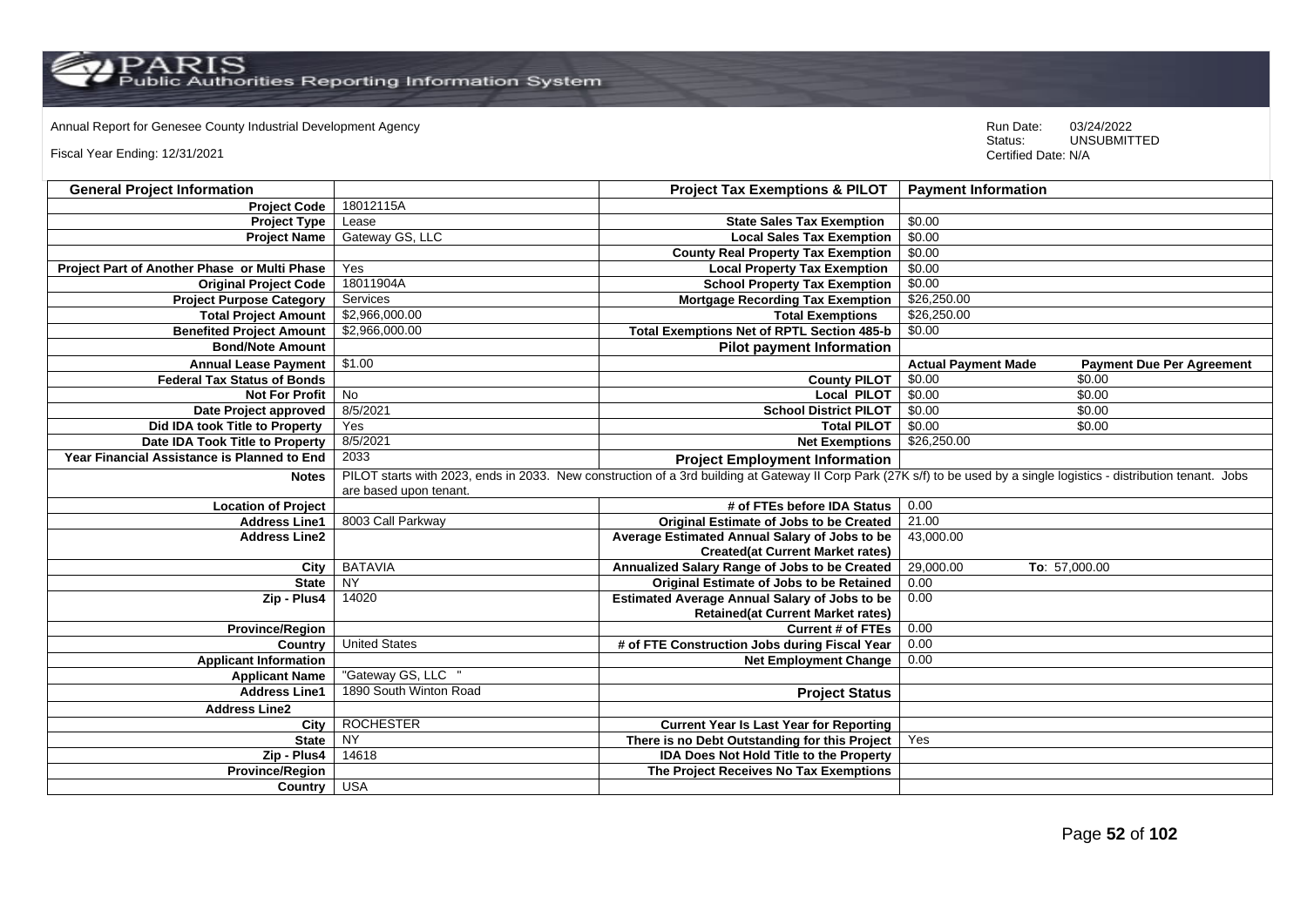$\operatorname{PARIS}_{\text{Public Authorities}\text{ Reporting Information System}}$ 

# Annual Report for Genesee County Industrial Development Agency **Company of Connect Agency** Run Date: 03/24/2022<br>Status: UNSUBMIT

Fiscal Year Ending: 12/31/2021

| <b>General Project Information</b>           |                                   | <b>Project Tax Exemptions &amp; PILOT</b>                                                                     | <b>Payment Information</b>                                     |
|----------------------------------------------|-----------------------------------|---------------------------------------------------------------------------------------------------------------|----------------------------------------------------------------|
| <b>Project Code</b>                          | 18011904A                         |                                                                                                               |                                                                |
| <b>Project Type</b>                          | Lease                             | <b>State Sales Tax Exemption</b>                                                                              | \$0.00                                                         |
| <b>Project Name</b>                          | Gateway GS, LLC Interior Buildout | <b>Local Sales Tax Exemption</b>                                                                              | \$0.00                                                         |
|                                              |                                   | <b>County Real Property Tax Exemption</b>                                                                     | \$10,524.06                                                    |
| Project Part of Another Phase or Multi Phase | Yes                               | <b>Local Property Tax Exemption</b>                                                                           | \$2,997.48                                                     |
| <b>Original Project Code</b>                 | 18011707A                         | <b>School Property Tax Exemption</b>                                                                          | \$20,536.43                                                    |
| <b>Project Purpose Category</b>              | Services                          | <b>Mortgage Recording Tax Exemption</b>                                                                       | \$0.00                                                         |
| <b>Total Project Amount</b>                  | \$450,000.00                      | <b>Total Exemptions</b>                                                                                       | \$34,057.97                                                    |
| <b>Benefited Project Amount</b>              | \$450,000.00                      | <b>Total Exemptions Net of RPTL Section 485-b</b>                                                             | \$5,788.23                                                     |
| <b>Bond/Note Amount</b>                      |                                   | <b>Pilot payment Information</b>                                                                              |                                                                |
| <b>Annual Lease Payment</b>                  | \$1.00                            |                                                                                                               | <b>Actual Payment Made</b><br><b>Payment Due Per Agreement</b> |
| <b>Federal Tax Status of Bonds</b>           |                                   | <b>County PILOT</b>                                                                                           | \$0.00<br>\$0.00                                               |
| <b>Not For Profit</b>                        | $\overline{N}$                    | <b>Local PILOT</b>                                                                                            | \$0.00<br>\$0.00                                               |
| Date Project approved                        | 3/7/2019                          | <b>School District PILOT</b>                                                                                  | \$4,107.29<br>\$4,107.29                                       |
| Did IDA took Title to Property               | Yes                               | <b>Total PILOT</b>                                                                                            | \$4,107.29<br>\$4,107.29                                       |
| Date IDA Took Title to Property              | 5/1/2019                          | <b>Net Exemptions</b>                                                                                         | \$29,950.68                                                    |
| Year Financial Assistance is Planned to End  | 2029                              | <b>Project Employment Information</b>                                                                         |                                                                |
| <b>Notes</b>                                 |                                   | PILOT starts with 2019 School, ends with 2029. Phase 1 of 5. Interior buildout (Building #1, application #2). |                                                                |
| <b>Location of Project</b>                   |                                   | # of FTEs before IDA Status                                                                                   | 0.00                                                           |
| <b>Address Line1</b>                         | 7999 Call Parkway                 | Original Estimate of Jobs to be Created                                                                       | 5.00                                                           |
| <b>Address Line2</b>                         |                                   | Average Estimated Annual Salary of Jobs to be                                                                 | 36,400.00                                                      |
|                                              |                                   | <b>Created(at Current Market rates)</b>                                                                       |                                                                |
| City                                         | <b>BATAVIA</b>                    | Annualized Salary Range of Jobs to be Created                                                                 | 32,000.00<br>To: 45,000.00                                     |
| <b>State</b>                                 | NY                                | <b>Original Estimate of Jobs to be Retained</b>                                                               | 0.00                                                           |
| Zip - Plus4                                  | 14020                             | <b>Estimated Average Annual Salary of Jobs to be</b>                                                          | 0.00                                                           |
|                                              |                                   | <b>Retained(at Current Market rates)</b>                                                                      |                                                                |
| <b>Province/Region</b>                       |                                   | <b>Current # of FTEs</b>                                                                                      | 12.00                                                          |
| Country                                      | <b>United States</b>              | # of FTE Construction Jobs during Fiscal Year                                                                 | 0.00                                                           |
| <b>Applicant Information</b>                 |                                   | <b>Net Employment Change</b>                                                                                  | 12.00                                                          |
| <b>Applicant Name</b>                        | "Gateway GS, LLC"                 |                                                                                                               |                                                                |
| <b>Address Line1</b>                         | 1890 Winton Road                  | <b>Project Status</b>                                                                                         |                                                                |
| <b>Address Line2</b>                         |                                   |                                                                                                               |                                                                |
| City                                         | <b>ROCHESTER</b>                  | <b>Current Year Is Last Year for Reporting</b>                                                                | No                                                             |
| <b>State</b>                                 | NY                                | There is no Debt Outstanding for this Project                                                                 | Yes                                                            |
| Zip - Plus4                                  | 14618                             | IDA Does Not Hold Title to the Property                                                                       | No                                                             |
| <b>Province/Region</b>                       |                                   | The Project Receives No Tax Exemptions                                                                        | No                                                             |
| Country                                      | <b>USA</b>                        |                                                                                                               |                                                                |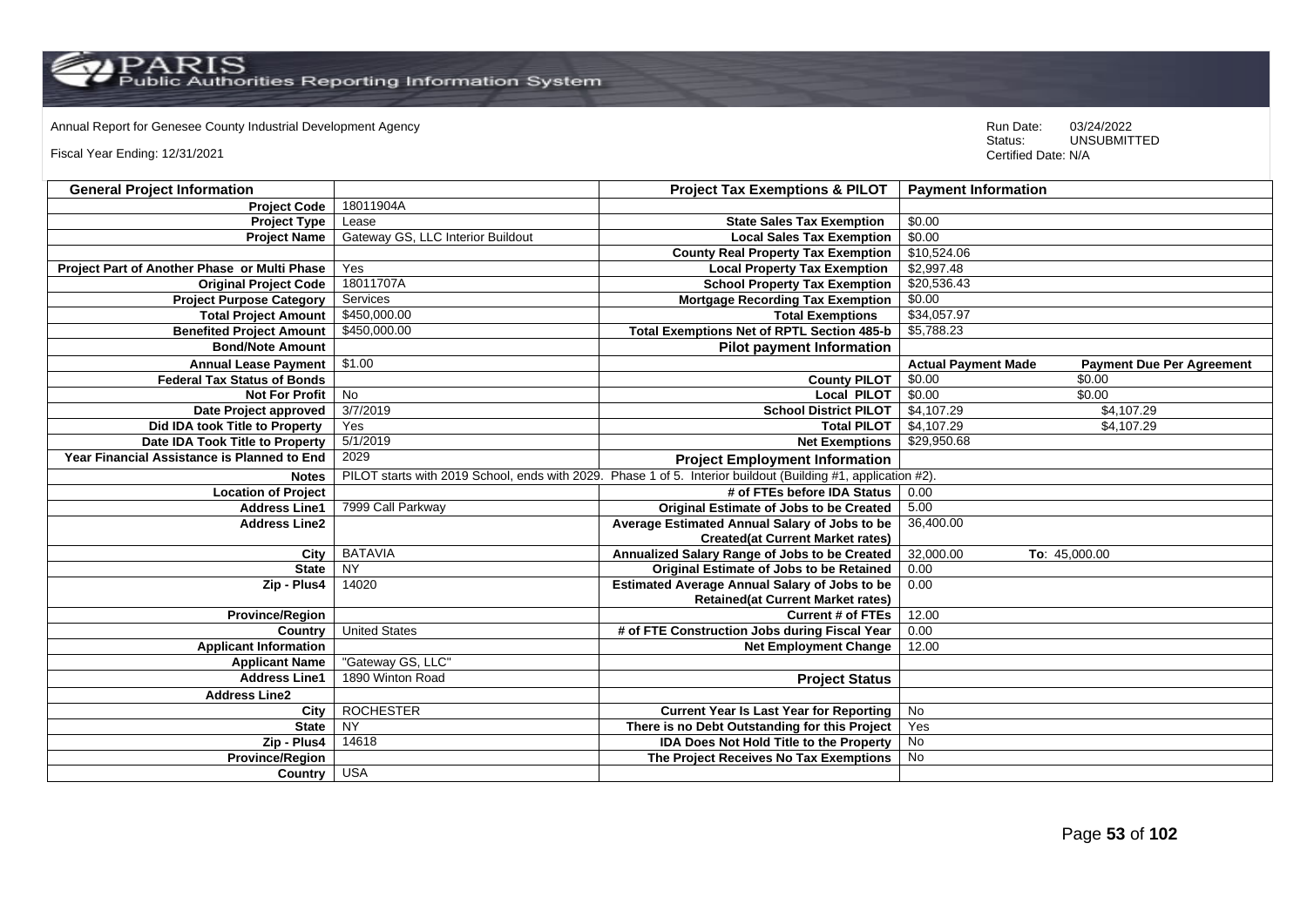$\operatorname{PARIS}_{\text{Public Authorities}\text{ Reporting Information System}}$ 

Annual Report for Genesee County Industrial Development Agency **Company of Connect Agency** Run Date: 03/24/2022<br>Status: UNSUBMIT

Fiscal Year Ending: 12/31/2021

UNSUBMITTED Certified Date: N/A

| <b>General Project Information</b>           |                                     | <b>Project Tax Exemptions &amp; PILOT</b>            | <b>Payment Information</b>                                                                                                                                            |
|----------------------------------------------|-------------------------------------|------------------------------------------------------|-----------------------------------------------------------------------------------------------------------------------------------------------------------------------|
| <b>Project Code</b>                          | 18011601A                           |                                                      |                                                                                                                                                                       |
| <b>Project Type</b>                          | Lease                               | <b>State Sales Tax Exemption</b>                     | \$0.00                                                                                                                                                                |
| <b>Project Name</b>                          | Genesee County Chamber of Commerce/ | <b>Local Sales Tax Exemption</b>                     | \$0.00                                                                                                                                                                |
|                                              | <b>Tourism Project</b>              |                                                      |                                                                                                                                                                       |
|                                              |                                     | <b>County Real Property Tax Exemption</b>            | \$1,649.07                                                                                                                                                            |
| Project Part of Another Phase or Multi Phase | <b>No</b>                           | <b>Local Property Tax Exemption</b>                  | \$469.69                                                                                                                                                              |
| <b>Original Project Code</b>                 |                                     | <b>School Property Tax Exemption</b>                 | \$3,395.44                                                                                                                                                            |
| <b>Project Purpose Category</b>              | Services                            | <b>Mortgage Recording Tax Exemption</b>              | \$0.00                                                                                                                                                                |
| <b>Total Project Amount</b>                  | \$930,000.00                        | <b>Total Exemptions</b>                              | \$5,514.20                                                                                                                                                            |
| <b>Benefited Project Amount</b>              | \$640,000.00                        | <b>Total Exemptions Net of RPTL Section 485-b</b>    | \$1,683.13                                                                                                                                                            |
| <b>Bond/Note Amount</b>                      |                                     | <b>Pilot payment Information</b>                     |                                                                                                                                                                       |
| <b>Annual Lease Payment</b>                  | \$0.00                              |                                                      | <b>Actual Payment Made</b><br><b>Payment Due Per Agreement</b>                                                                                                        |
| <b>Federal Tax Status of Bonds</b>           |                                     | <b>County PILOT</b>                                  | \$659.63<br>\$659.63                                                                                                                                                  |
| <b>Not For Profit</b>                        | $\overline{N}$                      | <b>Local PILOT</b>                                   | \$187.88<br>\$187.88                                                                                                                                                  |
| Date Project approved                        | 10/1/2015                           | <b>School District PILOT</b>                         | \$1,358.17<br>\$1,358.17                                                                                                                                              |
| Did IDA took Title to Property               | Yes                                 | <b>Total PILOT</b>                                   | \$2,205.68<br>\$2,205.68                                                                                                                                              |
| Date IDA Took Title to Property              | 1/29/2016                           | <b>Net Exemptions</b>                                | \$3,308.52                                                                                                                                                            |
| Year Financial Assistance is Planned to End  | 2026                                | <b>Project Employment Information</b>                |                                                                                                                                                                       |
| <b>Notes</b>                                 |                                     |                                                      | PILOT starts with 2016 school and ends with 2026 County. Purchase and renovation of 8276 Park Road in Batavia, for use of its offices as well as the County's tourism |
|                                              | office.                             |                                                      |                                                                                                                                                                       |
| <b>Location of Project</b>                   |                                     | # of FTEs before IDA Status                          | 6.00                                                                                                                                                                  |
| <b>Address Line1</b>                         | 8276 Park Road                      | <b>Original Estimate of Jobs to be Created</b>       | 1.00                                                                                                                                                                  |
| <b>Address Line2</b>                         |                                     | Average Estimated Annual Salary of Jobs to be        | 15,600.00                                                                                                                                                             |
|                                              |                                     | <b>Created(at Current Market rates)</b>              |                                                                                                                                                                       |
| City                                         | <b>BATAVIA</b>                      | Annualized Salary Range of Jobs to be Created        | 15,600.00<br>To: 15,600.00                                                                                                                                            |
| <b>State</b>                                 | <b>NY</b>                           | Original Estimate of Jobs to be Retained             | 6.00                                                                                                                                                                  |
| Zip - Plus4                                  | 14020                               | <b>Estimated Average Annual Salary of Jobs to be</b> | 57,500.00                                                                                                                                                             |
|                                              |                                     | <b>Retained(at Current Market rates)</b>             |                                                                                                                                                                       |
| <b>Province/Region</b>                       |                                     | Current # of FTEs                                    | 6.00                                                                                                                                                                  |
| Country                                      | <b>United States</b>                | # of FTE Construction Jobs during Fiscal Year        | 0.00                                                                                                                                                                  |
| <b>Applicant Information</b>                 |                                     | <b>Net Employment Change</b>                         | 0.00                                                                                                                                                                  |
| <b>Applicant Name</b>                        | Genesee County Chamber of Commerce/ |                                                      |                                                                                                                                                                       |
|                                              | <b>Tourism Project</b>              |                                                      |                                                                                                                                                                       |
| <b>Address Line1</b>                         | 8276 Park Road                      | <b>Project Status</b>                                |                                                                                                                                                                       |
| <b>Address Line2</b>                         |                                     |                                                      |                                                                                                                                                                       |
| City                                         | <b>BATAVIA</b>                      | <b>Current Year Is Last Year for Reporting</b>       | <b>No</b>                                                                                                                                                             |
| <b>State</b>                                 | <b>NY</b>                           | There is no Debt Outstanding for this Project        | Yes                                                                                                                                                                   |
| Zip - Plus4                                  | 14020                               | IDA Does Not Hold Title to the Property              | <b>No</b>                                                                                                                                                             |
| <b>Province/Region</b>                       |                                     | The Project Receives No Tax Exemptions               | <b>No</b>                                                                                                                                                             |
| <b>Country</b>                               | <b>USA</b>                          |                                                      |                                                                                                                                                                       |

Page **54** of **102**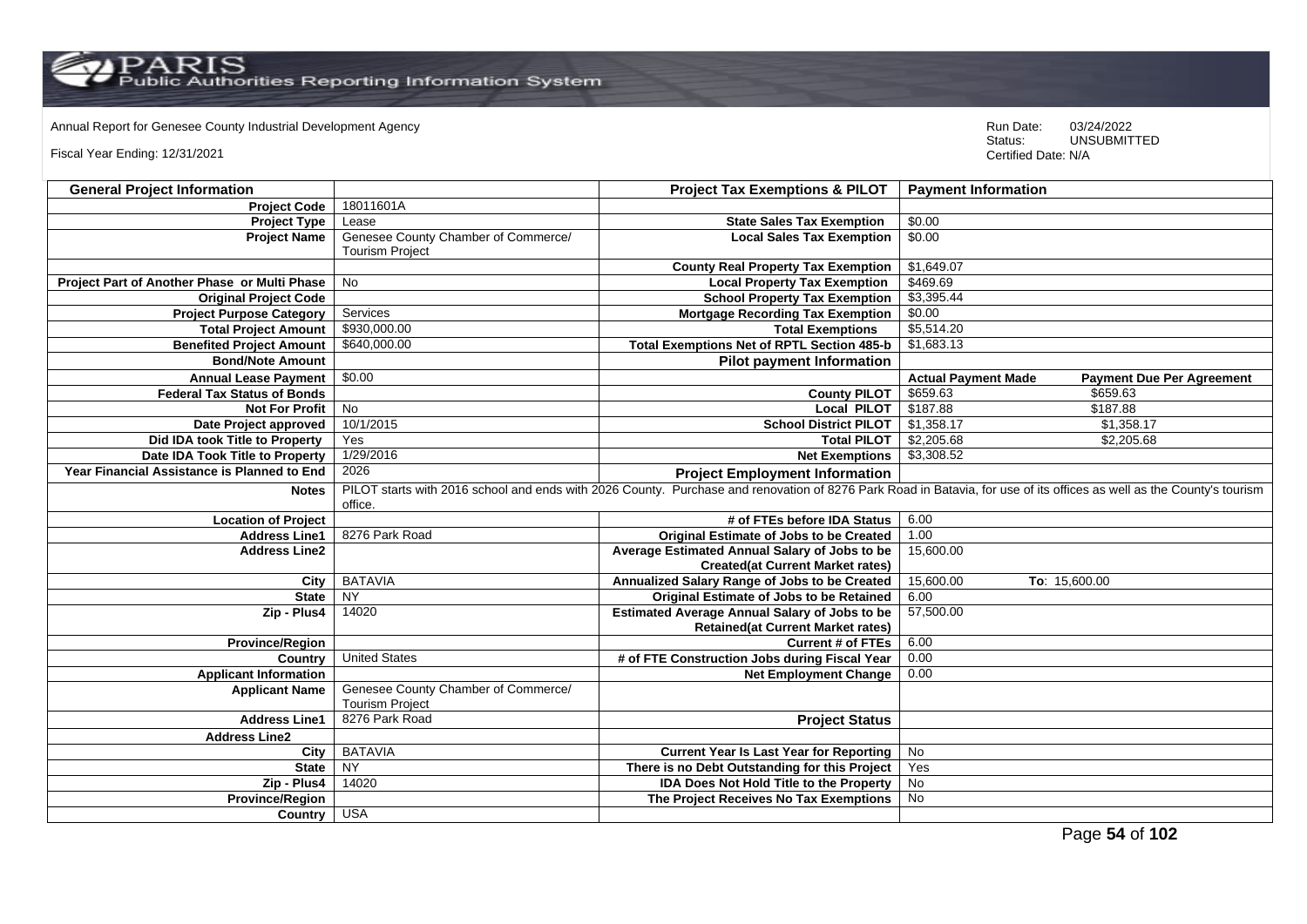Annual Report for Genesee County Industrial Development Agency **Company of Connect Agency** Run Date: 03/24/2022<br>Status: UNSUBMIT

Fiscal Year Ending: 12/31/2021

| <b>General Project Information</b>           |                                | <b>Project Tax Exemptions &amp; PILOT</b>            | <b>Payment Information</b>                                                                                                                                         |
|----------------------------------------------|--------------------------------|------------------------------------------------------|--------------------------------------------------------------------------------------------------------------------------------------------------------------------|
| <b>Project Code</b>                          | 18011804A                      |                                                      |                                                                                                                                                                    |
| <b>Project Type</b>                          | Lease                          | <b>State Sales Tax Exemption</b>                     | \$0.00                                                                                                                                                             |
| <b>Project Name</b>                          | Genesee Lumber Co.             | <b>Local Sales Tax Exemption</b>                     | \$0.00                                                                                                                                                             |
|                                              |                                | <b>County Real Property Tax Exemption</b>            | \$2,833.33                                                                                                                                                         |
| Project Part of Another Phase or Multi Phase | <b>No</b>                      | <b>Local Property Tax Exemption</b>                  | \$2,757.05                                                                                                                                                         |
| <b>Original Project Code</b>                 |                                | <b>School Property Tax Exemption</b>                 | \$5,833.97                                                                                                                                                         |
| <b>Project Purpose Category</b>              | <b>Wholesale Trade</b>         | <b>Mortgage Recording Tax Exemption</b>              | \$0.00                                                                                                                                                             |
| <b>Total Project Amount</b>                  | \$300,000.00                   | <b>Total Exemptions</b>                              | \$11,424.35                                                                                                                                                        |
| <b>Benefited Project Amount</b>              | \$300,000.00                   | <b>Total Exemptions Net of RPTL Section 485-b</b>    | \$5,408.30                                                                                                                                                         |
| <b>Bond/Note Amount</b>                      |                                | <b>Pilot payment Information</b>                     |                                                                                                                                                                    |
| <b>Annual Lease Payment</b>                  | \$1.00                         |                                                      | <b>Actual Payment Made</b><br><b>Payment Due Per Agreement</b>                                                                                                     |
| <b>Federal Tax Status of Bonds</b>           |                                | <b>County PILOT</b>                                  | \$0.00<br>\$0.00                                                                                                                                                   |
| <b>Not For Profit</b>                        | No                             | <b>Local PILOT</b>                                   | \$0.00<br>\$0.00                                                                                                                                                   |
| Date Project approved                        | 3/29/2018                      | <b>School District PILOT</b>                         | \$1,166.79<br>\$1,166.79                                                                                                                                           |
| Did IDA took Title to Property               | Yes                            | <b>Total PILOT</b>                                   | \$1,166.79<br>\$1,166.79                                                                                                                                           |
| Date IDA Took Title to Property              | 3/29/2018                      | <b>Net Exemptions</b>                                | \$10,257.56                                                                                                                                                        |
| Year Financial Assistance is Planned to End  | 2029                           | <b>Project Employment Information</b>                |                                                                                                                                                                    |
| <b>Notes</b>                                 |                                |                                                      | PILOT starts with 2019 school, ends in 2029. Demolition of an existing structure; 7,158 sq. ft. warehouse addition to their operation in the City of Batavia. BP2. |
| <b>Location of Project</b>                   |                                | # of FTEs before IDA Status                          | 29.00                                                                                                                                                              |
| <b>Address Line1</b>                         | 73-74 Franklin St.             | <b>Original Estimate of Jobs to be Created</b>       | 3.00                                                                                                                                                               |
| <b>Address Line2</b>                         |                                | Average Estimated Annual Salary of Jobs to be        | 40,000.00                                                                                                                                                          |
|                                              |                                | <b>Created(at Current Market rates)</b>              |                                                                                                                                                                    |
| City                                         | <b>BATAVIA</b>                 | Annualized Salary Range of Jobs to be Created        | 30,000.00<br>To: 50,000.00                                                                                                                                         |
| <b>State</b>                                 | NY                             | Original Estimate of Jobs to be Retained             | 29.00                                                                                                                                                              |
| Zip - Plus4                                  | 14020                          | <b>Estimated Average Annual Salary of Jobs to be</b> | 50,000.00                                                                                                                                                          |
|                                              |                                | <b>Retained(at Current Market rates)</b>             |                                                                                                                                                                    |
| <b>Province/Region</b>                       |                                | <b>Current # of FTEs</b>                             | 39.00                                                                                                                                                              |
| Country                                      | <b>United States</b>           | # of FTE Construction Jobs during Fiscal Year        | 0.00                                                                                                                                                               |
| <b>Applicant Information</b>                 |                                | <b>Net Employment Change</b>                         | 10.00                                                                                                                                                              |
| <b>Applicant Name</b>                        | Genesee Lumber                 |                                                      |                                                                                                                                                                    |
| <b>Address Line1</b>                         | 76 Franklin Street, PO Box 111 | <b>Project Status</b>                                |                                                                                                                                                                    |
| <b>Address Line2</b>                         |                                |                                                      |                                                                                                                                                                    |
| City                                         | <b>BATAVIA</b>                 | Current Year Is Last Year for Reporting              | No                                                                                                                                                                 |
| <b>State</b>                                 | <b>NY</b>                      | There is no Debt Outstanding for this Project        | Yes                                                                                                                                                                |
| Zip - Plus4                                  | 14020                          | IDA Does Not Hold Title to the Property              | <b>No</b>                                                                                                                                                          |
| <b>Province/Region</b>                       |                                | The Project Receives No Tax Exemptions               | <b>No</b>                                                                                                                                                          |
| Country USA                                  |                                |                                                      |                                                                                                                                                                    |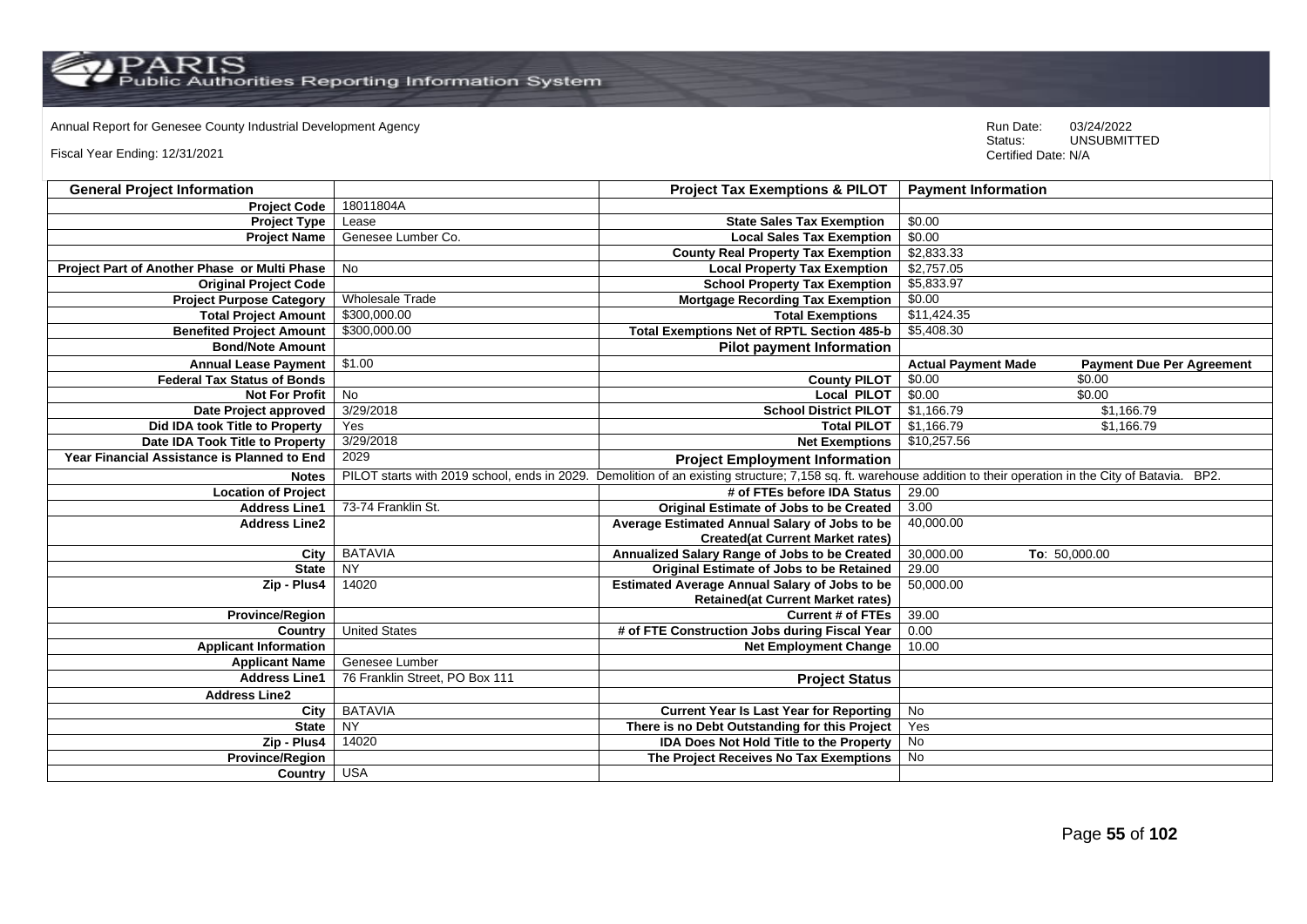$\mathrm{PARS} \ \mathrm{PARS}$ 

# Annual Report for Genesee County Industrial Development Agency **Company of Connect Agency** Run Date: 03/24/2022<br>Status: UNSUBMIT

Fiscal Year Ending: 12/31/2021

| <b>General Project Information</b>           |                                  | <b>Project Tax Exemptions &amp; PILOT</b>                                                                                               | <b>Payment Information</b>                                     |
|----------------------------------------------|----------------------------------|-----------------------------------------------------------------------------------------------------------------------------------------|----------------------------------------------------------------|
| <b>Project Code</b>                          | 18010901A                        |                                                                                                                                         |                                                                |
| <b>Project Type</b>                          | <b>Bonds/Notes Issuance</b>      | <b>State Sales Tax Exemption</b>                                                                                                        | \$0.00                                                         |
| <b>Project Name</b>                          | Genesee Valley Agri-Business LLC | <b>Local Sales Tax Exemption</b>                                                                                                        | \$0.00                                                         |
|                                              |                                  | <b>County Real Property Tax Exemption</b>                                                                                               | \$0.00                                                         |
| Project Part of Another Phase or Multi Phase | <b>No</b>                        | <b>Local Property Tax Exemption</b>                                                                                                     | \$0.00                                                         |
| <b>Original Project Code</b>                 |                                  | <b>School Property Tax Exemption</b>                                                                                                    | \$0.00                                                         |
| <b>Project Purpose Category</b>              | <b>Other Categories</b>          | <b>Mortgage Recording Tax Exemption</b>                                                                                                 | \$0.00                                                         |
| <b>Total Project Amount</b>                  | \$6,944,000.00                   | <b>Total Exemptions</b>                                                                                                                 | \$0.00                                                         |
| <b>Benefited Project Amount</b>              | \$0.00                           | <b>Total Exemptions Net of RPTL Section 485-b</b>                                                                                       | \$0.00                                                         |
| <b>Bond/Note Amount</b>                      | \$3,000,000.00                   | <b>Pilot payment Information</b>                                                                                                        |                                                                |
| <b>Annual Lease Payment</b>                  |                                  |                                                                                                                                         | <b>Actual Payment Made</b><br><b>Payment Due Per Agreement</b> |
| <b>Federal Tax Status of Bonds</b>           | Taxable                          | <b>County PILOT</b>                                                                                                                     | \$0.00<br>\$0.00                                               |
| <b>Not For Profit</b>                        | <b>No</b>                        | <b>Local PILOT</b>                                                                                                                      | \$0.00<br>\$0.00                                               |
| Date Project approved                        | 2/12/2009                        | <b>School District PILOT</b>                                                                                                            | \$0.00<br>\$0.00                                               |
| Did IDA took Title to Property               | Yes                              | <b>Total PILOT</b>                                                                                                                      | \$0.00<br>\$0.00                                               |
| Date IDA Took Title to Property              | 2/1/2009                         | <b>Net Exemptions</b>                                                                                                                   | \$0.00                                                         |
| Year Financial Assistance is Planned to End  | 2029                             | <b>Project Employment Information</b>                                                                                                   |                                                                |
| <b>Notes</b>                                 |                                  | 2009 Project / 2029 - Dev. Of 202 acre site creating large-scale shovel-ready sites to attract agri-business /food processing companies |                                                                |
| <b>Location of Project</b>                   |                                  | # of FTEs before IDA Status                                                                                                             | 0.00                                                           |
| <b>Address Line1</b>                         | One Mill Street                  | Original Estimate of Jobs to be Created                                                                                                 | 0.00                                                           |
| <b>Address Line2</b>                         |                                  | Average Estimated Annual Salary of Jobs to be                                                                                           | 0.00                                                           |
|                                              |                                  | <b>Created(at Current Market rates)</b>                                                                                                 |                                                                |
| City                                         | <b>BATAVIA</b>                   | Annualized Salary Range of Jobs to be Created                                                                                           | 0.00<br>To: 0.00                                               |
| <b>State</b>                                 | <b>NY</b>                        | Original Estimate of Jobs to be Retained                                                                                                | 0.00                                                           |
| Zip - Plus4                                  | 14020                            | <b>Estimated Average Annual Salary of Jobs to be</b>                                                                                    | 0.00                                                           |
|                                              |                                  | <b>Retained(at Current Market rates)</b>                                                                                                |                                                                |
| <b>Province/Region</b>                       |                                  | <b>Current # of FTEs</b>                                                                                                                | 0.00                                                           |
| Country                                      | <b>United States</b>             | # of FTE Construction Jobs during Fiscal Year                                                                                           | 0.00                                                           |
| <b>Applicant Information</b>                 |                                  | <b>Net Employment Change</b>                                                                                                            | 0.00                                                           |
| <b>Applicant Name</b>                        | Genesee Valley Agri-Business LLC |                                                                                                                                         |                                                                |
| <b>Address Line1</b>                         | 99 MedTech Drive, Suite 106      | <b>Project Status</b>                                                                                                                   |                                                                |
| <b>Address Line2</b>                         |                                  |                                                                                                                                         |                                                                |
| City                                         | <b>BATAVIA</b>                   | <b>Current Year Is Last Year for Reporting</b>                                                                                          | Yes                                                            |
| <b>State</b>                                 | $\overline{NY}$                  | There is no Debt Outstanding for this Project                                                                                           | Yes                                                            |
| Zip - Plus4                                  | 14020                            | <b>IDA Does Not Hold Title to the Property</b>                                                                                          | Yes                                                            |
| <b>Province/Region</b>                       |                                  | The Project Receives No Tax Exemptions                                                                                                  | Yes                                                            |
| Country                                      | <b>USA</b>                       |                                                                                                                                         |                                                                |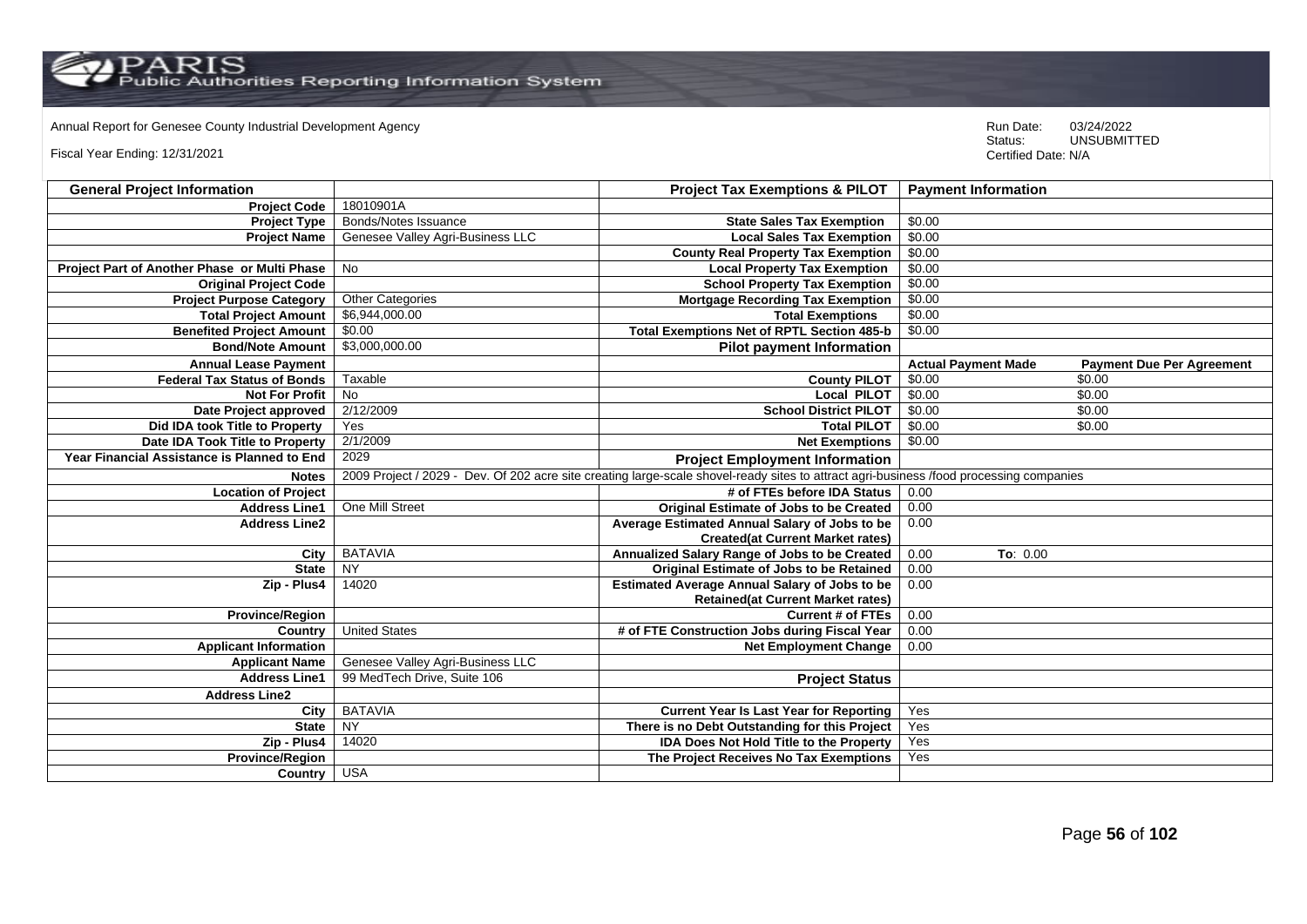# Annual Report for Genesee County Industrial Development Agency **Company of Connect Agency** Run Date: 03/24/2022<br>Status: UNSUBMIT

Fiscal Year Ending: 12/31/2021

| <b>General Project Information</b>           |                                                                                      | <b>Project Tax Exemptions &amp; PILOT</b>                                   | <b>Payment Information</b> |                                  |
|----------------------------------------------|--------------------------------------------------------------------------------------|-----------------------------------------------------------------------------|----------------------------|----------------------------------|
| <b>Project Code</b>                          | 18011704A                                                                            |                                                                             |                            |                                  |
| <b>Project Type</b>                          | Lease                                                                                | <b>State Sales Tax Exemption</b>                                            | \$0.00                     |                                  |
| <b>Project Name</b>                          | Genesee and Mohawk Valley Railroad Co.                                               | <b>Local Sales Tax Exemption</b>                                            | \$0.00                     |                                  |
|                                              | Inc. (GVT)                                                                           |                                                                             |                            |                                  |
| Project Part of Another Phase or Multi Phase | No                                                                                   | <b>County Real Property Tax Exemption</b>                                   | \$3,605.87<br>\$3,508.80   |                                  |
| <b>Original Project Code</b>                 |                                                                                      | <b>Local Property Tax Exemption</b><br><b>School Property Tax Exemption</b> | \$7,424.68                 |                                  |
|                                              | Transportation, Communication, Electric,                                             |                                                                             | \$0.00                     |                                  |
| <b>Project Purpose Category</b>              | <b>Gas and Sanitary Services</b>                                                     | <b>Mortgage Recording Tax Exemption</b>                                     |                            |                                  |
| <b>Total Project Amount</b>                  | \$1,011,000.00                                                                       | <b>Total Exemptions</b>                                                     | \$14,539.35                |                                  |
| <b>Benefited Project Amount</b>              | \$1,011,000.00                                                                       | Total Exemptions Net of RPTL Section 485-b                                  | \$9,094.84                 |                                  |
| <b>Bond/Note Amount</b>                      |                                                                                      | <b>Pilot payment Information</b>                                            |                            |                                  |
| <b>Annual Lease Payment</b>                  | \$0.00                                                                               |                                                                             | <b>Actual Payment Made</b> | <b>Payment Due Per Agreement</b> |
| <b>Federal Tax Status of Bonds</b>           |                                                                                      | <b>County PILOT</b>                                                         | \$0.00                     | \$0.00                           |
| <b>Not For Profit</b>                        | No                                                                                   | <b>Local PILOT</b>                                                          | \$0.00                     | \$0.00                           |
| Date Project approved                        | 5/4/2017                                                                             | <b>School District PILOT</b>                                                | \$0.00                     | \$0.00                           |
| Did IDA took Title to Property               | Yes                                                                                  | <b>Total PILOT</b>                                                          | \$0.00                     | \$0.00                           |
| Date IDA Took Title to Property              | 7/13/2017                                                                            | <b>Net Exemptions</b>                                                       | \$14,539.35                |                                  |
| Year Financial Assistance is Planned to End  | 2028                                                                                 | <b>Project Employment Information</b>                                       |                            |                                  |
| <b>Notes</b>                                 | PILOT starts with 2018 school, ends in 2028. Expansion of their cross dock facility. |                                                                             |                            |                                  |
| <b>Location of Project</b>                   |                                                                                      | # of FTEs before IDA Status                                                 | 0.00                       |                                  |
| <b>Address Line1</b>                         | 100 Evans St.                                                                        | <b>Original Estimate of Jobs to be Created</b>                              | 0.00                       |                                  |
| <b>Address Line2</b>                         |                                                                                      | Average Estimated Annual Salary of Jobs to be                               | 0.00                       |                                  |
|                                              |                                                                                      | <b>Created(at Current Market rates)</b>                                     |                            |                                  |
| City                                         | <b>BATAVIA</b>                                                                       | Annualized Salary Range of Jobs to be Created                               | 0.00<br>To: 0.00           |                                  |
| <b>State</b>                                 | <b>NY</b>                                                                            | Original Estimate of Jobs to be Retained                                    | 0.00                       |                                  |
| Zip - Plus4                                  | 14020                                                                                | Estimated Average Annual Salary of Jobs to be                               | 0.00                       |                                  |
|                                              |                                                                                      | <b>Retained(at Current Market rates)</b>                                    |                            |                                  |
| <b>Province/Region</b>                       |                                                                                      | Current # of FTEs                                                           | 0.00                       |                                  |
| Country                                      | <b>United States</b>                                                                 | # of FTE Construction Jobs during Fiscal Year                               | 0.00                       |                                  |
| <b>Applicant Information</b>                 |                                                                                      | <b>Net Employment Change</b>                                                | 0.00                       |                                  |
| <b>Applicant Name</b>                        | "Genesee & Mohawk Valley Railroad Co.,<br>Inc."                                      |                                                                             |                            |                                  |
| <b>Address Line1</b>                         | 1 Mill St.                                                                           | <b>Project Status</b>                                                       |                            |                                  |
| <b>Address Line2</b>                         |                                                                                      |                                                                             |                            |                                  |
| City                                         | <b>BATAVIA</b>                                                                       | <b>Current Year Is Last Year for Reporting</b>                              | <b>No</b>                  |                                  |
| <b>State</b>                                 | NY                                                                                   | There is no Debt Outstanding for this Project                               | Yes                        |                                  |
| Zip - Plus4                                  | 14020                                                                                | <b>IDA Does Not Hold Title to the Property</b>                              | <b>No</b>                  |                                  |
| <b>Province/Region</b>                       |                                                                                      | The Project Receives No Tax Exemptions                                      | <b>No</b>                  |                                  |
| Country                                      | <b>USA</b>                                                                           |                                                                             |                            |                                  |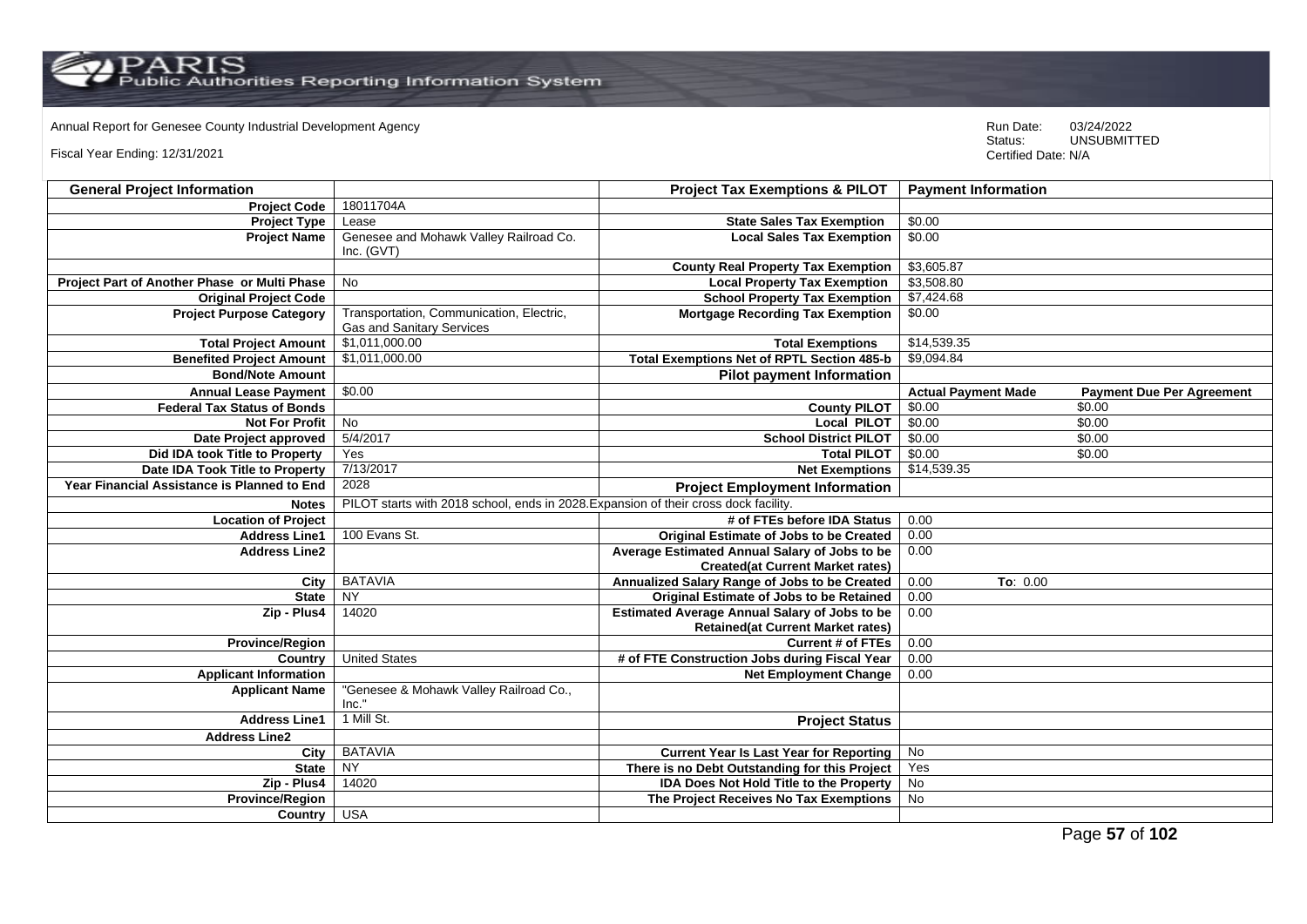$\operatorname{PARIS}_{\text{Public Authorities}\text{ Reporting Information System}}$ 

Annual Report for Genesee County Industrial Development Agency **Company of Connect Agency** Run Date: 03/24/2022<br>Status: UNSUBMIT

Fiscal Year Ending: 12/31/2021

| <b>General Project Information</b>           |                           | <b>Project Tax Exemptions &amp; PILOT</b>                                                                              | <b>Payment Information</b> |                                  |
|----------------------------------------------|---------------------------|------------------------------------------------------------------------------------------------------------------------|----------------------------|----------------------------------|
| <b>Project Code</b>                          | 18011906A                 |                                                                                                                        |                            |                                  |
| <b>Project Type</b>                          | Lease                     | <b>State Sales Tax Exemption</b>                                                                                       | \$0.00                     |                                  |
| <b>Project Name</b>                          | <b>Graham Corporation</b> | <b>Local Sales Tax Exemption</b>                                                                                       | \$0.00                     |                                  |
|                                              |                           | <b>County Real Property Tax Exemption</b>                                                                              | \$3,412.98                 |                                  |
| Project Part of Another Phase or Multi Phase | Yes                       | <b>Local Property Tax Exemption</b>                                                                                    | \$3,321.10                 |                                  |
| <b>Original Project Code</b>                 | 18011317A                 | <b>School Property Tax Exemption</b>                                                                                   | \$7,027.52                 |                                  |
| <b>Project Purpose Category</b>              | Manufacturing             | <b>Mortgage Recording Tax Exemption</b>                                                                                | \$0.00                     |                                  |
| <b>Total Project Amount</b>                  | \$2,034,850.00            | <b>Total Exemptions</b>                                                                                                | \$13,761.60                |                                  |
| <b>Benefited Project Amount</b>              | \$2,034,850.00            | <b>Total Exemptions Net of RPTL Section 485-b</b>                                                                      | \$7,232.17                 |                                  |
| <b>Bond/Note Amount</b>                      |                           | <b>Pilot payment Information</b>                                                                                       |                            |                                  |
| <b>Annual Lease Payment</b>                  | \$1.00                    |                                                                                                                        | <b>Actual Payment Made</b> | <b>Payment Due Per Agreement</b> |
| <b>Federal Tax Status of Bonds</b>           |                           | <b>County PILOT</b>                                                                                                    | \$0.00                     | \$0.00                           |
| <b>Not For Profit</b>                        | No                        | <b>Local PILOT</b>                                                                                                     | \$0.00                     | \$0.00                           |
| Date Project approved                        | 9/5/2019                  | <b>School District PILOT</b>                                                                                           | \$0.00                     | \$0.00                           |
| Did IDA took Title to Property               | Yes                       | <b>Total PILOT</b>                                                                                                     | \$0.00                     | \$0.00                           |
| Date IDA Took Title to Property              | 9/5/2019                  | <b>Net Exemptions</b>                                                                                                  | \$13,761.60                |                                  |
| Year Financial Assistance is Planned to End  | 2030                      | <b>Project Employment Information</b>                                                                                  |                            |                                  |
| <b>Notes</b>                                 |                           | PILOT starts with 2020 school and ends in 2030. Renovations of existing space and construction of new warehouse space. |                            |                                  |
| <b>Location of Project</b>                   |                           | # of FTEs before IDA Status                                                                                            | 0.00                       |                                  |
| <b>Address Line1</b>                         | 20 Florence Avenue        | <b>Original Estimate of Jobs to be Created</b>                                                                         | 0.00                       |                                  |
| <b>Address Line2</b>                         |                           | Average Estimated Annual Salary of Jobs to be                                                                          | 0.00                       |                                  |
|                                              |                           | <b>Created(at Current Market rates)</b>                                                                                |                            |                                  |
| City                                         | <b>BATAVIA</b>            | Annualized Salary Range of Jobs to be Created                                                                          | 0.00<br>To: 0.00           |                                  |
| <b>State</b>                                 | NY                        | Original Estimate of Jobs to be Retained                                                                               | 0.00                       |                                  |
| Zip - Plus4                                  | 14020                     | <b>Estimated Average Annual Salary of Jobs to be</b>                                                                   | 0.00                       |                                  |
|                                              |                           | <b>Retained(at Current Market rates)</b>                                                                               |                            |                                  |
| <b>Province/Region</b>                       |                           | <b>Current # of FTEs</b>                                                                                               | 48.00                      |                                  |
| Country                                      | <b>United States</b>      | # of FTE Construction Jobs during Fiscal Year                                                                          | 0.00                       |                                  |
| <b>Applicant Information</b>                 |                           | <b>Net Employment Change</b>                                                                                           | 48.00                      |                                  |
| <b>Applicant Name</b>                        | <b>Graham Corporation</b> |                                                                                                                        |                            |                                  |
| <b>Address Line1</b>                         | 20 Florence Avenue        | <b>Project Status</b>                                                                                                  |                            |                                  |
| <b>Address Line2</b>                         |                           |                                                                                                                        |                            |                                  |
| City                                         | <b>BATAVIA</b>            | <b>Current Year Is Last Year for Reporting</b>                                                                         | No                         |                                  |
| <b>State</b>                                 | <b>NY</b>                 | There is no Debt Outstanding for this Project                                                                          | Yes                        |                                  |
| Zip - Plus4                                  | 14020                     | <b>IDA Does Not Hold Title to the Property</b>                                                                         | <b>No</b>                  |                                  |
| <b>Province/Region</b>                       |                           | The Project Receives No Tax Exemptions                                                                                 | <b>No</b>                  |                                  |
| Country                                      | <b>USA</b>                |                                                                                                                        |                            |                                  |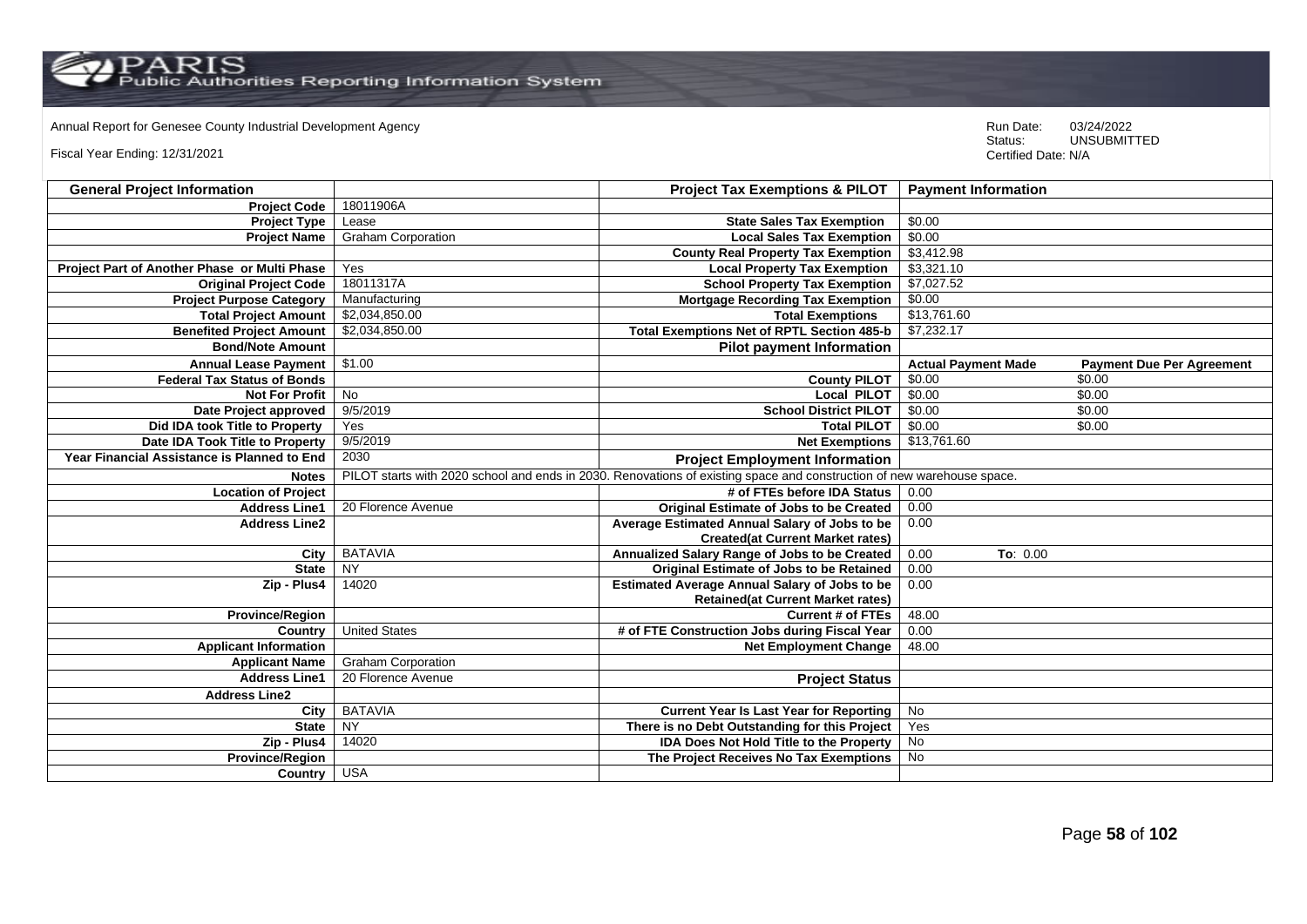Annual Report for Genesee County Industrial Development Agency **Company of Connect Agency** Run Date: 03/24/2022<br>Status: UNSUBMIT

Fiscal Year Ending: 12/31/2021

| <b>General Project Information</b>           |                           | <b>Project Tax Exemptions &amp; PILOT</b>                                                           | <b>Payment Information</b>                                     |
|----------------------------------------------|---------------------------|-----------------------------------------------------------------------------------------------------|----------------------------------------------------------------|
| <b>Project Code</b>                          | 18011317A                 |                                                                                                     |                                                                |
| <b>Project Type</b>                          | Lease                     | <b>State Sales Tax Exemption</b>                                                                    | \$0.00                                                         |
| <b>Project Name</b>                          | <b>Graham Corporation</b> | <b>Local Sales Tax Exemption</b>                                                                    | \$0.00                                                         |
|                                              |                           | <b>County Real Property Tax Exemption</b>                                                           | \$13,092.27                                                    |
| Project Part of Another Phase or Multi Phase | Yes                       | <b>Local Property Tax Exemption</b>                                                                 | \$12,739.81                                                    |
| <b>Original Project Code</b>                 | 18011103A                 | <b>School Property Tax Exemption</b>                                                                | \$26,957.68                                                    |
| <b>Project Purpose Category</b>              | Manufacturing             | <b>Mortgage Recording Tax Exemption</b>                                                             | \$0.00                                                         |
| <b>Total Project Amount</b>                  | \$5,500,000.00            | <b>Total Exemptions</b>                                                                             | \$52,789.76                                                    |
| <b>Benefited Project Amount</b>              | \$5,500,000.00            | <b>Total Exemptions Net of RPTL Section 485-b</b>                                                   | \$14,432.76                                                    |
| <b>Bond/Note Amount</b>                      |                           | <b>Pilot payment Information</b>                                                                    |                                                                |
| <b>Annual Lease Payment</b>                  | \$0.00                    |                                                                                                     | <b>Actual Payment Made</b><br><b>Payment Due Per Agreement</b> |
| <b>Federal Tax Status of Bonds</b>           |                           | County PILOT                                                                                        | \$5,236.91<br>\$5,236.91                                       |
| <b>Not For Profit</b>                        | No                        | <b>Local PILOT</b>                                                                                  | \$5,095.92<br>\$5,095.92                                       |
| Date Project approved                        | 8/1/2013                  | <b>School District PILOT</b>                                                                        | \$16,174.61<br>\$16,174.61                                     |
| Did IDA took Title to Property               | Yes                       | <b>Total PILOT</b>                                                                                  | \$26,507.44<br>\$26,507.44                                     |
| Date IDA Took Title to Property              | 8/1/2013                  | <b>Net Exemptions</b>                                                                               | \$26,282.32                                                    |
| Year Financial Assistance is Planned to End  | 2024                      | <b>Project Employment Information</b>                                                               |                                                                |
| <b>Notes</b>                                 |                           | PILOT Starts with 2015 school / ends with 2025County (amended). Sales Tax. Property Tax. Expansion. |                                                                |
| <b>Location of Project</b>                   |                           | # of FTEs before IDA Status                                                                         | 0.00                                                           |
| <b>Address Line1</b>                         | 20 Florence Ave           | <b>Original Estimate of Jobs to be Created</b>                                                      | 30.00                                                          |
| <b>Address Line2</b>                         |                           | Average Estimated Annual Salary of Jobs to be                                                       | 26,000.00                                                      |
|                                              |                           | <b>Created(at Current Market rates)</b>                                                             |                                                                |
| City                                         | <b>BATAVIA</b>            | Annualized Salary Range of Jobs to be Created                                                       | 22,000.00<br>To: 30,000.00                                     |
| <b>State</b>                                 | NY                        | Original Estimate of Jobs to be Retained                                                            | 0.00                                                           |
| Zip - Plus4                                  | 14020                     | <b>Estimated Average Annual Salary of Jobs to be</b>                                                | 0.00                                                           |
|                                              |                           | <b>Retained(at Current Market rates)</b>                                                            |                                                                |
| <b>Province/Region</b>                       |                           | <b>Current # of FTEs</b>                                                                            | 30.00                                                          |
| Country                                      | <b>United States</b>      | # of FTE Construction Jobs during Fiscal Year                                                       | 0.00                                                           |
| <b>Applicant Information</b>                 |                           | <b>Net Employment Change</b>                                                                        | 30.00                                                          |
| <b>Applicant Name</b>                        | <b>Graham Corporation</b> |                                                                                                     |                                                                |
| <b>Address Line1</b>                         | 20 Florence Ave           | <b>Project Status</b>                                                                               |                                                                |
| <b>Address Line2</b>                         |                           |                                                                                                     |                                                                |
| City                                         | <b>BATAVIA</b>            | Current Year Is Last Year for Reporting                                                             | No                                                             |
| <b>State</b>                                 | <b>NY</b>                 | There is no Debt Outstanding for this Project                                                       | Yes                                                            |
| Zip - Plus4                                  | 14020                     | IDA Does Not Hold Title to the Property                                                             | <b>No</b>                                                      |
| <b>Province/Region</b>                       |                           | The Project Receives No Tax Exemptions                                                              | <b>No</b>                                                      |
| Country USA                                  |                           |                                                                                                     |                                                                |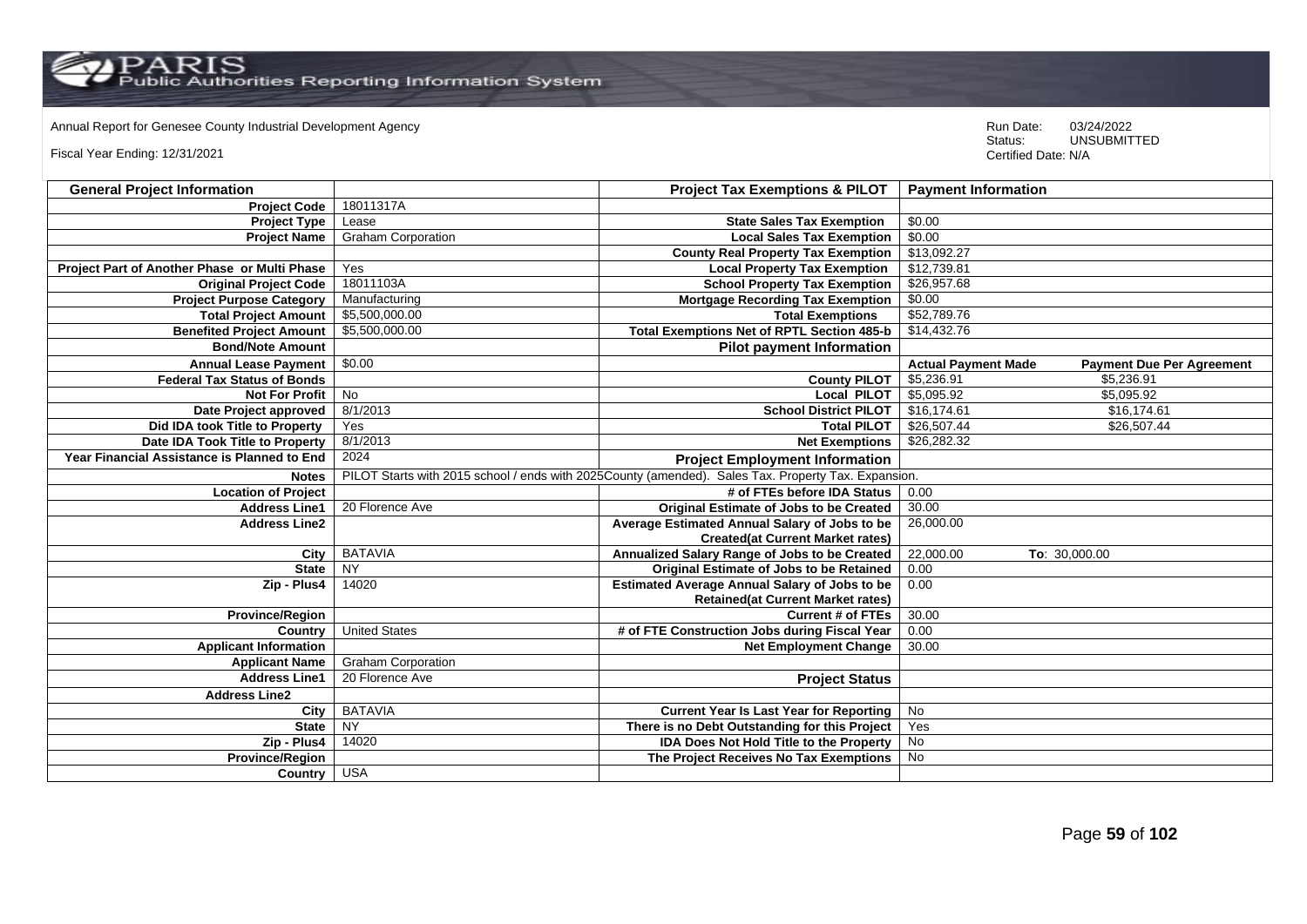# Annual Report for Genesee County Industrial Development Agency **Company of Connect Agency** Run Date: 03/24/2022<br>Status: UNSUBMIT

Fiscal Year Ending: 12/31/2021

| <b>General Project Information</b>           |                                                               | <b>Project Tax Exemptions &amp; PILOT</b>            | <b>Payment Information</b>                                     |
|----------------------------------------------|---------------------------------------------------------------|------------------------------------------------------|----------------------------------------------------------------|
| <b>Project Code</b>                          | 18011103A                                                     |                                                      |                                                                |
| <b>Project Type</b>                          | Lease                                                         | <b>State Sales Tax Exemption</b>                     | \$0.00                                                         |
| <b>Project Name</b>                          | Graham Corporation (20 Florence Avenue)                       | <b>Local Sales Tax Exemption</b>                     | \$0.00                                                         |
|                                              |                                                               | <b>County Real Property Tax Exemption</b>            | \$5,296.87                                                     |
| Project Part of Another Phase or Multi Phase | No                                                            | <b>Local Property Tax Exemption</b>                  | \$5,154.27                                                     |
| <b>Original Project Code</b>                 |                                                               | <b>School Property Tax Exemption</b>                 | \$10,906.54                                                    |
| <b>Project Purpose Category</b>              | Manufacturing                                                 | <b>Mortgage Recording Tax Exemption</b>              | \$0.00                                                         |
| <b>Total Project Amount</b>                  | \$1,870,455.00                                                | <b>Total Exemptions</b>                              | \$21,357.68                                                    |
| <b>Benefited Project Amount</b>              | \$920,455.00                                                  | <b>Total Exemptions Net of RPTL Section 485-b</b>    | \$2,681.09                                                     |
| <b>Bond/Note Amount</b>                      | \$0.00                                                        | <b>Pilot payment Information</b>                     |                                                                |
| <b>Annual Lease Payment</b>                  | \$0.00                                                        |                                                      | <b>Actual Payment Made</b><br><b>Payment Due Per Agreement</b> |
| <b>Federal Tax Status of Bonds</b>           |                                                               | <b>County PILOT</b>   \$4,237.50                     | \$4,237.50                                                     |
| <b>Not For Profit</b>                        | No                                                            | <b>Local PILOT</b>                                   | \$4,123.42<br>\$4,123.42                                       |
| Date Project approved                        | 8/4/2011                                                      | <b>School District PILOT</b>                         | \$8,725.23<br>\$8,725.23                                       |
| Did IDA took Title to Property               | Yes                                                           | <b>Total PILOT</b>                                   | \$17,086.15<br>\$17,086.15                                     |
| Date IDA Took Title to Property              | 8/1/2011                                                      | <b>Net Exemptions</b>                                | \$4,271.53                                                     |
| Year Financial Assistance is Planned to End  | 2022                                                          | <b>Project Employment Information</b>                |                                                                |
| <b>Notes</b>                                 | PILOT starts in 2012 / PILOT ends 2022 - 10,000 s/f expansion |                                                      |                                                                |
| <b>Location of Project</b>                   |                                                               | # of FTEs before IDA Status                          | 278.00                                                         |
| <b>Address Line1</b>                         | 20 Florence Avenue                                            | Original Estimate of Jobs to be Created              | 30.00                                                          |
| <b>Address Line2</b>                         |                                                               | Average Estimated Annual Salary of Jobs to be        | 26,000.00                                                      |
|                                              |                                                               | <b>Created(at Current Market rates)</b>              |                                                                |
| City                                         | <b>BATAVIA</b>                                                | Annualized Salary Range of Jobs to be Created        | 22,000.00<br>To: 30,000.00                                     |
| <b>State</b>                                 | <b>NY</b>                                                     | <b>Original Estimate of Jobs to be Retained</b>      | 278.00                                                         |
| Zip - Plus4                                  | 14020                                                         | <b>Estimated Average Annual Salary of Jobs to be</b> | 61,000.00                                                      |
|                                              |                                                               | <b>Retained(at Current Market rates)</b>             |                                                                |
| <b>Province/Region</b>                       |                                                               | <b>Current # of FTEs</b>                             | 308.00                                                         |
| Country                                      | <b>United States</b>                                          | # of FTE Construction Jobs during Fiscal Year        | 0.00                                                           |
| <b>Applicant Information</b>                 |                                                               | <b>Net Employment Change</b>                         | 30.00                                                          |
| <b>Applicant Name</b>                        | <b>Graham Corporation</b>                                     |                                                      |                                                                |
| <b>Address Line1</b>                         | 20 Florence Avenue                                            | <b>Project Status</b>                                |                                                                |
| <b>Address Line2</b>                         |                                                               |                                                      |                                                                |
| City                                         | <b>BATAVIA</b>                                                | Current Year Is Last Year for Reporting              | No                                                             |
| <b>State</b>                                 | NY                                                            | There is no Debt Outstanding for this Project        | Yes                                                            |
| Zip - Plus4                                  | 14020                                                         | IDA Does Not Hold Title to the Property              | No                                                             |
| <b>Province/Region</b>                       |                                                               | The Project Receives No Tax Exemptions               | <b>No</b>                                                      |
| Country USA                                  |                                                               |                                                      |                                                                |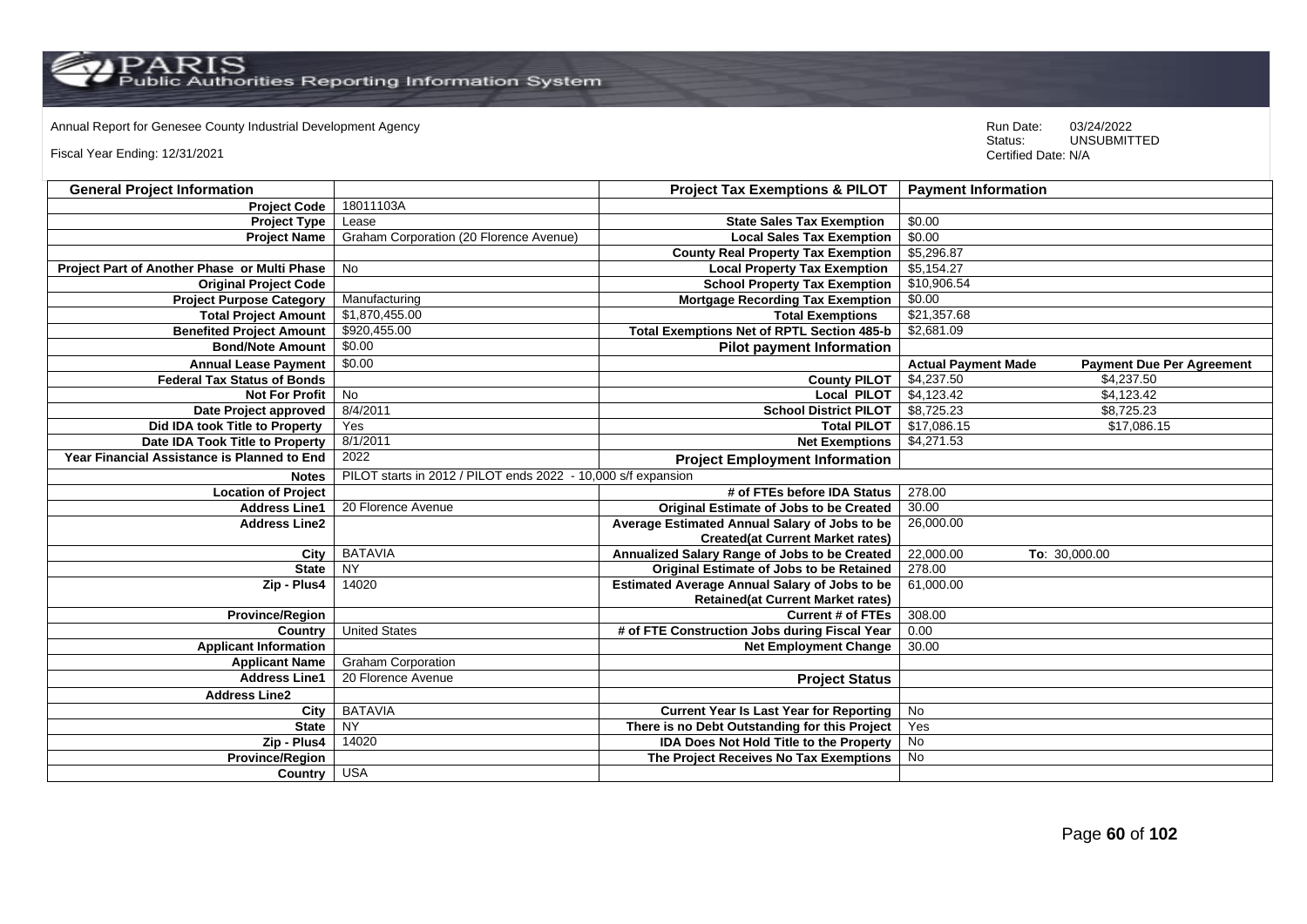# Annual Report for Genesee County Industrial Development Agency **Company of Connect Agency** Run Date: 03/24/2022<br>Status: UNSUBMIT

Fiscal Year Ending: 12/31/2021

| <b>General Project Information</b>                    |                      | <b>Project Tax Exemptions &amp; PILOT</b>                                                                                             | <b>Payment Information</b>                                                                                                                                        |  |
|-------------------------------------------------------|----------------------|---------------------------------------------------------------------------------------------------------------------------------------|-------------------------------------------------------------------------------------------------------------------------------------------------------------------|--|
| <b>Project Code</b>                                   | 18011701A            |                                                                                                                                       |                                                                                                                                                                   |  |
| <b>Project Type</b>                                   | Lease                | <b>State Sales Tax Exemption</b>                                                                                                      | \$0.00                                                                                                                                                            |  |
| <b>Project Name</b>                                   | HP Hood, LLC.        | <b>Local Sales Tax Exemption</b>                                                                                                      | \$0.00                                                                                                                                                            |  |
|                                                       |                      | <b>County Real Property Tax Exemption</b>                                                                                             | \$447,537.36                                                                                                                                                      |  |
| Project Part of Another Phase or Multi Phase          | No                   | <b>Local Property Tax Exemption</b>                                                                                                   | \$127,468.30                                                                                                                                                      |  |
| <b>Original Project Code</b>                          |                      | <b>School Property Tax Exemption</b>                                                                                                  | \$928,147.30                                                                                                                                                      |  |
| <b>Project Purpose Category</b>                       | Manufacturing        | <b>Mortgage Recording Tax Exemption</b>                                                                                               | \$0.00                                                                                                                                                            |  |
| <b>Total Project Amount</b>                           | \$205,662,500.00     | <b>Total Exemptions</b>                                                                                                               | \$1.503.152.96                                                                                                                                                    |  |
| <b>Benefited Project Amount</b>                       | \$134,230,000.00     | Total Exemptions Net of RPTL Section 485-b                                                                                            | \$479,836.01                                                                                                                                                      |  |
| <b>Bond/Note Amount</b>                               |                      | <b>Pilot payment Information</b>                                                                                                      |                                                                                                                                                                   |  |
| <b>Annual Lease Payment</b>                           | \$0.00               |                                                                                                                                       | <b>Actual Payment Made</b><br><b>Payment Due Per Agreement</b>                                                                                                    |  |
| <b>Federal Tax Status of Bonds</b>                    |                      | <b>County PILOT</b>                                                                                                                   | \$89,507.47<br>\$89,507.47                                                                                                                                        |  |
| <b>Not For Profit</b>                                 | <b>No</b>            | <b>Local PILOT</b>                                                                                                                    | \$25,493.66<br>\$25,493.66                                                                                                                                        |  |
| Date Project approved                                 | 6/27/2017            | <b>School District PILOT</b>                                                                                                          | \$371,258.92<br>\$371,258.92                                                                                                                                      |  |
| Did IDA took Title to Property                        | Yes                  | <b>Total PILOT</b>                                                                                                                    | \$486,260.05<br>\$486,260.05                                                                                                                                      |  |
| Date IDA Took Title to Property                       | 6/30/2017            | <b>Net Exemptions</b>                                                                                                                 | \$1,016,892.91                                                                                                                                                    |  |
| Year Financial Assistance is Planned to End           | 2027                 | <b>Project Employment Information</b>                                                                                                 |                                                                                                                                                                   |  |
| <b>Notes</b>                                          |                      |                                                                                                                                       | PILOT starts with 2017 school and ends in 2028. The company is planning on acquiring, refurbishing and restarting the current idle Muller Quaker Dairy processing |  |
|                                                       |                      | plant in Batavia, NY. Abatement Schedule: Years 1-3 = 100%, Year 4 = 80%, Year 5 and 6 = 60%, Year 7 and 8 = 40%, Year 9 and 10 = 20% |                                                                                                                                                                   |  |
| <b>Location of Project</b>                            |                      | # of FTEs before IDA Status                                                                                                           | 0.00                                                                                                                                                              |  |
| <b>Address Line1</b>                                  | 5140 Ag Park Drive   | <b>Original Estimate of Jobs to be Created</b>                                                                                        | 230.00                                                                                                                                                            |  |
| <b>Address Line2</b>                                  |                      | Average Estimated Annual Salary of Jobs to be                                                                                         | 50,573.00                                                                                                                                                         |  |
|                                                       |                      | <b>Created(at Current Market rates)</b>                                                                                               |                                                                                                                                                                   |  |
| City                                                  | <b>BATAVIA</b>       | Annualized Salary Range of Jobs to be Created                                                                                         | 46,800.00<br>To: 52,000.00                                                                                                                                        |  |
| <b>State</b>                                          | <b>NY</b>            | <b>Original Estimate of Jobs to be Retained</b>                                                                                       | 0.00                                                                                                                                                              |  |
| Zip - Plus4                                           | 14020                | <b>Estimated Average Annual Salary of Jobs to be</b>                                                                                  | 0.00                                                                                                                                                              |  |
|                                                       |                      | <b>Retained(at Current Market rates)</b>                                                                                              |                                                                                                                                                                   |  |
| <b>Province/Region</b>                                |                      | <b>Current # of FTEs</b>                                                                                                              | 423.00                                                                                                                                                            |  |
| Country                                               | <b>United States</b> | # of FTE Construction Jobs during Fiscal Year                                                                                         | 0.00<br>423.00                                                                                                                                                    |  |
| <b>Applicant Information</b><br><b>Applicant Name</b> | "HP Hood, LLC."      | <b>Net Employment Change</b>                                                                                                          |                                                                                                                                                                   |  |
| <b>Address Line1</b>                                  | 6 Kimball Lane       |                                                                                                                                       |                                                                                                                                                                   |  |
|                                                       |                      | <b>Project Status</b>                                                                                                                 |                                                                                                                                                                   |  |
| <b>Address Line2</b>                                  | <b>BATAVIA</b>       |                                                                                                                                       |                                                                                                                                                                   |  |
| City<br><b>State</b>                                  | <b>NY</b>            | <b>Current Year Is Last Year for Reporting</b>                                                                                        | <b>No</b><br>Yes                                                                                                                                                  |  |
| Zip - Plus4                                           | 14020                | There is no Debt Outstanding for this Project<br><b>IDA Does Not Hold Title to the Property</b>                                       | <b>No</b>                                                                                                                                                         |  |
|                                                       |                      | The Project Receives No Tax Exemptions                                                                                                | No                                                                                                                                                                |  |
| <b>Province/Region</b><br>Country USA                 |                      |                                                                                                                                       |                                                                                                                                                                   |  |
|                                                       |                      |                                                                                                                                       |                                                                                                                                                                   |  |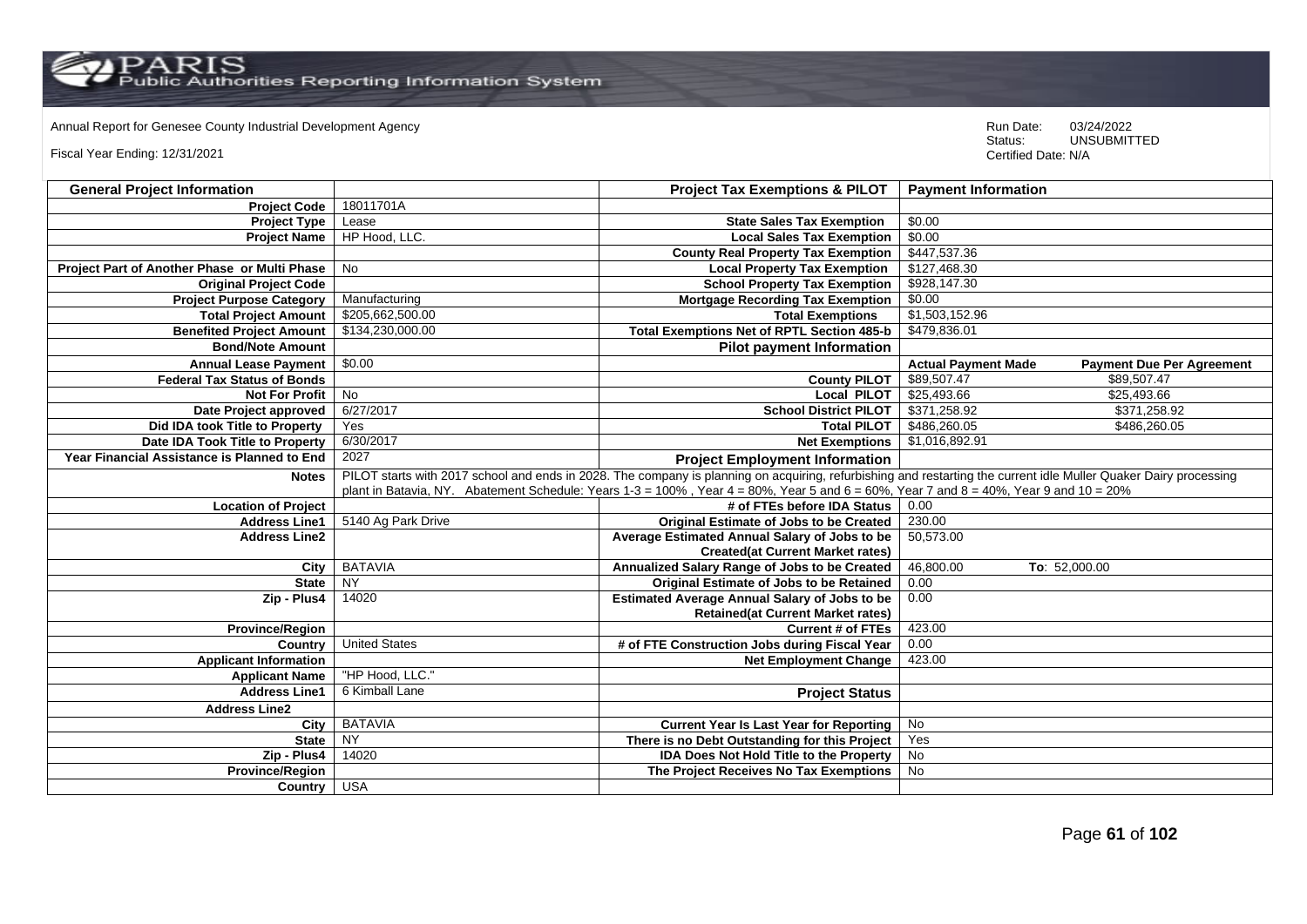Annual Report for Genesee County Industrial Development Agency **Company of Connect Agency** Run Date: 03/24/2022<br>Status: UNSUBMIT

Fiscal Year Ending: 12/31/2021

| <b>General Project Information</b>           |                        | <b>Project Tax Exemptions &amp; PILOT</b>                                                                        | <b>Payment Information</b>                                     |
|----------------------------------------------|------------------------|------------------------------------------------------------------------------------------------------------------|----------------------------------------------------------------|
| <b>Project Code</b>                          | 18011307A              |                                                                                                                  |                                                                |
| <b>Project Type</b>                          | Lease                  | <b>State Sales Tax Exemption</b>                                                                                 | \$0.00                                                         |
| <b>Project Name</b>                          | Imagination Industries | <b>Local Sales Tax Exemption</b>                                                                                 | \$0.00                                                         |
|                                              |                        | <b>County Real Property Tax Exemption</b>                                                                        | \$3,134.21                                                     |
| Project Part of Another Phase or Multi Phase | No                     | <b>Local Property Tax Exemption</b>                                                                              | \$764.03                                                       |
| <b>Original Project Code</b>                 |                        | <b>School Property Tax Exemption</b>                                                                             | \$7,151.80                                                     |
| <b>Project Purpose Category</b>              | Other Categories       | <b>Mortgage Recording Tax Exemption</b>                                                                          | \$0.00                                                         |
| <b>Total Project Amount</b>                  | \$398,812.00           | <b>Total Exemptions</b>                                                                                          | \$11,050.04                                                    |
| <b>Benefited Project Amount</b>              | \$398,812.00           | <b>Total Exemptions Net of RPTL Section 485-b</b>                                                                | \$2,567.59                                                     |
| <b>Bond/Note Amount</b>                      |                        | <b>Pilot payment Information</b>                                                                                 |                                                                |
| <b>Annual Lease Payment</b>                  | \$0.00                 |                                                                                                                  | <b>Actual Payment Made</b><br><b>Payment Due Per Agreement</b> |
| <b>Federal Tax Status of Bonds</b>           |                        | <b>County PILOT</b>                                                                                              | \$1,880.53<br>\$1,880.53                                       |
| <b>Not For Profit</b>                        | $\overline{N}$         | <b>Local PILOT</b>                                                                                               | \$458.42<br>\$458.42                                           |
| Date Project approved                        | 7/11/2013              | <b>School District PILOT</b>                                                                                     | \$4,291.08<br>\$4,291.08                                       |
| Did IDA took Title to Property               | Yes                    | <b>Total PILOT</b>                                                                                               | \$6,630.03<br>\$6,630.03                                       |
| Date IDA Took Title to Property              | 7/19/2013              | <b>Net Exemptions</b>                                                                                            | \$4,420.01                                                     |
| Year Financial Assistance is Planned to End  | 2024                   | <b>Project Employment Information</b>                                                                            |                                                                |
| <b>Notes</b>                                 |                        | PILOT Starts 2014 school /Ends with County in 2024. Sales Tax, Mort. Tax & Property Tax. Construct new facility. |                                                                |
| <b>Location of Project</b>                   |                        | # of FTEs before IDA Status                                                                                      | 0.00                                                           |
| <b>Address Line1</b>                         | 8240 Buffalo Rd.       | <b>Original Estimate of Jobs to be Created</b>                                                                   | 10.00                                                          |
| <b>Address Line2</b>                         |                        | Average Estimated Annual Salary of Jobs to be                                                                    | 22,360.00                                                      |
|                                              |                        | <b>Created(at Current Market rates)</b>                                                                          |                                                                |
| City                                         | <b>BERGEN</b>          | Annualized Salary Range of Jobs to be Created                                                                    | 17,680.00<br>To: 27,040.00                                     |
| <b>State</b>                                 | NY                     | Original Estimate of Jobs to be Retained                                                                         | 0.00                                                           |
| Zip - Plus4                                  | 14416                  | <b>Estimated Average Annual Salary of Jobs to be</b>                                                             | 22,360.00                                                      |
|                                              |                        | <b>Retained(at Current Market rates)</b>                                                                         |                                                                |
| <b>Province/Region</b>                       |                        | <b>Current # of FTEs</b>                                                                                         | 8.00                                                           |
| Country                                      | <b>United States</b>   | # of FTE Construction Jobs during Fiscal Year                                                                    | 0.00                                                           |
| <b>Applicant Information</b>                 |                        | <b>Net Employment Change</b>                                                                                     | 8.00                                                           |
| <b>Applicant Name</b>                        | Imagination Industries |                                                                                                                  |                                                                |
| <b>Address Line1</b>                         | 8240 Buffalo Road      | <b>Project Status</b>                                                                                            |                                                                |
| <b>Address Line2</b>                         |                        |                                                                                                                  |                                                                |
| City                                         | <b>BERGEN</b>          | <b>Current Year Is Last Year for Reporting</b>                                                                   | No                                                             |
| <b>State</b>                                 | $\overline{NY}$        | There is no Debt Outstanding for this Project                                                                    | Yes                                                            |
| Zip - Plus4                                  | 14416                  | <b>IDA Does Not Hold Title to the Property</b>                                                                   | <b>No</b>                                                      |
| Province/Region                              |                        | The Project Receives No Tax Exemptions                                                                           | No                                                             |
| <b>Country</b>                               | <b>USA</b>             |                                                                                                                  |                                                                |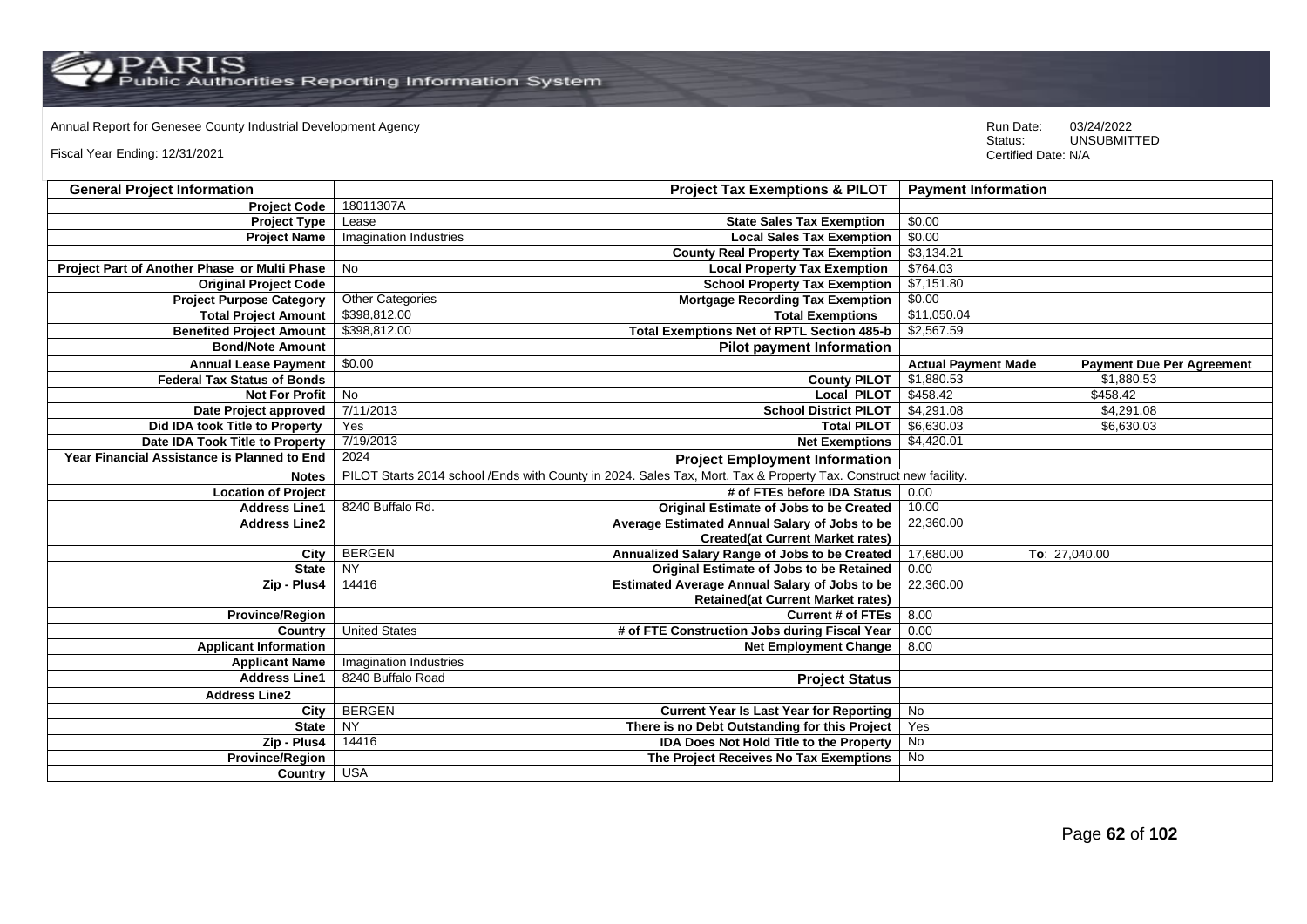# Annual Report for Genesee County Industrial Development Agency **Company of Connect Agency** Run Date: 03/24/2022<br>Status: UNSUBMIT

Fiscal Year Ending: 12/31/2021

| <b>General Project Information</b>           |                                                                                      | <b>Project Tax Exemptions &amp; PILOT</b>            | <b>Payment Information</b>                                     |
|----------------------------------------------|--------------------------------------------------------------------------------------|------------------------------------------------------|----------------------------------------------------------------|
| <b>Project Code</b>                          | 18011805A                                                                            |                                                      |                                                                |
| <b>Project Type</b>                          | Lease                                                                                | <b>State Sales Tax Exemption</b>                     | \$7,804.64                                                     |
| <b>Project Name</b>                          | J-Rental / Apple Tree Acres LLC                                                      | <b>Local Sales Tax Exemption</b>                     | \$7,804.64                                                     |
|                                              |                                                                                      | <b>County Real Property Tax Exemption</b>            | \$1,870.73                                                     |
| Project Part of Another Phase or Multi Phase | No                                                                                   | <b>Local Property Tax Exemption</b>                  | \$453.80                                                       |
| <b>Original Project Code</b>                 |                                                                                      | <b>School Property Tax Exemption</b>                 | \$4,268.73                                                     |
| <b>Project Purpose Category</b>              | <b>Other Categories</b>                                                              | <b>Mortgage Recording Tax Exemption</b>              | \$0.00                                                         |
| <b>Total Project Amount</b>                  | \$4,759,000.00                                                                       | <b>Total Exemptions</b>                              | \$22,202.54                                                    |
| <b>Benefited Project Amount</b>              | \$4,759,000.00                                                                       | <b>Total Exemptions Net of RPTL Section 485-b</b>    | \$3,626.29                                                     |
| <b>Bond/Note Amount</b>                      |                                                                                      | <b>Pilot payment Information</b>                     |                                                                |
| <b>Annual Lease Payment</b>                  | \$1.00                                                                               |                                                      | <b>Actual Payment Made</b><br><b>Payment Due Per Agreement</b> |
| <b>Federal Tax Status of Bonds</b>           |                                                                                      | <b>County PILOT</b>                                  | \$0.00<br>\$0.00                                               |
| <b>Not For Profit</b>                        | No                                                                                   | <b>Local PILOT</b>                                   | \$0.00<br>\$0.00                                               |
| Date Project approved                        | 7/12/2018                                                                            | <b>School District PILOT</b>                         | \$0.00<br>\$0.00                                               |
| Did IDA took Title to Property               | Yes                                                                                  | <b>Total PILOT</b>                                   | \$0.00<br>\$0.00                                               |
| Date IDA Took Title to Property              | 7/12/2018                                                                            | <b>Net Exemptions</b>                                | \$22,202.54                                                    |
| Year Financial Assistance is Planned to End  | 2029                                                                                 | <b>Project Employment Information</b>                |                                                                |
| <b>Notes</b>                                 | PILOT starts with 2020 school, ends in 2029. New build at AppleTree Acres Corp Park. |                                                      |                                                                |
| <b>Location of Project</b>                   |                                                                                      | # of FTEs before IDA Status                          | 0.00                                                           |
| <b>Address Line1</b>                         | Apple Tree Acres                                                                     | Original Estimate of Jobs to be Created              | 15.00                                                          |
| <b>Address Line2</b>                         |                                                                                      | Average Estimated Annual Salary of Jobs to be        | 32,500.00                                                      |
|                                              |                                                                                      | <b>Created(at Current Market rates)</b>              |                                                                |
| City                                         | <b>BERGEN</b>                                                                        | Annualized Salary Range of Jobs to be Created        | 30,000.00<br>To: 35,000.00                                     |
| <b>State</b>                                 | <b>NY</b>                                                                            | <b>Original Estimate of Jobs to be Retained</b>      | 0.00                                                           |
| Zip - Plus4                                  | 14416                                                                                | <b>Estimated Average Annual Salary of Jobs to be</b> | 0.00                                                           |
|                                              |                                                                                      | <b>Retained(at Current Market rates)</b>             |                                                                |
| <b>Province/Region</b>                       |                                                                                      | <b>Current # of FTEs</b>                             | 24.00                                                          |
| Country                                      | <b>United States</b>                                                                 | # of FTE Construction Jobs during Fiscal Year        | 15.00                                                          |
| <b>Applicant Information</b>                 |                                                                                      | <b>Net Employment Change</b>                         | 24.00                                                          |
| <b>Applicant Name</b>                        | J-Rental INC                                                                         |                                                      |                                                                |
| <b>Address Line1</b>                         | 5885 Transit Rd                                                                      | <b>Project Status</b>                                |                                                                |
| <b>Address Line2</b>                         |                                                                                      |                                                      |                                                                |
| City                                         | <b>EAST AMHERST</b>                                                                  | <b>Current Year Is Last Year for Reporting</b>       |                                                                |
| <b>State</b>                                 | <b>NY</b>                                                                            | There is no Debt Outstanding for this Project        | Yes                                                            |
| Zip - Plus4                                  | 14051                                                                                | IDA Does Not Hold Title to the Property              |                                                                |
| <b>Province/Region</b>                       |                                                                                      | The Project Receives No Tax Exemptions               |                                                                |
| <b>Country</b>                               | <b>USA</b>                                                                           |                                                      |                                                                |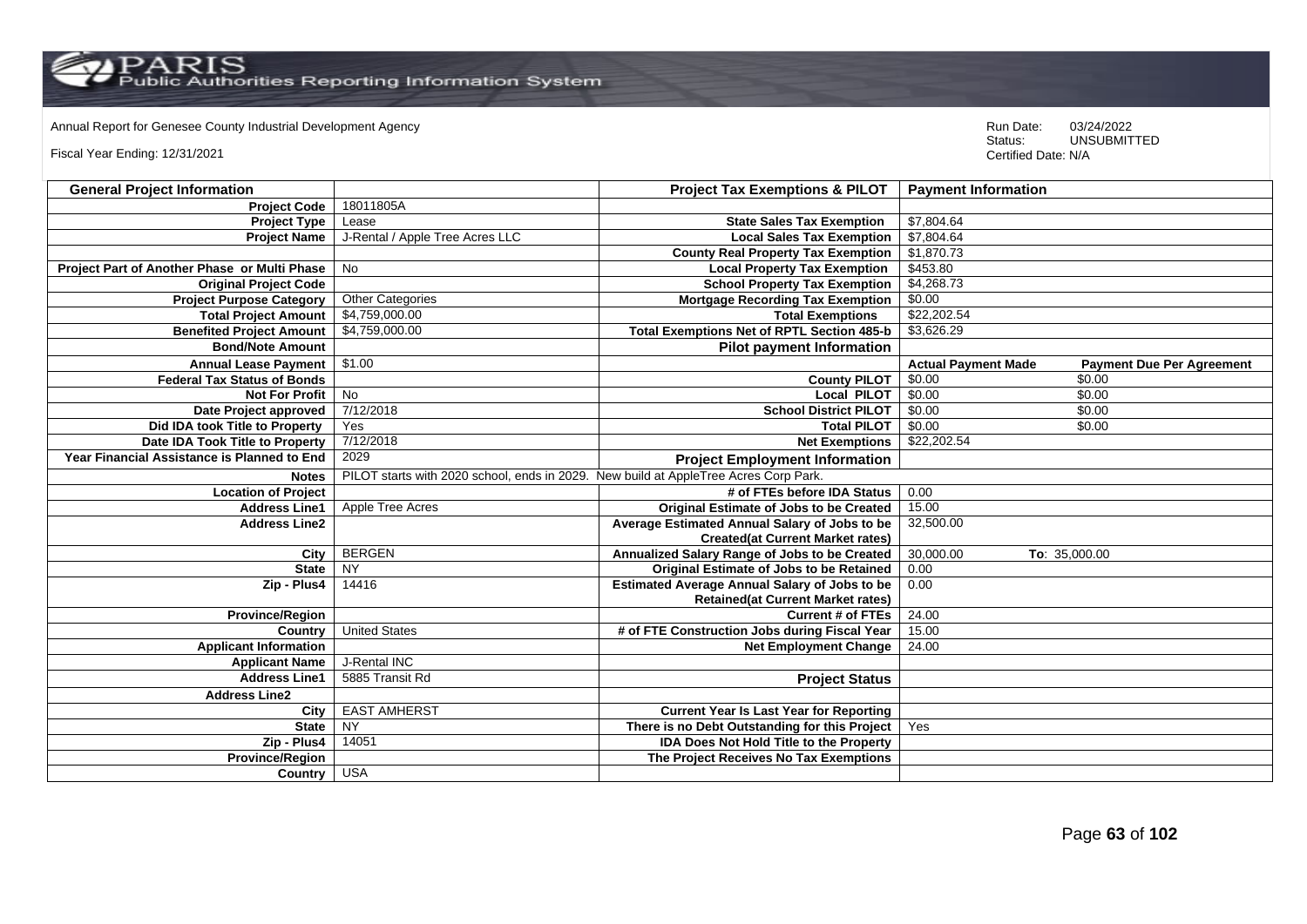# Annual Report for Genesee County Industrial Development Agency **Company of Connect Agency** Run Date: 03/24/2022<br>Status: UNSUBMIT

Fiscal Year Ending: 12/31/2021

| <b>General Project Information</b>           |                                         | <b>Project Tax Exemptions &amp; PILOT</b>                                                                                           | <b>Payment Information</b>                                     |
|----------------------------------------------|-----------------------------------------|-------------------------------------------------------------------------------------------------------------------------------------|----------------------------------------------------------------|
| <b>Project Code</b>                          | 18011910A                               |                                                                                                                                     |                                                                |
| <b>Project Type</b>                          | Lease                                   | <b>State Sales Tax Exemption</b>                                                                                                    | \$4,420.40                                                     |
| <b>Project Name</b>                          | Ken Wendt's Propane Gas Service, Inc.   | <b>Local Sales Tax Exemption</b>                                                                                                    | \$4,420.40                                                     |
|                                              |                                         | <b>County Real Property Tax Exemption</b>                                                                                           | \$918.21                                                       |
| Project Part of Another Phase or Multi Phase | No                                      | <b>Local Property Tax Exemption</b>                                                                                                 | \$98.35                                                        |
| <b>Original Project Code</b>                 |                                         | <b>School Property Tax Exemption</b>                                                                                                | \$2,239.41                                                     |
| <b>Project Purpose Category</b>              | Services                                | <b>Mortgage Recording Tax Exemption</b>                                                                                             | \$0.00                                                         |
| <b>Total Project Amount</b>                  | \$1,300,000.00                          | <b>Total Exemptions</b>                                                                                                             | \$12,096.77                                                    |
| <b>Benefited Project Amount</b>              | \$1,300,000.00                          | <b>Total Exemptions Net of RPTL Section 485-b</b>                                                                                   | \$1,739.96                                                     |
| <b>Bond/Note Amount</b>                      |                                         | <b>Pilot payment Information</b>                                                                                                    |                                                                |
| <b>Annual Lease Payment</b>                  | \$1.00                                  |                                                                                                                                     | <b>Actual Payment Made</b><br><b>Payment Due Per Agreement</b> |
| <b>Federal Tax Status of Bonds</b>           |                                         | <b>County PILOT</b>                                                                                                                 | \$0.00<br>\$0.00                                               |
| <b>Not For Profit</b>                        | No                                      | <b>Local PILOT</b>                                                                                                                  | \$0.00<br>\$0.00                                               |
| Date Project approved                        | 10/31/2019                              | <b>School District PILOT</b>                                                                                                        | \$0.00<br>\$0.00                                               |
| Did IDA took Title to Property               | Yes                                     | <b>Total PILOT</b>                                                                                                                  | \$0.00<br>\$0.00                                               |
| Date IDA Took Title to Property              | 10/31/2019                              | <b>Net Exemptions</b>                                                                                                               | \$12,096.77                                                    |
| Year Financial Assistance is Planned to End  | 2030                                    | <b>Project Employment Information</b>                                                                                               |                                                                |
| <b>Notes</b>                                 |                                         | PILOT starts with 2020 School ends in 2030. Construction of a new facility at the OATKA Hills Corporate Park (PILOT includes land). |                                                                |
| <b>Location of Project</b>                   |                                         | # of FTEs before IDA Status                                                                                                         | 0.00                                                           |
| <b>Address Line1</b>                         | 7781 North Road                         | Original Estimate of Jobs to be Created                                                                                             | 4.00                                                           |
| <b>Address Line2</b>                         |                                         | Average Estimated Annual Salary of Jobs to be                                                                                       | 40,000.00                                                      |
|                                              |                                         | <b>Created(at Current Market rates)</b>                                                                                             |                                                                |
| City                                         | LE ROY                                  | Annualized Salary Range of Jobs to be Created                                                                                       | 35,000.00<br>To: 55,000.00                                     |
| <b>State</b>                                 | <b>NY</b>                               | <b>Original Estimate of Jobs to be Retained</b>                                                                                     | 0.00                                                           |
| Zip - Plus4                                  | 14482                                   | <b>Estimated Average Annual Salary of Jobs to be</b>                                                                                | 0.00                                                           |
|                                              |                                         | <b>Retained(at Current Market rates)</b>                                                                                            |                                                                |
| <b>Province/Region</b>                       |                                         | <b>Current # of FTEs</b>                                                                                                            | 3.00                                                           |
| Country                                      | <b>United States</b>                    | # of FTE Construction Jobs during Fiscal Year                                                                                       | 0.00                                                           |
| <b>Applicant Information</b>                 |                                         | <b>Net Employment Change</b>                                                                                                        | 3.00                                                           |
| <b>Applicant Name</b>                        | "Ken Wendt's Propane Gas Service, Inc." |                                                                                                                                     |                                                                |
| <b>Address Line1</b>                         | 7781 North Road                         | <b>Project Status</b>                                                                                                               |                                                                |
| <b>Address Line2</b>                         |                                         |                                                                                                                                     |                                                                |
| City                                         | LE ROY                                  | <b>Current Year Is Last Year for Reporting</b>                                                                                      |                                                                |
| <b>State</b>                                 | NY                                      | There is no Debt Outstanding for this Project                                                                                       | Yes                                                            |
| Zip - Plus4                                  | 14482                                   | IDA Does Not Hold Title to the Property                                                                                             |                                                                |
| <b>Province/Region</b>                       |                                         | The Project Receives No Tax Exemptions                                                                                              |                                                                |
| Country                                      | <b>USA</b>                              |                                                                                                                                     |                                                                |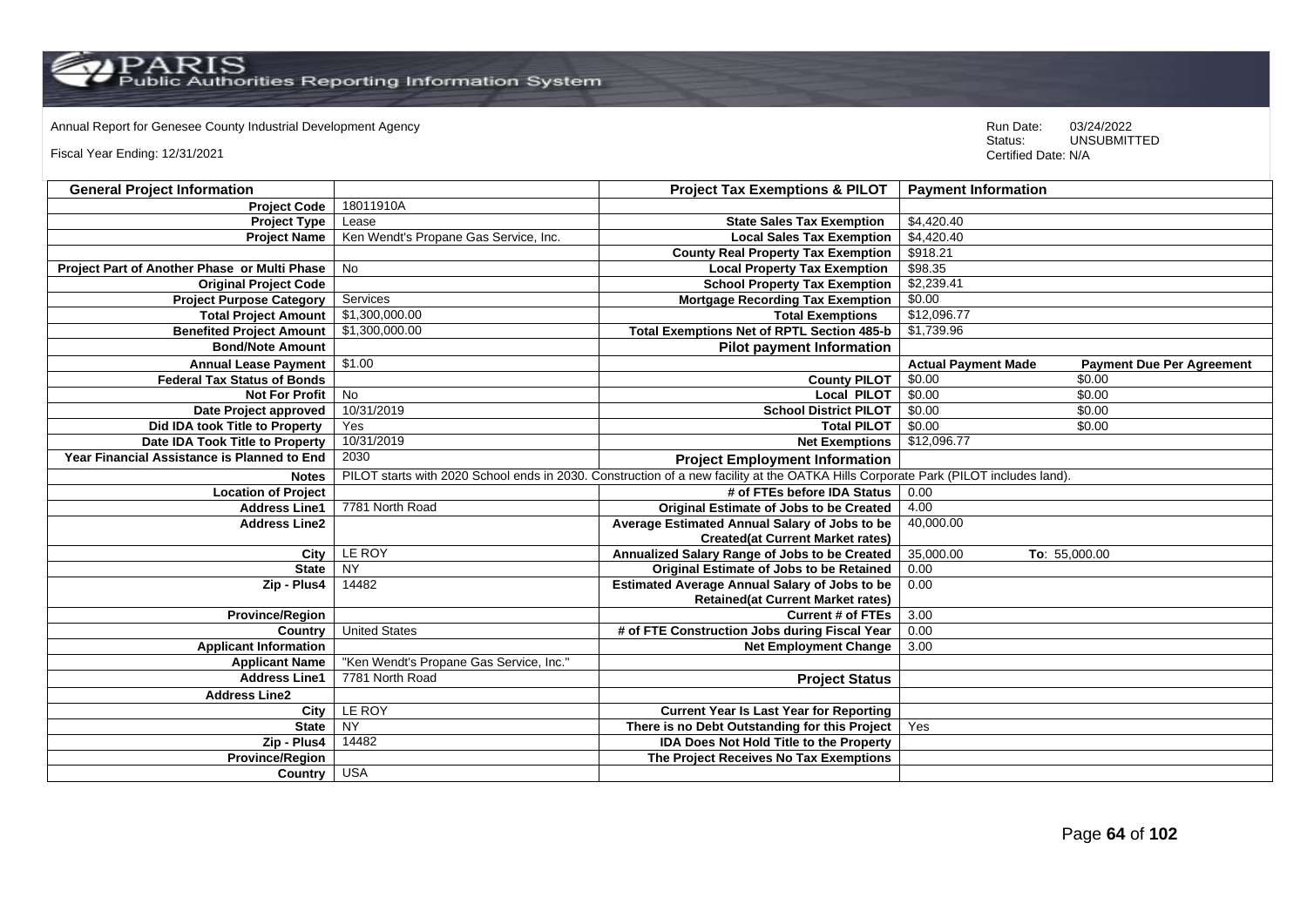# Annual Report for Genesee County Industrial Development Agency **Company of Connect Agency** Run Date: 03/24/2022<br>Status: UNSUBMIT

Fiscal Year Ending: 12/31/2021

| <b>General Project Information</b>           |                         | <b>Project Tax Exemptions &amp; PILOT</b>                                                                                                                              | <b>Payment Information</b> |                                  |
|----------------------------------------------|-------------------------|------------------------------------------------------------------------------------------------------------------------------------------------------------------------|----------------------------|----------------------------------|
| <b>Project Code</b>                          | 18012101A               |                                                                                                                                                                        |                            |                                  |
| <b>Project Type</b>                          | Lease                   | <b>State Sales Tax Exemption</b>                                                                                                                                       | \$12,378.99                |                                  |
| <b>Project Name</b>                          | Land Pro Equioment LLC  | <b>Local Sales Tax Exemption</b>                                                                                                                                       | \$12,379.00                |                                  |
|                                              |                         | <b>County Real Property Tax Exemption</b>                                                                                                                              | \$0.00                     |                                  |
| Project Part of Another Phase or Multi Phase | No                      | <b>Local Property Tax Exemption</b>                                                                                                                                    | \$0.00                     |                                  |
| <b>Original Project Code</b>                 |                         | <b>School Property Tax Exemption</b>                                                                                                                                   | \$0.00                     |                                  |
| <b>Project Purpose Category</b>              | Manufacturing           | <b>Mortgage Recording Tax Exemption</b>                                                                                                                                | \$0.00                     |                                  |
| <b>Total Project Amount</b>                  | \$9,200,000.00          | <b>Total Exemptions</b>                                                                                                                                                | \$24,757.99                |                                  |
| <b>Benefited Project Amount</b>              | \$9,200,000.00          | <b>Total Exemptions Net of RPTL Section 485-b</b>                                                                                                                      | \$0.00                     |                                  |
| <b>Bond/Note Amount</b>                      |                         | <b>Pilot payment Information</b>                                                                                                                                       |                            |                                  |
| <b>Annual Lease Payment</b>                  | \$1.00                  |                                                                                                                                                                        | <b>Actual Payment Made</b> | <b>Payment Due Per Agreement</b> |
| <b>Federal Tax Status of Bonds</b>           |                         | <b>County PILOT</b>                                                                                                                                                    | \$0.00                     | \$0.00                           |
| <b>Not For Profit</b>                        | No                      | <b>Local PILOT</b>                                                                                                                                                     | \$0.00                     | \$0.00                           |
| Date Project approved                        | 3/4/2021                | <b>School District PILOT</b>                                                                                                                                           | \$0.00                     | \$0.00                           |
| Did IDA took Title to Property               | Yes                     | <b>Total PILOT</b>                                                                                                                                                     | \$0.00                     | \$0.00                           |
| Date IDA Took Title to Property              | 3/4/2021                | <b>Net Exemptions</b>                                                                                                                                                  | \$24,757.99                |                                  |
| Year Financial Assistance is Planned to End  | 2033                    | <b>Project Employment Information</b>                                                                                                                                  |                            |                                  |
| <b>Notes</b>                                 |                         | PILOT starts with 2023 school, ends in 2033. New construction of a 50K s/f building for a full service John Deere Agriculture and Turf Dealership (95% for operations, |                            |                                  |
|                                              | 5% for retail).         |                                                                                                                                                                        |                            |                                  |
| <b>Location of Project</b>                   |                         | # of FTEs before IDA Status                                                                                                                                            | 62.00                      |                                  |
| <b>Address Line1</b>                         | <b>West Saile Drive</b> | <b>Original Estimate of Jobs to be Created</b>                                                                                                                         | 5.00                       |                                  |
| <b>Address Line2</b>                         |                         | Average Estimated Annual Salary of Jobs to be                                                                                                                          | 51,000.00                  |                                  |
|                                              |                         | <b>Created(at Current Market rates)</b>                                                                                                                                |                            |                                  |
| City                                         | <b>BATAVIA</b>          | Annualized Salary Range of Jobs to be Created                                                                                                                          | 34,000.00                  | To: 68,000.00                    |
| <b>State</b>                                 | NY                      | <b>Original Estimate of Jobs to be Retained</b>                                                                                                                        | 62.00                      |                                  |
| Zip - Plus4                                  | 14020                   | <b>Estimated Average Annual Salary of Jobs to be</b>                                                                                                                   | 63,000.00                  |                                  |
|                                              |                         | <b>Retained(at Current Market rates)</b>                                                                                                                               |                            |                                  |
| <b>Province/Region</b>                       |                         | <b>Current # of FTEs</b>                                                                                                                                               | 62.00                      |                                  |
| Country                                      | <b>United States</b>    | # of FTE Construction Jobs during Fiscal Year                                                                                                                          | 0.00                       |                                  |
| <b>Applicant Information</b>                 |                         | <b>Net Employment Change</b>                                                                                                                                           | 0.00                       |                                  |
| <b>Applicant Name</b>                        | Land Pro Equioment LLC  |                                                                                                                                                                        |                            |                                  |
| <b>Address Line1</b>                         | 1756 Lindquist Drive    | <b>Project Status</b>                                                                                                                                                  |                            |                                  |
| <b>Address Line2</b>                         |                         |                                                                                                                                                                        |                            |                                  |
| City                                         | <b>FALCONER</b>         | <b>Current Year Is Last Year for Reporting</b>                                                                                                                         |                            |                                  |
| <b>State</b>                                 | NY                      | There is no Debt Outstanding for this Project                                                                                                                          | Yes                        |                                  |
| Zip - Plus4                                  | 14733                   | <b>IDA Does Not Hold Title to the Property</b>                                                                                                                         |                            |                                  |
| <b>Province/Region</b>                       |                         | The Project Receives No Tax Exemptions                                                                                                                                 |                            |                                  |
| Country                                      | <b>USA</b>              |                                                                                                                                                                        |                            |                                  |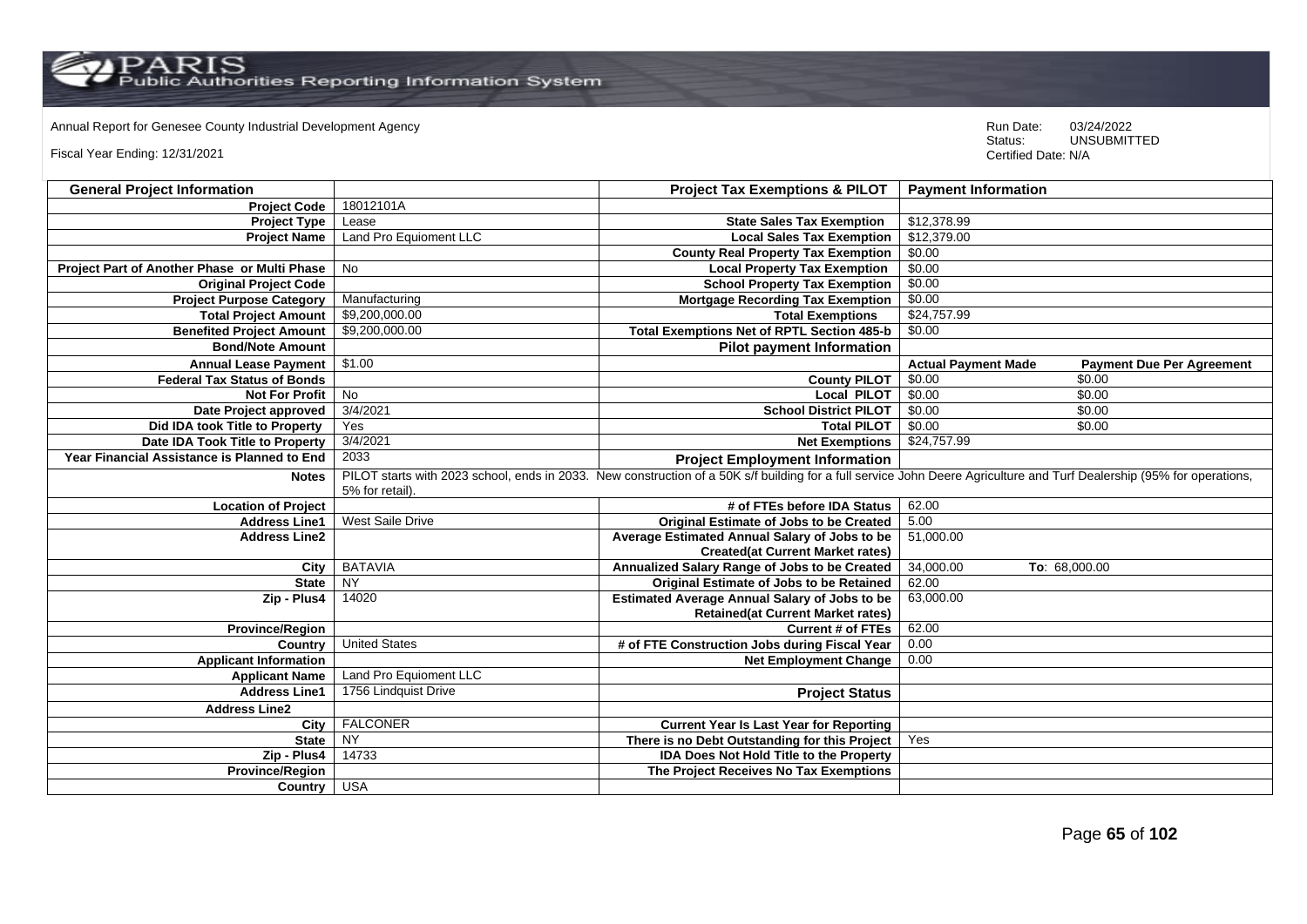Annual Report for Genesee County Industrial Development Agency **Company of Connect Agency** Run Date: 03/24/2022<br>Status: UNSUBMIT

Fiscal Year Ending: 12/31/2021

| <b>General Project Information</b>           |                                                                                         | <b>Project Tax Exemptions &amp; PILOT</b>            | <b>Payment Information</b>                                     |
|----------------------------------------------|-----------------------------------------------------------------------------------------|------------------------------------------------------|----------------------------------------------------------------|
| <b>Project Code</b>                          | 18011204A                                                                               |                                                      |                                                                |
| <b>Project Type</b>                          | Lease                                                                                   | <b>State Sales Tax Exemption</b>                     | \$0.00                                                         |
| <b>Project Name</b>                          | <b>Lassiter Properties</b>                                                              | <b>Local Sales Tax Exemption</b>                     | \$0.00                                                         |
|                                              |                                                                                         | <b>County Real Property Tax Exemption</b>            | \$1,299.23                                                     |
| Project Part of Another Phase or Multi Phase | <b>No</b>                                                                               | <b>Local Property Tax Exemption</b>                  | \$1,264.26                                                     |
| <b>Original Project Code</b>                 |                                                                                         | <b>School Property Tax Exemption</b>                 | \$2,675.19                                                     |
| <b>Project Purpose Category</b>              | Services                                                                                | <b>Mortgage Recording Tax Exemption</b>              | \$0.00                                                         |
| <b>Total Project Amount</b>                  | \$755,000.00                                                                            | <b>Total Exemptions</b>                              | \$5,238.68                                                     |
| <b>Benefited Project Amount</b>              | \$755,000.00                                                                            | Total Exemptions Net of RPTL Section 485-b           | \$908.40                                                       |
| <b>Bond/Note Amount</b>                      |                                                                                         | <b>Pilot payment Information</b>                     |                                                                |
| <b>Annual Lease Payment</b>                  | \$0.00                                                                                  |                                                      | <b>Actual Payment Made</b><br><b>Payment Due Per Agreement</b> |
| <b>Federal Tax Status of Bonds</b>           |                                                                                         | <b>County PILOT</b>                                  | \$779.54<br>\$779.54                                           |
| <b>Not For Profit</b>                        | No                                                                                      | <b>Local PILOT</b>                                   | \$758.55<br>\$758.55                                           |
| Date Project approved                        | 3/1/2012                                                                                | <b>School District PILOT</b>                         | \$2,140.15<br>\$2,140.15                                       |
| Did IDA took Title to Property               | Yes                                                                                     | <b>Total PILOT</b>                                   | \$3,678.24<br>\$3,678.24                                       |
| Date IDA Took Title to Property              | 9/1/2012                                                                                | <b>Net Exemptions</b>                                | \$1,560.44                                                     |
| Year Financial Assistance is Planned to End  | 2023                                                                                    | <b>Project Employment Information</b>                |                                                                |
| <b>Notes</b>                                 | PILOT starts in 2013 & ends with County 2023 - Expanding Facility. Sales Tax and PILOT. |                                                      |                                                                |
| <b>Location of Project</b>                   |                                                                                         | # of FTEs before IDA Status                          | 7.00                                                           |
| <b>Address Line1</b>                         | 217 Summit St                                                                           | <b>Original Estimate of Jobs to be Created</b>       | 6.00                                                           |
| <b>Address Line2</b>                         |                                                                                         | Average Estimated Annual Salary of Jobs to be        | 63,000.00                                                      |
|                                              |                                                                                         | <b>Created(at Current Market rates)</b>              |                                                                |
| City                                         | <b>BATAVIA</b>                                                                          | Annualized Salary Range of Jobs to be Created        | 26,000.00<br>To: 100,000.00                                    |
| <b>State</b>                                 | <b>NY</b>                                                                               | <b>Original Estimate of Jobs to be Retained</b>      | 7.00                                                           |
| Zip - Plus4                                  | 14020                                                                                   | <b>Estimated Average Annual Salary of Jobs to be</b> | 63,000.00                                                      |
|                                              |                                                                                         | <b>Retained(at Current Market rates)</b>             |                                                                |
| <b>Province/Region</b>                       |                                                                                         | <b>Current # of FTEs</b>                             | 10.00                                                          |
| Country                                      | <b>United States</b>                                                                    | # of FTE Construction Jobs during Fiscal Year        | 0.00                                                           |
| <b>Applicant Information</b>                 |                                                                                         | <b>Net Employment Change</b>                         | 3.00                                                           |
| <b>Applicant Name</b>                        | "Lassiter Properties, LLC"                                                              |                                                      |                                                                |
| <b>Address Line1</b>                         | 2469 State Route 19N                                                                    | <b>Project Status</b>                                |                                                                |
| <b>Address Line2</b>                         |                                                                                         |                                                      |                                                                |
| City                                         | <b>WARSAW</b>                                                                           | <b>Current Year Is Last Year for Reporting</b>       | No                                                             |
| <b>State</b>                                 | $\overline{NY}$                                                                         | There is no Debt Outstanding for this Project        | Yes                                                            |
| Zip - Plus4                                  | 14569                                                                                   | IDA Does Not Hold Title to the Property              | No                                                             |
| Province/Region                              |                                                                                         | The Project Receives No Tax Exemptions               | No                                                             |
| <b>Country</b>                               | <b>USA</b>                                                                              |                                                      |                                                                |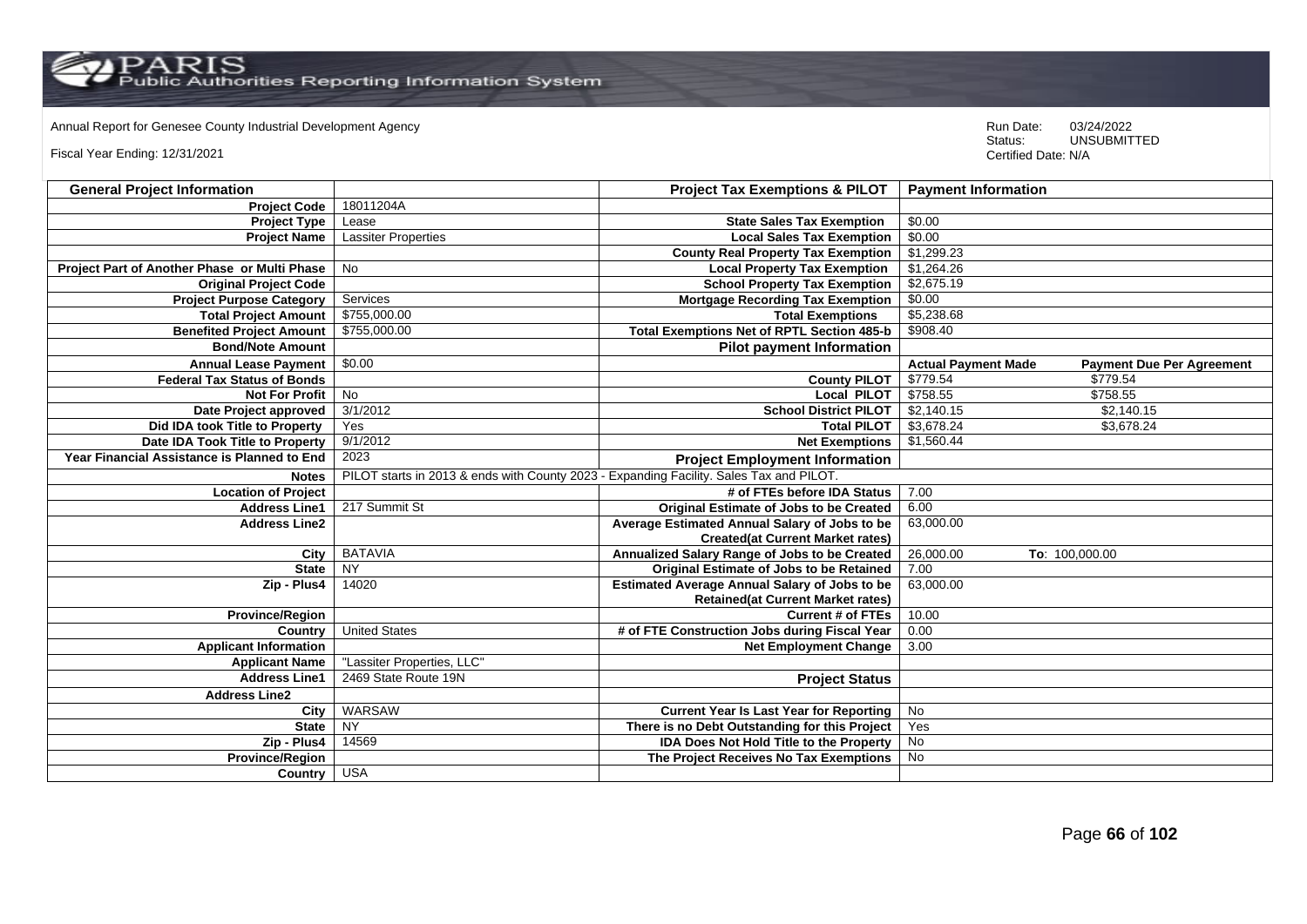# Annual Report for Genesee County Industrial Development Agency **Company of Connect Agency** Run Date: 03/24/2022<br>Status: UNSUBMIT

Fiscal Year Ending: 12/31/2021

| <b>General Project Information</b>           |                                | <b>Project Tax Exemptions &amp; PILOT</b>            | <b>Payment Information</b>                                                                                                                                            |
|----------------------------------------------|--------------------------------|------------------------------------------------------|-----------------------------------------------------------------------------------------------------------------------------------------------------------------------|
| <b>Project Code</b>                          | 18011504A                      |                                                      |                                                                                                                                                                       |
| <b>Project Type</b>                          | Lease                          | <b>State Sales Tax Exemption</b>                     | \$0.00                                                                                                                                                                |
| <b>Project Name</b>                          | Manning Squires & Hennig       | <b>Local Sales Tax Exemption</b>                     | \$0.00                                                                                                                                                                |
|                                              |                                | <b>County Real Property Tax Exemption</b>            | \$3,607.96                                                                                                                                                            |
| Project Part of Another Phase or Multi Phase | <b>No</b>                      | <b>Local Property Tax Exemption</b>                  | \$1,027.63                                                                                                                                                            |
| <b>Original Project Code</b>                 |                                | <b>School Property Tax Exemption</b>                 | \$7,428.80                                                                                                                                                            |
| <b>Project Purpose Category</b>              | Construction                   | <b>Mortgage Recording Tax Exemption</b>              | \$0.00                                                                                                                                                                |
| <b>Total Project Amount</b>                  | \$2,200,000.00                 | <b>Total Exemptions</b>                              | \$12,064.39                                                                                                                                                           |
| <b>Benefited Project Amount</b>              | \$2,200,000.00                 | <b>Total Exemptions Net of RPTL Section 485-b</b>    | \$3,852.22                                                                                                                                                            |
| <b>Bond/Note Amount</b>                      |                                | <b>Pilot payment Information</b>                     |                                                                                                                                                                       |
| <b>Annual Lease Payment</b>                  | \$0.00                         |                                                      | <b>Actual Payment Made</b><br><b>Payment Due Per Agreement</b>                                                                                                        |
| <b>Federal Tax Status of Bonds</b>           |                                | <b>County PILOT</b>                                  | \$721.59<br>\$721.59                                                                                                                                                  |
| <b>Not For Profit</b>                        | $\overline{N}$                 | <b>Local PILOT</b>                                   | \$205.53<br>\$205.53                                                                                                                                                  |
| Date Project approved                        | 6/25/2015                      | <b>School District PILOT</b>                         | \$2,971.52<br>\$2.971.52                                                                                                                                              |
| Did IDA took Title to Property               | Yes                            | <b>Total PILOT</b>                                   | \$3,898.64<br>\$3,898.64                                                                                                                                              |
| Date IDA Took Title to Property              | 6/25/2015                      | <b>Net Exemptions</b>                                | \$8,165.75                                                                                                                                                            |
| Year Financial Assistance is Planned to End  | 2026                           | <b>Project Employment Information</b>                |                                                                                                                                                                       |
| <b>Notes</b>                                 |                                |                                                      | Standard 10 year PILOT, average 60% abatement, on the increased assessed value of the property. STE and MTE The company is planning to expand their corporate         |
|                                              |                                |                                                      | office and maintenance facilities in the Town of Batavia. A new 5,000 sq. ft. shop will be constructed. Two additions will be constructed on the main building adding |
|                                              | 4,000 sq. ft. of office space. |                                                      |                                                                                                                                                                       |
| <b>Location of Project</b>                   |                                | # of FTEs before IDA Status                          | 88.00                                                                                                                                                                 |
| <b>Address Line1</b>                         | 8426 Seven Springs Rd.         | <b>Original Estimate of Jobs to be Created</b>       | 5.00                                                                                                                                                                  |
| <b>Address Line2</b>                         |                                | Average Estimated Annual Salary of Jobs to be        | 50,000.00                                                                                                                                                             |
|                                              |                                | <b>Created(at Current Market rates)</b>              |                                                                                                                                                                       |
| City                                         | <b>BATAVIA</b>                 | Annualized Salary Range of Jobs to be Created        | 30,000.00<br>To: 70,000.00                                                                                                                                            |
| <b>State</b>                                 | NY                             | <b>Original Estimate of Jobs to be Retained</b>      | 88.00                                                                                                                                                                 |
| Zip - Plus4                                  | 14020                          | <b>Estimated Average Annual Salary of Jobs to be</b> | 64,000.00                                                                                                                                                             |
|                                              |                                | <b>Retained(at Current Market rates)</b>             |                                                                                                                                                                       |
| <b>Province/Region</b>                       |                                | <b>Current # of FTEs</b>                             | 84.00                                                                                                                                                                 |
| Country                                      | <b>United States</b>           | # of FTE Construction Jobs during Fiscal Year        | 0.00                                                                                                                                                                  |
| <b>Applicant Information</b>                 |                                | <b>Net Employment Change</b>                         | $-4.00$                                                                                                                                                               |
| <b>Applicant Name</b>                        | Manning Squires Hennig Co.     |                                                      |                                                                                                                                                                       |
| <b>Address Line1</b>                         | 8426 Seven Springs Rd.         | <b>Project Status</b>                                |                                                                                                                                                                       |
| <b>Address Line2</b>                         |                                |                                                      |                                                                                                                                                                       |
| City                                         | <b>BATAVIA</b>                 | <b>Current Year Is Last Year for Reporting</b>       | <b>No</b>                                                                                                                                                             |
| <b>State</b>                                 | NY                             | There is no Debt Outstanding for this Project        | Yes                                                                                                                                                                   |
| Zip - Plus4                                  | 14020                          | <b>IDA Does Not Hold Title to the Property</b>       | No                                                                                                                                                                    |
| <b>Province/Region</b>                       |                                | The Project Receives No Tax Exemptions               | No                                                                                                                                                                    |
| Country                                      | <b>USA</b>                     |                                                      |                                                                                                                                                                       |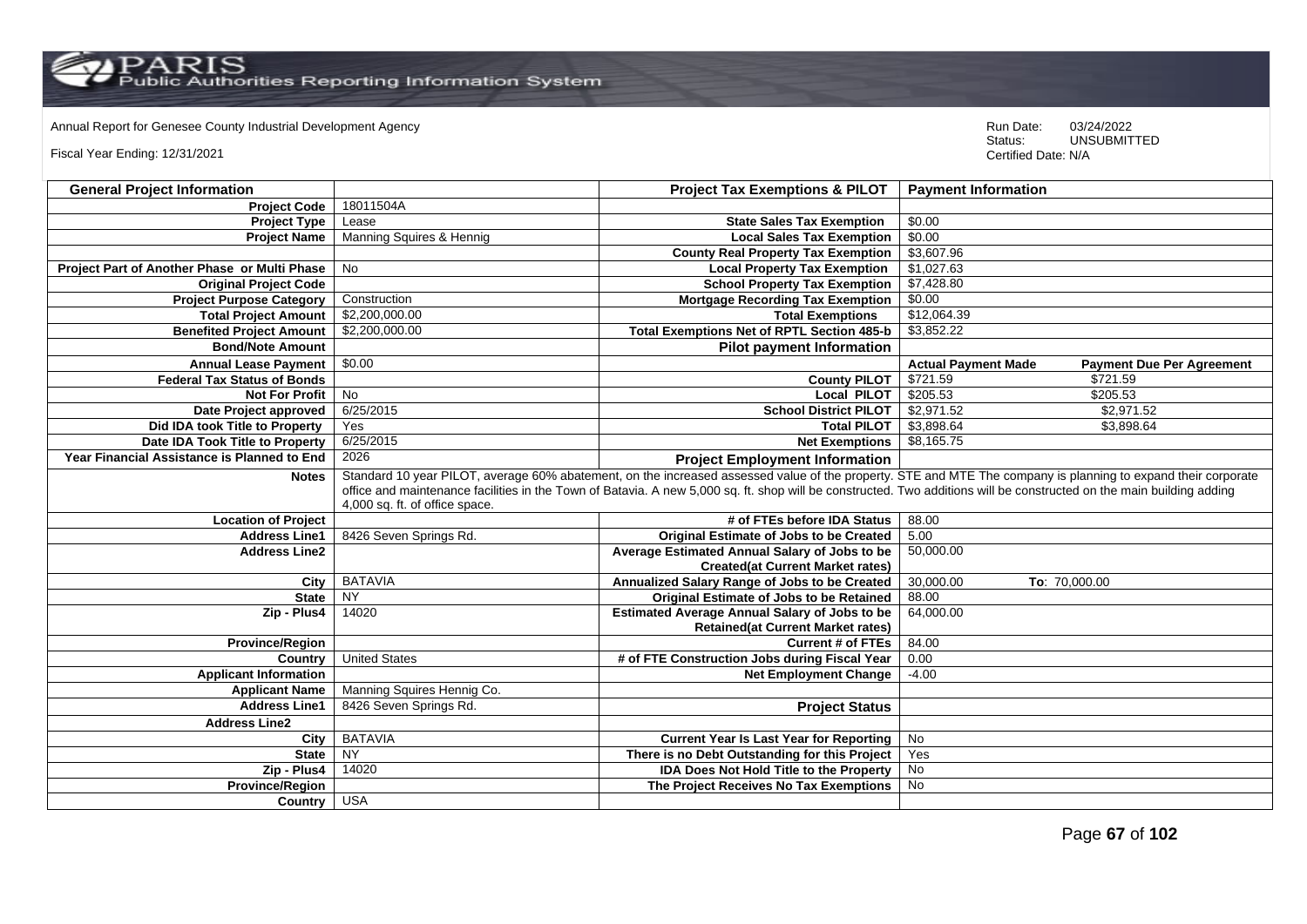# Annual Report for Genesee County Industrial Development Agency **Company of Connect Agency** Run Date: 03/24/2022<br>Status: UNSUBMIT

Fiscal Year Ending: 12/31/2021

| <b>General Project Information</b>           |                                           | <b>Project Tax Exemptions &amp; PILOT</b>            | <b>Payment Information</b>                                                                                                                              |
|----------------------------------------------|-------------------------------------------|------------------------------------------------------|---------------------------------------------------------------------------------------------------------------------------------------------------------|
| <b>Project Code</b>                          | 18011109A                                 |                                                      |                                                                                                                                                         |
| <b>Project Type</b>                          | Lease                                     | <b>State Sales Tax Exemption</b>                     | \$0.00                                                                                                                                                  |
| <b>Project Name</b>                          | Marktec Products, Inc. (Cox Properties)   | <b>Local Sales Tax Exemption</b>                     | \$0.00                                                                                                                                                  |
|                                              |                                           | <b>County Real Property Tax Exemption</b>            | \$2,688.48                                                                                                                                              |
| Project Part of Another Phase or Multi Phase | <b>No</b>                                 | <b>Local Property Tax Exemption</b>                  | \$765.74                                                                                                                                                |
| <b>Original Project Code</b>                 |                                           | <b>School Property Tax Exemption</b>                 | \$5,535.59                                                                                                                                              |
| <b>Project Purpose Category</b>              | Manufacturing                             | <b>Mortgage Recording Tax Exemption</b>              | \$0.00                                                                                                                                                  |
| <b>Total Project Amount</b>                  | \$557,000.00                              | <b>Total Exemptions</b>                              | \$8,989.81                                                                                                                                              |
| <b>Benefited Project Amount</b>              | \$557,000.00                              | <b>Total Exemptions Net of RPTL Section 485-b</b>    | \$1,099.18                                                                                                                                              |
| <b>Bond/Note Amount</b>                      |                                           | <b>Pilot payment Information</b>                     |                                                                                                                                                         |
| <b>Annual Lease Payment</b>                  | \$0.00                                    |                                                      | <b>Actual Payment Made</b><br><b>Payment Due Per Agreement</b>                                                                                          |
| <b>Federal Tax Status of Bonds</b>           |                                           | <b>County PILOT</b>                                  | \$2,150.79<br>\$2,150.79                                                                                                                                |
| <b>Not For Profit</b>                        | <b>No</b>                                 | Local PILOT                                          | \$612.59<br>\$612.59                                                                                                                                    |
| Date Project approved                        | 8/4/2011                                  | <b>School District PILOT</b>                         | \$4,428.47<br>\$4,428.47                                                                                                                                |
| Did IDA took Title to Property               | Yes                                       | <b>Total PILOT</b>                                   | \$7,191.85<br>\$7,191.85                                                                                                                                |
| <b>Date IDA Took Title to Property</b>       | 11/1/2011                                 | <b>Net Exemptions</b>                                | \$1,797.96                                                                                                                                              |
| Year Financial Assistance is Planned to End  | 2022                                      | <b>Project Employment Information</b>                |                                                                                                                                                         |
| <b>Notes</b>                                 |                                           |                                                      | PILOT starts in 2012 / PILOT ends 2022 Construction of a new facility located within the GVAB Park. Sales tax exemption, mortgage tax exemption, PILOT. |
| <b>Location of Project</b>                   |                                           | # of FTEs before IDA Status                          | 4.00                                                                                                                                                    |
| <b>Address Line1</b>                         | Ag Park Drive                             | Original Estimate of Jobs to be Created              | 2.00                                                                                                                                                    |
| <b>Address Line2</b>                         |                                           | Average Estimated Annual Salary of Jobs to be        | 35,000.00                                                                                                                                               |
|                                              |                                           | <b>Created(at Current Market rates)</b>              |                                                                                                                                                         |
| City                                         | <b>BATAVIA</b>                            | Annualized Salary Range of Jobs to be Created        | 31,000.00<br>To: 40,000.00                                                                                                                              |
| <b>State</b>                                 | <b>NY</b>                                 | <b>Original Estimate of Jobs to be Retained</b>      | 4.00                                                                                                                                                    |
| Zip - Plus4                                  | 14020                                     | <b>Estimated Average Annual Salary of Jobs to be</b> | 50,000.00                                                                                                                                               |
|                                              |                                           | <b>Retained(at Current Market rates)</b>             |                                                                                                                                                         |
| <b>Province/Region</b>                       |                                           | <b>Current # of FTEs</b>                             | 6.00                                                                                                                                                    |
| Country                                      | <b>United States</b>                      | # of FTE Construction Jobs during Fiscal Year        | 0.00                                                                                                                                                    |
| <b>Applicant Information</b>                 |                                           | <b>Net Employment Change</b>                         | 2.00                                                                                                                                                    |
| <b>Applicant Name</b>                        | "Marktec Products, Inc. (Cox Properties)" |                                                      |                                                                                                                                                         |
| <b>Address Line1</b>                         | 8785 AgPark Drive                         | <b>Project Status</b>                                |                                                                                                                                                         |
| <b>Address Line2</b>                         |                                           |                                                      |                                                                                                                                                         |
| City                                         | <b>BATAVIA</b>                            | <b>Current Year Is Last Year for Reporting</b>       | No                                                                                                                                                      |
| <b>State</b>                                 | NY                                        | There is no Debt Outstanding for this Project        | Yes                                                                                                                                                     |
| Zip - Plus4                                  | 14020                                     | <b>IDA Does Not Hold Title to the Property</b>       | No                                                                                                                                                      |
| Province/Region                              |                                           | The Project Receives No Tax Exemptions               | No                                                                                                                                                      |
| Country                                      | <b>USA</b>                                |                                                      |                                                                                                                                                         |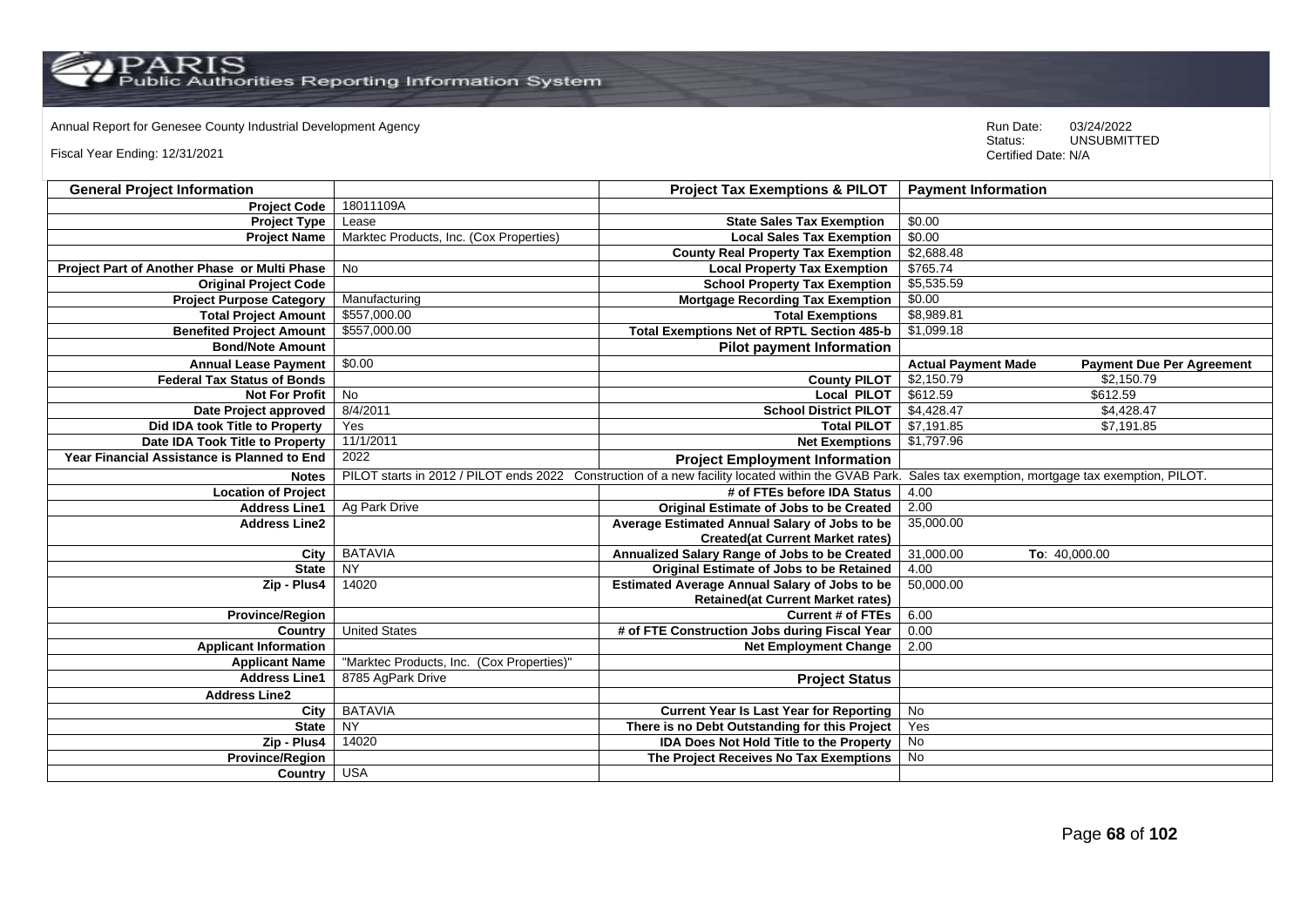$\mathrm{PARS} \ \mathrm{PARS}$ 

# Annual Report for Genesee County Industrial Development Agency **Company of Connect Agency** Run Date: 03/24/2022<br>Status: UNSUBMIT

Fiscal Year Ending: 12/31/2021

| <b>General Project Information</b>           |                                                                   | <b>Project Tax Exemptions &amp; PILOT</b>            | <b>Payment Information</b> |                                  |
|----------------------------------------------|-------------------------------------------------------------------|------------------------------------------------------|----------------------------|----------------------------------|
| <b>Project Code</b>                          | 18011604A                                                         |                                                      |                            |                                  |
| <b>Project Type</b>                          | Lease                                                             | <b>State Sales Tax Exemption</b>                     | \$0.00                     |                                  |
| <b>Project Name</b>                          | <b>Mega Properties</b>                                            | <b>Local Sales Tax Exemption</b>                     | \$0.00                     |                                  |
|                                              |                                                                   | <b>County Real Property Tax Exemption</b>            | \$8,745.06                 |                                  |
| Project Part of Another Phase or Multi Phase | Yes                                                               | <b>Local Property Tax Exemption</b>                  | \$2,490.78                 |                                  |
| <b>Original Project Code</b>                 | 18011403A                                                         | <b>School Property Tax Exemption</b>                 | \$18,006.09                |                                  |
| <b>Project Purpose Category</b>              | <b>Wholesale Trade</b>                                            | <b>Mortgage Recording Tax Exemption</b>              | \$0.00                     |                                  |
| <b>Total Project Amount</b>                  | \$1,150,000.00                                                    | <b>Total Exemptions</b>                              | \$29,241.93                |                                  |
| <b>Benefited Project Amount</b>              | \$1,150,000.00                                                    | <b>Total Exemptions Net of RPTL Section 485-b</b>    | \$11,600.77                |                                  |
| <b>Bond/Note Amount</b>                      |                                                                   | <b>Pilot payment Information</b>                     |                            |                                  |
| <b>Annual Lease Payment</b>                  | \$0.00                                                            |                                                      | <b>Actual Payment Made</b> | <b>Payment Due Per Agreement</b> |
| <b>Federal Tax Status of Bonds</b>           |                                                                   | <b>County PILOT</b>                                  | \$1,749.01                 | \$1,749.01                       |
| <b>Not For Profit</b>                        | No                                                                | <b>Local PILOT</b>                                   | \$498.16                   | \$498.16                         |
| Date Project approved                        | 3/3/2016                                                          | <b>School District PILOT</b>                         | \$3,601.22                 | \$3,601.22                       |
| Did IDA took Title to Property               | Yes                                                               | <b>Total PILOT</b>                                   | \$5,848.39                 | \$5,848.39                       |
| Date IDA Took Title to Property              | 12/1/2016                                                         | <b>Net Exemptions</b>                                | \$23,393.54                |                                  |
| Year Financial Assistance is Planned to End  | 2028                                                              | <b>Project Employment Information</b>                |                            |                                  |
| <b>Notes</b>                                 | 25,000 sq. ft. addition. Project is expected to start March 2017. |                                                      |                            |                                  |
| <b>Location of Project</b>                   |                                                                   | # of FTEs before IDA Status                          | 11.00                      |                                  |
| <b>Address Line1</b>                         | 4330 Commerce Drive                                               | Original Estimate of Jobs to be Created              | 0.00                       |                                  |
| <b>Address Line2</b>                         |                                                                   | Average Estimated Annual Salary of Jobs to be        | 0.00                       |                                  |
|                                              |                                                                   | <b>Created(at Current Market rates)</b>              |                            |                                  |
| City                                         | <b>BATAVIA</b>                                                    | Annualized Salary Range of Jobs to be Created        | 0.00<br>To: 0.00           |                                  |
| <b>State</b>                                 | <b>NY</b>                                                         | <b>Original Estimate of Jobs to be Retained</b>      | 11.00                      |                                  |
| Zip - Plus4                                  | 14020                                                             | <b>Estimated Average Annual Salary of Jobs to be</b> | 37,500.00                  |                                  |
|                                              |                                                                   | <b>Retained(at Current Market rates)</b>             |                            |                                  |
| <b>Province/Region</b>                       |                                                                   | <b>Current # of FTEs</b>                             | 0.00                       |                                  |
| Country                                      | <b>United States</b>                                              | # of FTE Construction Jobs during Fiscal Year        | 0.00                       |                                  |
| <b>Applicant Information</b>                 |                                                                   | <b>Net Employment Change</b>                         | $-11.00$                   |                                  |
| <b>Applicant Name</b>                        | <b>Mega Properties</b>                                            |                                                      |                            |                                  |
| <b>Address Line1</b>                         | 4330 Commerce Drive                                               | <b>Project Status</b>                                |                            |                                  |
| <b>Address Line2</b>                         |                                                                   |                                                      |                            |                                  |
| City                                         | <b>BATAVIA</b>                                                    | <b>Current Year Is Last Year for Reporting</b>       | No                         |                                  |
| <b>State</b>                                 | NY                                                                | There is no Debt Outstanding for this Project        | Yes                        |                                  |
| Zip - Plus4                                  | 14020                                                             | IDA Does Not Hold Title to the Property              | No                         |                                  |
| <b>Province/Region</b>                       |                                                                   | The Project Receives No Tax Exemptions               | <b>No</b>                  |                                  |
| <b>Country</b>                               | <b>USA</b>                                                        |                                                      |                            |                                  |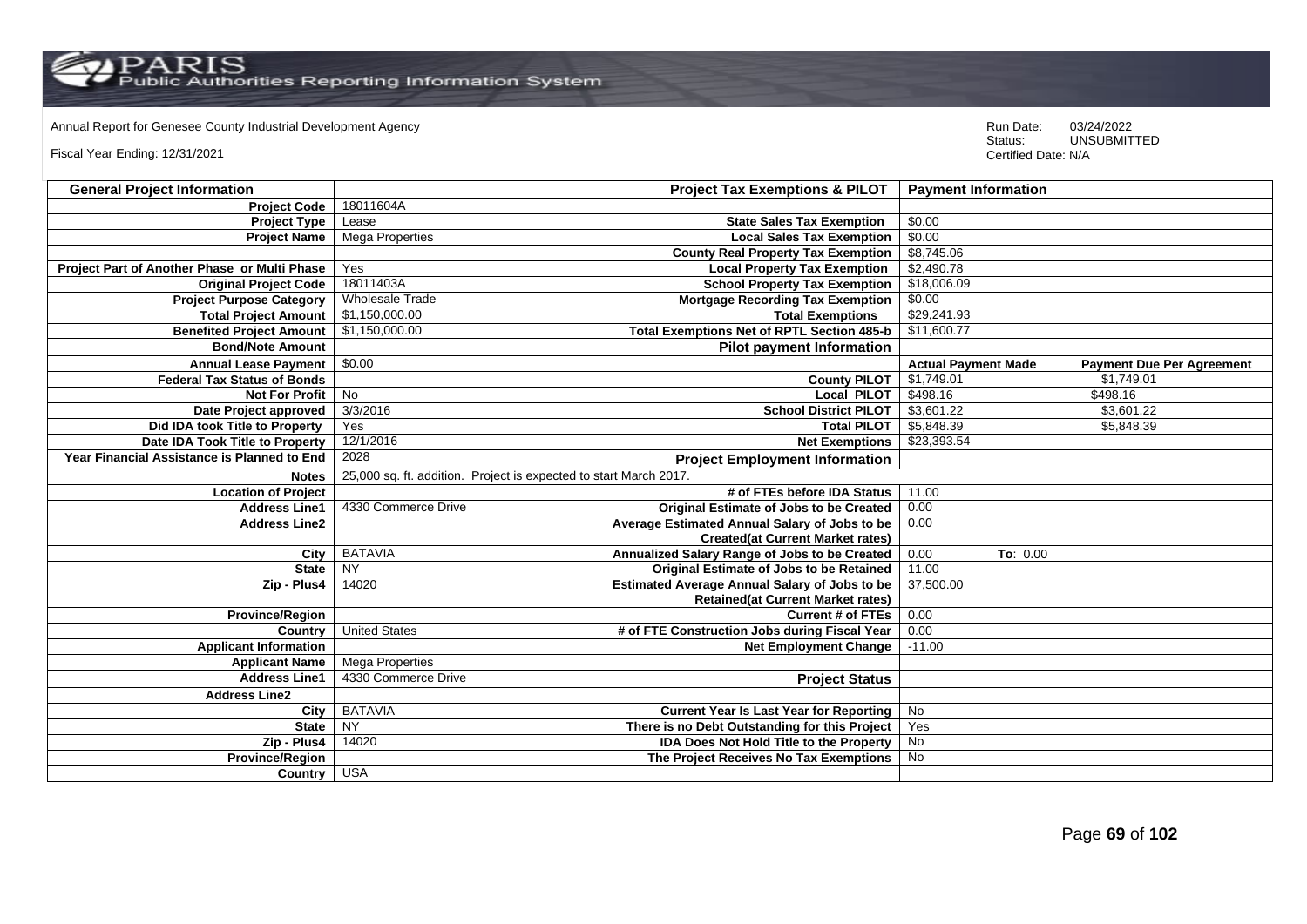Annual Report for Genesee County Industrial Development Agency **Company of Connect Agency** Run Date: 03/24/2022<br>Status: UNSUBMIT

Fiscal Year Ending: 12/31/2021

| <b>General Project Information</b>           |                                                                             | <b>Project Tax Exemptions &amp; PILOT</b>            | <b>Payment Information</b>                                     |
|----------------------------------------------|-----------------------------------------------------------------------------|------------------------------------------------------|----------------------------------------------------------------|
| <b>Project Code</b>                          | 18011403A                                                                   |                                                      |                                                                |
| <b>Project Type</b>                          | Lease                                                                       | <b>State Sales Tax Exemption</b>                     | \$0.00                                                         |
| <b>Project Name</b>                          | Mega Properties, Inc.                                                       | <b>Local Sales Tax Exemption</b>                     | \$0.00                                                         |
|                                              |                                                                             | <b>County Real Property Tax Exemption</b>            | \$6,516.32                                                     |
| Project Part of Another Phase or Multi Phase | No                                                                          | <b>Local Property Tax Exemption</b>                  | \$1,855.99                                                     |
| <b>Original Project Code</b>                 |                                                                             | <b>School Property Tax Exemption</b>                 | \$13,417.11                                                    |
| <b>Project Purpose Category</b>              | <b>Wholesale Trade</b>                                                      | <b>Mortgage Recording Tax Exemption</b>              | \$0.00                                                         |
| <b>Total Project Amount</b>                  | \$775,000.00                                                                | <b>Total Exemptions</b>                              | \$21,789.42                                                    |
| <b>Benefited Project Amount</b>              | \$775,000.00                                                                | <b>Total Exemptions Net of RPTL Section 485-b</b>    | \$4,964.13                                                     |
| <b>Bond/Note Amount</b>                      |                                                                             | <b>Pilot payment Information</b>                     |                                                                |
| <b>Annual Lease Payment</b>                  | \$0.00                                                                      |                                                      | <b>Actual Payment Made</b><br><b>Payment Due Per Agreement</b> |
| <b>Federal Tax Status of Bonds</b>           |                                                                             | <b>County PILOT</b>                                  | \$2,606.53<br>\$2,606.53                                       |
| <b>Not For Profit</b>                        | $\overline{N}$                                                              | <b>Local PILOT</b>                                   | \$742.40<br>\$742.40                                           |
| Date Project approved                        | 4/3/2014                                                                    | <b>School District PILOT</b>                         | \$8,050.27<br>\$8,050.27                                       |
| Did IDA took Title to Property               | Yes                                                                         | <b>Total PILOT</b>                                   | \$11,399.20<br>\$11,399.20                                     |
| Date IDA Took Title to Property              | 6/16/2014                                                                   | <b>Net Exemptions</b>                                | \$10,390.22                                                    |
| Year Financial Assistance is Planned to End  | 2025                                                                        | <b>Project Employment Information</b>                |                                                                |
| <b>Notes</b>                                 | PILOT starts with 2015 school / Ends with 2015 County. 20,000 s/f expansion |                                                      |                                                                |
| <b>Location of Project</b>                   |                                                                             | # of FTEs before IDA Status                          | 10.00                                                          |
| <b>Address Line1</b>                         | 4660 Commerce Drive                                                         | <b>Original Estimate of Jobs to be Created</b>       | 6.00                                                           |
| <b>Address Line2</b>                         |                                                                             | Average Estimated Annual Salary of Jobs to be        | 37,500.00                                                      |
|                                              |                                                                             | <b>Created(at Current Market rates)</b>              |                                                                |
| City                                         | <b>BATAVIA</b>                                                              | Annualized Salary Range of Jobs to be Created        | 25,000.00<br>To: 50,000.00                                     |
| <b>State</b>                                 | NY                                                                          | Original Estimate of Jobs to be Retained             | 10.00                                                          |
| Zip - Plus4                                  | 14020                                                                       | <b>Estimated Average Annual Salary of Jobs to be</b> | 37,500.00                                                      |
|                                              |                                                                             | <b>Retained(at Current Market rates)</b>             |                                                                |
| <b>Province/Region</b>                       |                                                                             | <b>Current # of FTEs</b>                             | 14.00                                                          |
| Country                                      | <b>United States</b>                                                        | # of FTE Construction Jobs during Fiscal Year        | 0.00                                                           |
| <b>Applicant Information</b>                 |                                                                             | <b>Net Employment Change</b>                         | 4.00                                                           |
| <b>Applicant Name</b>                        | "Mega Properties, Inc. (Koolatron)"                                         |                                                      |                                                                |
| <b>Address Line1</b>                         | 4660 Commerce Drive                                                         | <b>Project Status</b>                                |                                                                |
| <b>Address Line2</b>                         |                                                                             |                                                      |                                                                |
| City                                         | <b>BATAVIA</b>                                                              | <b>Current Year Is Last Year for Reporting</b>       | No                                                             |
| <b>State</b>                                 | $\overline{NY}$                                                             | There is no Debt Outstanding for this Project        | Yes                                                            |
| Zip - Plus4                                  | 14020                                                                       | IDA Does Not Hold Title to the Property              | <b>No</b>                                                      |
| Province/Region                              |                                                                             | The Project Receives No Tax Exemptions               | No                                                             |
| Country                                      | <b>USA</b>                                                                  |                                                      |                                                                |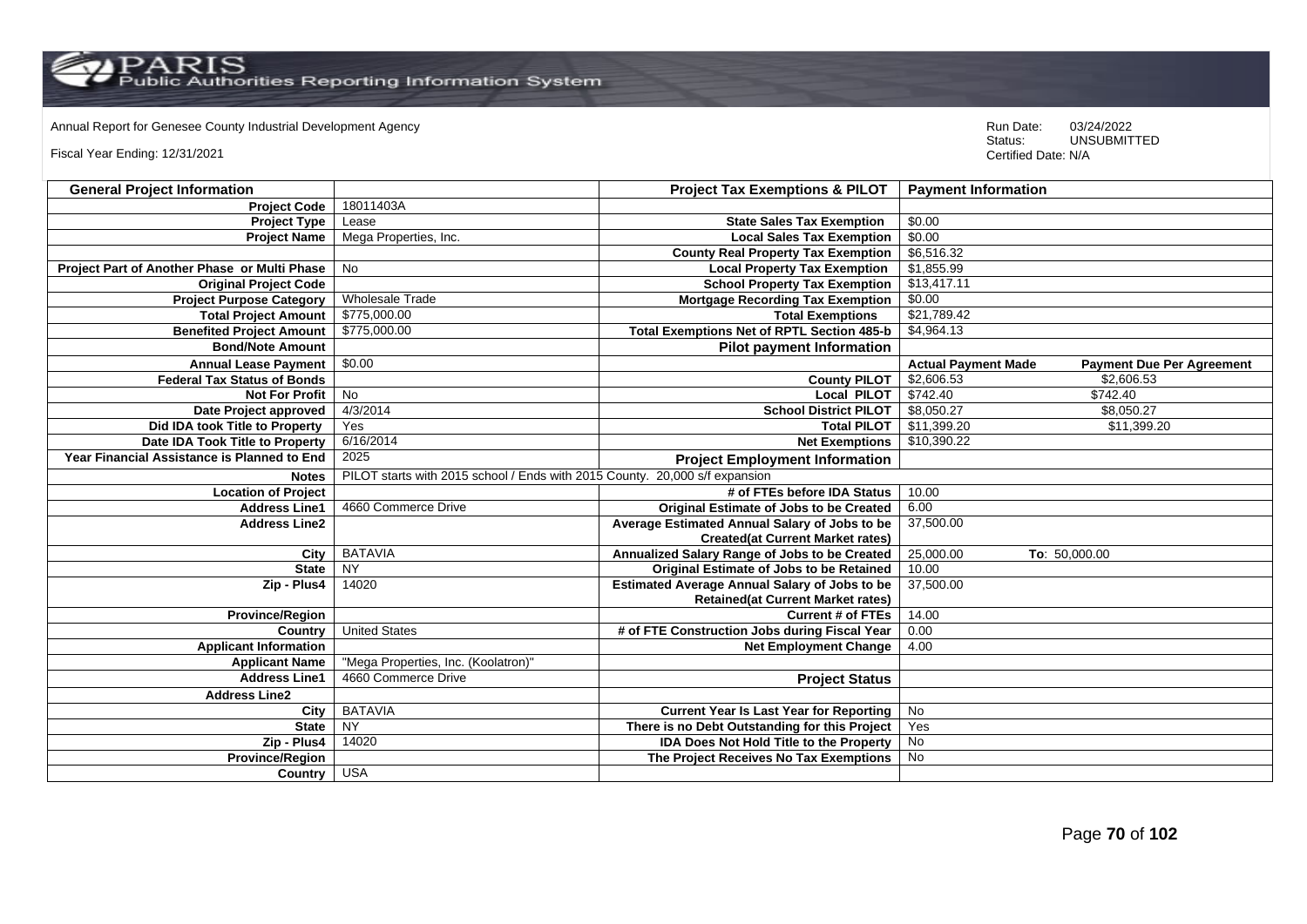# Annual Report for Genesee County Industrial Development Agency **Company of Connect Agency** Run Date: 03/24/2022<br>Status: UNSUBMIT

Fiscal Year Ending: 12/31/2021

| <b>General Project Information</b>           |                                         | <b>Project Tax Exemptions &amp; PILOT</b>                                                                           | <b>Payment Information</b> |                                  |
|----------------------------------------------|-----------------------------------------|---------------------------------------------------------------------------------------------------------------------|----------------------------|----------------------------------|
| <b>Project Code</b>                          | 18011711A                               |                                                                                                                     |                            |                                  |
| <b>Project Type</b>                          | Lease                                   | <b>State Sales Tax Exemption</b>                                                                                    | \$0.00                     |                                  |
| <b>Project Name</b>                          | O-AT-KA Milk Products Cooperative, LLC. | <b>Local Sales Tax Exemption</b>                                                                                    | \$0.00                     |                                  |
|                                              |                                         | <b>County Real Property Tax Exemption</b>                                                                           | \$12,037.89                |                                  |
| Project Part of Another Phase or Multi Phase | <b>No</b>                               | <b>Local Property Tax Exemption</b>                                                                                 | \$11,713.81                |                                  |
| <b>Original Project Code</b>                 |                                         | <b>School Property Tax Exemption</b>                                                                                | \$24,786.66                |                                  |
| <b>Project Purpose Category</b>              | Manufacturing                           | <b>Mortgage Recording Tax Exemption</b>                                                                             | \$0.00                     |                                  |
| <b>Total Project Amount</b>                  | \$4,300,000.00                          | <b>Total Exemptions</b>                                                                                             | \$48,538.36                |                                  |
| <b>Benefited Project Amount</b>              | \$4,300,000.00                          | <b>Total Exemptions Net of RPTL Section 485-b</b>                                                                   | \$22,978.10                |                                  |
| <b>Bond/Note Amount</b>                      |                                         | <b>Pilot payment Information</b>                                                                                    |                            |                                  |
| <b>Annual Lease Payment</b>                  | \$0.00                                  |                                                                                                                     | <b>Actual Payment Made</b> | <b>Payment Due Per Agreement</b> |
| <b>Federal Tax Status of Bonds</b>           |                                         | <b>County PILOT</b>                                                                                                 | \$0.00                     | \$0.00                           |
| <b>Not For Profit</b>                        | <b>No</b>                               | <b>Local PILOT</b>                                                                                                  | \$0.00                     | \$0.00                           |
| Date Project approved                        | 10/26/2018                              | <b>School District PILOT</b>                                                                                        | \$4,957.33                 | \$4,957.33                       |
| Did IDA took Title to Property               | Yes                                     | <b>Total PILOT</b>                                                                                                  | \$4,957.33                 | \$4,957.33                       |
| Date IDA Took Title to Property              | 10/26/2017                              | <b>Net Exemptions</b>                                                                                               | \$43,581.03                |                                  |
| Year Financial Assistance is Planned to End  | 2029                                    | <b>Project Employment Information</b>                                                                               |                            |                                  |
| <b>Notes</b>                                 |                                         | PILOT starts with 2019 school, ends in 2029. Construct a 20,075 sq.ft. expansion of the current O-AT-KA Milk Plant. |                            |                                  |
| <b>Location of Project</b>                   |                                         | # of FTEs before IDA Status                                                                                         | 0.00                       |                                  |
| <b>Address Line1</b>                         | 4815 Ellicott Street                    | <b>Original Estimate of Jobs to be Created</b>                                                                      | 0.00                       |                                  |
| <b>Address Line2</b>                         |                                         | Average Estimated Annual Salary of Jobs to be                                                                       | 0.00                       |                                  |
|                                              |                                         | <b>Created(at Current Market rates)</b>                                                                             |                            |                                  |
| City                                         | <b>BATAVIA</b>                          | Annualized Salary Range of Jobs to be Created                                                                       | 0.00<br>To: 0.00           |                                  |
| <b>State</b>                                 | <b>NY</b>                               | Original Estimate of Jobs to be Retained                                                                            | 0.00                       |                                  |
| Zip - Plus4                                  | 14020                                   | <b>Estimated Average Annual Salary of Jobs to be</b>                                                                | 0.00                       |                                  |
|                                              |                                         | <b>Retained(at Current Market rates)</b>                                                                            |                            |                                  |
| <b>Province/Region</b>                       |                                         | <b>Current # of FTEs</b>                                                                                            | 47.00                      |                                  |
| Country                                      | <b>United States</b>                    | # of FTE Construction Jobs during Fiscal Year                                                                       | 0.00                       |                                  |
| <b>Applicant Information</b>                 |                                         | <b>Net Employment Change</b>                                                                                        | 47.00                      |                                  |
| <b>Applicant Name</b>                        | "OATKA Milk Products Cooperative, LLC." |                                                                                                                     |                            |                                  |
| <b>Address Line1</b>                         | 700 Ellicott Street                     | <b>Project Status</b>                                                                                               |                            |                                  |
| <b>Address Line2</b>                         |                                         |                                                                                                                     |                            |                                  |
| City                                         | <b>BATAVIA</b>                          | <b>Current Year Is Last Year for Reporting</b>                                                                      | No                         |                                  |
| <b>State</b>                                 | <b>NY</b>                               | There is no Debt Outstanding for this Project                                                                       | Yes                        |                                  |
| Zip - Plus4                                  | 14020                                   | <b>IDA Does Not Hold Title to the Property</b>                                                                      | No                         |                                  |
| <b>Province/Region</b>                       |                                         | The Project Receives No Tax Exemptions                                                                              | <b>No</b>                  |                                  |
| <b>Country</b>                               | <b>USA</b>                              |                                                                                                                     |                            |                                  |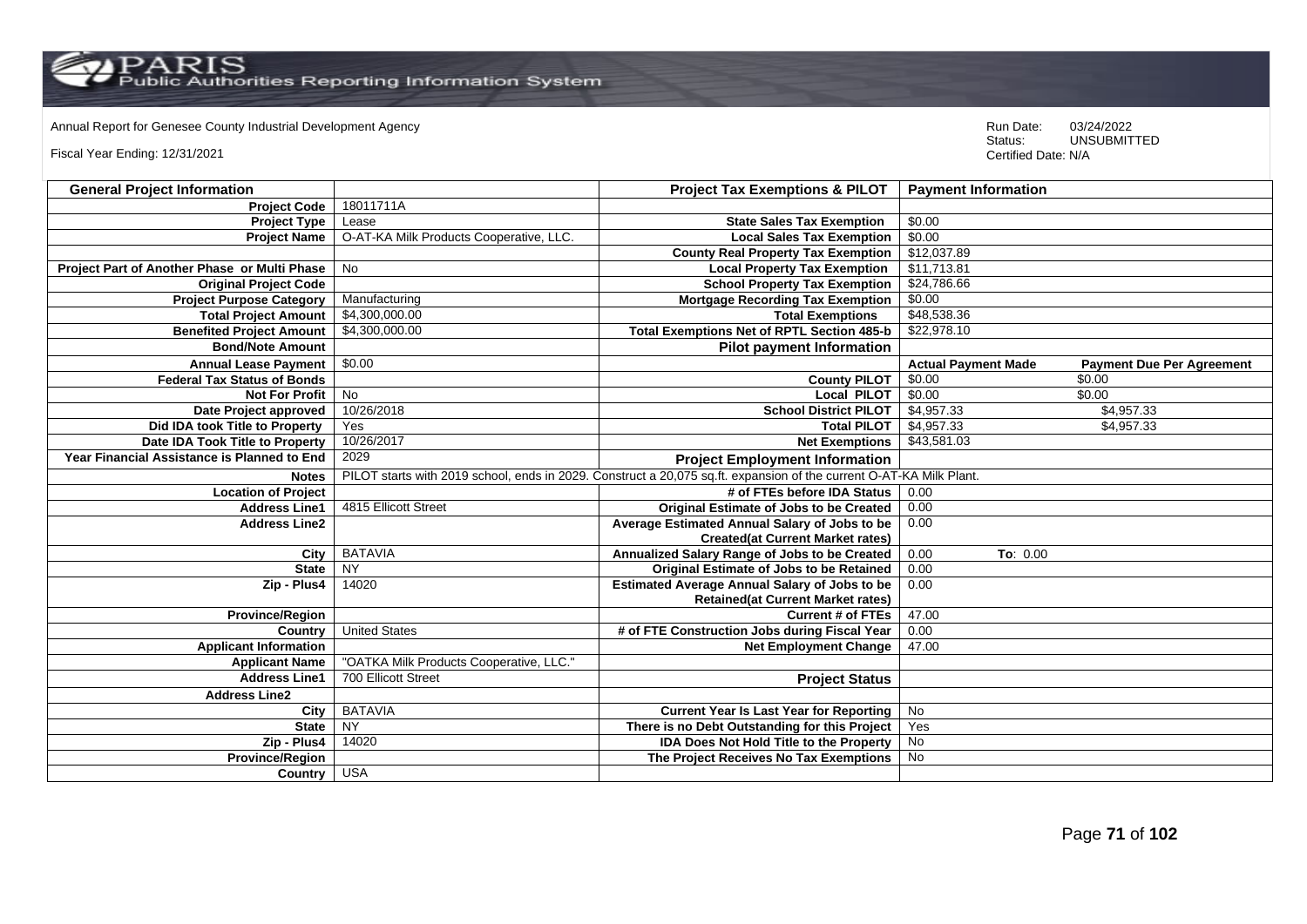# Annual Report for Genesee County Industrial Development Agency **Company of Connect Agency** Run Date: 03/24/2022<br>Status: UNSUBMIT

Fiscal Year Ending: 12/31/2021

| <b>General Project Information</b>           |                              | <b>Project Tax Exemptions &amp; PILOT</b>            | <b>Payment Information</b>                                                                                                                                                       |
|----------------------------------------------|------------------------------|------------------------------------------------------|----------------------------------------------------------------------------------------------------------------------------------------------------------------------------------|
| <b>Project Code</b>                          | 18011506A                    |                                                      |                                                                                                                                                                                  |
| <b>Project Type</b>                          | Lease                        | <b>State Sales Tax Exemption</b>                     | \$0.00                                                                                                                                                                           |
| <b>Project Name</b>                          | OATKA 2015 Expansion Project | <b>Local Sales Tax Exemption</b>                     | \$0.00                                                                                                                                                                           |
|                                              |                              | <b>County Real Property Tax Exemption</b>            | \$82,203.27                                                                                                                                                                      |
| Project Part of Another Phase or Multi Phase | Yes                          | <b>Local Property Tax Exemption</b>                  | \$31,839.44                                                                                                                                                                      |
| <b>Original Project Code</b>                 | 18010101A                    | <b>School Property Tax Exemption</b>                 | \$169,257.27                                                                                                                                                                     |
| <b>Project Purpose Category</b>              | <b>Wholesale Trade</b>       | <b>Mortgage Recording Tax Exemption</b>              | \$0.00                                                                                                                                                                           |
| <b>Total Project Amount</b>                  | \$20,990,000.00              | <b>Total Exemptions</b>                              | \$283,299.98                                                                                                                                                                     |
| <b>Benefited Project Amount</b>              | \$20,990,000.00              | <b>Total Exemptions Net of RPTL Section 485-b</b>    | \$87,474.98                                                                                                                                                                      |
| <b>Bond/Note Amount</b>                      |                              | <b>Pilot payment Information</b>                     |                                                                                                                                                                                  |
| <b>Annual Lease Payment</b>                  | \$0.00                       |                                                      | <b>Actual Payment Made</b><br><b>Payment Due Per Agreement</b>                                                                                                                   |
| <b>Federal Tax Status of Bonds</b>           |                              | <b>County PILOT</b>                                  | \$32,881.31<br>\$32,881.31                                                                                                                                                       |
| <b>Not For Profit</b>                        | $\overline{N}$               | <b>Local PILOT</b>                                   | \$12,735.78<br>\$12,735.78                                                                                                                                                       |
| Date Project approved                        | 9/3/2015                     | <b>School District PILOT</b>                         | \$67,702.91<br>\$67,702.91                                                                                                                                                       |
| Did IDA took Title to Property               | Yes                          | <b>Total PILOT</b>                                   | \$113,320.00<br>\$113,320.00                                                                                                                                                     |
| Date IDA Took Title to Property              | 10/1/2015                    | <b>Net Exemptions</b>                                | \$169,979.98                                                                                                                                                                     |
| Year Financial Assistance is Planned to End  | 2026                         | <b>Project Employment Information</b>                |                                                                                                                                                                                  |
| <b>Notes</b>                                 |                              |                                                      | OATKA Milk is adding additional warehousing space to its manufacturing facility, 205,000 sq. ft. will be built of which 35,000 sq. ft. will be within the City of Batavia limits |
|                                              |                              |                                                      | and 170,000 sq. ft. within the Town of Batavia. Also, included in the 170,000 sq. ft. is a 1600 sq. ft. warehouse/traffic office structure. 2018 assessment incr from \$7.2M     |
|                                              | to \$8.2M.                   |                                                      |                                                                                                                                                                                  |
| <b>Location of Project</b>                   |                              | # of FTEs before IDA Status                          | 0.00                                                                                                                                                                             |
| <b>Address Line1</b>                         | 165 Cedar Street             | <b>Original Estimate of Jobs to be Created</b>       | 21.00                                                                                                                                                                            |
| <b>Address Line2</b>                         |                              | Average Estimated Annual Salary of Jobs to be        | 44,500.00                                                                                                                                                                        |
|                                              |                              | <b>Created(at Current Market rates)</b>              |                                                                                                                                                                                  |
| City                                         | <b>BATAVIA</b>               | Annualized Salary Range of Jobs to be Created        | 39,000.00<br>To: 50,000.00                                                                                                                                                       |
| <b>State</b>                                 | NY                           | Original Estimate of Jobs to be Retained             | 0.00                                                                                                                                                                             |
| Zip - Plus4                                  | 14020                        | <b>Estimated Average Annual Salary of Jobs to be</b> | 41,000.00                                                                                                                                                                        |
|                                              |                              | <b>Retained(at Current Market rates)</b>             |                                                                                                                                                                                  |
| <b>Province/Region</b>                       |                              | <b>Current # of FTEs</b>                             | 69.00                                                                                                                                                                            |
| Country                                      | <b>United States</b>         | # of FTE Construction Jobs during Fiscal Year        | 0.00                                                                                                                                                                             |
| <b>Applicant Information</b>                 |                              | <b>Net Employment Change</b>                         | 69.00                                                                                                                                                                            |
| <b>Applicant Name</b>                        | <b>OATKA Milk Products</b>   |                                                      |                                                                                                                                                                                  |
| <b>Address Line1</b>                         | 700 Ellicott Street          | <b>Project Status</b>                                |                                                                                                                                                                                  |
| <b>Address Line2</b>                         |                              |                                                      |                                                                                                                                                                                  |
| City                                         | <b>BATAVIA</b>               | <b>Current Year Is Last Year for Reporting</b>       | <b>No</b>                                                                                                                                                                        |
| <b>State</b>                                 | NY                           | There is no Debt Outstanding for this Project        | Yes                                                                                                                                                                              |
| Zip - Plus4                                  | 14020                        | <b>IDA Does Not Hold Title to the Property</b>       | No                                                                                                                                                                               |
| <b>Province/Region</b>                       |                              | The Project Receives No Tax Exemptions               | No                                                                                                                                                                               |
| Country                                      | <b>USA</b>                   |                                                      |                                                                                                                                                                                  |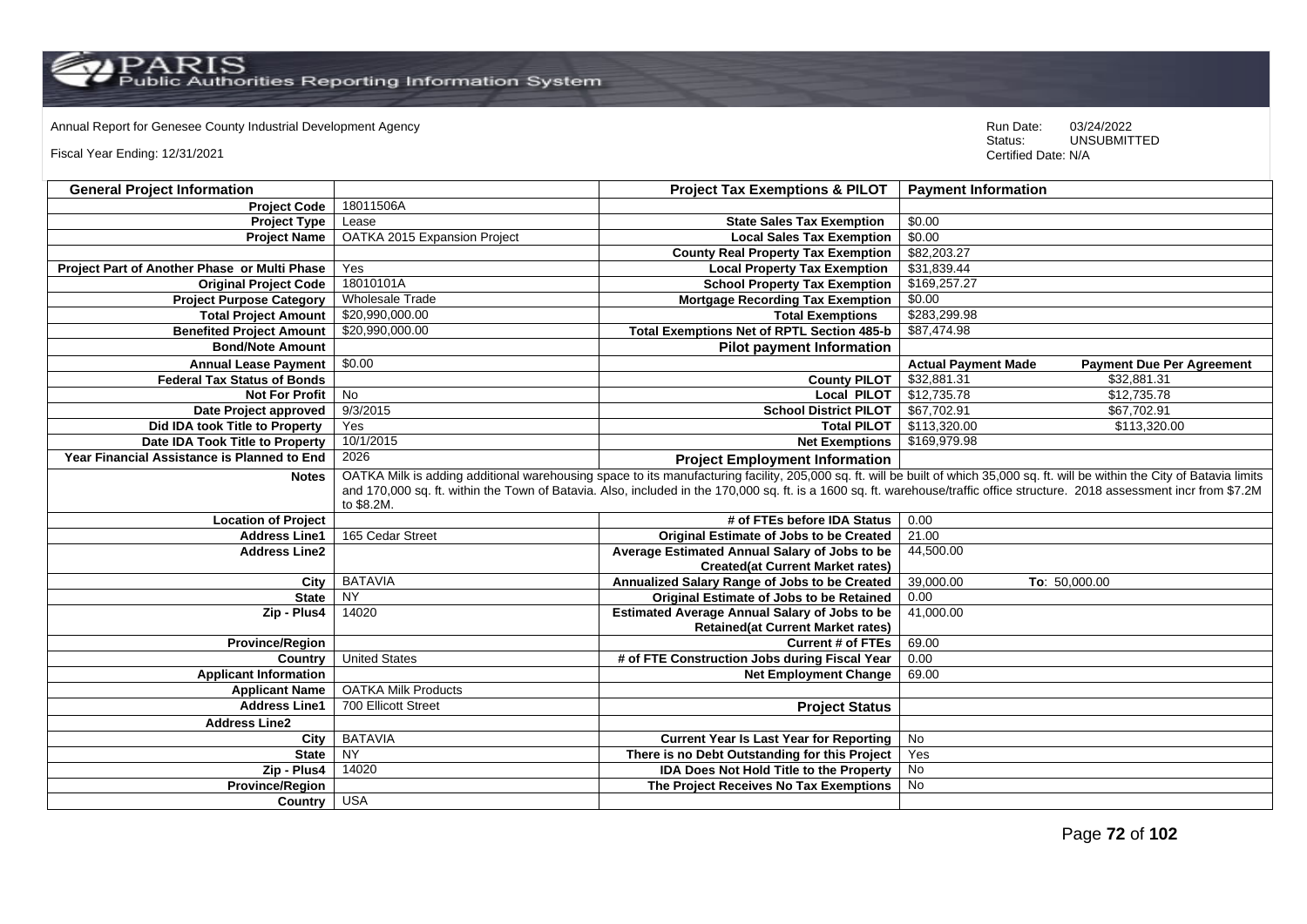$\mathrm{PARS} \ \mathrm{FMS}$ 

# Annual Report for Genesee County Industrial Development Agency **Company of Connect Agency** Run Date: 03/24/2022<br>Status: UNSUBMIT

Fiscal Year Ending: 12/31/2021

| <b>General Project Information</b>           |                                           | <b>Project Tax Exemptions &amp; PILOT</b>                                                                                              | <b>Payment Information</b>                                     |
|----------------------------------------------|-------------------------------------------|----------------------------------------------------------------------------------------------------------------------------------------|----------------------------------------------------------------|
| <b>Project Code</b>                          | 18011002A                                 |                                                                                                                                        |                                                                |
| <b>Project Type</b>                          | Lease                                     | <b>State Sales Tax Exemption</b>                                                                                                       | \$0.00                                                         |
| <b>Project Name</b>                          | Parc Darien Lake, LLC (2010 Water Park    | <b>Local Sales Tax Exemption</b>                                                                                                       | \$0.00                                                         |
|                                              | Expansion)                                |                                                                                                                                        |                                                                |
|                                              |                                           | <b>County Real Property Tax Exemption</b>                                                                                              | \$10,013.27                                                    |
| Project Part of Another Phase or Multi Phase | Yes                                       | <b>Local Property Tax Exemption</b>                                                                                                    | \$677.33                                                       |
| <b>Original Project Code</b>                 | 18010709A                                 | <b>School Property Tax Exemption</b>                                                                                                   | \$0.00                                                         |
| <b>Project Purpose Category</b>              | Services                                  | <b>Mortgage Recording Tax Exemption</b>                                                                                                | \$0.00                                                         |
| <b>Total Project Amount</b>                  | \$8,400,000.00                            | <b>Total Exemptions</b>                                                                                                                | \$10,690.60                                                    |
| <b>Benefited Project Amount</b>              | \$8,400,000.00                            | Total Exemptions Net of RPTL Section 485-b                                                                                             | \$1,501.99                                                     |
| <b>Bond/Note Amount</b>                      |                                           | <b>Pilot payment Information</b>                                                                                                       |                                                                |
| <b>Annual Lease Payment</b>                  | \$0.00                                    |                                                                                                                                        | <b>Actual Payment Made</b><br><b>Payment Due Per Agreement</b> |
| <b>Federal Tax Status of Bonds</b>           |                                           | <b>County PILOT</b>                                                                                                                    | \$8,010.62<br>\$8,010.62                                       |
| <b>Not For Profit</b>                        | No                                        | <b>Local PILOT</b>                                                                                                                     | \$541.87<br>\$541.87                                           |
| Date Project approved                        | 3/11/2010                                 | <b>School District PILOT</b>                                                                                                           | \$0.00<br>\$0.00                                               |
| Did IDA took Title to Property               | Yes                                       | <b>Total PILOT</b>                                                                                                                     | \$8,552.49<br>\$8,552.49                                       |
| Date IDA Took Title to Property              | 9/10/2010                                 | <b>Net Exemptions</b>                                                                                                                  | \$2,138.11                                                     |
| Year Financial Assistance is Planned to End  | 2021                                      | <b>Project Employment Information</b>                                                                                                  |                                                                |
| <b>Notes</b>                                 |                                           | 2010 Project / PILOT ends 2021 -- Expansion of existing water park with a lazy river element, new slide complex and service amenities. |                                                                |
| <b>Location of Project</b>                   |                                           | # of FTEs before IDA Status                                                                                                            | 0.00                                                           |
| <b>Address Line1</b>                         | Route 77, Alleghany Road                  | Original Estimate of Jobs to be Created                                                                                                | 0.00                                                           |
| <b>Address Line2</b>                         |                                           | Average Estimated Annual Salary of Jobs to be                                                                                          | 0.00                                                           |
|                                              |                                           | <b>Created(at Current Market rates)</b>                                                                                                |                                                                |
| City                                         | <b>DARIEN CENTER</b>                      | Annualized Salary Range of Jobs to be Created                                                                                          | 0.00<br>To: 0.00                                               |
| <b>State</b>                                 | <b>NY</b>                                 | <b>Original Estimate of Jobs to be Retained</b>                                                                                        | 0.00                                                           |
| Zip - Plus4                                  | 14040                                     | <b>Estimated Average Annual Salary of Jobs to be</b>                                                                                   | 0.00                                                           |
|                                              |                                           | <b>Retained(at Current Market rates)</b>                                                                                               |                                                                |
| <b>Province/Region</b>                       |                                           | <b>Current # of FTEs</b>                                                                                                               | 0.00                                                           |
| Country                                      | <b>United States</b>                      | # of FTE Construction Jobs during Fiscal Year                                                                                          | 0.00                                                           |
| <b>Applicant Information</b>                 |                                           | <b>Net Employment Change</b>                                                                                                           | 0.00                                                           |
| <b>Applicant Name</b>                        | "PARC Darien Lake, LLC d/b/a/ Darien Lake |                                                                                                                                        |                                                                |
|                                              | Theme Park Resort"                        |                                                                                                                                        |                                                                |
| <b>Address Line1</b>                         | PO Box 91, 9993 Alleghany Rd.             | <b>Project Status</b>                                                                                                                  |                                                                |
| <b>Address Line2</b>                         |                                           |                                                                                                                                        |                                                                |
| City                                         | <b>DARIEN CENTER</b>                      | <b>Current Year Is Last Year for Reporting</b>                                                                                         | Yes                                                            |
| <b>State</b>                                 | <b>NY</b>                                 | There is no Debt Outstanding for this Project                                                                                          | Yes                                                            |
| Zip - Plus4                                  | 14040                                     | IDA Does Not Hold Title to the Property                                                                                                | Yes                                                            |
| <b>Province/Region</b>                       |                                           | The Project Receives No Tax Exemptions                                                                                                 | Yes                                                            |
| Country USA                                  |                                           |                                                                                                                                        |                                                                |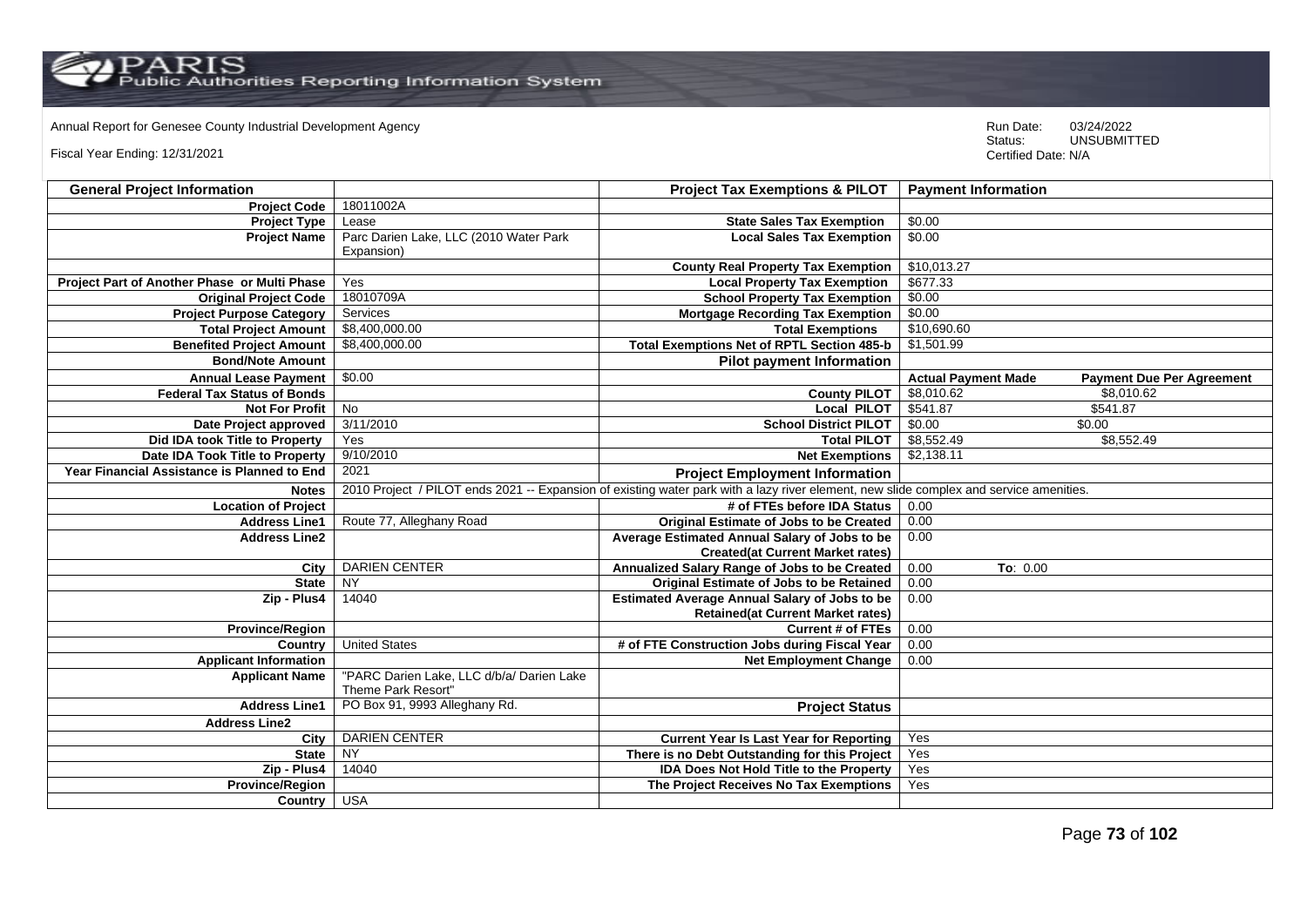$\mathrm{PARS} \ \mathrm{FMS}$ 

Annual Report for Genesee County Industrial Development Agency **Company of Connect Agency** Run Date: 03/24/2022<br>Status: UNSUBMIT

Fiscal Year Ending: 12/31/2021

| <b>General Project Information</b>           |                         | <b>Project Tax Exemptions &amp; PILOT</b>            | <b>Payment Information</b>                                                                                                                                   |
|----------------------------------------------|-------------------------|------------------------------------------------------|--------------------------------------------------------------------------------------------------------------------------------------------------------------|
| <b>Project Code</b>                          | 18011807A               |                                                      |                                                                                                                                                              |
| <b>Project Type</b>                          | Lease                   | <b>State Sales Tax Exemption</b>                     | \$0.00                                                                                                                                                       |
| <b>Project Name</b>                          | Pearl Solar (Project 1) | <b>Local Sales Tax Exemption</b>                     | \$0.00                                                                                                                                                       |
|                                              |                         | <b>County Real Property Tax Exemption</b>            | \$8,994.60                                                                                                                                                   |
| Project Part of Another Phase or Multi Phase | Yes                     | <b>Local Property Tax Exemption</b>                  | \$0.00                                                                                                                                                       |
| <b>Original Project Code</b>                 | 18011808A               | <b>School Property Tax Exemption</b>                 | \$15,424.01                                                                                                                                                  |
| <b>Project Purpose Category</b>              | <b>Other Categories</b> | <b>Mortgage Recording Tax Exemption</b>              | \$0.00                                                                                                                                                       |
| <b>Total Project Amount</b>                  | \$3,176,400.00          | <b>Total Exemptions</b>                              | \$24,418.61                                                                                                                                                  |
| <b>Benefited Project Amount</b>              | \$3,176,400.00          | Total Exemptions Net of RPTL Section 485-b           | \$0.00                                                                                                                                                       |
| <b>Bond/Note Amount</b>                      |                         | <b>Pilot payment Information</b>                     |                                                                                                                                                              |
| <b>Annual Lease Payment</b>                  | \$1.00                  |                                                      | <b>Actual Payment Made</b><br><b>Payment Due Per Agreement</b>                                                                                               |
| <b>Federal Tax Status of Bonds</b>           |                         | County PILOT                                         | \$5,629.23<br>\$5,629.23                                                                                                                                     |
| <b>Not For Profit</b>                        | No                      | <b>Local PILOT</b>                                   | \$0.00<br>\$0.00                                                                                                                                             |
| Date Project approved                        | 8/2/2018                | <b>School District PILOT</b>                         | \$24,180.86<br>\$24,180.86                                                                                                                                   |
| Did IDA took Title to Property               | Yes                     | <b>Total PILOT</b>                                   | \$29,810.09<br>\$29,810.09                                                                                                                                   |
| Date IDA Took Title to Property              | 8/2/2018                | <b>Net Exemptions</b>                                | $-$5,391.48$                                                                                                                                                 |
| Year Financial Assistance is Planned to End  | 2034                    | <b>Project Employment Information</b>                |                                                                                                                                                              |
| <b>Notes</b>                                 |                         |                                                      | Pilot starts with 2019 school and ends in 2034. (15 year PILOT) Solar Farm. Project 1 expects 1 employee and Project 2 does not expect to create employee's. |
| <b>Location of Project</b>                   |                         | # of FTEs before IDA Status                          | 0.00                                                                                                                                                         |
| <b>Address Line1</b>                         | 2901 Pearl St. Rd       | <b>Original Estimate of Jobs to be Created</b>       | 1.00                                                                                                                                                         |
| <b>Address Line2</b>                         |                         | Average Estimated Annual Salary of Jobs to be        | 45,000.00                                                                                                                                                    |
|                                              |                         | <b>Created(at Current Market rates)</b>              |                                                                                                                                                              |
| City                                         | <b>BATAVIA</b>          | Annualized Salary Range of Jobs to be Created        | 45,000.00<br>To: 45,000.00                                                                                                                                   |
| <b>State</b>                                 | NY                      | Original Estimate of Jobs to be Retained             | 0.00                                                                                                                                                         |
| Zip - Plus4                                  | 14020                   | <b>Estimated Average Annual Salary of Jobs to be</b> | 0.00                                                                                                                                                         |
|                                              |                         | <b>Retained(at Current Market rates)</b>             |                                                                                                                                                              |
| <b>Province/Region</b>                       |                         | <b>Current # of FTEs</b>                             | 1.00                                                                                                                                                         |
| Country                                      | <b>United States</b>    | # of FTE Construction Jobs during Fiscal Year        | 0.00                                                                                                                                                         |
| <b>Applicant Information</b>                 |                         | <b>Net Employment Change</b>                         | 1.00                                                                                                                                                         |
| <b>Applicant Name</b>                        | Pearl Solar LLC         |                                                      |                                                                                                                                                              |
| <b>Address Line1</b>                         | 100 Montgomery Street   | <b>Project Status</b>                                |                                                                                                                                                              |
| <b>Address Line2</b>                         |                         |                                                      |                                                                                                                                                              |
| City                                         | SAN FRANCISCO           | Current Year Is Last Year for Reporting              | No                                                                                                                                                           |
| <b>State</b>                                 | CA                      | There is no Debt Outstanding for this Project        | Yes                                                                                                                                                          |
| Zip - Plus4                                  | 94104                   | IDA Does Not Hold Title to the Property              | <b>No</b>                                                                                                                                                    |
| <b>Province/Region</b>                       |                         | The Project Receives No Tax Exemptions               | <b>No</b>                                                                                                                                                    |
| Country USA                                  |                         |                                                      |                                                                                                                                                              |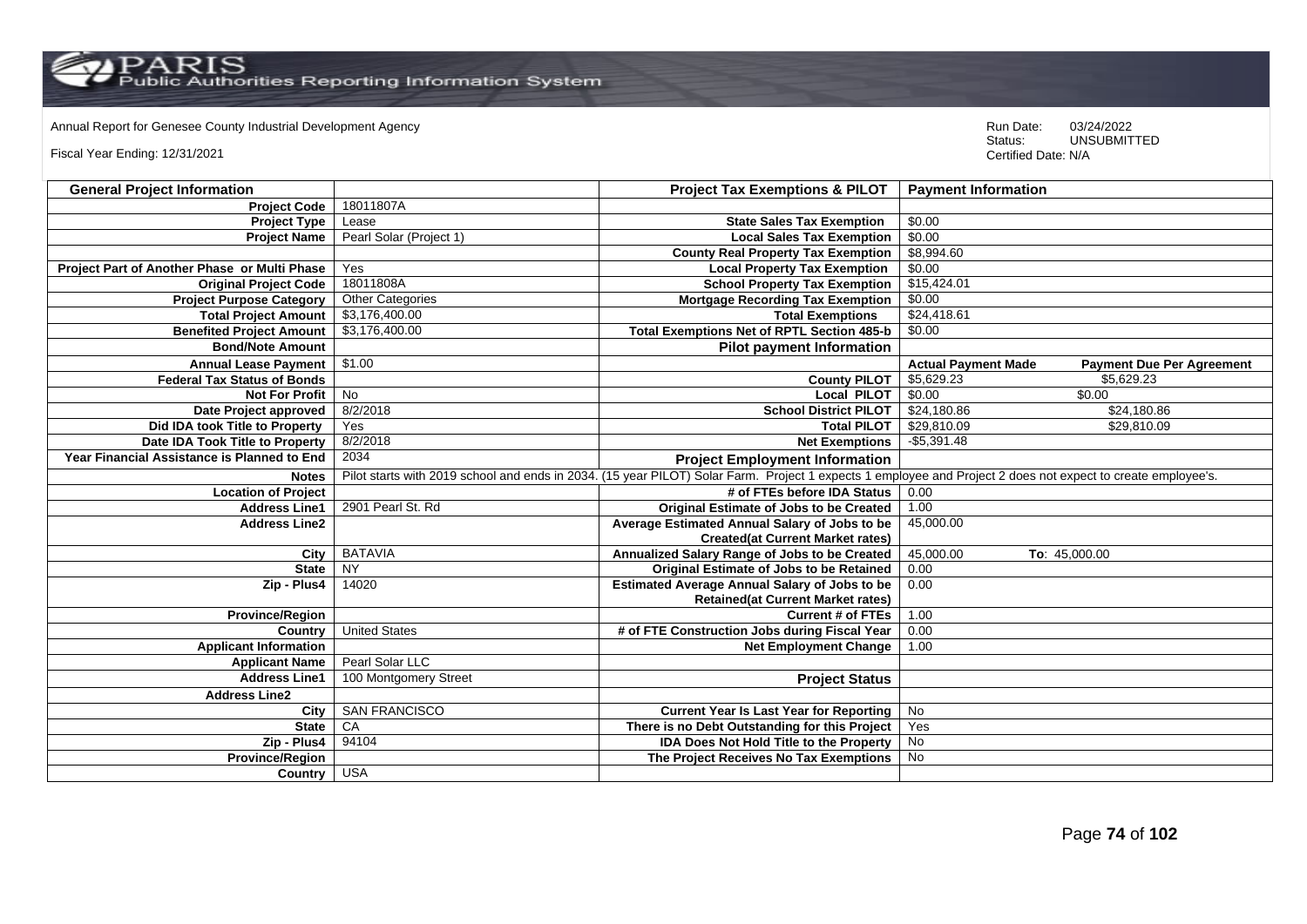Annual Report for Genesee County Industrial Development Agency **Company of Connect Agency** Run Date: 03/24/2022<br>Status: UNSUBMIT

Fiscal Year Ending: 12/31/2021

| <b>General Project Information</b>           |                         | <b>Project Tax Exemptions &amp; PILOT</b>            | <b>Payment Information</b>                                                                                                                                   |
|----------------------------------------------|-------------------------|------------------------------------------------------|--------------------------------------------------------------------------------------------------------------------------------------------------------------|
| <b>Project Code</b>                          | 18011808A               |                                                      |                                                                                                                                                              |
| <b>Project Type</b>                          | Lease                   | <b>State Sales Tax Exemption</b>                     | \$0.00                                                                                                                                                       |
| <b>Project Name</b>                          | Pearl Solar (Project 2) | <b>Local Sales Tax Exemption</b>                     | \$0.00                                                                                                                                                       |
|                                              |                         | <b>County Real Property Tax Exemption</b>            | \$8,994.60                                                                                                                                                   |
| Project Part of Another Phase or Multi Phase | Yes                     | <b>Local Property Tax Exemption</b>                  | \$0.00                                                                                                                                                       |
| <b>Original Project Code</b>                 | 18011807A               | <b>School Property Tax Exemption</b>                 | \$15,424.01                                                                                                                                                  |
| <b>Project Purpose Category</b>              | <b>Other Categories</b> | <b>Mortgage Recording Tax Exemption</b>              | \$0.00                                                                                                                                                       |
| <b>Total Project Amount</b>                  | \$3,176,400.00          | <b>Total Exemptions</b>                              | \$24,418.61                                                                                                                                                  |
| <b>Benefited Project Amount</b>              | \$3,176,400.00          | Total Exemptions Net of RPTL Section 485-b           | \$0.00                                                                                                                                                       |
| <b>Bond/Note Amount</b>                      |                         | <b>Pilot payment Information</b>                     |                                                                                                                                                              |
| <b>Annual Lease Payment</b>                  | \$1.00                  |                                                      | <b>Actual Payment Made</b><br><b>Payment Due Per Agreement</b>                                                                                               |
| <b>Federal Tax Status of Bonds</b>           |                         | County PILOT                                         | \$5,353.10<br>\$5,353.10                                                                                                                                     |
| <b>Not For Profit</b>                        | No                      | <b>Local PILOT</b>                                   | \$0.00<br>\$0.00                                                                                                                                             |
| Date Project approved                        | 8/2/2018                | <b>School District PILOT</b>                         | \$20,229.42<br>\$20,229.42                                                                                                                                   |
| Did IDA took Title to Property               | Yes                     | <b>Total PILOT</b>                                   | \$25,582.52<br>\$25,582.52                                                                                                                                   |
| Date IDA Took Title to Property              | 8/2/2018                | <b>Net Exemptions</b>                                | $-$1,163.91$                                                                                                                                                 |
| Year Financial Assistance is Planned to End  | 2034                    | <b>Project Employment Information</b>                |                                                                                                                                                              |
| <b>Notes</b>                                 |                         |                                                      | Pilot starts with 2019 school and ends in 2034. (15 year PILOT) Solar Farm. Project 1 expects 1 employee and Project 2 does not expect to create employee's. |
| <b>Location of Project</b>                   |                         | # of FTEs before IDA Status                          | 0.00                                                                                                                                                         |
| <b>Address Line1</b>                         | 2901 Pearl St Rd        | <b>Original Estimate of Jobs to be Created</b>       | 0.00                                                                                                                                                         |
| <b>Address Line2</b>                         |                         | Average Estimated Annual Salary of Jobs to be        | 0.00                                                                                                                                                         |
|                                              |                         | <b>Created(at Current Market rates)</b>              |                                                                                                                                                              |
| City                                         | <b>BATAVIA</b>          | Annualized Salary Range of Jobs to be Created        | 0.00<br>To: 0.00                                                                                                                                             |
| <b>State</b>                                 | NY                      | Original Estimate of Jobs to be Retained             | 0.00                                                                                                                                                         |
| Zip - Plus4                                  | 14020                   | <b>Estimated Average Annual Salary of Jobs to be</b> | 0.00                                                                                                                                                         |
|                                              |                         | <b>Retained(at Current Market rates)</b>             |                                                                                                                                                              |
| <b>Province/Region</b>                       |                         | <b>Current # of FTEs</b>                             | 0.00                                                                                                                                                         |
| Country                                      | <b>United States</b>    | # of FTE Construction Jobs during Fiscal Year        | 0.00                                                                                                                                                         |
| <b>Applicant Information</b>                 |                         | <b>Net Employment Change</b>                         | 0.00                                                                                                                                                         |
| <b>Applicant Name</b>                        | Pearl Solar LLC         |                                                      |                                                                                                                                                              |
| <b>Address Line1</b>                         | 100 Montgomery Street   | <b>Project Status</b>                                |                                                                                                                                                              |
| <b>Address Line2</b>                         |                         |                                                      |                                                                                                                                                              |
| City                                         | SAN FRANCISCO           | Current Year Is Last Year for Reporting              | No                                                                                                                                                           |
| <b>State</b>                                 | CA                      | There is no Debt Outstanding for this Project        | Yes                                                                                                                                                          |
| Zip - Plus4                                  | 94104                   | IDA Does Not Hold Title to the Property              | <b>No</b>                                                                                                                                                    |
| <b>Province/Region</b>                       |                         | The Project Receives No Tax Exemptions               | <b>No</b>                                                                                                                                                    |
| Country USA                                  |                         |                                                      |                                                                                                                                                              |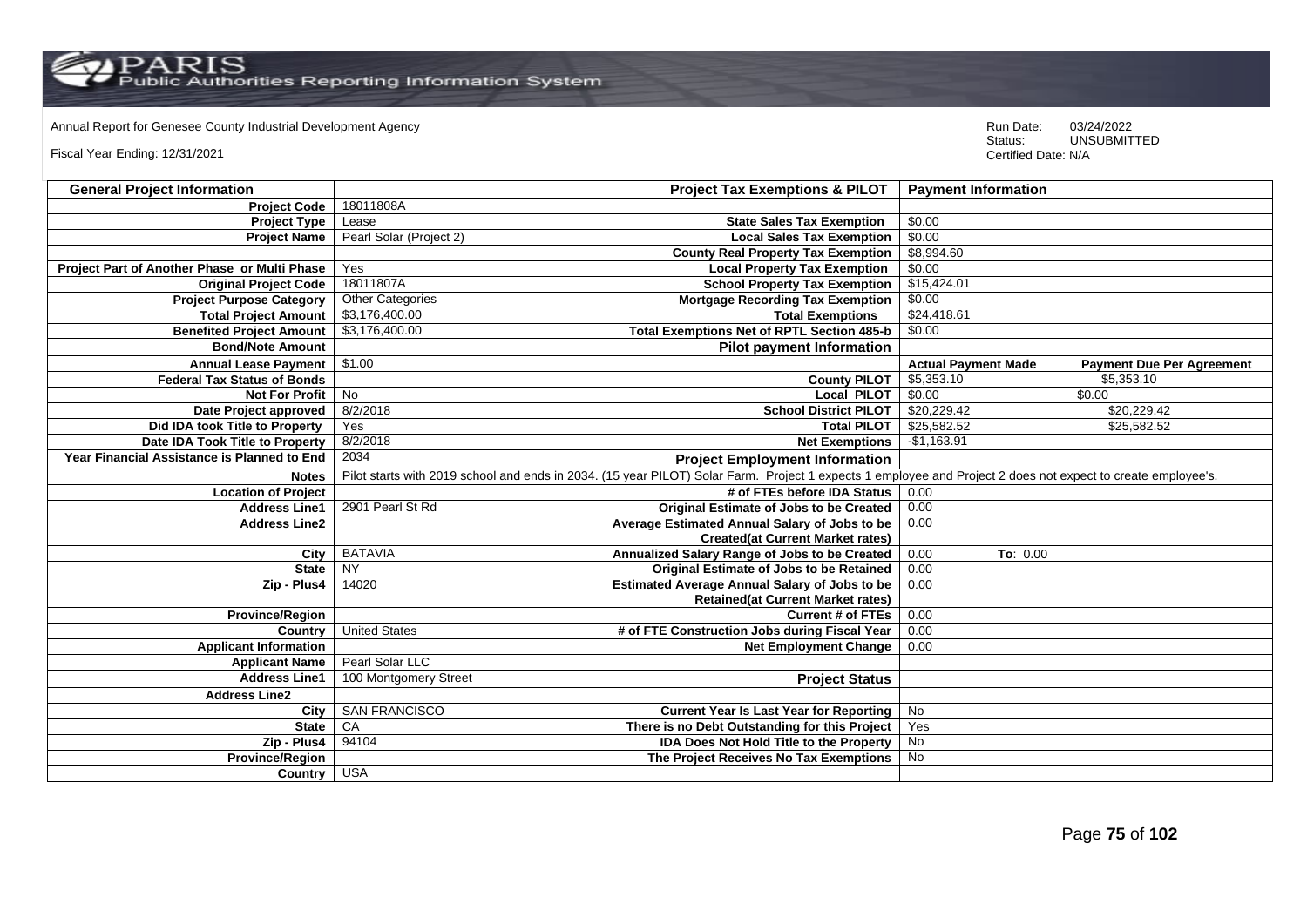Annual Report for Genesee County Industrial Development Agency **Company of Connect Agency** Run Date: 03/24/2022<br>Status: UNSUBMIT

Fiscal Year Ending: 12/31/2021

| <b>General Project Information</b>           |                                                                                           | <b>Project Tax Exemptions &amp; PILOT</b>            | <b>Payment Information</b>                                     |
|----------------------------------------------|-------------------------------------------------------------------------------------------|------------------------------------------------------|----------------------------------------------------------------|
| <b>Project Code</b>                          | 18011207A                                                                                 |                                                      |                                                                |
| <b>Project Type</b>                          | Lease                                                                                     | <b>State Sales Tax Exemption</b>                     | \$0.00                                                         |
| <b>Project Name</b>                          | Perry Vet                                                                                 | <b>Local Sales Tax Exemption</b>                     | \$0.00                                                         |
|                                              |                                                                                           | <b>County Real Property Tax Exemption</b>            | \$1,577.61                                                     |
| Project Part of Another Phase or Multi Phase | <b>No</b>                                                                                 | <b>Local Property Tax Exemption</b>                  | \$449.34                                                       |
| <b>Original Project Code</b>                 |                                                                                           | <b>School Property Tax Exemption</b>                 | \$2,705.20                                                     |
| <b>Project Purpose Category</b>              | Services                                                                                  | <b>Mortgage Recording Tax Exemption</b>              | \$0.00                                                         |
| <b>Total Project Amount</b>                  | \$1,733,000.00                                                                            | <b>Total Exemptions</b>                              | \$4,732.15                                                     |
| <b>Benefited Project Amount</b>              | \$1,733,000.00                                                                            | <b>Total Exemptions Net of RPTL Section 485-b</b>    | \$394.40                                                       |
| <b>Bond/Note Amount</b>                      |                                                                                           | <b>Pilot payment Information</b>                     |                                                                |
| <b>Annual Lease Payment</b>                  | \$0.00                                                                                    |                                                      | <b>Actual Payment Made</b><br><b>Payment Due Per Agreement</b> |
| <b>Federal Tax Status of Bonds</b>           |                                                                                           | <b>County PILOT</b>                                  | \$946.57<br>\$946.57                                           |
| <b>Not For Profit</b>                        | $\overline{N}$                                                                            | <b>Local PILOT</b>                                   | \$269.60<br>\$269.60                                           |
| Date Project approved                        | 5/3/2012                                                                                  | <b>School District PILOT</b>                         | \$2,164.16<br>\$2,164.16                                       |
| Did IDA took Title to Property               | Yes                                                                                       | <b>Total PILOT</b>                                   | \$3,380.33<br>\$3,380.33                                       |
| Date IDA Took Title to Property              | 6/12/2012                                                                                 | <b>Net Exemptions</b>                                | \$1,351.82                                                     |
| Year Financial Assistance is Planned to End  | 2023                                                                                      | <b>Project Employment Information</b>                |                                                                |
| <b>Notes</b>                                 | PILOT starts in 2013 & ends with County 2023 - New Construction. Sales Tax, Mortgage Tax. |                                                      |                                                                |
| <b>Location of Project</b>                   |                                                                                           | # of FTEs before IDA Status                          | 11.00                                                          |
| <b>Address Line1</b>                         | 3699 W. Main St.Rd.                                                                       | Original Estimate of Jobs to be Created              | 5.00                                                           |
| <b>Address Line2</b>                         |                                                                                           | Average Estimated Annual Salary of Jobs to be        | 41,250.00                                                      |
|                                              |                                                                                           | <b>Created(at Current Market rates)</b>              |                                                                |
| City                                         | <b>BATAVIA</b>                                                                            | Annualized Salary Range of Jobs to be Created        | 7,500.00<br>To: 75,000.00                                      |
| <b>State</b>                                 | NY                                                                                        | Original Estimate of Jobs to be Retained             | 11.00                                                          |
| Zip - Plus4                                  | 14020                                                                                     | <b>Estimated Average Annual Salary of Jobs to be</b> | 39,500.00                                                      |
|                                              |                                                                                           | <b>Retained(at Current Market rates)</b>             |                                                                |
| <b>Province/Region</b>                       |                                                                                           | <b>Current # of FTEs</b>                             | 18.00                                                          |
| Country                                      | <b>United States</b>                                                                      | # of FTE Construction Jobs during Fiscal Year        | 0.00                                                           |
| <b>Applicant Information</b>                 |                                                                                           | <b>Net Employment Change</b>                         | 7.00                                                           |
| <b>Applicant Name</b>                        | "Perry Veterinary Clinic, PLLC"                                                           |                                                      |                                                                |
| <b>Address Line1</b>                         | 3180 Rt. 246                                                                              | <b>Project Status</b>                                |                                                                |
| <b>Address Line2</b>                         |                                                                                           |                                                      |                                                                |
| City                                         | <b>PERRY</b>                                                                              | <b>Current Year Is Last Year for Reporting</b>       | No                                                             |
| <b>State</b>                                 | $\overline{NY}$                                                                           | There is no Debt Outstanding for this Project        | Yes                                                            |
| Zip - Plus4                                  | 14530                                                                                     | <b>IDA Does Not Hold Title to the Property</b>       | No                                                             |
| <b>Province/Region</b>                       |                                                                                           | The Project Receives No Tax Exemptions               | <b>No</b>                                                      |
| <b>Country</b>                               | <b>USA</b>                                                                                |                                                      |                                                                |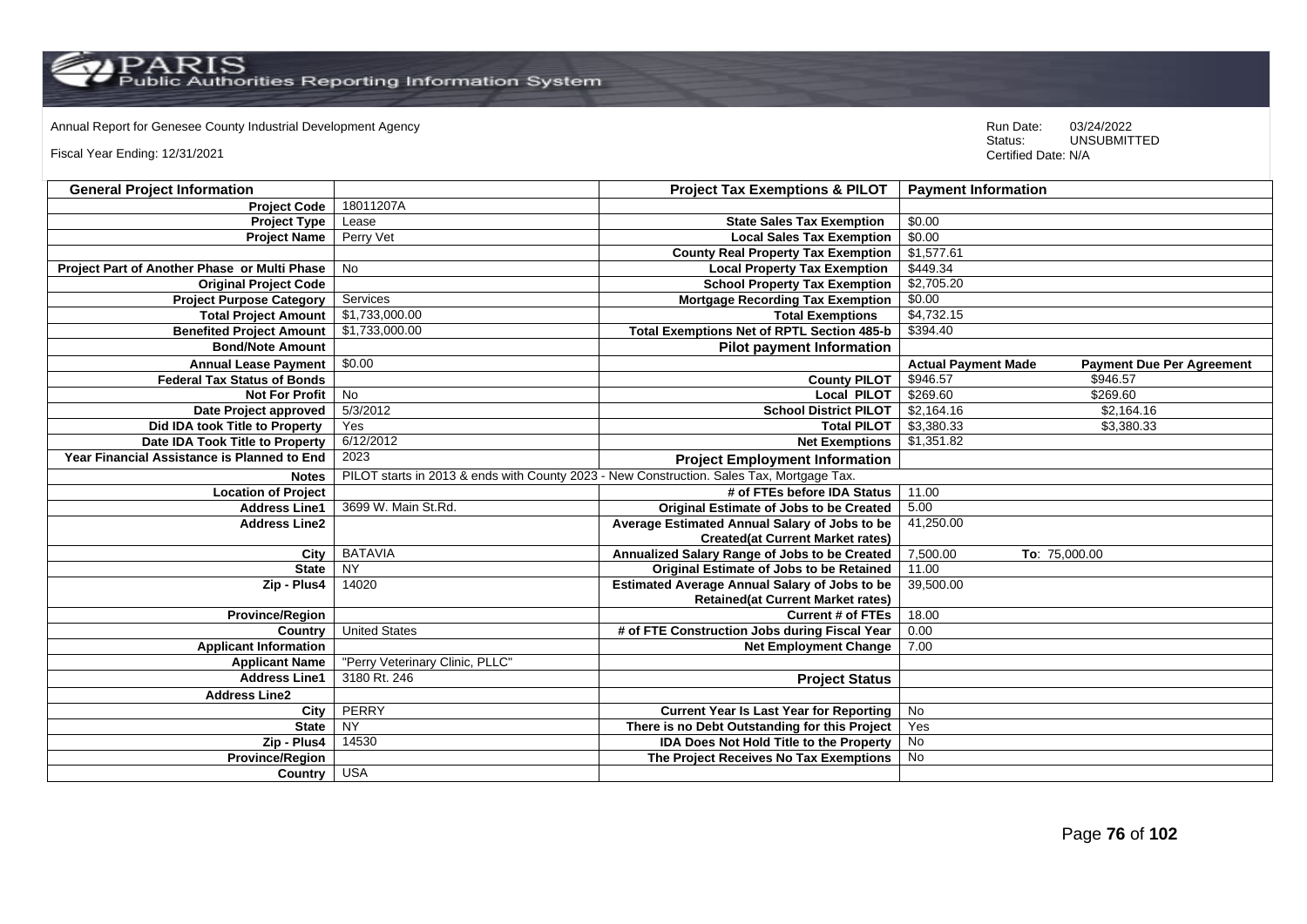# Annual Report for Genesee County Industrial Development Agency **Company of Connect Agency** Run Date: 03/24/2022<br>Status: UNSUBMIT

Fiscal Year Ending: 12/31/2021

| <b>General Project Information</b>                 |                                        | <b>Project Tax Exemptions &amp; PILOT</b>                                                                                             | <b>Payment Information</b>                                     |
|----------------------------------------------------|----------------------------------------|---------------------------------------------------------------------------------------------------------------------------------------|----------------------------------------------------------------|
| <b>Project Code</b>                                | 18011006A                              |                                                                                                                                       |                                                                |
| <b>Project Type</b>                                | Lease                                  | <b>State Sales Tax Exemption</b>                                                                                                      | \$0.00                                                         |
| <b>Project Name</b>                                | Pineyard Acres, LLC (Odyssey Controls) | <b>Local Sales Tax Exemption</b>                                                                                                      | \$0.00                                                         |
|                                                    |                                        | <b>County Real Property Tax Exemption</b>                                                                                             | \$1,958.91                                                     |
| Project Part of Another Phase or Multi Phase       | <b>No</b>                              | <b>Local Property Tax Exemption</b>                                                                                                   | \$178.31                                                       |
| <b>Original Project Code</b>                       |                                        | <b>School Property Tax Exemption</b>                                                                                                  | \$0.00                                                         |
| <b>Project Purpose Category</b>                    | Services                               | <b>Mortgage Recording Tax Exemption</b>                                                                                               | \$0.00                                                         |
| <b>Total Project Amount</b>                        | \$355,000.00                           | <b>Total Exemptions</b>                                                                                                               | \$2,137.22                                                     |
| <b>Benefited Project Amount</b>                    | \$355,000.00                           | <b>Total Exemptions Net of RPTL Section 485-b</b>                                                                                     | \$293.83                                                       |
| <b>Bond/Note Amount</b>                            |                                        | <b>Pilot payment Information</b>                                                                                                      |                                                                |
| <b>Annual Lease Payment</b>                        | \$0.00                                 |                                                                                                                                       | <b>Actual Payment Made</b><br><b>Payment Due Per Agreement</b> |
| <b>Federal Tax Status of Bonds</b>                 |                                        | <b>County PILOT</b>                                                                                                                   | \$1,567.13<br>\$1,567.13                                       |
| <b>Not For Profit</b>                              | $\overline{N}$                         | <b>Local PILOT</b>                                                                                                                    | \$142.65<br>\$142.65                                           |
| Date Project approved                              | 10/7/2010                              | <b>School District PILOT</b>                                                                                                          | \$0.00<br>\$0.00                                               |
| Did IDA took Title to Property                     | Yes                                    | <b>Total PILOT</b>                                                                                                                    | \$1,709.78<br>\$1,709.78                                       |
| Date IDA Took Title to Property                    | 2/1/2011                               | <b>Net Exemptions</b>                                                                                                                 | \$427.44                                                       |
| <b>Year Financial Assistance is Planned to End</b> | 2021                                   | <b>Project Employment Information</b>                                                                                                 |                                                                |
| <b>Notes</b>                                       |                                        | 2010 Project / PILOT ends 2021 - Expansion / Addition of their current facility. Sales tax exemption, mortgage tax exemption & PILOT. |                                                                |
| <b>Location of Project</b>                         |                                        | # of FTEs before IDA Status                                                                                                           | 8.00                                                           |
| <b>Address Line1</b>                               | 6256 Clinton Street Road               | <b>Original Estimate of Jobs to be Created</b>                                                                                        | 4.00                                                           |
| <b>Address Line2</b>                               |                                        | Average Estimated Annual Salary of Jobs to be                                                                                         | 52,500.00                                                      |
|                                                    |                                        | <b>Created(at Current Market rates)</b>                                                                                               |                                                                |
| City                                               | <b>STAFFORD</b>                        | Annualized Salary Range of Jobs to be Created                                                                                         | 45,000.00<br>To: 60,000.00                                     |
| <b>State</b>                                       | <b>NY</b>                              | Original Estimate of Jobs to be Retained                                                                                              | 8.00                                                           |
| Zip - Plus4                                        | 14143                                  | <b>Estimated Average Annual Salary of Jobs to be</b>                                                                                  | 45,000.00                                                      |
|                                                    |                                        | <b>Retained(at Current Market rates)</b>                                                                                              |                                                                |
| <b>Province/Region</b>                             |                                        | <b>Current # of FTEs</b>                                                                                                              | 5.00                                                           |
| Country                                            | <b>United States</b>                   | # of FTE Construction Jobs during Fiscal Year                                                                                         | 0.00                                                           |
| <b>Applicant Information</b>                       |                                        | <b>Net Employment Change</b>                                                                                                          | $-3.00$                                                        |
| <b>Applicant Name</b>                              | "Pineyard Acres, LLC"                  |                                                                                                                                       |                                                                |
| <b>Address Line1</b>                               | 1709 Beulah Rd.                        | <b>Project Status</b>                                                                                                                 |                                                                |
| <b>Address Line2</b>                               |                                        |                                                                                                                                       |                                                                |
| City                                               | <b>CHURCHVILLE</b>                     | <b>Current Year Is Last Year for Reporting</b>                                                                                        | Yes                                                            |
| <b>State</b>                                       | NY                                     | There is no Debt Outstanding for this Project                                                                                         | Yes                                                            |
| Zip - Plus4                                        | 14428                                  | <b>IDA Does Not Hold Title to the Property</b>                                                                                        | Yes                                                            |
| <b>Province/Region</b>                             |                                        | The Project Receives No Tax Exemptions                                                                                                | Yes                                                            |
| <b>Country</b>                                     | <b>USA</b>                             |                                                                                                                                       |                                                                |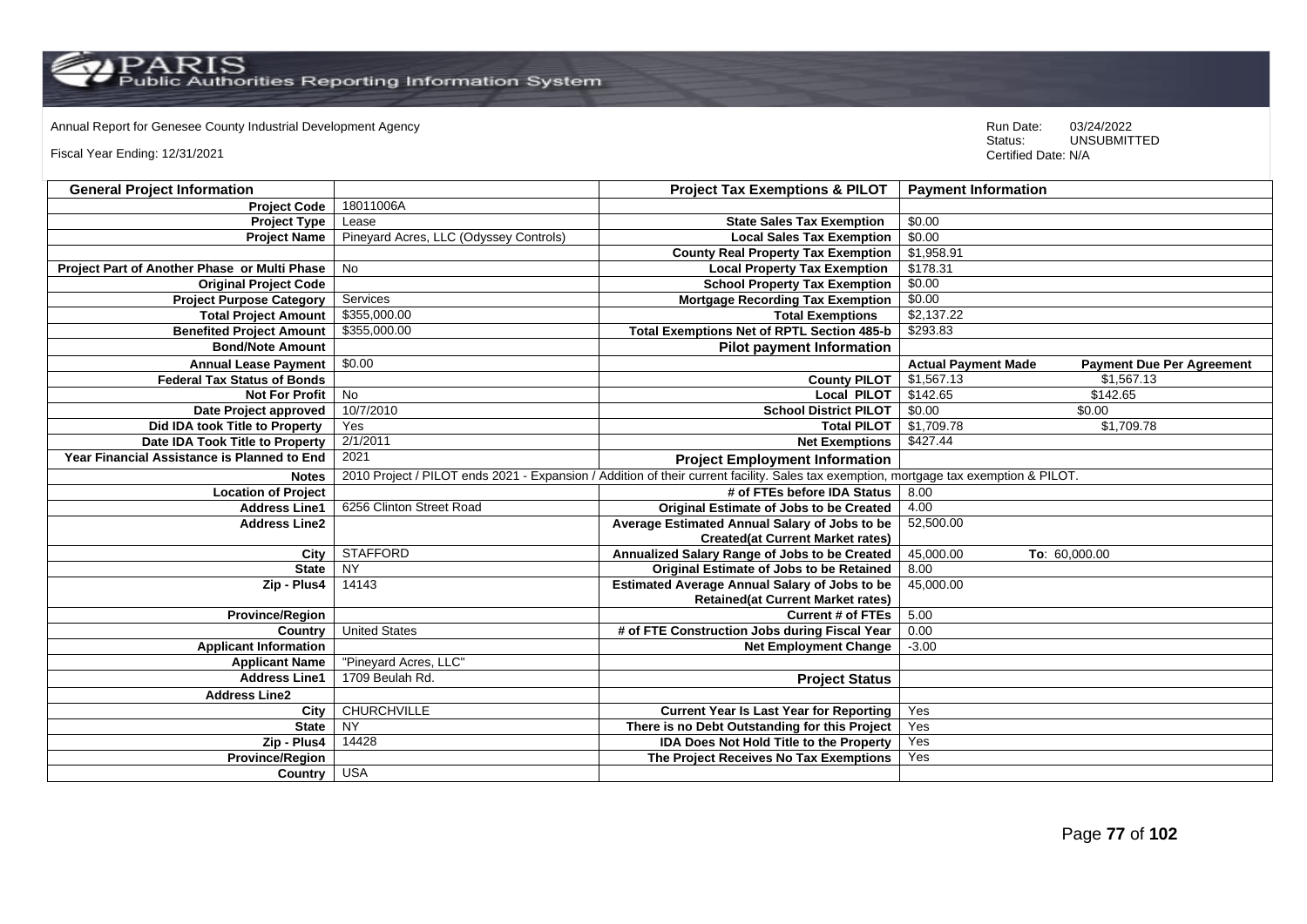# Annual Report for Genesee County Industrial Development Agency **Company of Connect Agency** Run Date: 03/24/2022<br>Status: UNSUBMIT

Fiscal Year Ending: 12/31/2021

| <b>General Project Information</b>           |                         | <b>Project Tax Exemptions &amp; PILOT</b>                                                                                 | <b>Payment Information</b>                                     |
|----------------------------------------------|-------------------------|---------------------------------------------------------------------------------------------------------------------------|----------------------------------------------------------------|
| <b>Project Code</b>                          | 18012104A               |                                                                                                                           |                                                                |
| <b>Project Type</b>                          | Lease                   | <b>State Sales Tax Exemption</b>                                                                                          | \$126,776.25                                                   |
| <b>Project Name</b>                          | Plug Power Inc.         | <b>Local Sales Tax Exemption</b>                                                                                          | \$126,776.25                                                   |
|                                              |                         | <b>County Real Property Tax Exemption</b>                                                                                 | \$0.00                                                         |
| Project Part of Another Phase or Multi Phase | <b>No</b>               | <b>Local Property Tax Exemption</b>                                                                                       | \$0.00                                                         |
| <b>Original Project Code</b>                 |                         | <b>School Property Tax Exemption</b>                                                                                      | \$0.00                                                         |
| <b>Project Purpose Category</b>              | <b>Other Categories</b> | <b>Mortgage Recording Tax Exemption</b>                                                                                   | \$0.00                                                         |
| <b>Total Project Amount</b>                  | \$288,009,880.00        | <b>Total Exemptions</b>                                                                                                   | \$253,552.50                                                   |
| <b>Benefited Project Amount</b>              | \$267,709,880.00        | <b>Total Exemptions Net of RPTL Section 485-b</b>                                                                         | \$0.00                                                         |
| <b>Bond/Note Amount</b>                      |                         | <b>Pilot payment Information</b>                                                                                          |                                                                |
| <b>Annual Lease Payment</b>                  | \$1.00                  |                                                                                                                           | <b>Actual Payment Made</b><br><b>Payment Due Per Agreement</b> |
| <b>Federal Tax Status of Bonds</b>           |                         | <b>County PILOT</b>                                                                                                       | \$0.00<br>\$0.00                                               |
| <b>Not For Profit</b>                        | No                      | <b>Local PILOT</b>                                                                                                        | \$0.00<br>\$0.00                                               |
| Date Project approved                        | 3/25/2021               | <b>School District PILOT</b>                                                                                              | \$0.00<br>\$0.00                                               |
| Did IDA took Title to Property               | Yes                     | <b>Total PILOT</b>                                                                                                        | \$0.00<br>\$0.00                                               |
| Date IDA Took Title to Property              | 3/25/2021               | <b>Net Exemptions</b>                                                                                                     | \$253,552.50                                                   |
| Year Financial Assistance is Planned to End  | 2042                    | <b>Project Employment Information</b>                                                                                     |                                                                |
| <b>Notes</b>                                 |                         | PILOT starts with 2022 school, ends in 2042 (20 year PILOT). New construction at STAMP of a hydrogen production facility. |                                                                |
| <b>Location of Project</b>                   |                         | # of FTEs before IDA Status                                                                                               | 0.00                                                           |
| <b>Address Line1</b>                         | 6840 Crosby Road        | Original Estimate of Jobs to be Created                                                                                   | 68.00                                                          |
| <b>Address Line2</b>                         |                         | Average Estimated Annual Salary of Jobs to be                                                                             | 67,500.00                                                      |
|                                              |                         | <b>Created(at Current Market rates)</b>                                                                                   |                                                                |
| City                                         | <b>ALABAMA</b>          | Annualized Salary Range of Jobs to be Created                                                                             | 55,000.00<br>To: 80,000.00                                     |
| <b>State</b>                                 | <b>NY</b>               | <b>Original Estimate of Jobs to be Retained</b>                                                                           | 0.00                                                           |
| Zip - Plus4                                  | 14013                   | <b>Estimated Average Annual Salary of Jobs to be</b>                                                                      | 0.00                                                           |
|                                              |                         | <b>Retained(at Current Market rates)</b>                                                                                  |                                                                |
| <b>Province/Region</b>                       |                         | <b>Current # of FTEs</b>                                                                                                  | 0.00                                                           |
| Country                                      | <b>United States</b>    | # of FTE Construction Jobs during Fiscal Year                                                                             | 20.00                                                          |
| <b>Applicant Information</b>                 |                         | <b>Net Employment Change</b>                                                                                              | 0.00                                                           |
| <b>Applicant Name</b>                        | Plug Power Inc.         |                                                                                                                           |                                                                |
| <b>Address Line1</b>                         | 968 Albany Shaker Road  | <b>Project Status</b>                                                                                                     |                                                                |
| <b>Address Line2</b>                         |                         |                                                                                                                           |                                                                |
| City                                         | <b>LATHAM</b>           | <b>Current Year Is Last Year for Reporting</b>                                                                            | No                                                             |
| <b>State</b>                                 | NY                      | There is no Debt Outstanding for this Project                                                                             | Yes                                                            |
| Zip - Plus4                                  | 12110                   | <b>IDA Does Not Hold Title to the Property</b>                                                                            | No                                                             |
| <b>Province/Region</b>                       |                         | The Project Receives No Tax Exemptions                                                                                    | No                                                             |
| <b>Country</b>                               | <b>USA</b>              |                                                                                                                           |                                                                |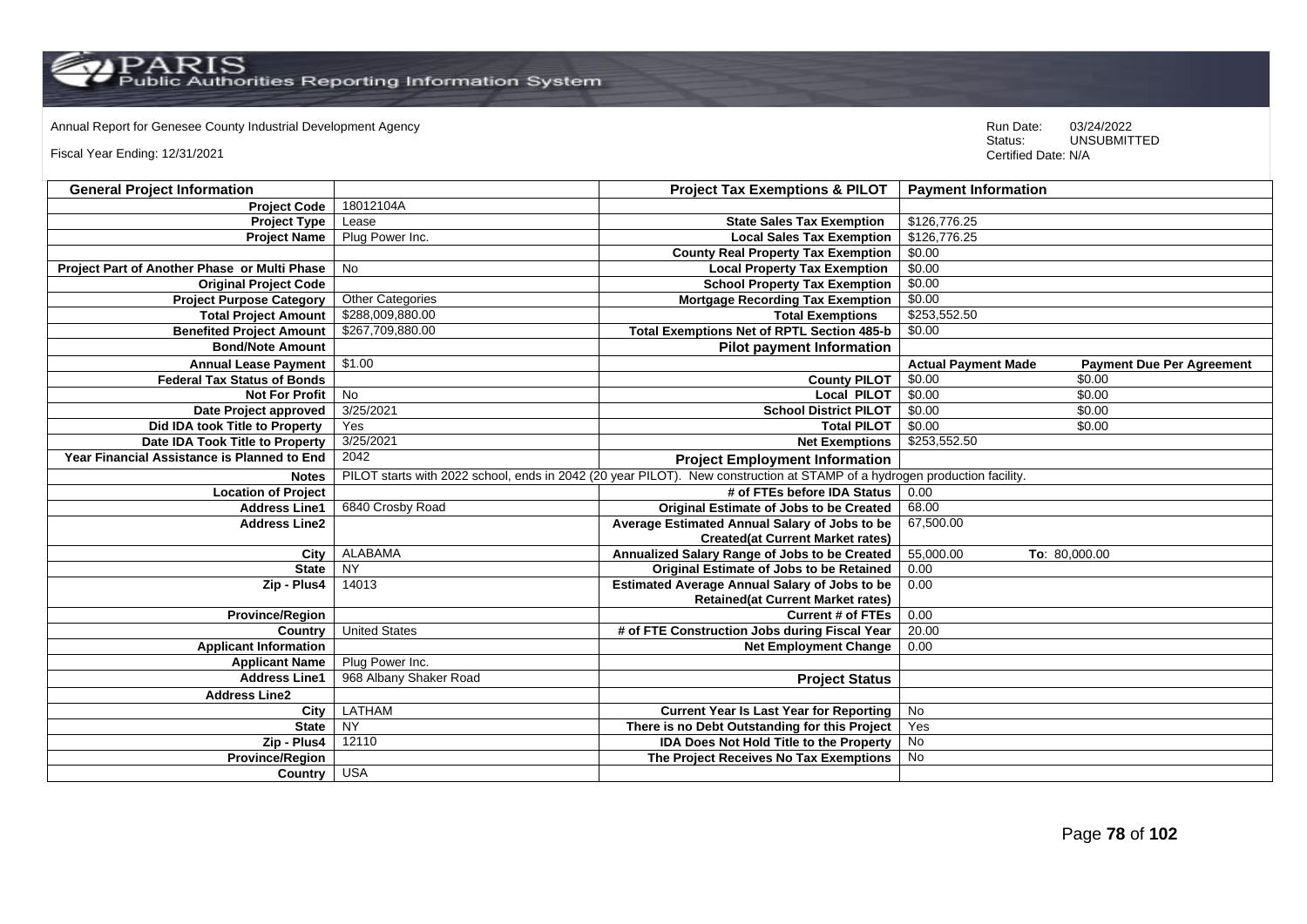Annual Report for Genesee County Industrial Development Agency **Company of Connect Agency** Run Date: 03/24/2022<br>Status: UNSUBMIT

Fiscal Year Ending: 12/31/2021

| <b>General Project Information</b>           |                              | <b>Project Tax Exemptions &amp; PILOT</b>                                                                    | <b>Payment Information</b>                                     |
|----------------------------------------------|------------------------------|--------------------------------------------------------------------------------------------------------------|----------------------------------------------------------------|
| <b>Project Code</b>                          | 18011108A                    |                                                                                                              |                                                                |
| <b>Project Type</b>                          | Lease                        | <b>State Sales Tax Exemption</b>                                                                             | \$0.00                                                         |
| <b>Project Name</b>                          | Project Hotel 2010           | <b>Local Sales Tax Exemption</b>                                                                             | \$0.00                                                         |
|                                              |                              | <b>County Real Property Tax Exemption</b>                                                                    | \$16,886.47                                                    |
| Project Part of Another Phase or Multi Phase | No                           | <b>Local Property Tax Exemption</b>                                                                          | \$4,809.63                                                     |
| <b>Original Project Code</b>                 |                              | <b>School Property Tax Exemption</b>                                                                         | \$34,769.25                                                    |
| <b>Project Purpose Category</b>              | Services                     | <b>Mortgage Recording Tax Exemption</b>                                                                      | \$0.00                                                         |
| <b>Total Project Amount</b>                  | \$3,500,000.00               | <b>Total Exemptions</b>                                                                                      | \$56,465.35                                                    |
| <b>Benefited Project Amount</b>              | \$3,500,000.00               | <b>Total Exemptions Net of RPTL Section 485-b</b>                                                            | \$6,904.04                                                     |
| <b>Bond/Note Amount</b>                      | \$0.00                       | <b>Pilot payment Information</b>                                                                             |                                                                |
| <b>Annual Lease Payment</b>                  | \$0.00                       |                                                                                                              | <b>Actual Payment Made</b><br><b>Payment Due Per Agreement</b> |
| <b>Federal Tax Status of Bonds</b>           |                              | <b>County PILOT</b>                                                                                          | \$13,509.17<br>\$13,509.17                                     |
| <b>Not For Profit</b>                        | $\overline{N}$               | <b>Local PILOT</b>                                                                                           | \$3,847.70<br>\$3,847.70                                       |
| Date Project approved                        | 4/14/2011                    | <b>School District PILOT</b>                                                                                 | \$27,815.40<br>\$27,815.40                                     |
| Did IDA took Title to Property               | Yes                          | <b>Total PILOT</b>                                                                                           | \$45,172.27<br>\$45,172.27                                     |
| Date IDA Took Title to Property              | 10/1/2011                    | <b>Net Exemptions</b>                                                                                        | \$11,293.08                                                    |
| Year Financial Assistance is Planned to End  | 2022                         | <b>Project Employment Information</b>                                                                        |                                                                |
| <b>Notes</b>                                 |                              | PILOT starts in 2012 / PILOT ends 2022 - Construction of a new Holiday Inn Express within Gateway Corp. Park |                                                                |
| <b>Location of Project</b>                   |                              | # of FTEs before IDA Status                                                                                  | 0.00                                                           |
| <b>Address Line1</b>                         | <b>Commerce Drive</b>        | <b>Original Estimate of Jobs to be Created</b>                                                               | 19.00                                                          |
| <b>Address Line2</b>                         |                              | Average Estimated Annual Salary of Jobs to be                                                                | 15,000.00                                                      |
|                                              |                              | <b>Created(at Current Market rates)</b>                                                                      |                                                                |
| City                                         | <b>BATAVIA</b>               | Annualized Salary Range of Jobs to be Created                                                                | 15,000.00<br>To: 20,000.00                                     |
| <b>State</b>                                 | NY                           | Original Estimate of Jobs to be Retained                                                                     | 0.00                                                           |
| Zip - Plus4                                  | 14020                        | <b>Estimated Average Annual Salary of Jobs to be</b>                                                         | 0.00                                                           |
|                                              |                              | <b>Retained(at Current Market rates)</b>                                                                     |                                                                |
| <b>Province/Region</b>                       |                              | <b>Current # of FTEs</b>                                                                                     | 24.00                                                          |
| Country                                      | <b>United States</b>         | # of FTE Construction Jobs during Fiscal Year                                                                | 0.00                                                           |
| <b>Applicant Information</b>                 |                              | <b>Net Employment Change</b>                                                                                 | 24.00                                                          |
| <b>Applicant Name</b>                        | "Berkshire Hospitality, LLC" |                                                                                                              |                                                                |
| <b>Address Line1</b>                         | 7820 Perry Highway           | <b>Project Status</b>                                                                                        |                                                                |
| <b>Address Line2</b>                         |                              |                                                                                                              |                                                                |
| City                                         | ERIE                         | <b>Current Year Is Last Year for Reporting</b>                                                               | No                                                             |
| <b>State</b>                                 | PA                           | There is no Debt Outstanding for this Project                                                                | Yes                                                            |
| Zip - Plus4                                  | 16509                        | <b>IDA Does Not Hold Title to the Property</b>                                                               | <b>No</b>                                                      |
| Province/Region                              |                              | The Project Receives No Tax Exemptions                                                                       | <b>No</b>                                                      |
| Country                                      | <b>USA</b>                   |                                                                                                              |                                                                |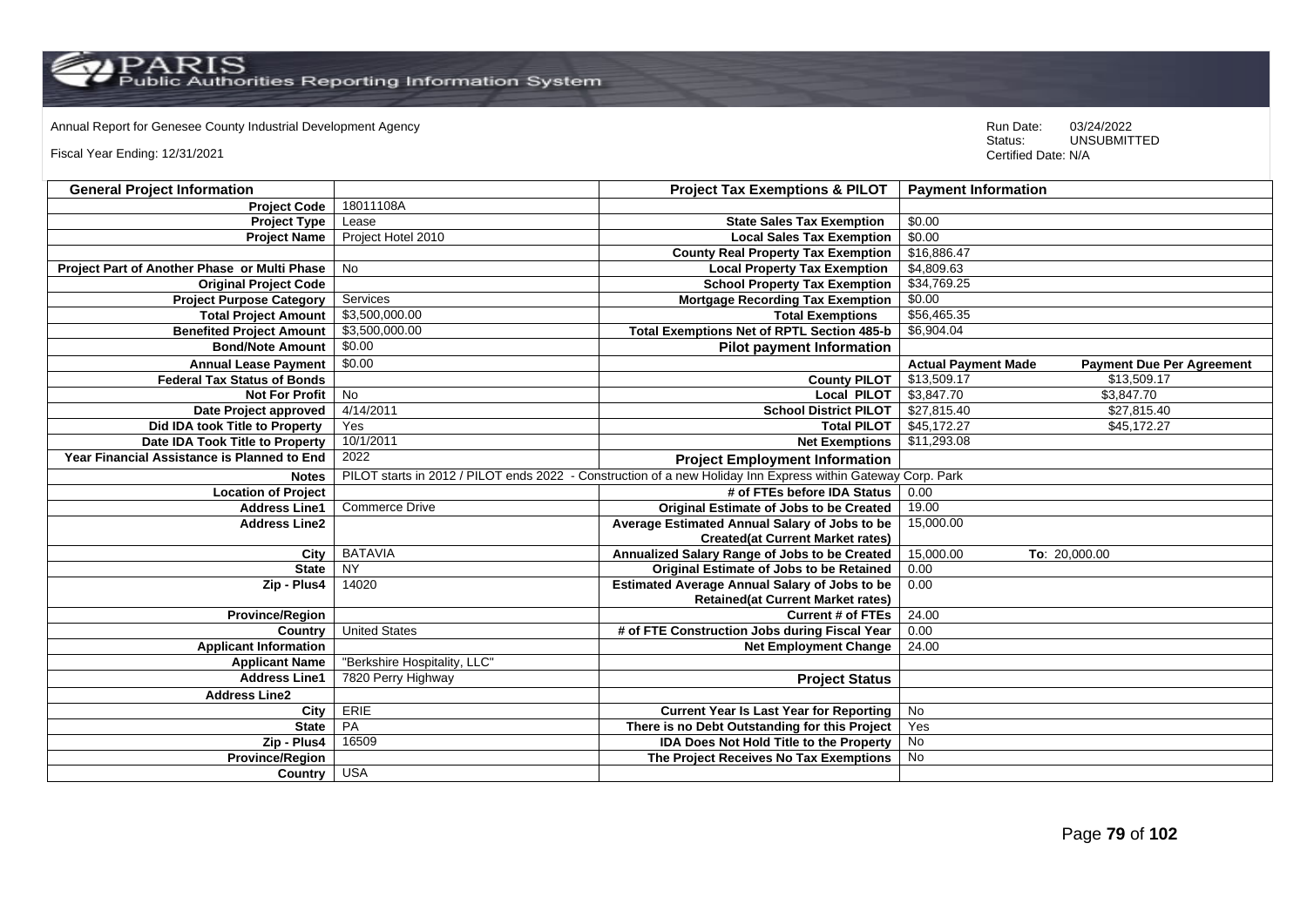# Annual Report for Genesee County Industrial Development Agency **Company of Connect Agency** Run Date: 03/24/2022<br>Status: UNSUBMIT

Fiscal Year Ending: 12/31/2021

| <b>General Project Information</b>           |                                                                           | <b>Project Tax Exemptions &amp; PILOT</b>            | <b>Payment Information</b> |                                  |
|----------------------------------------------|---------------------------------------------------------------------------|------------------------------------------------------|----------------------------|----------------------------------|
| <b>Project Code</b>                          | 18011907A                                                                 |                                                      |                            |                                  |
| <b>Project Type</b>                          | Lease                                                                     | <b>State Sales Tax Exemption</b>                     | \$0.00                     |                                  |
| <b>Project Name</b>                          | Provident Batavia LLC (SCP Pools)                                         | <b>Local Sales Tax Exemption</b>                     | \$0.00                     |                                  |
|                                              |                                                                           | <b>County Real Property Tax Exemption</b>            | \$5,197.02                 |                                  |
| Project Part of Another Phase or Multi Phase | No                                                                        | <b>Local Property Tax Exemption</b>                  | \$1,480.24                 |                                  |
| <b>Original Project Code</b>                 |                                                                           | <b>School Property Tax Exemption</b>                 | \$10,141.45                |                                  |
| <b>Project Purpose Category</b>              | <b>Wholesale Trade</b>                                                    | <b>Mortgage Recording Tax Exemption</b>              | \$0.00                     |                                  |
| <b>Total Project Amount</b>                  | \$1,194,249.00                                                            | <b>Total Exemptions</b>                              | \$16,818.71                |                                  |
| <b>Benefited Project Amount</b>              | \$1,194,249.00                                                            | <b>Total Exemptions Net of RPTL Section 485-b</b>    | \$2,598.51                 |                                  |
| <b>Bond/Note Amount</b>                      |                                                                           | <b>Pilot payment Information</b>                     |                            |                                  |
| <b>Annual Lease Payment</b>                  | \$1.00                                                                    |                                                      | <b>Actual Payment Made</b> | <b>Payment Due Per Agreement</b> |
| <b>Federal Tax Status of Bonds</b>           |                                                                           | <b>County PILOT</b>                                  | \$0.00                     | \$0.00                           |
| <b>Not For Profit</b>                        | No                                                                        | Local PILOT                                          | \$0.00                     | \$0.00                           |
| Date Project approved                        | 9/5/2019                                                                  | <b>School District PILOT</b>                         | \$0.00                     | \$0.00                           |
| Did IDA took Title to Property               | Yes                                                                       | <b>Total PILOT</b>                                   | \$0.00                     | \$0.00                           |
| Date IDA Took Title to Property              | 9/5/2019                                                                  | <b>Net Exemptions</b>                                | \$16,818.71                |                                  |
| Year Financial Assistance is Planned to End  | 2030                                                                      | <b>Project Employment Information</b>                |                            |                                  |
| <b>Notes</b>                                 | PILOT Starts with 2020 school, ends in 2030. Construction of an addition. |                                                      |                            |                                  |
| <b>Location of Project</b>                   |                                                                           | # of FTEs before IDA Status                          | 15.00                      |                                  |
| <b>Address Line1</b>                         | 4430 Saile Drive                                                          | Original Estimate of Jobs to be Created              | 0.00                       |                                  |
| <b>Address Line2</b>                         |                                                                           | Average Estimated Annual Salary of Jobs to be        | 0.00                       |                                  |
|                                              |                                                                           | <b>Created(at Current Market rates)</b>              |                            |                                  |
| City                                         | <b>BATAVIA</b>                                                            | Annualized Salary Range of Jobs to be Created        | 0.00<br>To: 0.00           |                                  |
| <b>State</b>                                 | <b>NY</b>                                                                 | <b>Original Estimate of Jobs to be Retained</b>      | 15.00                      |                                  |
| Zip - Plus4                                  | 14020                                                                     | <b>Estimated Average Annual Salary of Jobs to be</b> | 35,000.00                  |                                  |
|                                              |                                                                           | <b>Retained(at Current Market rates)</b>             |                            |                                  |
| <b>Province/Region</b>                       |                                                                           | <b>Current # of FTEs</b>                             | 15.00                      |                                  |
| Country                                      | <b>United States</b>                                                      | # of FTE Construction Jobs during Fiscal Year        | 0.00                       |                                  |
| <b>Applicant Information</b>                 |                                                                           | <b>Net Employment Change</b>                         | 0.00                       |                                  |
| <b>Applicant Name</b>                        | Provident Batavia LLC                                                     |                                                      |                            |                                  |
| <b>Address Line1</b>                         | PO Box 354                                                                | <b>Project Status</b>                                |                            |                                  |
| <b>Address Line2</b>                         |                                                                           |                                                      |                            |                                  |
| City                                         | <b>SARATOGA SPRINGS</b>                                                   | Current Year Is Last Year for Reporting              | No                         |                                  |
| <b>State</b>                                 | <b>NY</b>                                                                 | There is no Debt Outstanding for this Project        | Yes                        |                                  |
| Zip - Plus4                                  | 12866                                                                     | IDA Does Not Hold Title to the Property              | No                         |                                  |
| <b>Province/Region</b>                       |                                                                           | The Project Receives No Tax Exemptions               | <b>No</b>                  |                                  |
| Country USA                                  |                                                                           |                                                      |                            |                                  |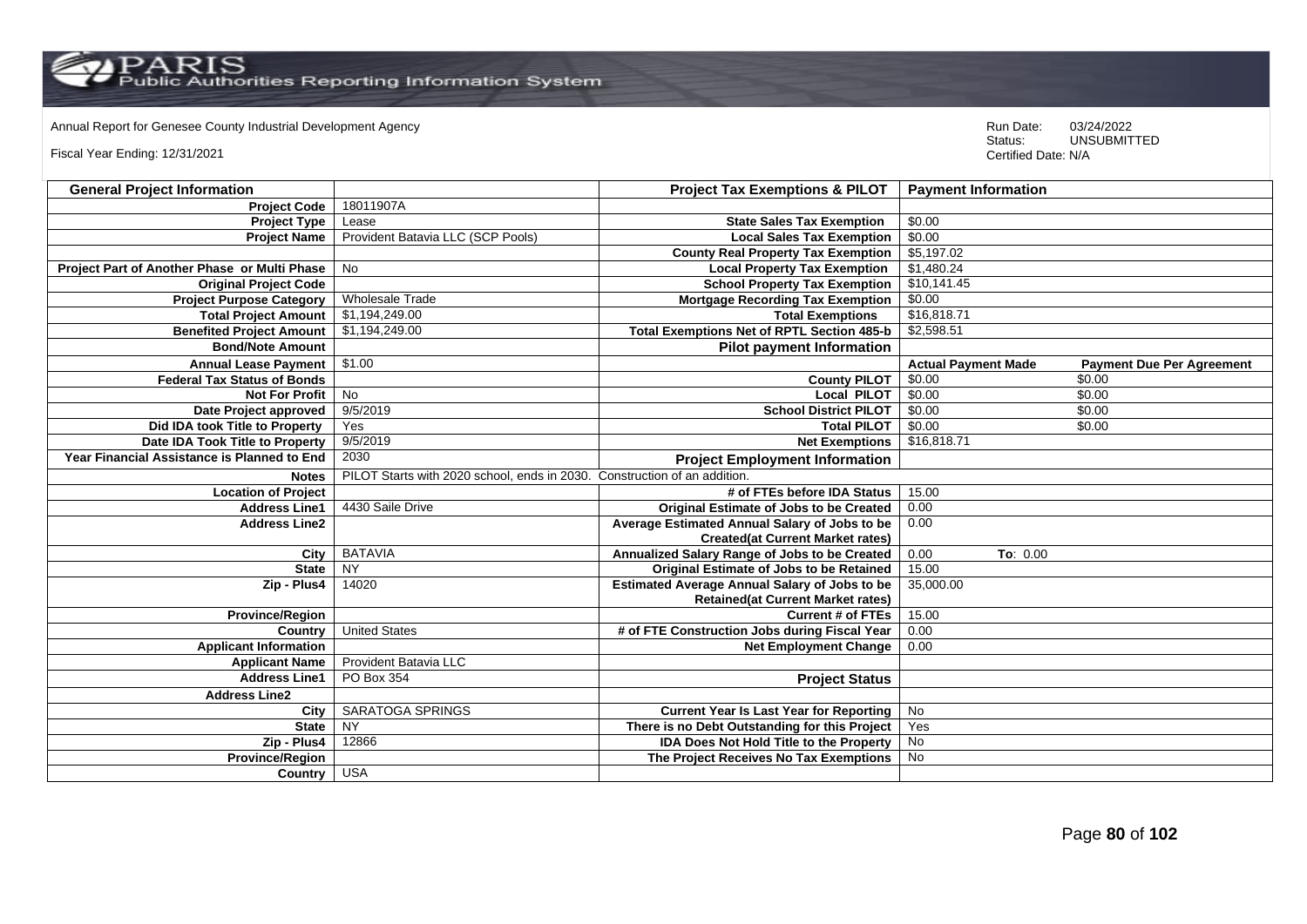# Annual Report for Genesee County Industrial Development Agency **Company of Connect Agency** Run Date: 03/24/2022<br>Status: UNSUBMIT

Fiscal Year Ending: 12/31/2021

| <b>General Project Information</b>           |                                             | <b>Project Tax Exemptions &amp; PILOT</b>                                                                                                                           | <b>Payment Information</b> |                                  |
|----------------------------------------------|---------------------------------------------|---------------------------------------------------------------------------------------------------------------------------------------------------------------------|----------------------------|----------------------------------|
| <b>Project Code</b>                          | 18010811A                                   |                                                                                                                                                                     |                            |                                  |
| <b>Project Type</b>                          | Bonds/Notes Issuance                        | <b>State Sales Tax Exemption</b>                                                                                                                                    | \$0.00                     |                                  |
| <b>Project Name</b>                          | R.J. Properties, LLC (Liberty Pumps) - 0811 | <b>Local Sales Tax Exemption</b>                                                                                                                                    | \$0.00                     |                                  |
|                                              |                                             | <b>County Real Property Tax Exemption</b>                                                                                                                           | \$21,361.59                |                                  |
| Project Part of Another Phase or Multi Phase | Yes                                         | <b>Local Property Tax Exemption</b>                                                                                                                                 | \$5,207.34                 |                                  |
| <b>Original Project Code</b>                 | 18010007A                                   | <b>School Property Tax Exemption</b>                                                                                                                                | \$48,744.01                |                                  |
| <b>Project Purpose Category</b>              | Manufacturing                               | <b>Mortgage Recording Tax Exemption</b>                                                                                                                             | \$0.00                     |                                  |
| <b>Total Project Amount</b>                  | \$4,000,000.00                              | <b>Total Exemptions</b>                                                                                                                                             | \$75,312.94                |                                  |
| <b>Benefited Project Amount</b>              | \$400,000.00                                | Total Exemptions Net of RPTL Section 485-b                                                                                                                          | \$0.00                     |                                  |
| <b>Bond/Note Amount</b>                      | \$6,080,000.00                              | <b>Pilot payment Information</b>                                                                                                                                    |                            |                                  |
| <b>Annual Lease Payment</b>                  |                                             |                                                                                                                                                                     | <b>Actual Payment Made</b> | <b>Payment Due Per Agreement</b> |
| <b>Federal Tax Status of Bonds</b>           | <b>Tax Exempt</b>                           | <b>County PILOT</b>                                                                                                                                                 | \$14,953.11                | \$14,953.11                      |
| <b>Not For Profit</b>                        | <b>No</b>                                   | <b>Local PILOT</b>                                                                                                                                                  | \$3,645.14                 | \$3,645.14                       |
| Date Project approved                        | 3/25/2008                                   | <b>School District PILOT</b>                                                                                                                                        | \$34,120.81                | \$34,120.81                      |
| Did IDA took Title to Property               | Yes                                         | <b>Total PILOT</b>                                                                                                                                                  | \$52,719.06                | \$52,719.06                      |
| Date IDA Took Title to Property              | 8/1/2008                                    | <b>Net Exemptions</b>                                                                                                                                               | \$22,593.88                |                                  |
| Year Financial Assistance is Planned to End  | 2024                                        | <b>Project Employment Information</b>                                                                                                                               |                            |                                  |
| <b>Notes</b>                                 |                                             | 2008 Project / PILOT ends 2024 (extension in 2011) Bond Construction of 64,000 square foot addition and reconfiguration of 6,000 square feet of existing space into |                            |                                  |
|                                              |                                             | expanded office, R&D and support services, purchase of manufacturing equipment A/B PILOT Using empire Zone. Resumed PILOT schedule in 2018.                         |                            |                                  |
| <b>Location of Project</b>                   |                                             | # of FTEs before IDA Status                                                                                                                                         | 31.00                      |                                  |
| <b>Address Line1</b>                         | 7000 Apple Tree Avenue                      | <b>Original Estimate of Jobs to be Created</b>                                                                                                                      | 15.00                      |                                  |
| <b>Address Line2</b>                         |                                             | Average Estimated Annual Salary of Jobs to be                                                                                                                       | 32,240.00                  |                                  |
|                                              |                                             | <b>Created(at Current Market rates)</b>                                                                                                                             |                            |                                  |
| City                                         | <b>BERGEN</b>                               | Annualized Salary Range of Jobs to be Created                                                                                                                       | 0.00<br>To: 0.00           |                                  |
| <b>State</b>                                 | $\overline{NY}$                             | <b>Original Estimate of Jobs to be Retained</b>                                                                                                                     | 31.00                      |                                  |
| Zip - Plus4                                  | 14416                                       | <b>Estimated Average Annual Salary of Jobs to be</b>                                                                                                                | 0.00                       |                                  |
|                                              |                                             | <b>Retained(at Current Market rates)</b>                                                                                                                            |                            |                                  |
| <b>Province/Region</b>                       |                                             | <b>Current # of FTEs</b>                                                                                                                                            | 58.00                      |                                  |
| Country                                      | <b>United States</b>                        | # of FTE Construction Jobs during Fiscal Year                                                                                                                       | 0.00                       |                                  |
| <b>Applicant Information</b>                 |                                             | <b>Net Employment Change</b>                                                                                                                                        | 27.00                      |                                  |
| <b>Applicant Name</b>                        | "R.J. Properties, LLC (Liberty Pumps)"      |                                                                                                                                                                     |                            |                                  |
| <b>Address Line1</b>                         | 7000 Apple Tree Avenue                      | <b>Project Status</b>                                                                                                                                               |                            |                                  |
| <b>Address Line2</b>                         |                                             |                                                                                                                                                                     |                            |                                  |
| City                                         | <b>BERGEN</b>                               | <b>Current Year Is Last Year for Reporting</b>                                                                                                                      | No                         |                                  |
| <b>State</b>                                 | <b>NY</b>                                   | There is no Debt Outstanding for this Project                                                                                                                       | Yes                        |                                  |
| Zip - Plus4                                  | 14416                                       | <b>IDA Does Not Hold Title to the Property</b>                                                                                                                      | <b>No</b>                  |                                  |
| <b>Province/Region</b>                       |                                             | The Project Receives No Tax Exemptions                                                                                                                              | No                         |                                  |
| Country   USA                                |                                             |                                                                                                                                                                     |                            |                                  |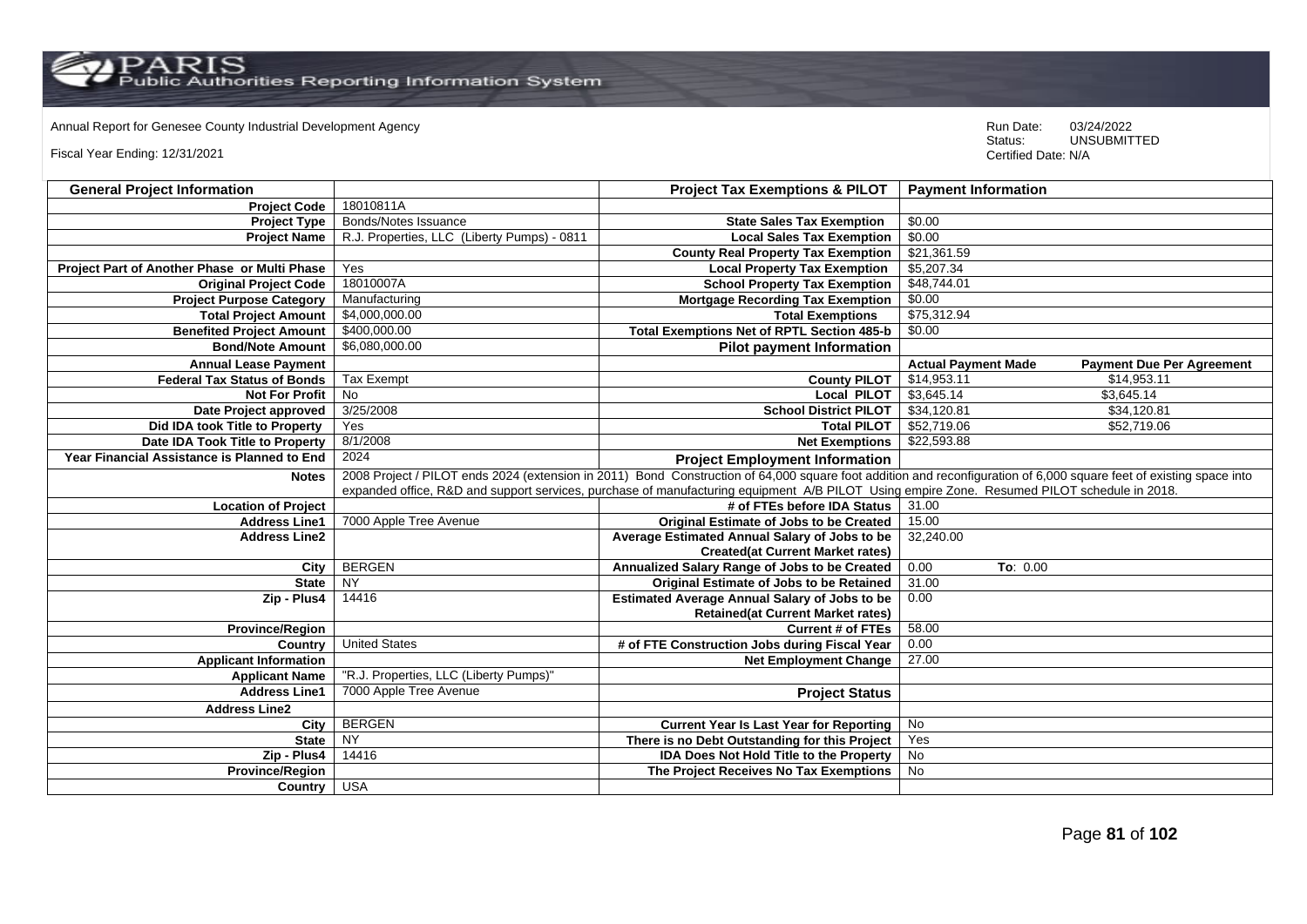# Annual Report for Genesee County Industrial Development Agency **Company of Connect Agency** Run Date: 03/24/2022<br>Status: UNSUBMIT

Fiscal Year Ending: 12/31/2021

| <b>General Project Information</b>           |                                        | <b>Project Tax Exemptions &amp; PILOT</b>                                                                       | <b>Payment Information</b>                                     |
|----------------------------------------------|----------------------------------------|-----------------------------------------------------------------------------------------------------------------|----------------------------------------------------------------|
| <b>Project Code</b>                          | 18011406A                              |                                                                                                                 |                                                                |
| <b>Project Type</b>                          | Lease                                  | <b>State Sales Tax Exemption</b>                                                                                | \$0.00                                                         |
| <b>Project Name</b>                          | R.J. Properties, LLC / Liberty Pumps   | <b>Local Sales Tax Exemption</b>                                                                                | \$0.00                                                         |
|                                              |                                        | <b>County Real Property Tax Exemption</b>                                                                       | \$23,800.40                                                    |
| Project Part of Another Phase or Multi Phase | Yes                                    | <b>Local Property Tax Exemption</b>                                                                             | \$5,801.85                                                     |
| <b>Original Project Code</b>                 | 18010811A                              | <b>School Property Tax Exemption</b>                                                                            | \$54,308.99                                                    |
| <b>Project Purpose Category</b>              | Manufacturing                          | <b>Mortgage Recording Tax Exemption</b>                                                                         | \$0.00                                                         |
| <b>Total Project Amount</b>                  | \$9,835,000.00                         | <b>Total Exemptions</b>                                                                                         | \$83,911.24                                                    |
| <b>Benefited Project Amount</b>              | \$8,185,000.00                         | <b>Total Exemptions Net of RPTL Section 485-b</b>                                                               | \$32,084.38                                                    |
| <b>Bond/Note Amount</b>                      |                                        | <b>Pilot payment Information</b>                                                                                |                                                                |
| <b>Annual Lease Payment</b>                  | \$0.00                                 |                                                                                                                 | <b>Actual Payment Made</b><br><b>Payment Due Per Agreement</b> |
| <b>Federal Tax Status of Bonds</b>           |                                        | <b>County PILOT</b>                                                                                             | \$9,520.16<br>\$9,520.16                                       |
| <b>Not For Profit</b>                        | <b>No</b>                              | <b>Local PILOT</b>                                                                                              | \$2,320.74<br>\$2,320.74                                       |
| Date Project approved                        | 3/6/2014                               | <b>School District PILOT</b>                                                                                    | \$21,723.60<br>\$21,723.60                                     |
| Did IDA took Title to Property               | Yes                                    | <b>Total PILOT</b>                                                                                              | \$33,564.50<br>\$33,564.50                                     |
| Date IDA Took Title to Property              | 8/1/2014                               | <b>Net Exemptions</b>                                                                                           | \$50,346.74                                                    |
| Year Financial Assistance is Planned to End  | 2026                                   | <b>Project Employment Information</b>                                                                           |                                                                |
| <b>Notes</b>                                 |                                        | PILOT starts with 2015 school / Ends with 2025 County. 2014 project expansion (100,000 s/f). See PIF agreement. |                                                                |
| <b>Location of Project</b>                   |                                        | # of FTEs before IDA Status                                                                                     | 0.00                                                           |
| <b>Address Line1</b>                         | 7000 Apple Tree Avenue                 | <b>Original Estimate of Jobs to be Created</b>                                                                  | 27.00                                                          |
| <b>Address Line2</b>                         |                                        | Average Estimated Annual Salary of Jobs to be                                                                   | 50,000.00                                                      |
|                                              |                                        | <b>Created(at Current Market rates)</b>                                                                         |                                                                |
| City                                         | <b>BERGEN</b>                          | Annualized Salary Range of Jobs to be Created                                                                   | 45,000.00<br>To: 55,000.00                                     |
| <b>State</b>                                 | <b>NY</b>                              | Original Estimate of Jobs to be Retained                                                                        | 0.00                                                           |
| Zip - Plus4                                  | 14416                                  | <b>Estimated Average Annual Salary of Jobs to be</b>                                                            | 0.00                                                           |
|                                              |                                        | <b>Retained(at Current Market rates)</b>                                                                        |                                                                |
| <b>Province/Region</b>                       |                                        | <b>Current # of FTEs</b>                                                                                        | 130.00                                                         |
| Country                                      | <b>United States</b>                   | # of FTE Construction Jobs during Fiscal Year                                                                   | 0.00                                                           |
| <b>Applicant Information</b>                 |                                        | <b>Net Employment Change</b>                                                                                    | 130.00                                                         |
| <b>Applicant Name</b>                        | "R.J. Properties, LLC (Liberty Pumps)" |                                                                                                                 |                                                                |
| <b>Address Line1</b>                         | 7000 Apple Tree Avenue                 | <b>Project Status</b>                                                                                           |                                                                |
| <b>Address Line2</b>                         |                                        |                                                                                                                 |                                                                |
| City                                         | <b>BERGEN</b>                          | <b>Current Year Is Last Year for Reporting</b>                                                                  | No                                                             |
| <b>State</b>                                 | $\overline{NY}$                        | There is no Debt Outstanding for this Project                                                                   | Yes                                                            |
| Zip - Plus4                                  | 14416                                  | <b>IDA Does Not Hold Title to the Property</b>                                                                  | No                                                             |
| <b>Province/Region</b>                       |                                        | The Project Receives No Tax Exemptions                                                                          | <b>No</b>                                                      |
| <b>Country</b>                               | <b>USA</b>                             |                                                                                                                 |                                                                |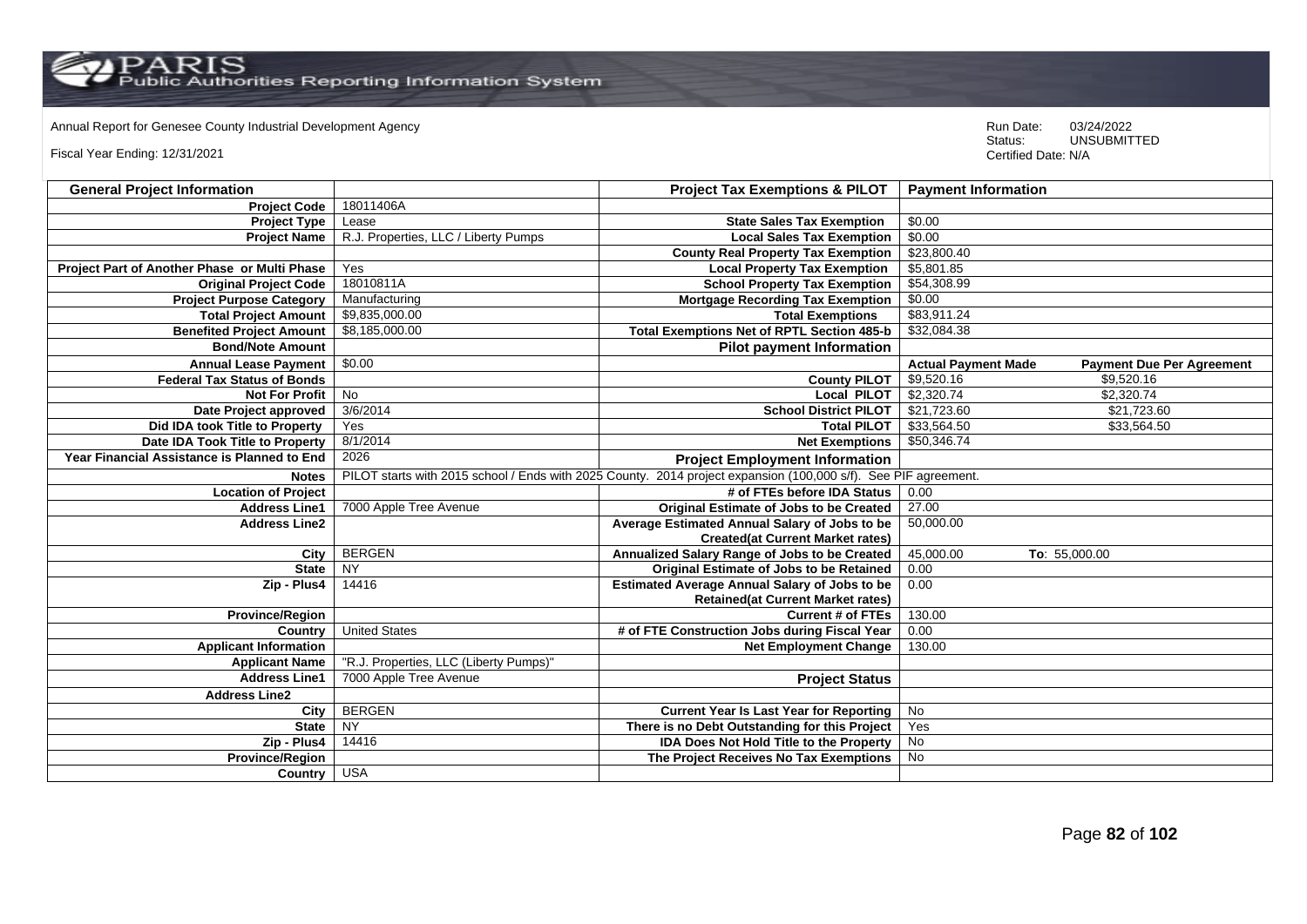# Annual Report for Genesee County Industrial Development Agency **Company of Connect Agency** Run Date: 03/24/2022<br>Status: UNSUBMIT

Fiscal Year Ending: 12/31/2021

| <b>General Project Information</b>           |                               | <b>Project Tax Exemptions &amp; PILOT</b>                                                                   | <b>Payment Information</b>                                     |
|----------------------------------------------|-------------------------------|-------------------------------------------------------------------------------------------------------------|----------------------------------------------------------------|
| <b>Project Code</b>                          | 18012116A                     |                                                                                                             |                                                                |
| <b>Project Type</b>                          | Lease                         | <b>State Sales Tax Exemption</b>                                                                            | \$15,100.00                                                    |
| <b>Project Name</b>                          | RJ Properties / Liberty Pumps | <b>Local Sales Tax Exemption</b>                                                                            | \$15,100.00                                                    |
|                                              |                               | <b>County Real Property Tax Exemption</b>                                                                   | \$0.00                                                         |
| Project Part of Another Phase or Multi Phase | Yes                           | <b>Local Property Tax Exemption</b>                                                                         | \$0.00                                                         |
| <b>Original Project Code</b>                 | 18011406A                     | <b>School Property Tax Exemption</b>                                                                        | \$0.00                                                         |
| <b>Project Purpose Category</b>              | Manufacturing                 | <b>Mortgage Recording Tax Exemption</b>                                                                     | \$0.00                                                         |
| <b>Total Project Amount</b>                  | \$13,727,000.00               | <b>Total Exemptions</b>                                                                                     | \$30,200.00                                                    |
| <b>Benefited Project Amount</b>              | \$12,527,000.00               | <b>Total Exemptions Net of RPTL Section 485-b</b>                                                           | \$0.00                                                         |
| <b>Bond/Note Amount</b>                      |                               | <b>Pilot payment Information</b>                                                                            |                                                                |
| <b>Annual Lease Payment</b>                  | \$1.00                        |                                                                                                             | <b>Actual Payment Made</b><br><b>Payment Due Per Agreement</b> |
| <b>Federal Tax Status of Bonds</b>           |                               | <b>County PILOT</b>                                                                                         | \$0.00<br>\$0.00                                               |
| <b>Not For Profit</b>                        | No                            | <b>Local PILOT</b>                                                                                          | \$0.00<br>\$0.00                                               |
| Date Project approved                        | 10/21/2021                    | <b>School District PILOT</b>                                                                                | \$0.00<br>\$0.00                                               |
| Did IDA took Title to Property               | Yes                           | <b>Total PILOT</b>                                                                                          | \$0.00<br>\$0.00                                               |
| Date IDA Took Title to Property              | 10/21/2021                    | <b>Net Exemptions</b>                                                                                       | \$30,200.00                                                    |
| Year Financial Assistance is Planned to End  | 2033                          | <b>Project Employment Information</b>                                                                       |                                                                |
| <b>Notes</b>                                 |                               | PILOT starts with 2023, ends in 2033. Expansion of there existing facility (107,138 s/f) to support growth. |                                                                |
| <b>Location of Project</b>                   |                               | # of FTEs before IDA Status                                                                                 | 0.00                                                           |
| <b>Address Line1</b>                         | 7000 AppleTree Avenue         | <b>Original Estimate of Jobs to be Created</b>                                                              | 30.00                                                          |
| <b>Address Line2</b>                         |                               | Average Estimated Annual Salary of Jobs to be                                                               | 81,000.00                                                      |
|                                              |                               | <b>Created(at Current Market rates)</b>                                                                     |                                                                |
| City                                         | <b>BERGEN</b>                 | Annualized Salary Range of Jobs to be Created                                                               | 35,000.00<br>To: 110,000.00                                    |
| <b>State</b>                                 | <b>NY</b>                     | <b>Original Estimate of Jobs to be Retained</b>                                                             | 0.00                                                           |
| Zip - Plus4                                  | 14416                         | <b>Estimated Average Annual Salary of Jobs to be</b>                                                        | 0.00                                                           |
|                                              |                               | <b>Retained(at Current Market rates)</b>                                                                    |                                                                |
| <b>Province/Region</b>                       |                               | Current # of FTEs                                                                                           | 74.00                                                          |
| Country                                      | <b>United States</b>          | # of FTE Construction Jobs during Fiscal Year                                                               | 8.00                                                           |
| <b>Applicant Information</b>                 |                               | <b>Net Employment Change</b>                                                                                | 74.00                                                          |
| <b>Applicant Name</b>                        | RJ Properties / Liberty Pumps |                                                                                                             |                                                                |
| <b>Address Line1</b>                         | 7000 AppleTree Avenue         | <b>Project Status</b>                                                                                       |                                                                |
| <b>Address Line2</b>                         |                               |                                                                                                             |                                                                |
| City                                         | <b>BERGEN</b>                 | <b>Current Year Is Last Year for Reporting</b>                                                              | No                                                             |
| <b>State</b>                                 | <b>NY</b>                     | There is no Debt Outstanding for this Project                                                               | Yes                                                            |
| Zip - Plus4                                  | 14416                         | IDA Does Not Hold Title to the Property                                                                     | No                                                             |
| <b>Province/Region</b>                       |                               | The Project Receives No Tax Exemptions                                                                      | <b>No</b>                                                      |
| Country                                      | <b>USA</b>                    |                                                                                                             |                                                                |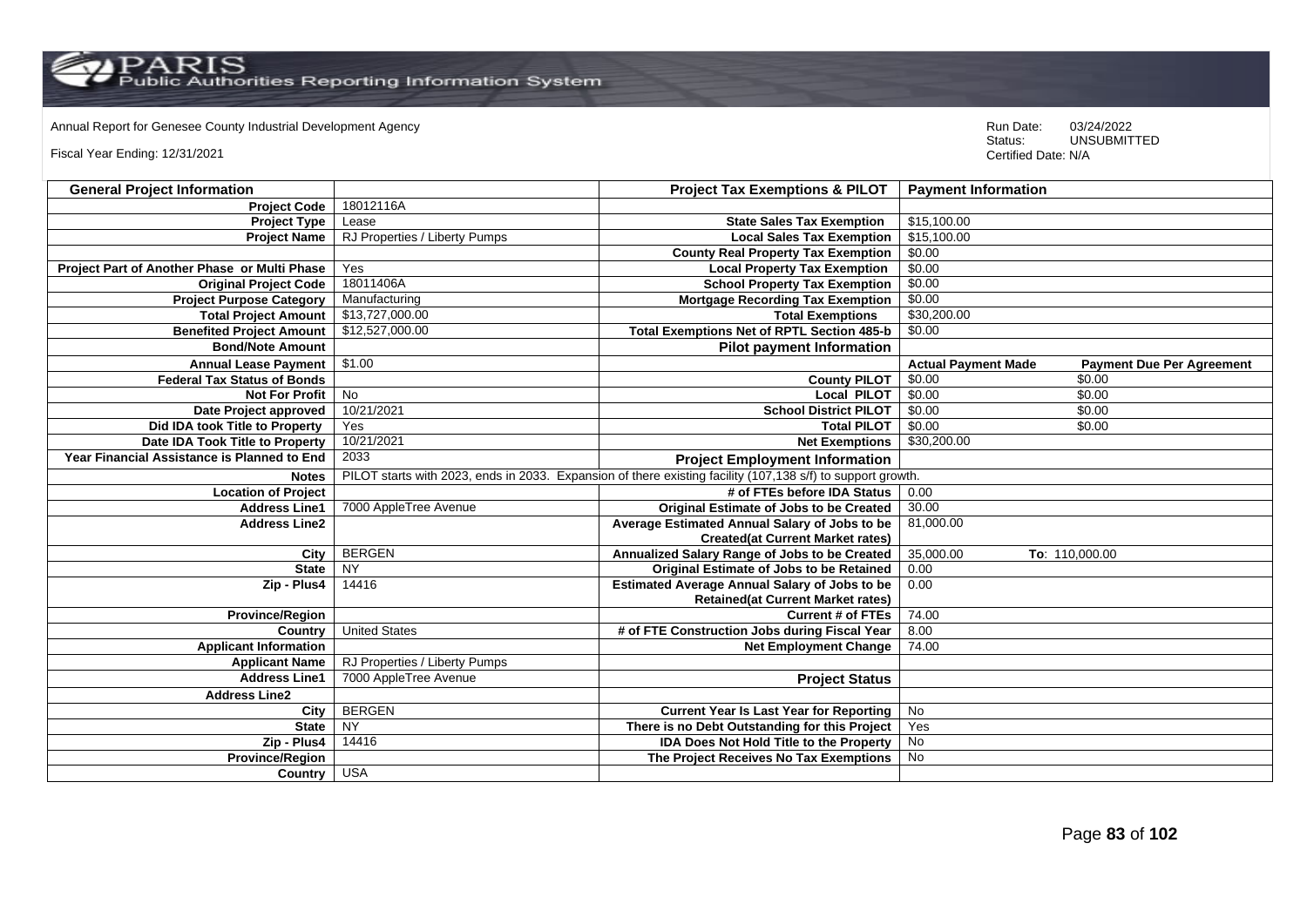# Annual Report for Genesee County Industrial Development Agency **Company of Connect Agency** Run Date: 03/24/2022<br>Status: UNSUBMIT

Fiscal Year Ending: 12/31/2021

| <b>General Project Information</b>           |                                                                               | <b>Project Tax Exemptions &amp; PILOT</b>            | <b>Payment Information</b>                                                                                                                                          |
|----------------------------------------------|-------------------------------------------------------------------------------|------------------------------------------------------|---------------------------------------------------------------------------------------------------------------------------------------------------------------------|
| <b>Project Code</b>                          | 18011507A                                                                     |                                                      |                                                                                                                                                                     |
| <b>Project Type</b>                          | Lease                                                                         | <b>State Sales Tax Exemption</b>                     | \$0.00                                                                                                                                                              |
| <b>Project Name</b>                          | Reinhart Enterprises Warehouse Expansion                                      | <b>Local Sales Tax Exemption</b>                     | \$0.00                                                                                                                                                              |
|                                              |                                                                               | <b>County Real Property Tax Exemption</b>            | \$4,737.20                                                                                                                                                          |
| Project Part of Another Phase or Multi Phase | No                                                                            | <b>Local Property Tax Exemption</b>                  | \$4,609.67                                                                                                                                                          |
| <b>Original Project Code</b>                 |                                                                               | <b>School Property Tax Exemption</b>                 | \$9,754.15                                                                                                                                                          |
| <b>Project Purpose Category</b>              | <b>Wholesale Trade</b>                                                        | <b>Mortgage Recording Tax Exemption</b>              | \$0.00                                                                                                                                                              |
| <b>Total Project Amount</b>                  | \$600,000.00                                                                  | <b>Total Exemptions</b>                              | \$19,101.02                                                                                                                                                         |
| <b>Benefited Project Amount</b>              | \$600,000.00                                                                  | <b>Total Exemptions Net of RPTL Section 485-b</b>    | \$6,218.01                                                                                                                                                          |
| <b>Bond/Note Amount</b>                      |                                                                               | <b>Pilot payment Information</b>                     |                                                                                                                                                                     |
| <b>Annual Lease Payment</b>                  | \$0.00                                                                        |                                                      | <b>Actual Payment Made</b><br><b>Payment Due Per Agreement</b>                                                                                                      |
| <b>Federal Tax Status of Bonds</b>           |                                                                               | <b>County PILOT</b>                                  | \$1,894.88<br>\$1,894.88                                                                                                                                            |
| <b>Not For Profit</b>                        | <b>No</b>                                                                     | <b>Local PILOT</b>                                   | \$1,843.87<br>\$1,843.87                                                                                                                                            |
| Date Project approved                        | 10/1/2015                                                                     | <b>School District PILOT</b>                         | \$3,901.66<br>\$3,901.66                                                                                                                                            |
| Did IDA took Title to Property               | Yes                                                                           | <b>Total PILOT</b>                                   | \$7,640.41<br>\$7,640.41                                                                                                                                            |
| Date IDA Took Title to Property              | 10/1/2015                                                                     | <b>Net Exemptions</b>                                | \$11,460.61                                                                                                                                                         |
| Year Financial Assistance is Planned to End  | 2026                                                                          | <b>Project Employment Information</b>                |                                                                                                                                                                     |
| <b>Notes</b>                                 |                                                                               |                                                      | The company is adding 16,000 sq. ft. of additional warehousing space at their 36 Swan St. facility for their growing distribution center customer. Standard 10 year |
|                                              | PILOT, average 60 abatement, on the increased assessed value of the property. |                                                      |                                                                                                                                                                     |
| <b>Location of Project</b>                   |                                                                               | # of FTEs before IDA Status                          | 14.00                                                                                                                                                               |
| <b>Address Line1</b>                         | 36 Swan St.                                                                   | <b>Original Estimate of Jobs to be Created</b>       | 6.00                                                                                                                                                                |
| <b>Address Line2</b>                         |                                                                               | Average Estimated Annual Salary of Jobs to be        | 23,500.00                                                                                                                                                           |
|                                              |                                                                               | <b>Created(at Current Market rates)</b>              |                                                                                                                                                                     |
| City                                         | <b>BATAVIA</b>                                                                | Annualized Salary Range of Jobs to be Created        | 21,000.00<br>To: 25,000.00                                                                                                                                          |
| <b>State</b>                                 | <b>NY</b>                                                                     | <b>Original Estimate of Jobs to be Retained</b>      | 14.00                                                                                                                                                               |
| Zip - Plus4                                  | 14020                                                                         | <b>Estimated Average Annual Salary of Jobs to be</b> | 30,000.00                                                                                                                                                           |
|                                              |                                                                               | <b>Retained(at Current Market rates)</b>             |                                                                                                                                                                     |
| <b>Province/Region</b>                       |                                                                               | <b>Current # of FTEs</b>                             | 8.00                                                                                                                                                                |
| Country                                      | <b>United States</b>                                                          | # of FTE Construction Jobs during Fiscal Year        | 0.00                                                                                                                                                                |
| <b>Applicant Information</b>                 |                                                                               | <b>Net Employment Change</b>                         | $-6.00$                                                                                                                                                             |
| <b>Applicant Name</b>                        | <b>Reinhart Enterprises</b>                                                   |                                                      |                                                                                                                                                                     |
| <b>Address Line1</b>                         | 216 E. Main St.                                                               | <b>Project Status</b>                                |                                                                                                                                                                     |
| <b>Address Line2</b>                         |                                                                               |                                                      |                                                                                                                                                                     |
| City                                         | <b>BATAVIA</b>                                                                | <b>Current Year Is Last Year for Reporting</b>       | <b>No</b>                                                                                                                                                           |
| <b>State</b>                                 | NY                                                                            | There is no Debt Outstanding for this Project        | Yes                                                                                                                                                                 |
| Zip - Plus4                                  | 14020                                                                         | <b>IDA Does Not Hold Title to the Property</b>       | <b>No</b>                                                                                                                                                           |
| <b>Province/Region</b>                       |                                                                               | The Project Receives No Tax Exemptions               | No                                                                                                                                                                  |
| Country                                      | <b>USA</b>                                                                    |                                                      |                                                                                                                                                                     |
|                                              |                                                                               |                                                      |                                                                                                                                                                     |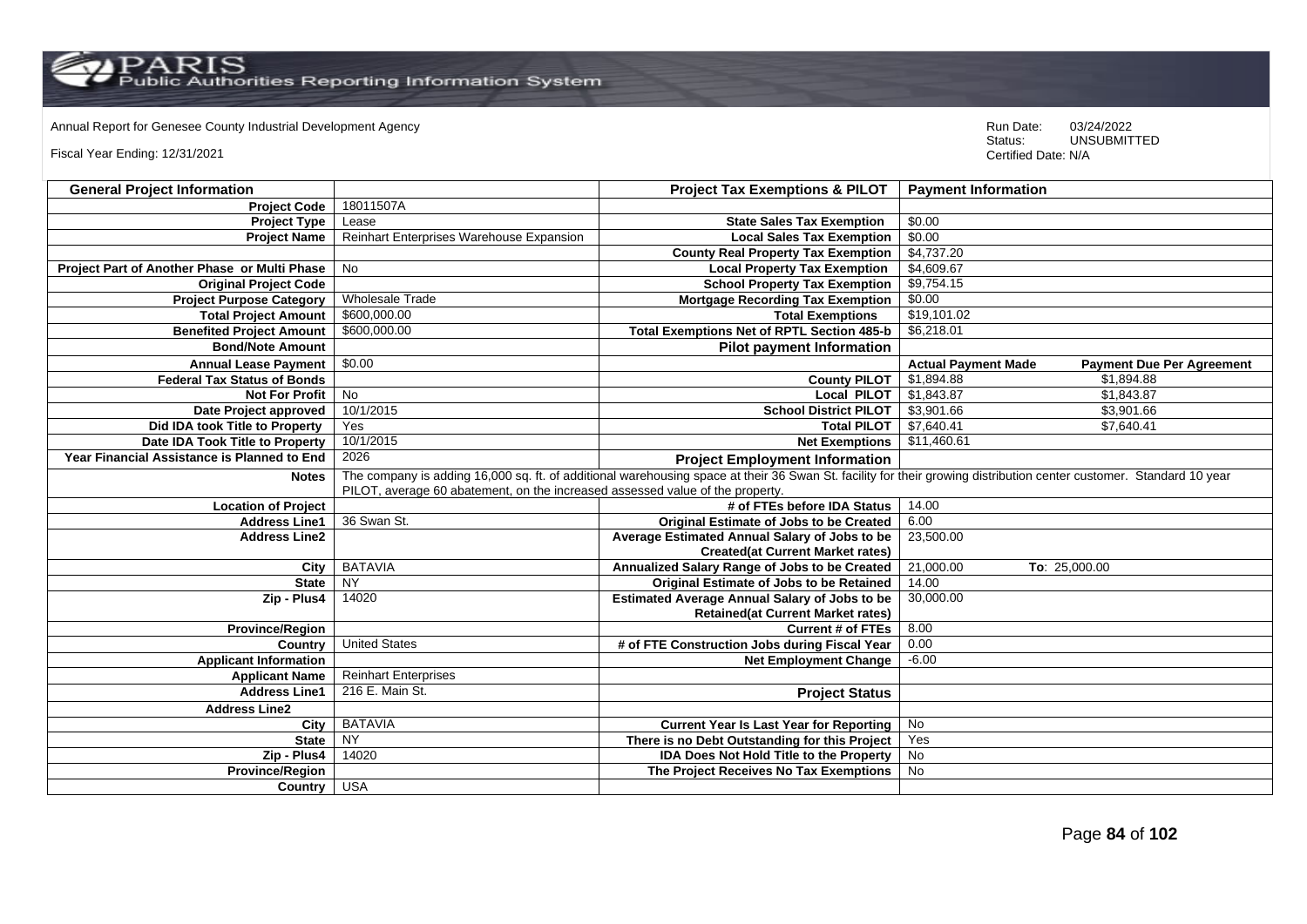Annual Report for Genesee County Industrial Development Agency **Company of Connect Agency** Run Date: 03/24/2022<br>Status: UNSUBMIT

Fiscal Year Ending: 12/31/2021

| <b>General Project Information</b>           |                                          | <b>Project Tax Exemptions &amp; PILOT</b>                                                                                                                           | <b>Payment Information</b> |                                  |
|----------------------------------------------|------------------------------------------|---------------------------------------------------------------------------------------------------------------------------------------------------------------------|----------------------------|----------------------------------|
| <b>Project Code</b>                          | 18011007A                                |                                                                                                                                                                     |                            |                                  |
| <b>Project Type</b>                          | Lease                                    | <b>State Sales Tax Exemption</b>                                                                                                                                    | \$0.00                     |                                  |
| <b>Project Name</b>                          | Rochester Gas & Electric Corp. (RG&E) -  | <b>Local Sales Tax Exemption</b>                                                                                                                                    | \$0.00                     |                                  |
|                                              | Byron Bergen Gas Main - Project School   |                                                                                                                                                                     |                            |                                  |
|                                              | Fuel                                     |                                                                                                                                                                     |                            |                                  |
|                                              |                                          | <b>County Real Property Tax Exemption</b>                                                                                                                           | \$6,523.07                 |                                  |
| Project Part of Another Phase or Multi Phase | <b>No</b>                                | <b>Local Property Tax Exemption</b>                                                                                                                                 | \$1,590.14                 |                                  |
| <b>Original Project Code</b>                 |                                          | <b>School Property Tax Exemption</b>                                                                                                                                | \$14,884.69                |                                  |
| <b>Project Purpose Category</b>              | Services                                 | <b>Mortgage Recording Tax Exemption</b>                                                                                                                             | \$0.00                     |                                  |
| <b>Total Project Amount</b>                  | \$646,000.00                             | <b>Total Exemptions</b>                                                                                                                                             | \$22,997.90                |                                  |
| <b>Benefited Project Amount</b>              | \$646,000.00                             | <b>Total Exemptions Net of RPTL Section 485-b</b>                                                                                                                   | \$0.00                     |                                  |
| <b>Bond/Note Amount</b>                      |                                          | <b>Pilot payment Information</b>                                                                                                                                    |                            |                                  |
| <b>Annual Lease Payment</b>                  | \$0.00                                   |                                                                                                                                                                     | <b>Actual Payment Made</b> | <b>Payment Due Per Agreement</b> |
| <b>Federal Tax Status of Bonds</b>           |                                          | <b>County PILOT</b>                                                                                                                                                 | \$0.00                     | \$0.00                           |
| <b>Not For Profit</b>                        | Yes                                      | <b>Local PILOT</b>                                                                                                                                                  | \$0.00                     | \$0.00                           |
| Date Project approved                        | 7/1/2010                                 | <b>School District PILOT</b>                                                                                                                                        | \$0.00                     | \$0.00                           |
| Did IDA took Title to Property               | Yes                                      | <b>Total PILOT</b>                                                                                                                                                  | \$0.00                     | \$0.00                           |
| Date IDA Took Title to Property              | 2/1/2011                                 | <b>Net Exemptions</b>                                                                                                                                               | \$22,997.90                |                                  |
| Year Financial Assistance is Planned to End  | 2032                                     | <b>Project Employment Information</b>                                                                                                                               |                            |                                  |
| <b>Notes</b>                                 |                                          | 2010 Project / PILOT ends 2032 - Capital infrastructure project for the benefit of Byron Bergen CSD's capital and school renovation project. Exempting a tax exempt |                            |                                  |
|                                              |                                          | entity (Byron Bergen School) from paying property taxes by way of its utility service contract with RG&E. - -0- property taxes                                      |                            |                                  |
| <b>Location of Project</b>                   |                                          | # of FTEs before IDA Status                                                                                                                                         | 0.00                       |                                  |
| <b>Address Line1</b>                         | 6917 West Bergen Road                    | <b>Original Estimate of Jobs to be Created</b>                                                                                                                      | 0.00                       |                                  |
| <b>Address Line2</b>                         |                                          | Average Estimated Annual Salary of Jobs to be                                                                                                                       | 0.00                       |                                  |
|                                              |                                          | <b>Created(at Current Market rates)</b>                                                                                                                             |                            |                                  |
| City                                         | <b>BERGEN</b>                            | Annualized Salary Range of Jobs to be Created                                                                                                                       | 0.00<br>To: 0.00           |                                  |
| <b>State</b>                                 | <b>NY</b>                                | Original Estimate of Jobs to be Retained                                                                                                                            | 0.00                       |                                  |
| Zip - Plus4                                  | 14416                                    | <b>Estimated Average Annual Salary of Jobs to be</b>                                                                                                                | 0.00                       |                                  |
|                                              |                                          | <b>Retained(at Current Market rates)</b>                                                                                                                            |                            |                                  |
| <b>Province/Region</b>                       |                                          | <b>Current # of FTEs</b>                                                                                                                                            | 0.00                       |                                  |
| Country                                      | <b>United States</b>                     | # of FTE Construction Jobs during Fiscal Year                                                                                                                       | 0.00                       |                                  |
| <b>Applicant Information</b>                 |                                          | <b>Net Employment Change</b>                                                                                                                                        | 0.00                       |                                  |
| <b>Applicant Name</b>                        | Rochester Gas & Electric Corp. (RG&E) -  |                                                                                                                                                                     |                            |                                  |
|                                              | Byron Bergen Gas Main - Project School   |                                                                                                                                                                     |                            |                                  |
|                                              | Fuel                                     |                                                                                                                                                                     |                            |                                  |
| <b>Address Line1</b>                         | Local Tax Dep - Iberdrola USA Mgmt Corp. | <b>Project Status</b>                                                                                                                                               |                            |                                  |
| <b>Address Line2</b>                         |                                          |                                                                                                                                                                     |                            |                                  |
| City                                         | NEW GLOUCESTER                           | <b>Current Year Is Last Year for Reporting</b>                                                                                                                      | No                         |                                  |
| <b>State</b>                                 | ME                                       | There is no Debt Outstanding for this Project                                                                                                                       | Yes                        |                                  |
| Zip - Plus4                                  | 04260                                    | <b>IDA Does Not Hold Title to the Property</b>                                                                                                                      | No                         |                                  |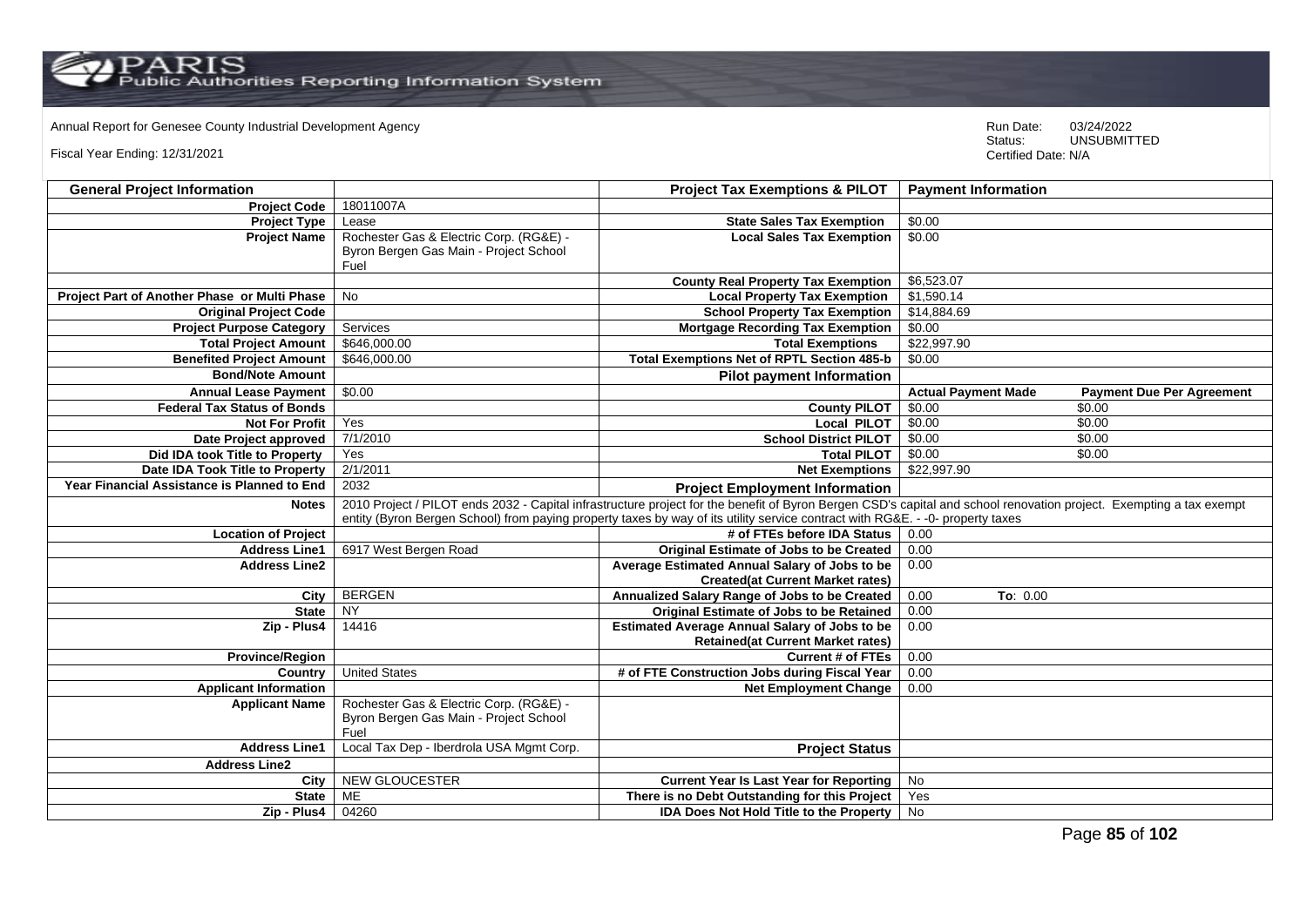Annual Report for Genesee County Industrial Development Agency **Company of Connect Agency** Run Date: 03/24/2022<br>Status: UNSUBMIT

Fiscal Year Ending: 12/31/2021

| <b>Province/Region</b> |            | ाax<br>Exemptions<br>The Project Receives No | . |
|------------------------|------------|----------------------------------------------|---|
| Country                | <b>USA</b> |                                              |   |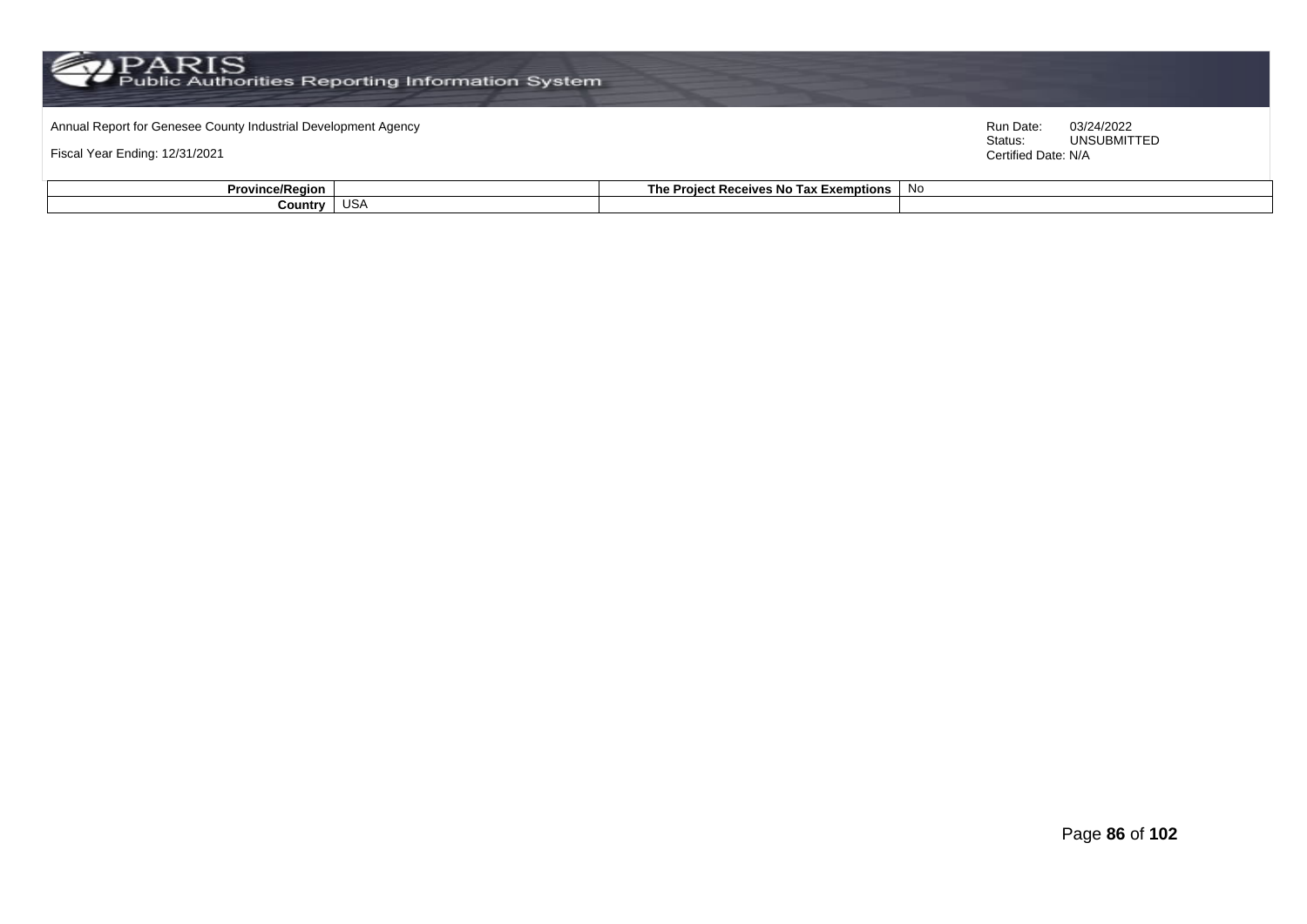# Annual Report for Genesee County Industrial Development Agency **Company of Connect Agency** Run Date: 03/24/2022<br>Status: UNSUBMIT

Fiscal Year Ending: 12/31/2021

| <b>General Project Information</b>           |                                                                                            | <b>Project Tax Exemptions &amp; PILOT</b>            | <b>Payment Information</b>                                     |
|----------------------------------------------|--------------------------------------------------------------------------------------------|------------------------------------------------------|----------------------------------------------------------------|
| <b>Project Code</b>                          | 18011802A                                                                                  |                                                      |                                                                |
| <b>Project Type</b>                          | Lease                                                                                      | <b>State Sales Tax Exemption</b>                     | \$0.00                                                         |
| <b>Project Name</b>                          | Saile Properties, LLC (L&M Specialty                                                       | <b>Local Sales Tax Exemption</b>                     | \$0.00                                                         |
|                                              | Fabrication)                                                                               |                                                      |                                                                |
|                                              |                                                                                            | <b>County Real Property Tax Exemption</b>            | \$9,494.64                                                     |
| Project Part of Another Phase or Multi Phase | No                                                                                         | <b>Local Property Tax Exemption</b>                  | \$2,704.28                                                     |
| <b>Original Project Code</b>                 |                                                                                            | <b>School Property Tax Exemption</b>                 | \$19,549.47                                                    |
| <b>Project Purpose Category</b>              | Manufacturing                                                                              | <b>Mortgage Recording Tax Exemption</b>              | \$0.00                                                         |
| <b>Total Project Amount</b>                  | \$2,200,000.00                                                                             | <b>Total Exemptions</b>                              | \$31,748.39                                                    |
| <b>Benefited Project Amount</b>              | \$2,200,000.00                                                                             | <b>Total Exemptions Net of RPTL Section 485-b</b>    | \$13,041.85                                                    |
| <b>Bond/Note Amount</b>                      |                                                                                            | <b>Pilot payment Information</b>                     |                                                                |
| <b>Annual Lease Payment</b>                  | \$0.00                                                                                     |                                                      | <b>Actual Payment Made</b><br><b>Payment Due Per Agreement</b> |
| <b>Federal Tax Status of Bonds</b>           |                                                                                            | <b>County PILOT</b>                                  | \$0.00<br>\$0.00                                               |
| <b>Not For Profit</b>                        | <b>No</b>                                                                                  | <b>Local PILOT</b>                                   | \$0.00<br>\$0.00                                               |
| Date Project approved                        | 2/1/2018                                                                                   | <b>School District PILOT</b>                         | \$3,909.89<br>\$3,909.89                                       |
| Did IDA took Title to Property               | Yes                                                                                        | <b>Total PILOT</b>                                   | \$3,909.89<br>\$3,909.89                                       |
| Date IDA Took Title to Property              | 3/1/2018                                                                                   | <b>Net Exemptions</b>                                | \$27,838.50                                                    |
| Year Financial Assistance is Planned to End  | 2029                                                                                       | <b>Project Employment Information</b>                |                                                                |
| <b>Notes</b>                                 | PILOT starts with 2019 school, ends in 2029. New construction of ag mfg building, 23K s/f. |                                                      |                                                                |
| <b>Location of Project</b>                   |                                                                                            | # of FTEs before IDA Status                          | 7.00                                                           |
| <b>Address Line1</b>                         | 4668 Saile Drive                                                                           | <b>Original Estimate of Jobs to be Created</b>       | 2.00                                                           |
| <b>Address Line2</b>                         |                                                                                            | Average Estimated Annual Salary of Jobs to be        | 35,000.00                                                      |
|                                              |                                                                                            | <b>Created(at Current Market rates)</b>              |                                                                |
| City                                         | <b>BATAVIA</b>                                                                             | Annualized Salary Range of Jobs to be Created        | 30,000.00<br>To: 40,000.00                                     |
| <b>State</b>                                 | <b>NY</b>                                                                                  | Original Estimate of Jobs to be Retained             | 7.00                                                           |
| Zip - Plus4                                  | 14020                                                                                      | <b>Estimated Average Annual Salary of Jobs to be</b> | 47,000.00                                                      |
|                                              |                                                                                            | <b>Retained(at Current Market rates)</b>             |                                                                |
| <b>Province/Region</b>                       |                                                                                            | <b>Current # of FTEs</b>                             | 12.00                                                          |
| Country                                      | <b>United States</b>                                                                       | # of FTE Construction Jobs during Fiscal Year        | 0.00                                                           |
| <b>Applicant Information</b>                 |                                                                                            | <b>Net Employment Change</b>                         | 5.00                                                           |
| <b>Applicant Name</b>                        | "L&M Specialty Fabrication, LLC"                                                           |                                                      |                                                                |
| <b>Address Line1</b>                         | 6456 Oak Orchard Road                                                                      | <b>Project Status</b>                                |                                                                |
| <b>Address Line2</b>                         |                                                                                            |                                                      |                                                                |
| City                                         | <b>ELBA</b>                                                                                | <b>Current Year Is Last Year for Reporting</b>       | <b>No</b>                                                      |
| <b>State</b>                                 | $\overline{NY}$                                                                            | There is no Debt Outstanding for this Project        | Yes                                                            |
| Zip - Plus4                                  | 14058                                                                                      | IDA Does Not Hold Title to the Property              | No                                                             |
| Province/Region                              |                                                                                            | The Project Receives No Tax Exemptions               | <b>No</b>                                                      |
| Country                                      | <b>USA</b>                                                                                 |                                                      |                                                                |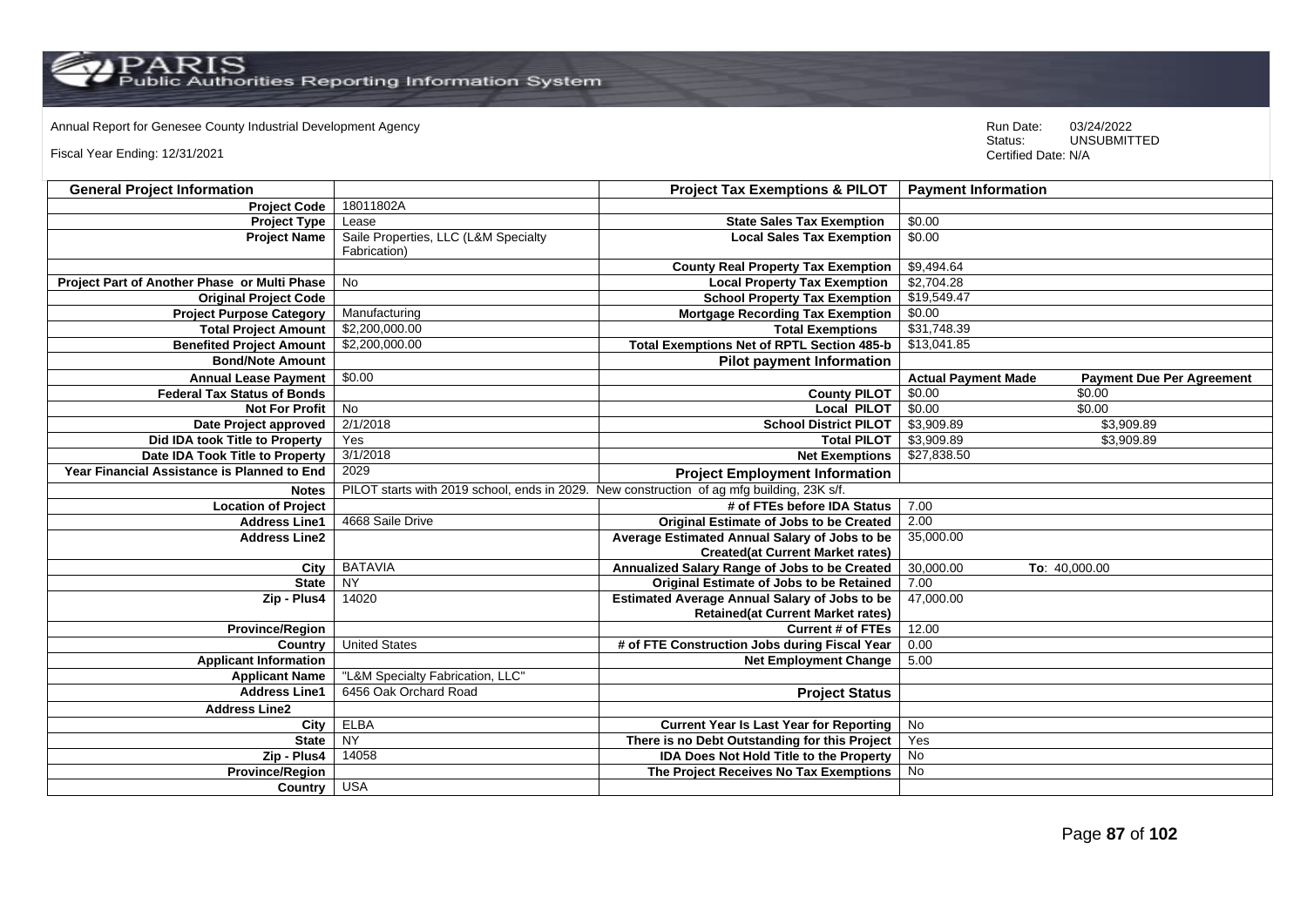$\operatorname{PARIS}_{\text{Public Authorities}\text{ Reporting Information System}}$ 

# Annual Report for Genesee County Industrial Development Agency **Company of Connect Agency** Run Date: 03/24/2022<br>Status: UNSUBMIT

Fiscal Year Ending: 12/31/2021

| <b>General Project Information</b>           |                                                                           | <b>Project Tax Exemptions &amp; PILOT</b>            | <b>Payment Information</b>                                     |
|----------------------------------------------|---------------------------------------------------------------------------|------------------------------------------------------|----------------------------------------------------------------|
| <b>Project Code</b>                          | 18011908A                                                                 |                                                      |                                                                |
| <b>Project Type</b>                          | <b>Tax Exemptions</b>                                                     | <b>State Sales Tax Exemption</b>                     | \$5,831.47                                                     |
| <b>Project Name</b>                          | Six Flags - Tornadowave                                                   | <b>Local Sales Tax Exemption</b>                     | \$5,834.47                                                     |
|                                              |                                                                           | <b>County Real Property Tax Exemption</b>            |                                                                |
| Project Part of Another Phase or Multi Phase | Yes                                                                       | <b>Local Property Tax Exemption</b>                  |                                                                |
| <b>Original Project Code</b>                 | 18010709A                                                                 | <b>School Property Tax Exemption</b>                 |                                                                |
| <b>Project Purpose Category</b>              | Services                                                                  | <b>Mortgage Recording Tax Exemption</b>              | \$0.00                                                         |
| <b>Total Project Amount</b>                  | \$1,575,000.00                                                            | <b>Total Exemptions</b>                              | \$11,665.94                                                    |
| <b>Benefited Project Amount</b>              | \$1,575,000.00                                                            | <b>Total Exemptions Net of RPTL Section 485-b</b>    |                                                                |
| <b>Bond/Note Amount</b>                      |                                                                           | <b>Pilot payment Information</b>                     |                                                                |
| <b>Annual Lease Payment</b>                  |                                                                           |                                                      | <b>Actual Payment Made</b><br><b>Payment Due Per Agreement</b> |
| <b>Federal Tax Status of Bonds</b>           |                                                                           | <b>County PILOT</b>                                  |                                                                |
| <b>Not For Profit</b>                        |                                                                           | <b>Local PILOT</b>                                   |                                                                |
| Date Project approved                        | 10/3/2019                                                                 | <b>School District PILOT</b>                         |                                                                |
| Did IDA took Title to Property               | Yes                                                                       | <b>Total PILOT</b>                                   | \$0.00<br>\$0.00                                               |
| Date IDA Took Title to Property              | 10/3/2019                                                                 | <b>Net Exemptions</b>                                | \$11,665.94                                                    |
| Year Financial Assistance is Planned to End  | 2021                                                                      | <b>Project Employment Information</b>                |                                                                |
| <b>Notes</b>                                 | STE Only. Sales tax exemption was extended on 5/7/2020 through 6/30/2021. |                                                      |                                                                |
| <b>Location of Project</b>                   |                                                                           | # of FTEs before IDA Status                          | 0.00                                                           |
| <b>Address Line1</b>                         | 9993 Allegheny Road                                                       | <b>Original Estimate of Jobs to be Created</b>       | 0.00                                                           |
| <b>Address Line2</b>                         |                                                                           | Average Estimated Annual Salary of Jobs to be        | 0.00                                                           |
|                                              |                                                                           | <b>Created(at Current Market rates)</b>              |                                                                |
| City                                         | <b>DARIEN CENTER</b>                                                      | Annualized Salary Range of Jobs to be Created        | 0.00<br>To: 0.00                                               |
| <b>State</b>                                 | <b>NY</b>                                                                 | Original Estimate of Jobs to be Retained             | 0.00                                                           |
| Zip - Plus4                                  | 14040                                                                     | <b>Estimated Average Annual Salary of Jobs to be</b> | 0.00                                                           |
|                                              |                                                                           | <b>Retained(at Current Market rates)</b>             |                                                                |
| <b>Province/Region</b>                       |                                                                           | <b>Current # of FTEs</b>                             | 0.00                                                           |
| Country                                      | <b>United States</b>                                                      | # of FTE Construction Jobs during Fiscal Year        | 0.00                                                           |
| <b>Applicant Information</b>                 |                                                                           | <b>Net Employment Change</b>                         | 0.00                                                           |
| <b>Applicant Name</b>                        | "Six Flags Darien, LLC"                                                   |                                                      |                                                                |
| <b>Address Line1</b>                         | 9993 Allegheny Road                                                       | <b>Project Status</b>                                |                                                                |
| <b>Address Line2</b>                         |                                                                           |                                                      |                                                                |
| City                                         | <b>DARIEN CENTER</b>                                                      | <b>Current Year Is Last Year for Reporting</b>       | Yes                                                            |
| <b>State</b>                                 | <b>NY</b>                                                                 | There is no Debt Outstanding for this Project        | Yes                                                            |
| Zip - Plus4                                  | 14040                                                                     | IDA Does Not Hold Title to the Property              | Yes                                                            |
| <b>Province/Region</b>                       |                                                                           | The Project Receives No Tax Exemptions               | Yes                                                            |
| Country USA                                  |                                                                           |                                                      |                                                                |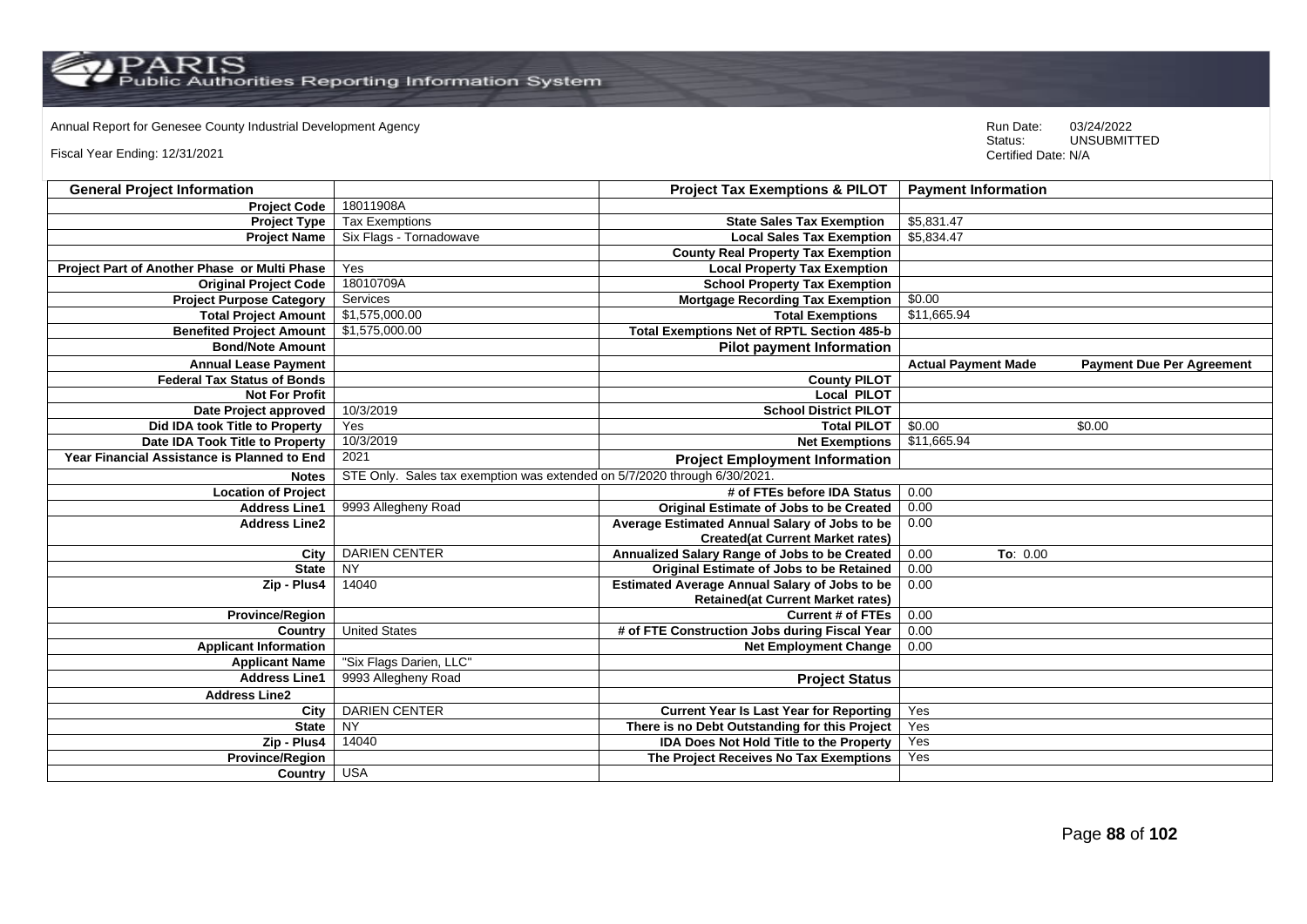Annual Report for Genesee County Industrial Development Agency **Company of Connect Agency** Run Date: 03/24/2022<br>Status: UNSUBMIT

Fiscal Year Ending: 12/31/2021

| <b>General Project Information</b>           |                                     | <b>Project Tax Exemptions &amp; PILOT</b>                                                                                           | <b>Payment Information</b>                                     |
|----------------------------------------------|-------------------------------------|-------------------------------------------------------------------------------------------------------------------------------------|----------------------------------------------------------------|
| <b>Project Code</b>                          | 18011401A                           |                                                                                                                                     |                                                                |
| <b>Project Type</b>                          | Lease                               | <b>State Sales Tax Exemption</b>                                                                                                    | \$0.00                                                         |
| <b>Project Name</b>                          | Tompkins Insurance Agencies, Inc.   | <b>Local Sales Tax Exemption</b>                                                                                                    | \$0.00                                                         |
|                                              |                                     | <b>County Real Property Tax Exemption</b>                                                                                           | \$1,998.82                                                     |
| Project Part of Another Phase or Multi Phase | <b>No</b>                           | <b>Local Property Tax Exemption</b>                                                                                                 | \$1,945.01                                                     |
| <b>Original Project Code</b>                 |                                     | <b>School Property Tax Exemption</b>                                                                                                | \$4,115.68                                                     |
| <b>Project Purpose Category</b>              | Finance, Insurance and Real Estate  | <b>Mortgage Recording Tax Exemption</b>                                                                                             | \$0.00                                                         |
| <b>Total Project Amount</b>                  | \$1,550,000.00                      | <b>Total Exemptions</b>                                                                                                             | \$8,059.51                                                     |
| <b>Benefited Project Amount</b>              | \$1,550,000.00                      | <b>Total Exemptions Net of RPTL Section 485-b</b>                                                                                   | \$2,203.47                                                     |
| <b>Bond/Note Amount</b>                      |                                     | <b>Pilot payment Information</b>                                                                                                    |                                                                |
| <b>Annual Lease Payment</b>                  | \$0.00                              |                                                                                                                                     | <b>Actual Payment Made</b><br><b>Payment Due Per Agreement</b> |
| <b>Federal Tax Status of Bonds</b>           |                                     | <b>County PILOT</b>                                                                                                                 | \$799.53<br>\$799.53                                           |
| <b>Not For Profit</b>                        | No                                  | <b>Local PILOT</b>                                                                                                                  | \$778.00<br>\$778.00                                           |
| Date Project approved                        | 3/6/2014                            | <b>School District PILOT</b>                                                                                                        | \$2,469.41<br>\$2,469.41                                       |
| Did IDA took Title to Property               | Yes                                 | <b>Total PILOT</b>                                                                                                                  | \$4,046.94<br>\$4,046.94                                       |
| Date IDA Took Title to Property              | 4/7/2014                            | <b>Net Exemptions</b>                                                                                                               | \$4,012.57                                                     |
| Year Financial Assistance is Planned to End  | 2025                                | <b>Project Employment Information</b>                                                                                               |                                                                |
| <b>Notes</b>                                 |                                     | PILOT starts with 2015 school / Ends with 2025 County. Purchase and renovation of 113 . 119 Main street, Batavia for a call center. |                                                                |
| <b>Location of Project</b>                   |                                     | # of FTEs before IDA Status                                                                                                         | 10.00                                                          |
| <b>Address Line1</b>                         | 113-119                             | Original Estimate of Jobs to be Created                                                                                             | 2.00                                                           |
| <b>Address Line2</b>                         |                                     | Average Estimated Annual Salary of Jobs to be                                                                                       | 36,000.00                                                      |
|                                              |                                     | <b>Created(at Current Market rates)</b>                                                                                             |                                                                |
| City                                         | <b>BATAVIA</b>                      | Annualized Salary Range of Jobs to be Created                                                                                       | 27,000.00<br>To: 45,000.00                                     |
| <b>State</b>                                 | <b>NY</b>                           | <b>Original Estimate of Jobs to be Retained</b>                                                                                     | 10.00                                                          |
| Zip - Plus4                                  | 14020                               | <b>Estimated Average Annual Salary of Jobs to be</b>                                                                                | 36,000.00                                                      |
|                                              |                                     | <b>Retained(at Current Market rates)</b>                                                                                            |                                                                |
| <b>Province/Region</b>                       |                                     | <b>Current # of FTEs</b>                                                                                                            | 51.00                                                          |
| Country                                      | <b>United States</b>                | # of FTE Construction Jobs during Fiscal Year                                                                                       | 0.00                                                           |
| <b>Applicant Information</b>                 |                                     | <b>Net Employment Change</b>                                                                                                        | 41.00                                                          |
| <b>Applicant Name</b>                        | "Tompkins Insurance Agencies, Inc." |                                                                                                                                     |                                                                |
| <b>Address Line1</b>                         | 90 Main Street                      | <b>Project Status</b>                                                                                                               |                                                                |
| <b>Address Line2</b>                         |                                     |                                                                                                                                     |                                                                |
| City                                         | <b>BATAVIA</b>                      | <b>Current Year Is Last Year for Reporting</b>                                                                                      | No                                                             |
| <b>State</b>                                 | $\overline{NY}$                     | There is no Debt Outstanding for this Project                                                                                       | Yes                                                            |
| Zip - Plus4                                  | 14020                               | IDA Does Not Hold Title to the Property                                                                                             | No                                                             |
| Province/Region                              |                                     | The Project Receives No Tax Exemptions                                                                                              | <b>No</b>                                                      |
| Country                                      | <b>USA</b>                          |                                                                                                                                     |                                                                |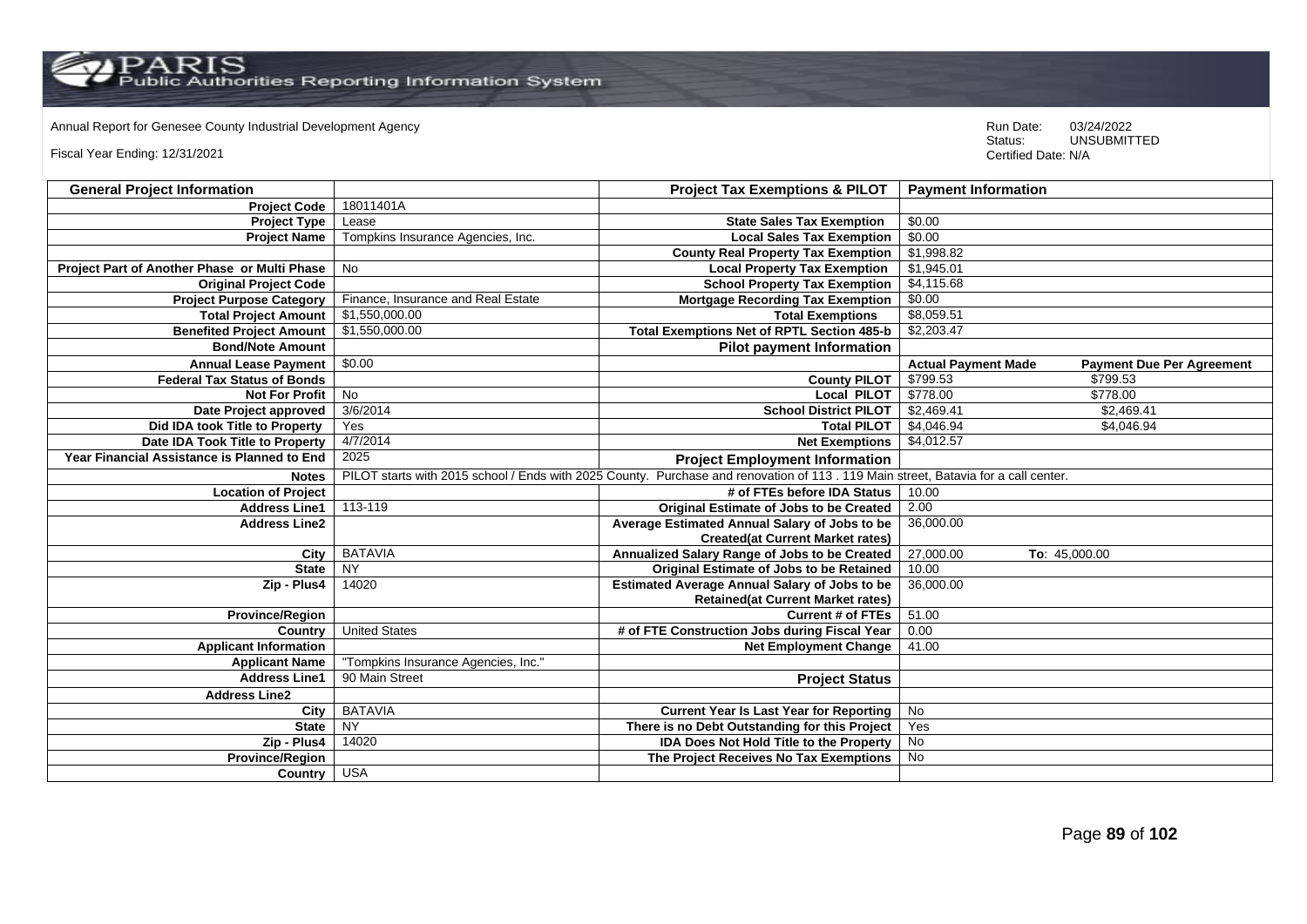# Annual Report for Genesee County Industrial Development Agency **Company of Connect Agency** Run Date: 03/24/2022<br>Status: UNSUBMIT

Fiscal Year Ending: 12/31/2021

| <b>General Project Information</b>           |                                                                            | <b>Project Tax Exemptions &amp; PILOT</b>            | <b>Payment Information</b> |                                  |
|----------------------------------------------|----------------------------------------------------------------------------|------------------------------------------------------|----------------------------|----------------------------------|
| <b>Project Code</b>                          | 18012003A                                                                  |                                                      |                            |                                  |
| <b>Project Type</b>                          | Lease                                                                      | <b>State Sales Tax Exemption</b>                     | \$0.00                     |                                  |
| <b>Project Name</b>                          | Townline Batavia Solar 1, LLC Project                                      | <b>Local Sales Tax Exemption</b>                     | \$0.00                     |                                  |
|                                              |                                                                            | <b>County Real Property Tax Exemption</b>            | \$0.00                     |                                  |
| Project Part of Another Phase or Multi Phase | <b>No</b>                                                                  | <b>Local Property Tax Exemption</b>                  | \$0.00                     |                                  |
| <b>Original Project Code</b>                 |                                                                            | <b>School Property Tax Exemption</b>                 | \$0.00                     |                                  |
| <b>Project Purpose Category</b>              | Other Categories                                                           | <b>Mortgage Recording Tax Exemption</b>              | \$0.00                     |                                  |
| <b>Total Project Amount</b>                  | \$4,739,699.00                                                             | <b>Total Exemptions</b>                              | \$0.00                     |                                  |
| <b>Benefited Project Amount</b>              | \$4,739,699.00                                                             | <b>Total Exemptions Net of RPTL Section 485-b</b>    | \$0.00                     |                                  |
| <b>Bond/Note Amount</b>                      |                                                                            | <b>Pilot payment Information</b>                     |                            |                                  |
| <b>Annual Lease Payment</b>                  | \$1.00                                                                     |                                                      | <b>Actual Payment Made</b> | <b>Payment Due Per Agreement</b> |
| <b>Federal Tax Status of Bonds</b>           |                                                                            | <b>County PILOT</b>                                  | \$0.00                     | \$0.00                           |
| <b>Not For Profit</b>                        | <b>No</b>                                                                  | <b>Local PILOT</b>                                   | \$0.00                     | \$0.00                           |
| Date Project approved                        | 3/5/2020                                                                   | <b>School District PILOT</b>                         | \$0.00                     | \$0.00                           |
| Did IDA took Title to Property               | Yes                                                                        | <b>Total PILOT</b>                                   | \$0.00                     | \$0.00                           |
| Date IDA Took Title to Property              | 12/22/2020                                                                 | <b>Net Exemptions</b>                                | \$0.00                     |                                  |
| Year Financial Assistance is Planned to End  | 2037                                                                       | <b>Project Employment Information</b>                |                            |                                  |
| <b>Notes</b>                                 | PILOT starts with 2022 school, ends in 2037 (15 year PILOT) Solar Project. |                                                      |                            |                                  |
| <b>Location of Project</b>                   |                                                                            | # of FTEs before IDA Status                          | 0.00                       |                                  |
| <b>Address Line1</b>                         | 5230 Batavia-Stafford Townline Road                                        | <b>Original Estimate of Jobs to be Created</b>       | 0.00                       |                                  |
| <b>Address Line2</b>                         |                                                                            | Average Estimated Annual Salary of Jobs to be        | 0.00                       |                                  |
|                                              |                                                                            | <b>Created(at Current Market rates)</b>              |                            |                                  |
| City                                         | <b>BATAVIA</b>                                                             | Annualized Salary Range of Jobs to be Created        | 0.00<br>To: 0.00           |                                  |
| <b>State</b>                                 | <b>NY</b>                                                                  | Original Estimate of Jobs to be Retained             | 0.00                       |                                  |
| Zip - Plus4                                  | 14020                                                                      | <b>Estimated Average Annual Salary of Jobs to be</b> | 0.00                       |                                  |
|                                              |                                                                            | <b>Retained(at Current Market rates)</b>             |                            |                                  |
| <b>Province/Region</b>                       |                                                                            | <b>Current # of FTEs</b>                             | 0.00                       |                                  |
| Country                                      | <b>United States</b>                                                       | # of FTE Construction Jobs during Fiscal Year        | 0.00                       |                                  |
| <b>Applicant Information</b>                 |                                                                            | <b>Net Employment Change</b>                         | 0.00                       |                                  |
| <b>Applicant Name</b>                        | "Townline Batavia Solar1, LLC"                                             |                                                      |                            |                                  |
| <b>Address Line1</b>                         | 282 Century PI #2000                                                       | <b>Project Status</b>                                |                            |                                  |
| <b>Address Line2</b>                         |                                                                            |                                                      |                            |                                  |
| City                                         | <b>LOUISVILLE</b>                                                          | <b>Current Year Is Last Year for Reporting</b>       | No                         |                                  |
| <b>State</b>                                 | $\overline{c}$                                                             | There is no Debt Outstanding for this Project        | Yes                        |                                  |
| Zip - Plus4                                  | 80027                                                                      | <b>IDA Does Not Hold Title to the Property</b>       | No                         |                                  |
| <b>Province/Region</b>                       |                                                                            | The Project Receives No Tax Exemptions               | <b>No</b>                  |                                  |
| <b>Country</b>                               | <b>USA</b>                                                                 |                                                      |                            |                                  |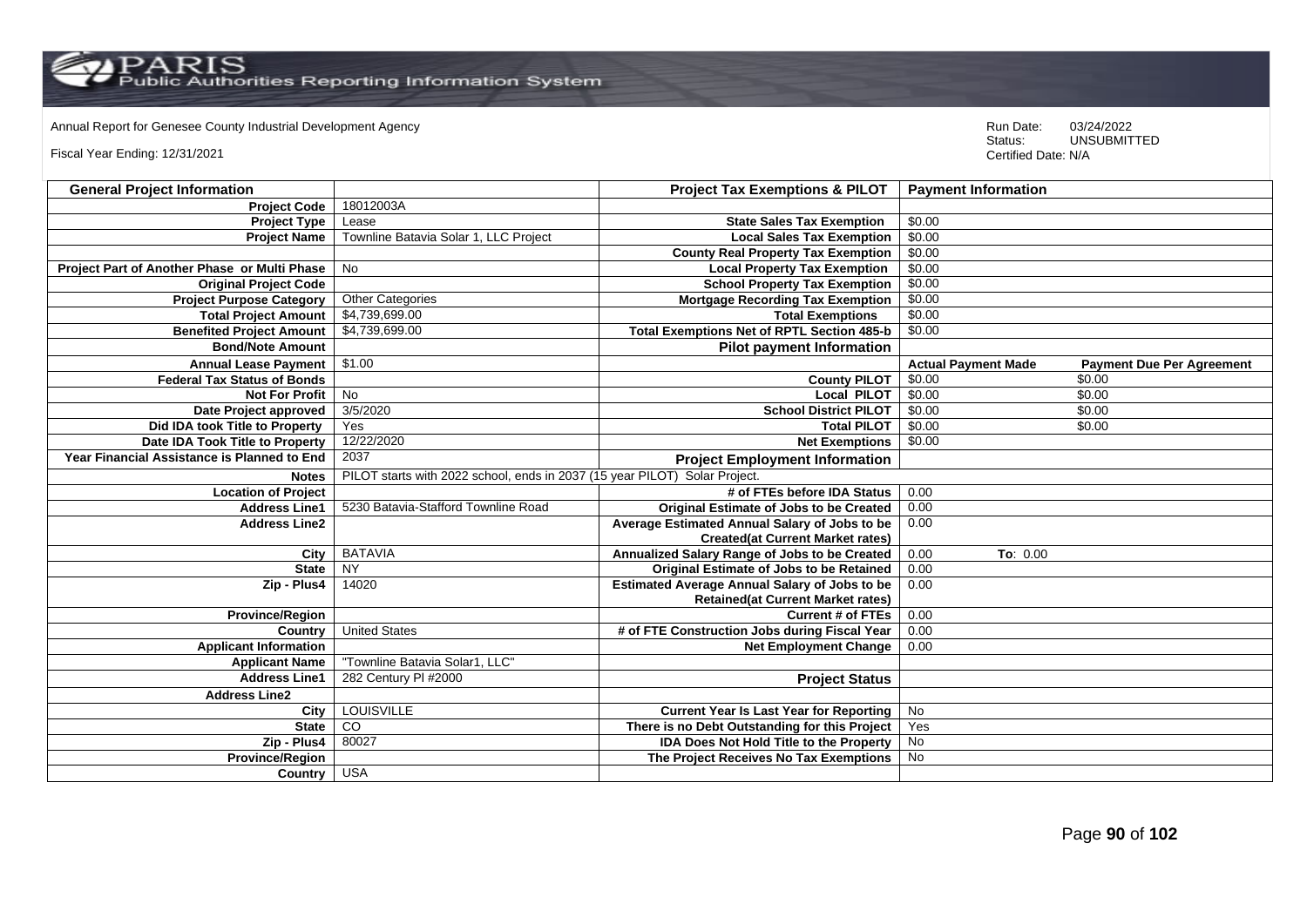$\operatorname{PARIS}_{\text{Public Authorities}\text{ Reporting Information System}}$ 

# Annual Report for Genesee County Industrial Development Agency **Company of Connect Agency** Run Date: 03/24/2022<br>Status: UNSUBMIT

Fiscal Year Ending: 12/31/2021

| <b>General Project Information</b>           |                                       | <b>Project Tax Exemptions &amp; PILOT</b>            | <b>Payment Information</b>                                                                                                                                         |
|----------------------------------------------|---------------------------------------|------------------------------------------------------|--------------------------------------------------------------------------------------------------------------------------------------------------------------------|
| <b>Project Code</b>                          | 18010702A                             |                                                      |                                                                                                                                                                    |
| <b>Project Type</b>                          | <b>Bonds/Notes Issuance</b>           | <b>State Sales Tax Exemption</b>                     | \$0.00                                                                                                                                                             |
| <b>Project Name</b>                          | <b>United Memorial Medical Center</b> | <b>Local Sales Tax Exemption</b>                     | \$0.00                                                                                                                                                             |
|                                              |                                       | <b>County Real Property Tax Exemption</b>            | \$0.00                                                                                                                                                             |
| Project Part of Another Phase or Multi Phase | <b>No</b>                             | <b>Local Property Tax Exemption</b>                  | \$0.00                                                                                                                                                             |
| <b>Original Project Code</b>                 |                                       | <b>School Property Tax Exemption</b>                 | \$0.00                                                                                                                                                             |
| <b>Project Purpose Category</b>              | Services                              | <b>Mortgage Recording Tax Exemption</b>              | \$0.00                                                                                                                                                             |
| <b>Total Project Amount</b>                  | \$16,710,000.00                       | <b>Total Exemptions</b>                              | \$0.00                                                                                                                                                             |
| <b>Benefited Project Amount</b>              | \$10,188,290.00                       | <b>Total Exemptions Net of RPTL Section 485-b</b>    | \$0.00                                                                                                                                                             |
| <b>Bond/Note Amount</b>                      | \$14,800,000.00                       | <b>Pilot payment Information</b>                     |                                                                                                                                                                    |
| <b>Annual Lease Payment</b>                  |                                       |                                                      | <b>Actual Payment Made</b><br><b>Payment Due Per Agreement</b>                                                                                                     |
| <b>Federal Tax Status of Bonds</b>           | Taxable                               | <b>County PILOT</b>                                  | \$0.00<br>\$0.00                                                                                                                                                   |
| <b>Not For Profit</b>                        | Yes                                   | <b>Local PILOT</b>                                   | \$0.00<br>\$0.00                                                                                                                                                   |
| Date Project approved                        | 3/27/2007                             | <b>School District PILOT</b>                         | \$0.00<br>\$0.00                                                                                                                                                   |
| Did IDA took Title to Property               | Yes                                   | <b>Total PILOT</b>                                   | \$0.00<br>\$0.00                                                                                                                                                   |
| Date IDA Took Title to Property              | 4/1/2007                              | <b>Net Exemptions</b>                                | \$0.00                                                                                                                                                             |
| Year Financial Assistance is Planned to End  | 2032                                  | <b>Project Employment Information</b>                |                                                                                                                                                                    |
| <b>Notes</b>                                 |                                       |                                                      | 2007 Project / 25 year bond estimated to end 2032 - Redevelopment of a portion of the former St Jerome's Hospital into an outpatient diagnostic & treatment center |
| <b>Location of Project</b>                   |                                       | # of FTEs before IDA Status                          | 69.00                                                                                                                                                              |
| <b>Address Line1</b>                         | 127 North Street                      | Original Estimate of Jobs to be Created              | 26.00                                                                                                                                                              |
| <b>Address Line2</b>                         |                                       | Average Estimated Annual Salary of Jobs to be        | 25,000.00                                                                                                                                                          |
|                                              |                                       | <b>Created(at Current Market rates)</b>              |                                                                                                                                                                    |
| City                                         | <b>BATAVIA</b>                        | Annualized Salary Range of Jobs to be Created        | 0.00<br>To: 0.00                                                                                                                                                   |
| <b>State</b>                                 | <b>NY</b>                             | <b>Original Estimate of Jobs to be Retained</b>      | 0.00                                                                                                                                                               |
| Zip - Plus4                                  | 14020                                 | <b>Estimated Average Annual Salary of Jobs to be</b> | 0.00                                                                                                                                                               |
|                                              |                                       | <b>Retained(at Current Market rates)</b>             |                                                                                                                                                                    |
| <b>Province/Region</b>                       |                                       | Current # of FTEs                                    | 0.00                                                                                                                                                               |
| Country                                      | <b>United States</b>                  | # of FTE Construction Jobs during Fiscal Year        | 106.00                                                                                                                                                             |
| <b>Applicant Information</b>                 |                                       | <b>Net Employment Change</b>                         | $-69.00$                                                                                                                                                           |
| <b>Applicant Name</b>                        | <b>United Memorial Medical Center</b> |                                                      |                                                                                                                                                                    |
| <b>Address Line1</b>                         | 127 North Street                      | <b>Project Status</b>                                |                                                                                                                                                                    |
| <b>Address Line2</b>                         |                                       |                                                      |                                                                                                                                                                    |
| City                                         | <b>BATAVIA</b>                        | <b>Current Year Is Last Year for Reporting</b>       | Yes                                                                                                                                                                |
| <b>State</b>                                 | $\overline{NY}$                       | There is no Debt Outstanding for this Project        | Yes                                                                                                                                                                |
| Zip - Plus4                                  | 14020                                 | IDA Does Not Hold Title to the Property              | Yes                                                                                                                                                                |
| <b>Province/Region</b>                       |                                       | The Project Receives No Tax Exemptions               | Yes                                                                                                                                                                |
| Country                                      | <b>USA</b>                            |                                                      |                                                                                                                                                                    |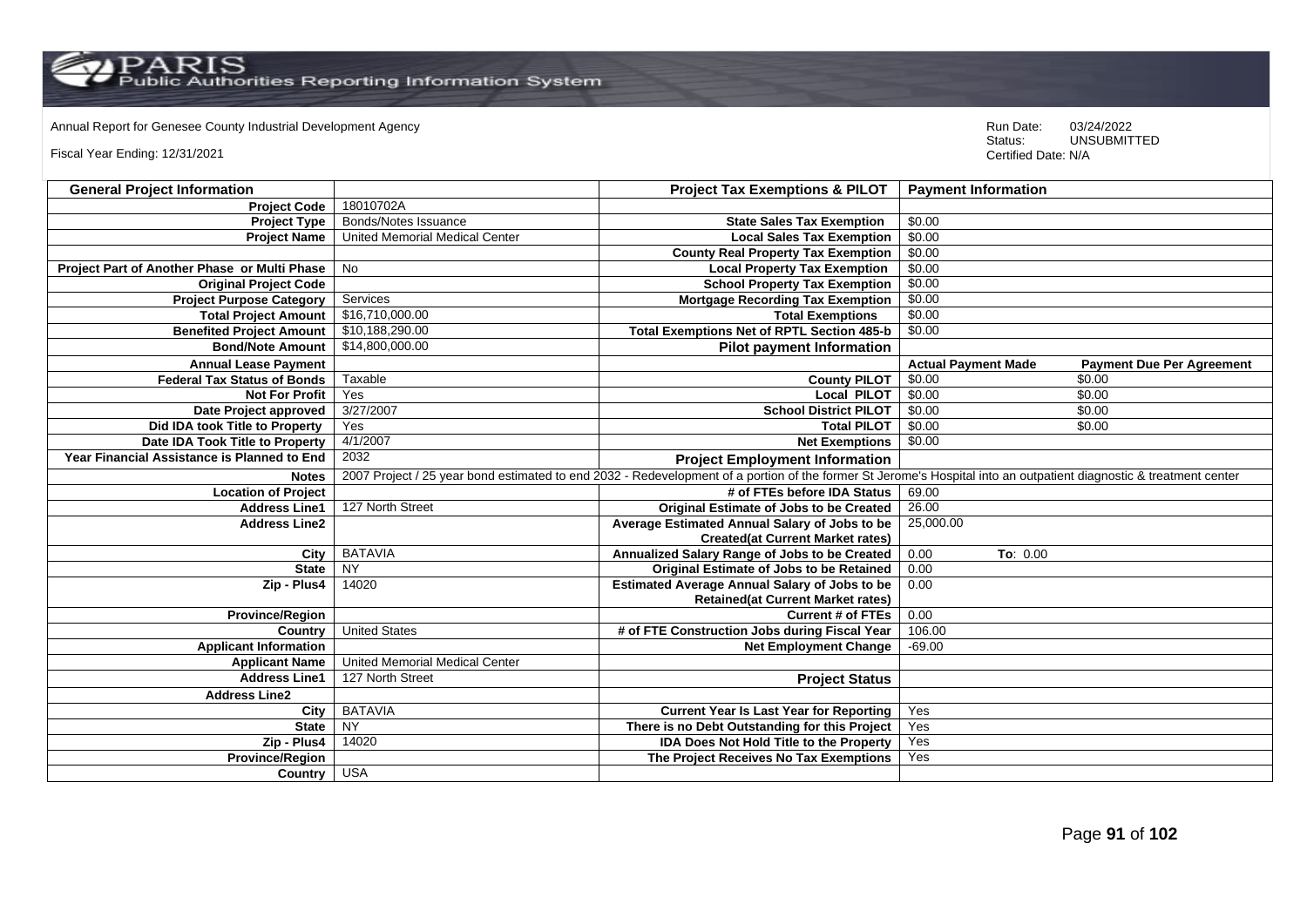# Annual Report for Genesee County Industrial Development Agency **Company of Connect Agency** Run Date: 03/24/2022<br>Status: UNSUBMIT

Fiscal Year Ending: 12/31/2021

| <b>General Project Information</b>                 |                                       | <b>Project Tax Exemptions &amp; PILOT</b>                                                                                                                              | <b>Payment Information</b> |                                  |
|----------------------------------------------------|---------------------------------------|------------------------------------------------------------------------------------------------------------------------------------------------------------------------|----------------------------|----------------------------------|
| <b>Project Code</b>                                | 18011603A                             |                                                                                                                                                                        |                            |                                  |
| <b>Project Type</b>                                | Lease                                 | <b>State Sales Tax Exemption</b>                                                                                                                                       | \$0.00                     |                                  |
| <b>Project Name</b>                                | Upstate Niagara (UNC) (Former Alpina) | <b>Local Sales Tax Exemption</b>                                                                                                                                       | \$0.00                     |                                  |
|                                                    |                                       | <b>County Real Property Tax Exemption</b>                                                                                                                              | \$1,679.05                 |                                  |
| Project Part of Another Phase or Multi Phase       | Yes                                   | <b>Local Property Tax Exemption</b>                                                                                                                                    | \$478.23                   |                                  |
| <b>Original Project Code</b>                       | 18011107A                             | <b>School Property Tax Exemption</b>                                                                                                                                   | \$3,457.17                 |                                  |
| <b>Project Purpose Category</b>                    | Manufacturing                         | <b>Mortgage Recording Tax Exemption</b>                                                                                                                                | \$0.00                     |                                  |
| <b>Total Project Amount</b>                        | \$1,090,383.00                        | <b>Total Exemptions</b>                                                                                                                                                | \$5,614.45                 |                                  |
| <b>Benefited Project Amount</b>                    | \$321,000.00                          | Total Exemptions Net of RPTL Section 485-b                                                                                                                             | \$1,792.72                 |                                  |
| <b>Bond/Note Amount</b>                            |                                       | <b>Pilot payment Information</b>                                                                                                                                       |                            |                                  |
| <b>Annual Lease Payment</b>                        | \$1.00                                |                                                                                                                                                                        | <b>Actual Payment Made</b> | <b>Payment Due Per Agreement</b> |
| <b>Federal Tax Status of Bonds</b>                 |                                       | <b>County PILOT</b>                                                                                                                                                    | \$335.81                   | \$335.81                         |
| <b>Not For Profit</b>                              | No                                    | <b>Local PILOT</b>                                                                                                                                                     | \$95.65                    | \$95.65                          |
| Date Project approved                              | 5/5/2016                              | <b>School District PILOT</b>                                                                                                                                           | \$1,382.87                 | \$1,382.87                       |
| Did IDA took Title to Property                     | Yes                                   | <b>Total PILOT</b>                                                                                                                                                     | \$1,814.33                 | \$1,814.33                       |
| Date IDA Took Title to Property                    | 5/5/2016                              | <b>Net Exemptions</b>                                                                                                                                                  | \$3,800.12                 |                                  |
| <b>Year Financial Assistance is Planned to End</b> | 2027                                  | <b>Project Employment Information</b>                                                                                                                                  |                            |                                  |
| <b>Notes</b>                                       |                                       | PILOT starts with 2017 school; ends with 2027 County. Addition to it's existing facility to add a new bottle filling machine and package equipment in order to produce |                            |                                  |
|                                                    | drinkable yogurt.                     |                                                                                                                                                                        |                            |                                  |
| <b>Location of Project</b>                         |                                       | # of FTEs before IDA Status                                                                                                                                            | 0.00                       |                                  |
| <b>Address Line1</b>                               | 5011 AgPark Drive West                | <b>Original Estimate of Jobs to be Created</b>                                                                                                                         | 0.00                       |                                  |
| <b>Address Line2</b>                               |                                       | Average Estimated Annual Salary of Jobs to be                                                                                                                          | 0.00                       |                                  |
|                                                    |                                       | <b>Created(at Current Market rates)</b>                                                                                                                                |                            |                                  |
| City                                               | <b>BATAVIA</b>                        | Annualized Salary Range of Jobs to be Created                                                                                                                          | 0.00<br>To: 0.00           |                                  |
| <b>State</b>                                       | <b>NY</b>                             | <b>Original Estimate of Jobs to be Retained</b>                                                                                                                        | 0.00                       |                                  |
| Zip - Plus4                                        | 14020                                 | <b>Estimated Average Annual Salary of Jobs to be</b>                                                                                                                   | 0.00                       |                                  |
|                                                    |                                       | <b>Retained(at Current Market rates)</b>                                                                                                                               |                            |                                  |
| <b>Province/Region</b>                             |                                       | <b>Current # of FTEs</b>                                                                                                                                               | 0.00                       |                                  |
| Country                                            | <b>United States</b>                  | # of FTE Construction Jobs during Fiscal Year                                                                                                                          | 0.00                       |                                  |
| <b>Applicant Information</b>                       |                                       | <b>Net Employment Change</b>                                                                                                                                           | 0.00                       |                                  |
| <b>Applicant Name</b>                              | "Alpina Foods, Inc."                  |                                                                                                                                                                        |                            |                                  |
| <b>Address Line1</b>                               | 601 Brickell Key Drive                | <b>Project Status</b>                                                                                                                                                  |                            |                                  |
| <b>Address Line2</b>                               |                                       |                                                                                                                                                                        |                            |                                  |
| City                                               | <b>MIAMI</b>                          | <b>Current Year Is Last Year for Reporting</b>                                                                                                                         | <b>No</b>                  |                                  |
| <b>State</b>                                       | <b>FL</b>                             | There is no Debt Outstanding for this Project                                                                                                                          | Yes                        |                                  |
| Zip - Plus4                                        | 33131                                 | <b>IDA Does Not Hold Title to the Property</b>                                                                                                                         | <b>No</b>                  |                                  |
| <b>Province/Region</b>                             |                                       | The Project Receives No Tax Exemptions                                                                                                                                 | No                         |                                  |
| Country                                            | <b>USA</b>                            |                                                                                                                                                                        |                            |                                  |
|                                                    |                                       |                                                                                                                                                                        |                            |                                  |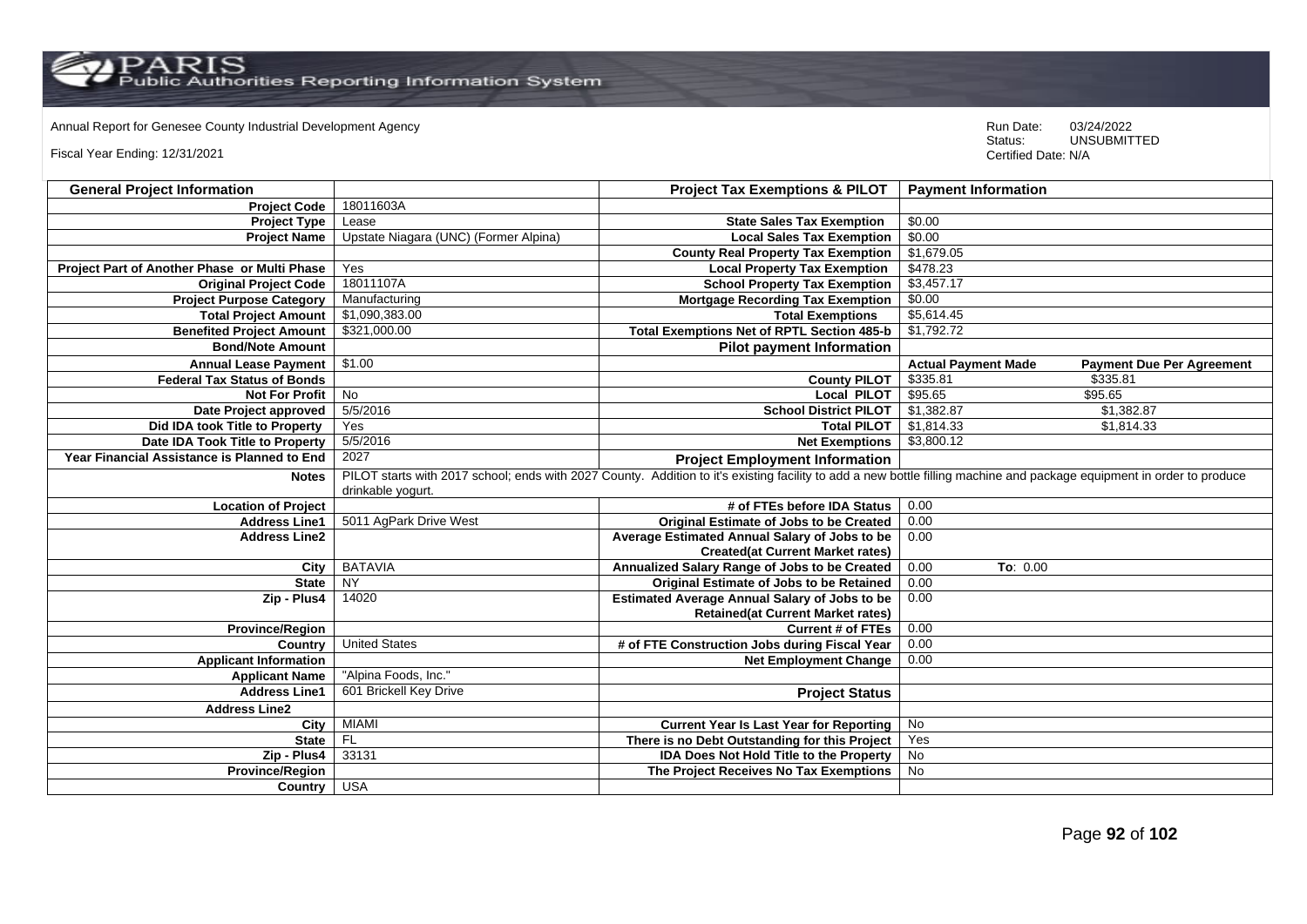# Annual Report for Genesee County Industrial Development Agency **Company of Connect Agency** Run Date: 03/24/2022<br>Status: UNSUBMIT

Fiscal Year Ending: 12/31/2021

| <b>General Project Information</b>           |                                                                       | <b>Project Tax Exemptions &amp; PILOT</b>            | <b>Payment Information</b>                                     |
|----------------------------------------------|-----------------------------------------------------------------------|------------------------------------------------------|----------------------------------------------------------------|
| <b>Project Code</b>                          | 18011107A                                                             |                                                      |                                                                |
| <b>Project Type</b>                          | Lease                                                                 | <b>State Sales Tax Exemption</b>                     | \$0.00                                                         |
| <b>Project Name</b>                          | Upstate Niagara (UNC) (Former Alpina)                                 | <b>Local Sales Tax Exemption</b>                     | \$0.00                                                         |
|                                              |                                                                       | <b>County Real Property Tax Exemption</b>            | \$41,904.34                                                    |
| Project Part of Another Phase or Multi Phase | No                                                                    | <b>Local Property Tax Exemption</b>                  | \$11,935.26                                                    |
| <b>Original Project Code</b>                 |                                                                       | <b>School Property Tax Exemption</b>                 | \$86,281.09                                                    |
| <b>Project Purpose Category</b>              | Manufacturing                                                         | <b>Mortgage Recording Tax Exemption</b>              | \$0.00                                                         |
| <b>Total Project Amount</b>                  | \$17,800,000.00                                                       | <b>Total Exemptions</b>                              | \$140,120.69                                                   |
| <b>Benefited Project Amount</b>              | \$17,800,000.00                                                       | <b>Total Exemptions Net of RPTL Section 485-b</b>    | \$55,588.22                                                    |
| <b>Bond/Note Amount</b>                      |                                                                       | <b>Pilot payment Information</b>                     |                                                                |
| <b>Annual Lease Payment</b>                  | \$1.00                                                                |                                                      | <b>Actual Payment Made</b><br><b>Payment Due Per Agreement</b> |
| <b>Federal Tax Status of Bonds</b>           |                                                                       | County PILOT                                         | \$20,952.17<br>\$20,952.17                                     |
| <b>Not For Profit</b>                        | $\overline{N}$                                                        | <b>Local PILOT</b>                                   | \$5,967.63<br>\$5,967.63                                       |
| Date Project approved                        | 6/2/2011                                                              | <b>School District PILOT</b>                         | \$43,140.55<br>\$43,140.55                                     |
| Did IDA took Title to Property               | Yes                                                                   | <b>Total PILOT</b>                                   | \$70,060.35<br>\$70,060.35                                     |
| Date IDA Took Title to Property              | 1/1/2012                                                              | <b>Net Exemptions</b>                                | \$70,060.34                                                    |
| Year Financial Assistance is Planned to End  | 2023                                                                  | <b>Project Employment Information</b>                |                                                                |
| <b>Notes</b>                                 | PILOT starts in 2012 / PILOT ends 2023 New Build within the GVAB Park |                                                      |                                                                |
| <b>Location of Project</b>                   |                                                                       | # of FTEs before IDA Status                          | 0.00                                                           |
| <b>Address Line1</b>                         | Genesee Valley Agri-Business Park                                     | <b>Original Estimate of Jobs to be Created</b>       | 50.00                                                          |
| <b>Address Line2</b>                         |                                                                       | Average Estimated Annual Salary of Jobs to be        | 40,000.00                                                      |
|                                              |                                                                       | <b>Created(at Current Market rates)</b>              |                                                                |
| City                                         | <b>BATAVIA</b>                                                        | Annualized Salary Range of Jobs to be Created        | 24,500.00<br>To: 84,000.00                                     |
| <b>State</b>                                 | <b>NY</b>                                                             | Original Estimate of Jobs to be Retained             | 0.00                                                           |
| Zip - Plus4                                  | 14020                                                                 | <b>Estimated Average Annual Salary of Jobs to be</b> | 0.00                                                           |
|                                              |                                                                       | <b>Retained(at Current Market rates)</b>             |                                                                |
| <b>Province/Region</b>                       |                                                                       | <b>Current # of FTEs</b>                             | 44.00                                                          |
| Country                                      | <b>United States</b>                                                  | # of FTE Construction Jobs during Fiscal Year        | 0.00                                                           |
| <b>Applicant Information</b>                 |                                                                       | <b>Net Employment Change</b>                         | 44.00                                                          |
| <b>Applicant Name</b>                        | Upstate Niagara                                                       |                                                      |                                                                |
| <b>Address Line1</b>                         | 25 Anderson Road                                                      | <b>Project Status</b>                                |                                                                |
| <b>Address Line2</b>                         |                                                                       |                                                      |                                                                |
| City                                         | <b>BUFFALO</b>                                                        | Current Year Is Last Year for Reporting              | No                                                             |
| <b>State</b>                                 | NY                                                                    | There is no Debt Outstanding for this Project        | Yes                                                            |
| Zip - Plus4                                  | 14225                                                                 | IDA Does Not Hold Title to the Property              | No                                                             |
| <b>Province/Region</b>                       |                                                                       | The Project Receives No Tax Exemptions               | <b>No</b>                                                      |
| Country USA                                  |                                                                       |                                                      |                                                                |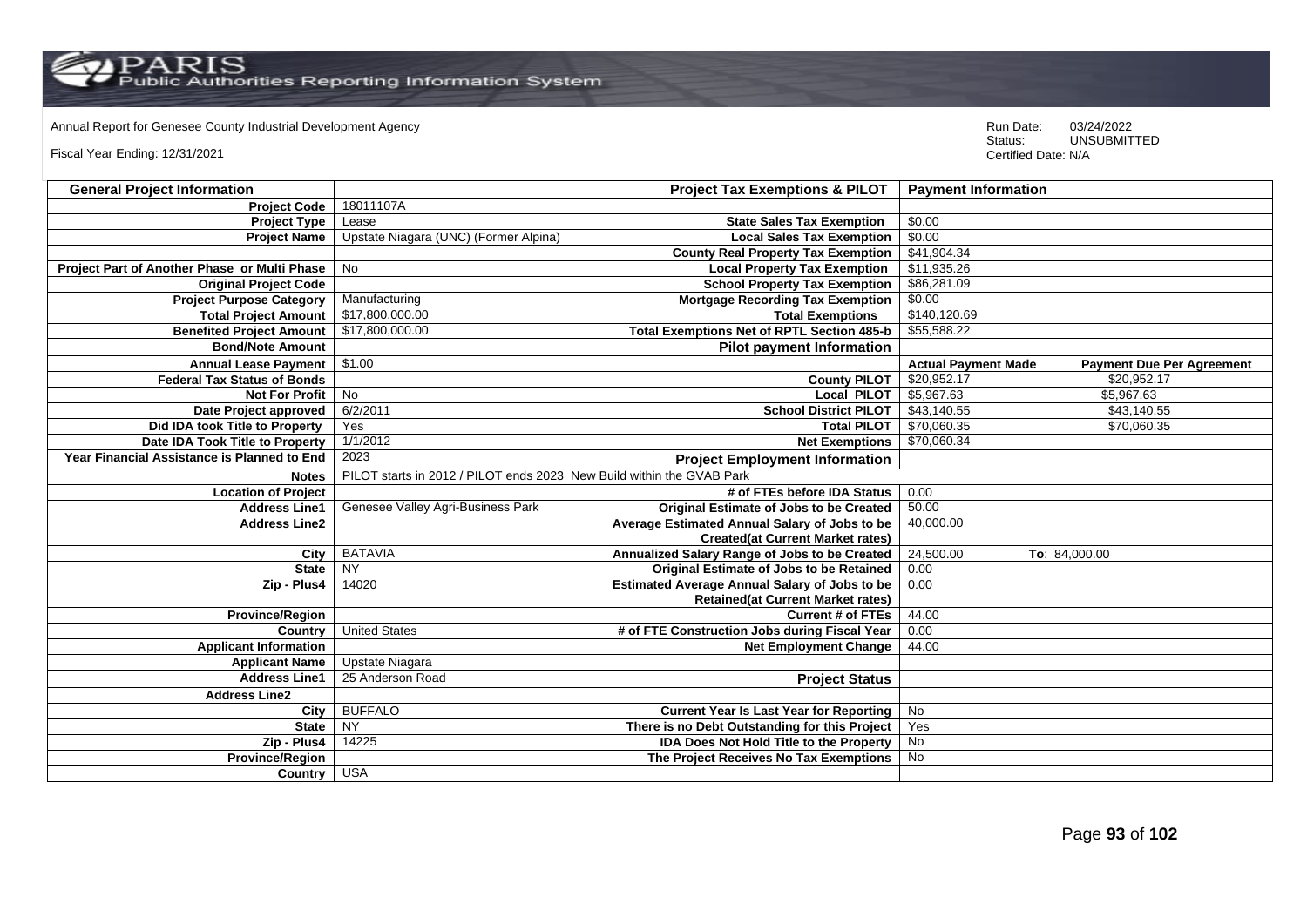# Annual Report for Genesee County Industrial Development Agency **Company of Connect Agency** Run Date: 03/24/2022<br>Status: UNSUBMIT

Fiscal Year Ending: 12/31/2021

| <b>General Project Information</b>           |                                          | <b>Project Tax Exemptions &amp; PILOT</b>            | <b>Payment Information</b>                                     |
|----------------------------------------------|------------------------------------------|------------------------------------------------------|----------------------------------------------------------------|
| <b>Project Code</b>                          | 18012006A                                |                                                      |                                                                |
| <b>Project Type</b>                          | <b>Tax Exemptions</b>                    | <b>State Sales Tax Exemption</b>                     | \$31,683.23                                                    |
| <b>Project Name</b>                          | V.J. Gautieri Constructors, Inc. Project | <b>Local Sales Tax Exemption</b>                     | \$31,683.23                                                    |
|                                              | (Ellicott Place)                         |                                                      |                                                                |
|                                              |                                          | <b>County Real Property Tax Exemption</b>            |                                                                |
| Project Part of Another Phase or Multi Phase | <b>No</b>                                | <b>Local Property Tax Exemption</b>                  |                                                                |
| <b>Original Project Code</b>                 |                                          | <b>School Property Tax Exemption</b>                 |                                                                |
| <b>Project Purpose Category</b>              | Other Categories                         | <b>Mortgage Recording Tax Exemption</b>              | \$0.00                                                         |
| <b>Total Project Amount</b>                  | \$3,150,000.00                           | <b>Total Exemptions</b>                              | \$63,366.46                                                    |
| <b>Benefited Project Amount</b>              | $\overline{$2,500,000.00}$               | <b>Total Exemptions Net of RPTL Section 485-b</b>    |                                                                |
| <b>Bond/Note Amount</b>                      |                                          | <b>Pilot payment Information</b>                     |                                                                |
| <b>Annual Lease Payment</b>                  |                                          |                                                      | <b>Actual Payment Made</b><br><b>Payment Due Per Agreement</b> |
| <b>Federal Tax Status of Bonds</b>           |                                          | <b>County PILOT</b>                                  |                                                                |
| <b>Not For Profit</b>                        |                                          | <b>Local PILOT</b>                                   |                                                                |
| Date Project approved                        | 3/5/2020                                 | <b>School District PILOT</b>                         |                                                                |
| Did IDA took Title to Property               | Yes                                      | <b>Total PILOT</b>                                   | \$0.00<br>\$0.00                                               |
| Date IDA Took Title to Property              | 7/1/2020                                 | <b>Net Exemptions</b>                                | \$63,366.46                                                    |
| Year Financial Assistance is Planned to End  | 2021                                     | <b>Project Employment Information</b>                |                                                                |
| <b>Notes</b>                                 | STE only project.                        |                                                      |                                                                |
| <b>Location of Project</b>                   |                                          | # of FTEs before IDA Status                          | 0.00                                                           |
| <b>Address Line1</b>                         | 45-47 Ellicott Street                    | <b>Original Estimate of Jobs to be Created</b>       | 9.00                                                           |
| <b>Address Line2</b>                         |                                          | Average Estimated Annual Salary of Jobs to be        | 19,760.00                                                      |
|                                              |                                          | <b>Created(at Current Market rates)</b>              |                                                                |
| City                                         | <b>BATAVIA</b>                           | Annualized Salary Range of Jobs to be Created        | 18,720.00<br>To: 20,800.00                                     |
| <b>State</b>                                 | <b>NY</b>                                | <b>Original Estimate of Jobs to be Retained</b>      | 0.00                                                           |
| Zip - Plus4                                  | 14020                                    | <b>Estimated Average Annual Salary of Jobs to be</b> | 0.00                                                           |
|                                              |                                          | <b>Retained(at Current Market rates)</b>             |                                                                |
| <b>Province/Region</b>                       |                                          | <b>Current # of FTEs</b>                             | 0.00                                                           |
| Country                                      | <b>United States</b>                     | # of FTE Construction Jobs during Fiscal Year        | 12.00                                                          |
| <b>Applicant Information</b>                 |                                          | <b>Net Employment Change</b>                         | 0.00                                                           |
| <b>Applicant Name</b>                        | "V.J Gautieri Constructors, Inc."        |                                                      |                                                                |
| <b>Address Line1</b>                         | 45 Liberty Street                        | <b>Project Status</b>                                |                                                                |
| <b>Address Line2</b>                         |                                          |                                                      |                                                                |
| City                                         | <b>BATAVIA</b>                           | <b>Current Year Is Last Year for Reporting</b>       | Yes                                                            |
| <b>State</b>                                 | $\overline{NY}$                          | There is no Debt Outstanding for this Project        | Yes                                                            |
| Zip - Plus4                                  | 14020                                    | IDA Does Not Hold Title to the Property              | Yes                                                            |
| <b>Province/Region</b>                       |                                          | The Project Receives No Tax Exemptions               | Yes                                                            |
| <b>Country</b>                               | <b>USA</b>                               |                                                      |                                                                |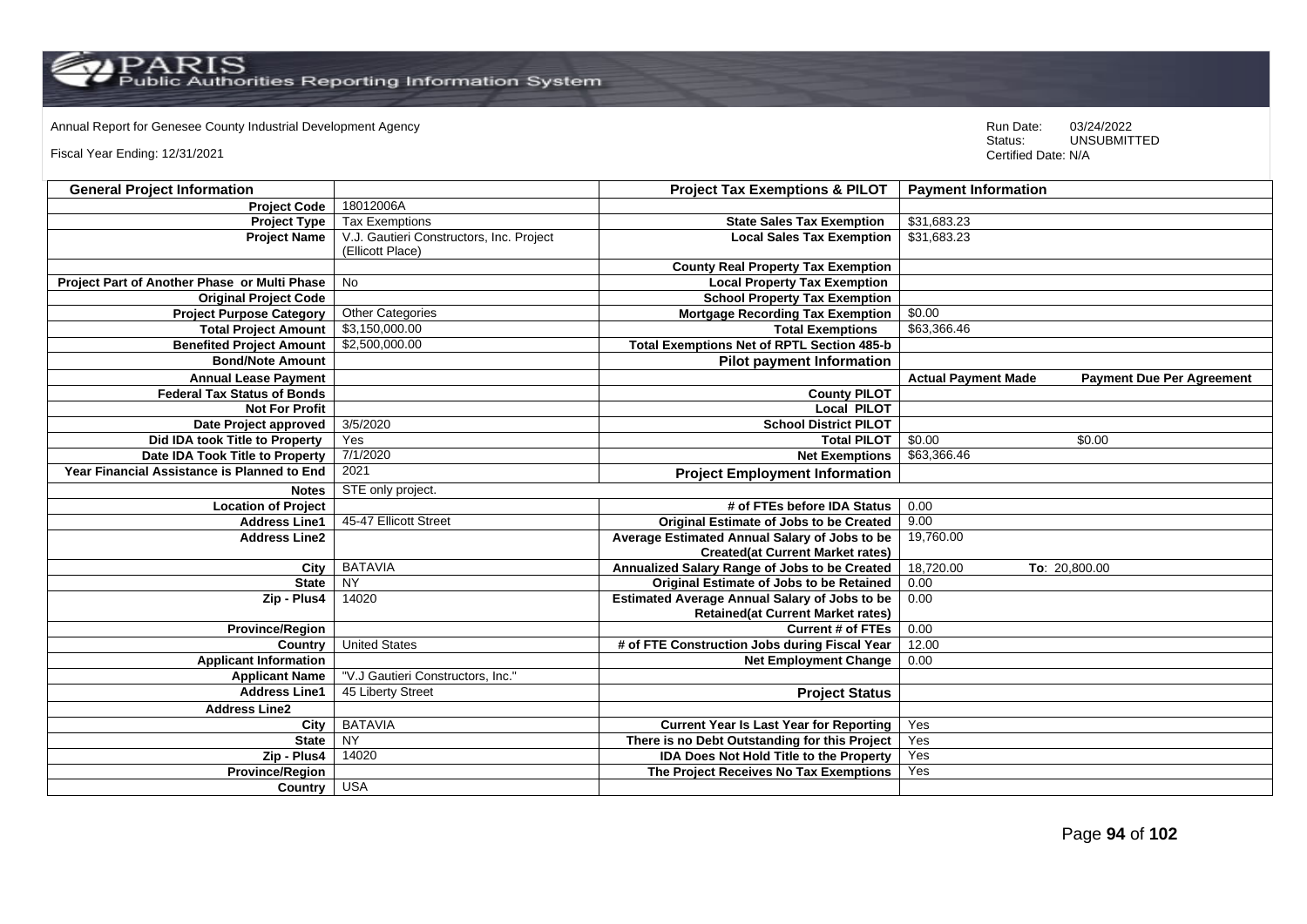$\operatorname{PARIS}_{\text{Public Authorities}\text{ Reporting Information System}}$ 

Annual Report for Genesee County Industrial Development Agency **Company of Connect Agency** Run Date: 03/24/2022<br>Status: UNSUBMIT

Fiscal Year Ending: 12/31/2021

| <b>General Project Information</b>           |                            | <b>Project Tax Exemptions &amp; PILOT</b>            | <b>Payment Information</b>                                                                                                                                               |
|----------------------------------------------|----------------------------|------------------------------------------------------|--------------------------------------------------------------------------------------------------------------------------------------------------------------------------|
| <b>Project Code</b>                          | 18012117A                  |                                                      |                                                                                                                                                                          |
| <b>Project Type</b>                          | Lease                      | <b>State Sales Tax Exemption</b>                     | \$0.00                                                                                                                                                                   |
| <b>Project Name</b>                          | Valiant Real Estate        | <b>Local Sales Tax Exemption</b>                     | \$0.00                                                                                                                                                                   |
|                                              |                            | <b>County Real Property Tax Exemption</b>            | \$0.00                                                                                                                                                                   |
| Project Part of Another Phase or Multi Phase | No                         | <b>Local Property Tax Exemption</b>                  | \$0.00                                                                                                                                                                   |
| <b>Original Project Code</b>                 |                            | <b>School Property Tax Exemption</b>                 | \$0.00                                                                                                                                                                   |
| <b>Project Purpose Category</b>              | Manufacturing              | <b>Mortgage Recording Tax Exemption</b>              | \$0.00                                                                                                                                                                   |
| <b>Total Project Amount</b>                  | \$4,500,000.00             | <b>Total Exemptions</b>                              | \$0.00                                                                                                                                                                   |
| <b>Benefited Project Amount</b>              | \$4,500,000.00             | <b>Total Exemptions Net of RPTL Section 485-b</b>    | \$0.00                                                                                                                                                                   |
| <b>Bond/Note Amount</b>                      |                            | <b>Pilot payment Information</b>                     |                                                                                                                                                                          |
| <b>Annual Lease Payment</b>                  | \$1.00                     |                                                      | <b>Actual Payment Made</b><br><b>Payment Due Per Agreement</b>                                                                                                           |
| <b>Federal Tax Status of Bonds</b>           |                            | <b>County PILOT</b>                                  | \$0.00<br>\$0.00                                                                                                                                                         |
| <b>Not For Profit</b>                        | $\overline{N}$             | <b>Local PILOT</b>                                   | \$0.00<br>\$0.00                                                                                                                                                         |
| Date Project approved                        | 12/2/2021                  | <b>School District PILOT</b>                         | \$0.00<br>\$0.00                                                                                                                                                         |
| Did IDA took Title to Property               | Yes                        | <b>Total PILOT</b>                                   | \$0.00<br>\$0.00                                                                                                                                                         |
| Date IDA Took Title to Property              | 12/2/2021                  | <b>Net Exemptions</b>                                | \$0.00                                                                                                                                                                   |
| Year Financial Assistance is Planned to End  | 2033                       | <b>Project Employment Information</b>                |                                                                                                                                                                          |
| <b>Notes</b>                                 |                            |                                                      | PILOT starts with 2023, ends in 2033. New construction of a 20K s/f building for bus service, repair, parts counter, operations and training rooms to support customers. |
| <b>Location of Project</b>                   |                            | # of FTEs before IDA Status                          | 0.00                                                                                                                                                                     |
| <b>Address Line1</b>                         | Saile Drive                | <b>Original Estimate of Jobs to be Created</b>       | 24.00                                                                                                                                                                    |
| <b>Address Line2</b>                         |                            | Average Estimated Annual Salary of Jobs to be        | 52,000.00                                                                                                                                                                |
|                                              |                            | <b>Created(at Current Market rates)</b>              |                                                                                                                                                                          |
| City                                         | <b>BATAVIA</b>             | Annualized Salary Range of Jobs to be Created        | 30,000.00<br>To: 75,000.00                                                                                                                                               |
| <b>State</b>                                 | NY                         | Original Estimate of Jobs to be Retained             | 0.00                                                                                                                                                                     |
| Zip - Plus4                                  | 14020                      | <b>Estimated Average Annual Salary of Jobs to be</b> | 0.00                                                                                                                                                                     |
|                                              |                            | <b>Retained(at Current Market rates)</b>             |                                                                                                                                                                          |
| <b>Province/Region</b>                       |                            | <b>Current # of FTEs</b>                             | 0.00                                                                                                                                                                     |
| Country                                      | <b>United States</b>       | # of FTE Construction Jobs during Fiscal Year        | 0.00                                                                                                                                                                     |
| <b>Applicant Information</b>                 |                            | <b>Net Employment Change</b>                         | 0.00                                                                                                                                                                     |
| <b>Applicant Name</b>                        | <b>Valiant Real Estate</b> |                                                      |                                                                                                                                                                          |
| <b>Address Line1</b>                         | 2915 Ogletown Road         | <b>Project Status</b>                                |                                                                                                                                                                          |
| <b>Address Line2</b>                         |                            |                                                      |                                                                                                                                                                          |
| City                                         | <b>NEWARK</b>              | <b>Current Year Is Last Year for Reporting</b>       | No                                                                                                                                                                       |
| <b>State</b>                                 | DE                         | There is no Debt Outstanding for this Project        | Yes                                                                                                                                                                      |
| Zip - Plus4                                  | 19713                      | <b>IDA Does Not Hold Title to the Property</b>       | <b>No</b>                                                                                                                                                                |
| Province/Region                              |                            | The Project Receives No Tax Exemptions               | <b>No</b>                                                                                                                                                                |
| Country                                      | <b>USA</b>                 |                                                      |                                                                                                                                                                          |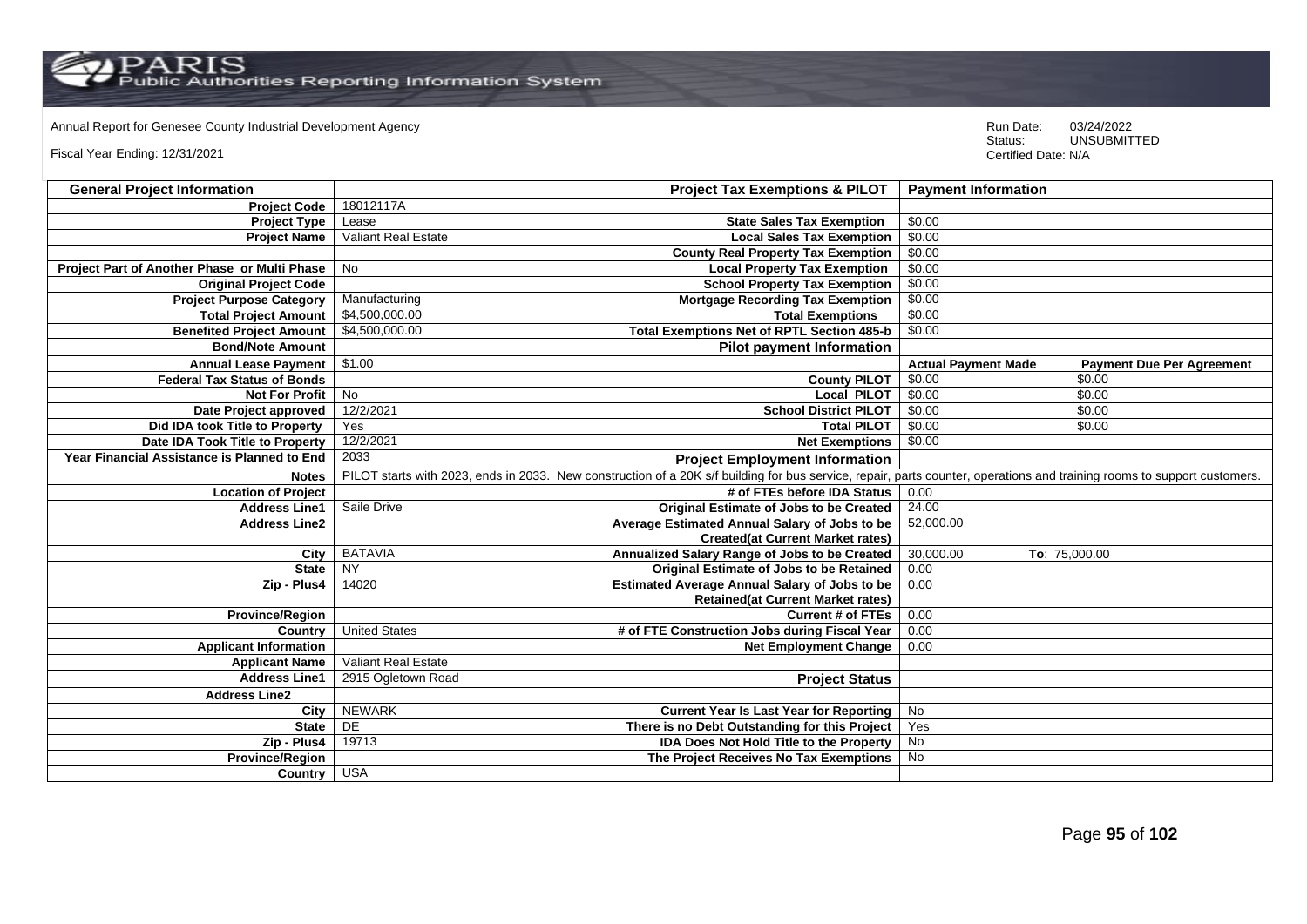Annual Report for Genesee County Industrial Development Agency **Company of Connect Agency** Run Date: 03/24/2022<br>Status: UNSUBMIT

Fiscal Year Ending: 12/31/2021

| <b>General Project Information</b>           |                      | <b>Project Tax Exemptions &amp; PILOT</b>            | <b>Payment Information</b>                                                                                                                                              |
|----------------------------------------------|----------------------|------------------------------------------------------|-------------------------------------------------------------------------------------------------------------------------------------------------------------------------|
| <b>Project Code</b>                          | 18010809A            |                                                      |                                                                                                                                                                         |
| <b>Project Type</b>                          | Lease                | <b>State Sales Tax Exemption</b>                     | \$0.00                                                                                                                                                                  |
| <b>Project Name</b>                          | Wedge 24 (Creekside) | <b>Local Sales Tax Exemption</b>                     | \$0.00                                                                                                                                                                  |
|                                              |                      | <b>County Real Property Tax Exemption</b>            | \$2,805.64                                                                                                                                                              |
| Project Part of Another Phase or Multi Phase | <b>No</b>            | <b>Local Property Tax Exemption</b>                  | \$3,241.91                                                                                                                                                              |
| <b>Original Project Code</b>                 |                      | <b>School Property Tax Exemption</b>                 | \$6,842.65                                                                                                                                                              |
| <b>Project Purpose Category</b>              | Services             | <b>Mortgage Recording Tax Exemption</b>              | \$0.00                                                                                                                                                                  |
| <b>Total Project Amount</b>                  | \$490,000.00         | <b>Total Exemptions</b>                              | \$12,890.20                                                                                                                                                             |
| <b>Benefited Project Amount</b>              | \$490,000.00         | <b>Total Exemptions Net of RPTL Section 485-b</b>    | \$0.00                                                                                                                                                                  |
| <b>Bond/Note Amount</b>                      |                      | <b>Pilot payment Information</b>                     |                                                                                                                                                                         |
| <b>Annual Lease Payment</b>                  | \$0.00               |                                                      | <b>Actual Payment Made</b><br><b>Payment Due Per Agreement</b>                                                                                                          |
| <b>Federal Tax Status of Bonds</b>           |                      | <b>County PILOT</b>                                  | \$2,244.51<br>\$2,244.51                                                                                                                                                |
| <b>Not For Profit</b>                        | <b>No</b>            | <b>Local PILOT</b>                                   | \$2,593.53<br>\$2,593.53                                                                                                                                                |
| Date Project approved                        | 3/14/2008            | <b>School District PILOT</b>                         | \$5,816.25<br>\$5.816.25                                                                                                                                                |
| Did IDA took Title to Property               | Yes                  | <b>Total PILOT</b>                                   | \$10,654.29<br>\$10,654.29                                                                                                                                              |
| Date IDA Took Title to Property              | 12/1/2008            | <b>Net Exemptions</b>                                | \$2,235.91                                                                                                                                                              |
| Year Financial Assistance is Planned to End  | 2023                 | <b>Project Employment Information</b>                |                                                                                                                                                                         |
| <b>Notes</b>                                 | restaurant           |                                                      | 2008 Project / PILOT end 2023 (extended) - Unique facilities project. Renovation of historic building (unique facilities project) destroyed by fire, to be an operating |
| <b>Location of Project</b>                   |                      | # of FTEs before IDA Status                          | 0.00                                                                                                                                                                    |
| <b>Address Line1</b>                         | 1 Main Street        | Original Estimate of Jobs to be Created              | 14.00                                                                                                                                                                   |
| <b>Address Line2</b>                         |                      | Average Estimated Annual Salary of Jobs to be        | 18,720.00                                                                                                                                                               |
|                                              |                      | <b>Created(at Current Market rates)</b>              |                                                                                                                                                                         |
| City                                         | LE ROY               | Annualized Salary Range of Jobs to be Created        | 0.00<br>To: 0.00                                                                                                                                                        |
| <b>State</b>                                 | <b>NY</b>            | <b>Original Estimate of Jobs to be Retained</b>      | 0.00                                                                                                                                                                    |
| Zip - Plus4                                  | 14482                | <b>Estimated Average Annual Salary of Jobs to be</b> | 0.00                                                                                                                                                                    |
|                                              |                      | <b>Retained(at Current Market rates)</b>             |                                                                                                                                                                         |
| <b>Province/Region</b>                       |                      | <b>Current # of FTEs</b>                             | 13.00                                                                                                                                                                   |
| Country                                      | <b>United States</b> | # of FTE Construction Jobs during Fiscal Year        | 0.00                                                                                                                                                                    |
| <b>Applicant Information</b>                 |                      | <b>Net Employment Change</b>                         | 13.00                                                                                                                                                                   |
| <b>Applicant Name</b>                        | Wedge 24 LP          |                                                      |                                                                                                                                                                         |
| <b>Address Line1</b>                         | 336 Averill Avenue   | <b>Project Status</b>                                |                                                                                                                                                                         |
| <b>Address Line2</b>                         |                      |                                                      |                                                                                                                                                                         |
| City                                         | <b>ROCHESTER</b>     | <b>Current Year Is Last Year for Reporting</b>       | <b>No</b>                                                                                                                                                               |
| <b>State</b>                                 | NY                   | There is no Debt Outstanding for this Project        | Yes                                                                                                                                                                     |
| Zip - Plus4                                  | 14620                | <b>IDA Does Not Hold Title to the Property</b>       | No                                                                                                                                                                      |
| <b>Province/Region</b>                       |                      | The Project Receives No Tax Exemptions               | No                                                                                                                                                                      |
| Country                                      | <b>USA</b>           |                                                      |                                                                                                                                                                         |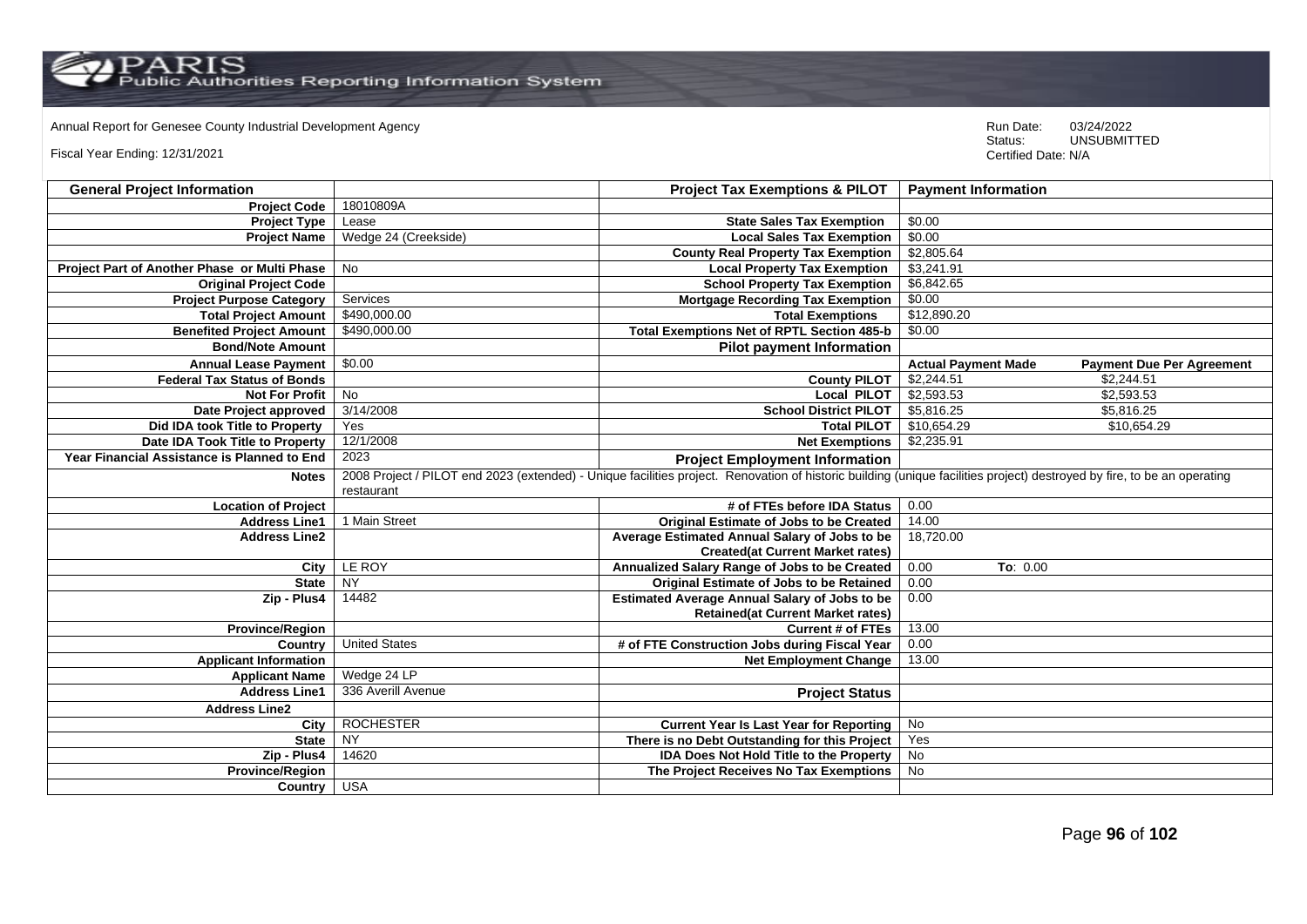$\operatorname{PARIS}_{\text{Public Authorities}\text{ Reporting Information System}}$ 

Annual Report for Genesee County Industrial Development Agency **Company of Connect Agency** Run Date: 03/24/2022<br>Status: UNSUBMIT

Fiscal Year Ending: 12/31/2021

| <b>General Project Information</b>           |                                                             | <b>Project Tax Exemptions &amp; PILOT</b>            | <b>Payment Information</b> |                                  |
|----------------------------------------------|-------------------------------------------------------------|------------------------------------------------------|----------------------------|----------------------------------|
| <b>Project Code</b>                          | 18010608A                                                   |                                                      |                            |                                  |
| <b>Project Type</b>                          | Lease                                                       | <b>State Sales Tax Exemption</b>                     | \$0.00                     |                                  |
| <b>Project Name</b>                          | Wellsville Carpet Town, Inc.                                | <b>Local Sales Tax Exemption</b>                     | \$0.00                     |                                  |
|                                              |                                                             | <b>County Real Property Tax Exemption</b>            | \$19,988.72                |                                  |
| Project Part of Another Phase or Multi Phase | No                                                          | <b>Local Property Tax Exemption</b>                  | \$5,693.22                 |                                  |
| <b>Original Project Code</b>                 |                                                             | <b>School Property Tax Exemption</b>                 | \$39,005.56                |                                  |
| <b>Project Purpose Category</b>              | <b>Wholesale Trade</b>                                      | <b>Mortgage Recording Tax Exemption</b>              | \$0.00                     |                                  |
| <b>Total Project Amount</b>                  | \$3,861,000.00                                              | <b>Total Exemptions</b>                              | \$64,687.50                |                                  |
| <b>Benefited Project Amount</b>              | \$0.00                                                      | Total Exemptions Net of RPTL Section 485-b           | \$0.00                     |                                  |
| <b>Bond/Note Amount</b>                      |                                                             | <b>Pilot payment Information</b>                     |                            |                                  |
| <b>Annual Lease Payment</b>                  | \$0.00                                                      |                                                      | <b>Actual Payment Made</b> | <b>Payment Due Per Agreement</b> |
| <b>Federal Tax Status of Bonds</b>           |                                                             | <b>County PILOT</b>                                  | \$7,995.49                 | \$7,995.49                       |
| <b>Not For Profit</b>                        | $\overline{N}$                                              | <b>Local PILOT</b>                                   | \$2,277.29                 | \$2,277.29                       |
| Date Project approved                        | 4/27/2006                                                   | <b>School District PILOT</b>                         | \$15,602.22                | \$15,602.22                      |
| Did IDA took Title to Property               | Yes                                                         | <b>Total PILOT</b>                                   | \$25,875.00                | \$25,875.00                      |
| Date IDA Took Title to Property              | 7/1/2006                                                    | <b>Net Exemptions</b>                                | \$38,812.50                |                                  |
| Year Financial Assistance is Planned to End  | 2022                                                        | <b>Project Employment Information</b>                |                            |                                  |
| <b>Notes</b>                                 | Construction of 76,000 sq.ft. assembly /distribution center |                                                      |                            |                                  |
| <b>Location of Project</b>                   |                                                             | # of FTEs before IDA Status                          | 0.00                       |                                  |
| <b>Address Line1</b>                         | 7993 Call Parkway                                           | <b>Original Estimate of Jobs to be Created</b>       | 111.00                     |                                  |
| <b>Address Line2</b>                         |                                                             | Average Estimated Annual Salary of Jobs to be        | 23,500.00                  |                                  |
|                                              |                                                             | <b>Created(at Current Market rates)</b>              |                            |                                  |
| City                                         | <b>BATAVIA</b>                                              | Annualized Salary Range of Jobs to be Created        | 0.00<br>To: 0.00           |                                  |
| <b>State</b>                                 | NY                                                          | Original Estimate of Jobs to be Retained             | 0.00                       |                                  |
| Zip - Plus4                                  | 14020                                                       | <b>Estimated Average Annual Salary of Jobs to be</b> | 0.00                       |                                  |
|                                              |                                                             | <b>Retained(at Current Market rates)</b>             |                            |                                  |
| <b>Province/Region</b>                       |                                                             | <b>Current # of FTEs</b>                             | 82.00                      |                                  |
| Country                                      | <b>United States</b>                                        | # of FTE Construction Jobs during Fiscal Year        | 0.00                       |                                  |
| <b>Applicant Information</b>                 |                                                             | <b>Net Employment Change</b>                         | 82.00                      |                                  |
| <b>Applicant Name</b>                        | Wellsville Carpet Town Inc.                                 |                                                      |                            |                                  |
| <b>Address Line1</b>                         | 1429 Olean-Portville Road                                   | <b>Project Status</b>                                |                            |                                  |
| <b>Address Line2</b>                         |                                                             |                                                      |                            |                                  |
| City                                         | <b>WESTONS MILLS</b>                                        | <b>Current Year Is Last Year for Reporting</b>       | No                         |                                  |
| <b>State</b>                                 | <b>NY</b>                                                   | There is no Debt Outstanding for this Project        | Yes                        |                                  |
| Zip - Plus4                                  | 14788                                                       | <b>IDA Does Not Hold Title to the Property</b>       | <b>No</b>                  |                                  |
| Province/Region                              |                                                             | The Project Receives No Tax Exemptions               | <b>No</b>                  |                                  |
| Country                                      | <b>USA</b>                                                  |                                                      |                            |                                  |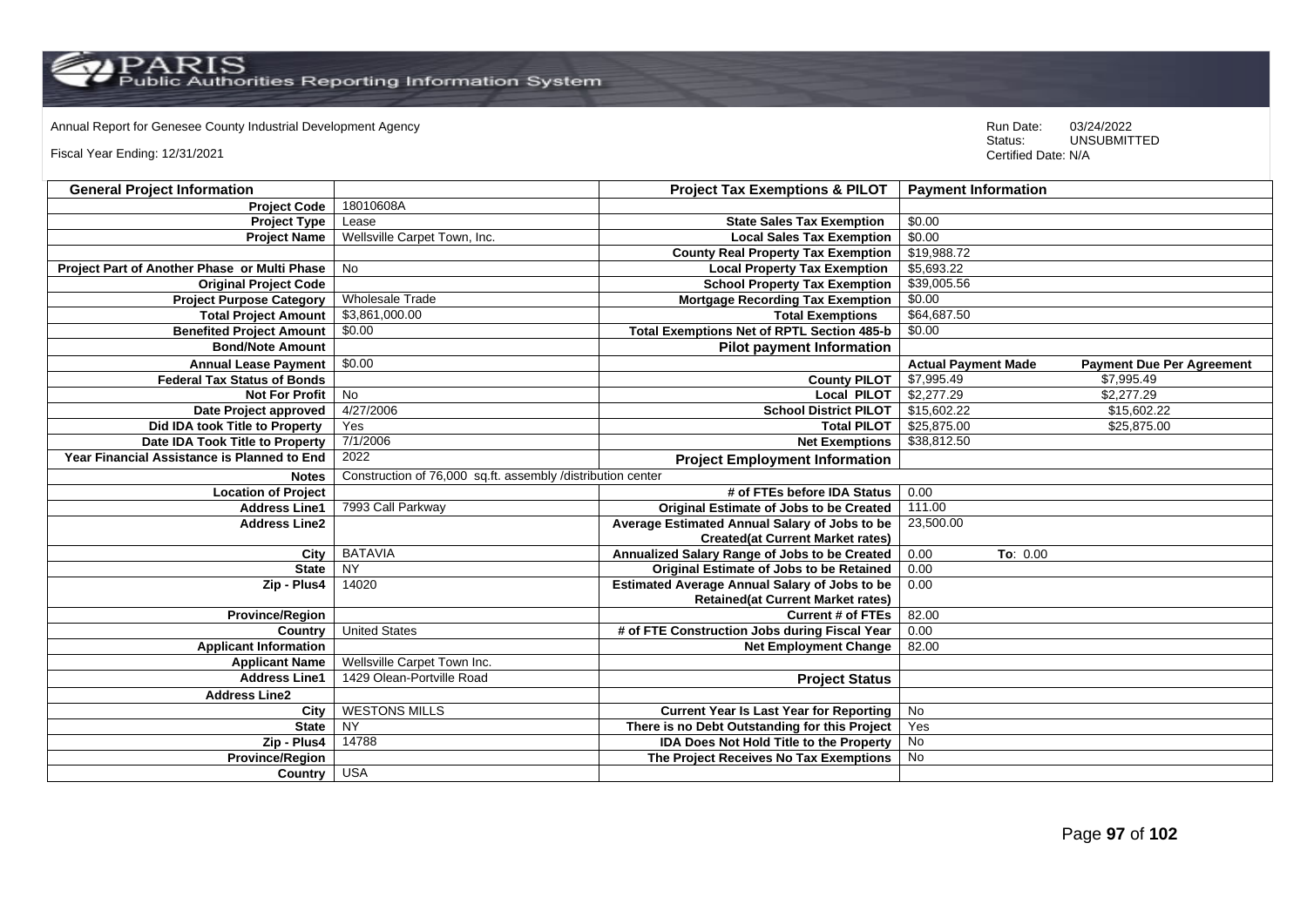# Annual Report for Genesee County Industrial Development Agency **Company of Connect Agency** Run Date: 03/24/2022<br>Status: UNSUBMIT

Fiscal Year Ending: 12/31/2021

| <b>General Project Information</b>           |                                                                                         | <b>Project Tax Exemptions &amp; PILOT</b>            | <b>Payment Information</b>                                     |
|----------------------------------------------|-----------------------------------------------------------------------------------------|------------------------------------------------------|----------------------------------------------------------------|
| <b>Project Code</b>                          | 18011909A                                                                               |                                                      |                                                                |
| <b>Project Type</b>                          | Lease                                                                                   | <b>State Sales Tax Exemption</b>                     | \$0.00                                                         |
| <b>Project Name</b>                          | Wright Beverages LLC                                                                    | <b>Local Sales Tax Exemption</b>                     | \$0.00                                                         |
|                                              |                                                                                         | <b>County Real Property Tax Exemption</b>            | \$20,024.12                                                    |
| Project Part of Another Phase or Multi Phase | No                                                                                      | <b>Local Property Tax Exemption</b>                  | \$23,137.84                                                    |
| <b>Original Project Code</b>                 |                                                                                         | <b>School Property Tax Exemption</b>                 | \$48,836.63                                                    |
| <b>Project Purpose Category</b>              | Manufacturing                                                                           | <b>Mortgage Recording Tax Exemption</b>              | \$0.00                                                         |
| <b>Total Project Amount</b>                  | \$9,500,000.00                                                                          | <b>Total Exemptions</b>                              | \$91,998.59                                                    |
| <b>Benefited Project Amount</b>              | \$9,500,000.00                                                                          | <b>Total Exemptions Net of RPTL Section 485-b</b>    | \$48,441.13                                                    |
| <b>Bond/Note Amount</b>                      |                                                                                         | <b>Pilot payment Information</b>                     |                                                                |
| <b>Annual Lease Payment</b>                  | \$1.00                                                                                  |                                                      | <b>Actual Payment Made</b><br><b>Payment Due Per Agreement</b> |
| <b>Federal Tax Status of Bonds</b>           |                                                                                         | <b>County PILOT</b>                                  | \$0.00<br>\$0.00                                               |
| <b>Not For Profit</b>                        | No                                                                                      | <b>Local PILOT</b>                                   | \$0.00<br>\$0.00                                               |
| Date Project approved                        | 10/3/2019                                                                               | <b>School District PILOT</b>                         | \$0.00<br>\$0.00                                               |
| Did IDA took Title to Property               | Yes                                                                                     | <b>Total PILOT</b>                                   | \$0.00<br>\$0.00                                               |
| Date IDA Took Title to Property              | 10/31/2019                                                                              | <b>Net Exemptions</b>                                | \$91,998.59                                                    |
| Year Financial Assistance is Planned to End  | 2030                                                                                    | <b>Project Employment Information</b>                |                                                                |
| <b>Notes</b>                                 | PILOT starts with 2020 School ends in 2030. Purchase of a new facility and renovations. |                                                      |                                                                |
| <b>Location of Project</b>                   |                                                                                         | # of FTEs before IDA Status                          | 0.00                                                           |
| <b>Address Line1</b>                         | 3 Wright Ave                                                                            | <b>Original Estimate of Jobs to be Created</b>       | 125.00                                                         |
| <b>Address Line2</b>                         |                                                                                         | Average Estimated Annual Salary of Jobs to be        | 40,000.00                                                      |
|                                              |                                                                                         | <b>Created(at Current Market rates)</b>              |                                                                |
| City                                         | LE ROY                                                                                  | Annualized Salary Range of Jobs to be Created        | 30,000.00<br>To: 65,000.00                                     |
| <b>State</b>                                 | NY                                                                                      | Original Estimate of Jobs to be Retained             | 0.00                                                           |
| Zip - Plus4                                  | 14482                                                                                   | <b>Estimated Average Annual Salary of Jobs to be</b> | 0.00                                                           |
|                                              |                                                                                         | <b>Retained(at Current Market rates)</b>             |                                                                |
| <b>Province/Region</b>                       |                                                                                         | <b>Current # of FTEs</b>                             | 178.00                                                         |
| Country                                      | <b>United States</b>                                                                    | # of FTE Construction Jobs during Fiscal Year        | 0.00                                                           |
| <b>Applicant Information</b>                 |                                                                                         | <b>Net Employment Change</b>                         | 178.00                                                         |
| <b>Applicant Name</b>                        | Wright Beverages LLC                                                                    |                                                      |                                                                |
| <b>Address Line1</b>                         | 3 Wright Ave                                                                            | <b>Project Status</b>                                |                                                                |
| <b>Address Line2</b>                         |                                                                                         |                                                      |                                                                |
| City                                         | LE ROY                                                                                  | <b>Current Year Is Last Year for Reporting</b>       | No                                                             |
| <b>State</b>                                 | <b>NY</b>                                                                               | There is no Debt Outstanding for this Project        | Yes                                                            |
| Zip - Plus4                                  | 14482                                                                                   | IDA Does Not Hold Title to the Property              | <b>No</b>                                                      |
| <b>Province/Region</b>                       |                                                                                         | The Project Receives No Tax Exemptions               | <b>No</b>                                                      |
| Country                                      | <b>USA</b>                                                                              |                                                      |                                                                |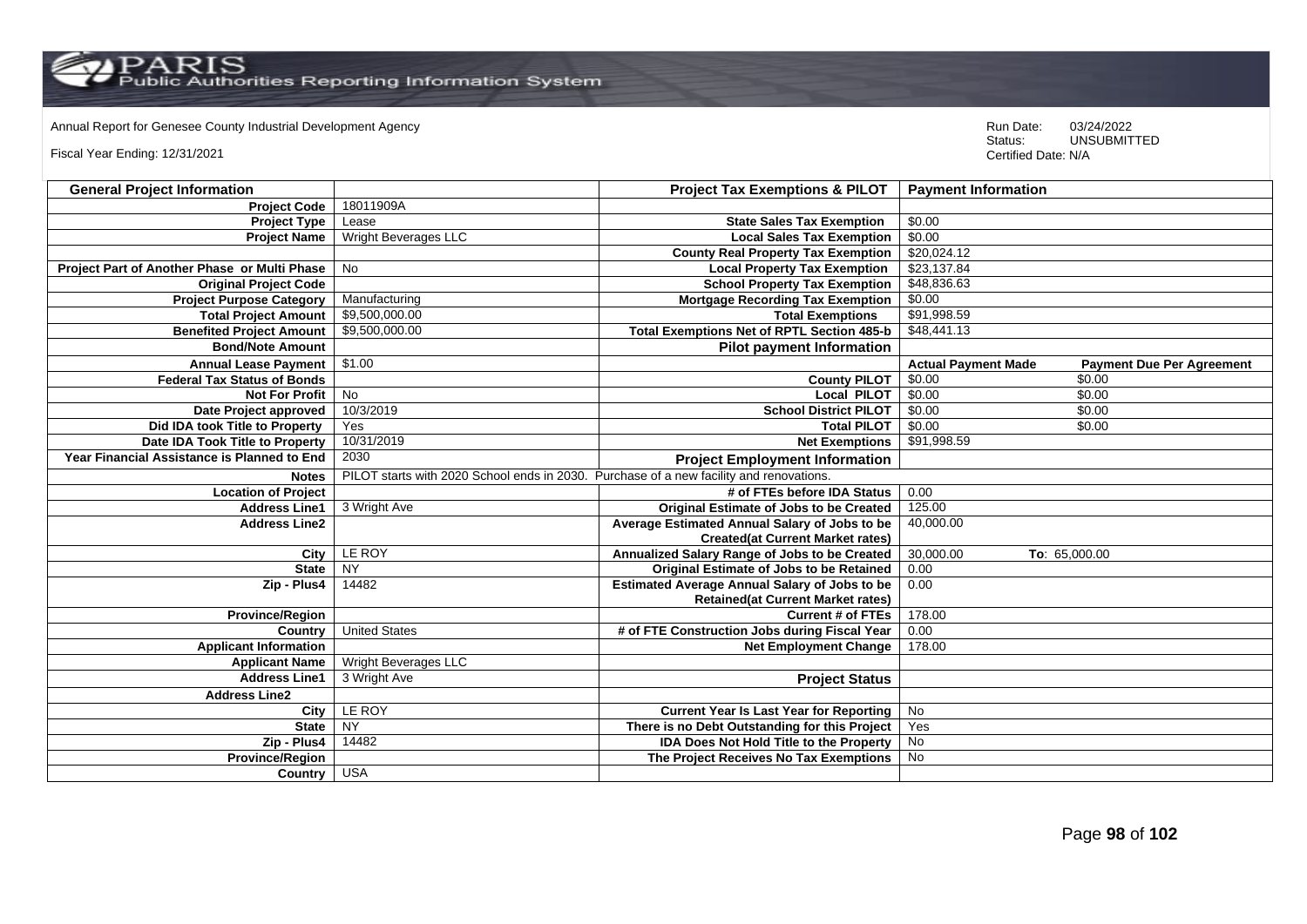Annual Report for Genesee County Industrial Development Agency **Company of Connect Agency** Run Date: 03/24/2022<br>Status: UNSUBMIT

Fiscal Year Ending: 12/31/2021

| <b>General Project Information</b>           |                                                                   | <b>Project Tax Exemptions &amp; PILOT</b>            | <b>Payment Information</b> |                                  |
|----------------------------------------------|-------------------------------------------------------------------|------------------------------------------------------|----------------------------|----------------------------------|
| <b>Project Code</b>                          | 18011803A                                                         |                                                      |                            |                                  |
| <b>Project Type</b>                          | Lease                                                             | <b>State Sales Tax Exemption</b>                     | \$0.00                     |                                  |
| <b>Project Name</b>                          | <b>Xylem Dewatering Solutions</b>                                 | <b>Local Sales Tax Exemption</b>                     | \$0.00                     |                                  |
|                                              |                                                                   | <b>County Real Property Tax Exemption</b>            | \$1,574.11                 |                                  |
| Project Part of Another Phase or Multi Phase | <b>No</b>                                                         | <b>Local Property Tax Exemption</b>                  | \$448.34                   |                                  |
| <b>Original Project Code</b>                 |                                                                   | <b>School Property Tax Exemption</b>                 | \$3,071.69                 |                                  |
| <b>Project Purpose Category</b>              | Manufacturing                                                     | <b>Mortgage Recording Tax Exemption</b>              | \$0.00                     |                                  |
| <b>Total Project Amount</b>                  | \$820,196.00                                                      | <b>Total Exemptions</b>                              | \$5,094.14                 |                                  |
| <b>Benefited Project Amount</b>              | \$820,196.00                                                      | <b>Total Exemptions Net of RPTL Section 485-b</b>    | \$865.76                   |                                  |
| <b>Bond/Note Amount</b>                      |                                                                   | <b>Pilot payment Information</b>                     |                            |                                  |
| <b>Annual Lease Payment</b>                  | \$0.00                                                            |                                                      | <b>Actual Payment Made</b> | <b>Payment Due Per Agreement</b> |
| <b>Federal Tax Status of Bonds</b>           |                                                                   | <b>County PILOT</b>                                  | \$0.00                     | \$0.00                           |
| <b>Not For Profit</b>                        | <b>No</b>                                                         | <b>Local PILOT</b>                                   | \$0.00                     | \$0.00                           |
| Date Project approved                        | 5/3/2018                                                          | <b>School District PILOT</b>                         | \$614.34                   | \$614.34                         |
| Did IDA took Title to Property               | Yes                                                               | <b>Total PILOT</b>                                   | \$614.34                   | \$614.34                         |
| Date IDA Took Title to Property              | 5/31/2018                                                         | <b>Net Exemptions</b>                                | \$4,479.80                 |                                  |
| Year Financial Assistance is Planned to End  | 2029                                                              | <b>Project Employment Information</b>                |                            |                                  |
| <b>Notes</b>                                 | PILOT starts with 2019 school, ends in 2029. 8,100 s/f expansion. |                                                      |                            |                                  |
| <b>Location of Project</b>                   |                                                                   | # of FTEs before IDA Status                          | 14.00                      |                                  |
| <b>Address Line1</b>                         | 8029 Oak Orchard Road                                             | <b>Original Estimate of Jobs to be Created</b>       | 6.00                       |                                  |
| <b>Address Line2</b>                         |                                                                   | Average Estimated Annual Salary of Jobs to be        | 45,000.00                  |                                  |
|                                              |                                                                   | <b>Created(at Current Market rates)</b>              |                            |                                  |
| City                                         | <b>BATAVIA</b>                                                    | Annualized Salary Range of Jobs to be Created        | 40,000.00                  | To: 49,000.00                    |
| <b>State</b>                                 | <b>NY</b>                                                         | Original Estimate of Jobs to be Retained             | 14.00                      |                                  |
| Zip - Plus4                                  | 14020                                                             | <b>Estimated Average Annual Salary of Jobs to be</b> | 75,000.00                  |                                  |
|                                              |                                                                   | <b>Retained(at Current Market rates)</b>             |                            |                                  |
| <b>Province/Region</b>                       |                                                                   | <b>Current # of FTEs</b>                             | 22.00                      |                                  |
| Country                                      | <b>United States</b>                                              | # of FTE Construction Jobs during Fiscal Year        | 0.00                       |                                  |
| <b>Applicant Information</b>                 |                                                                   | <b>Net Employment Change</b>                         | 8.00                       |                                  |
| <b>Applicant Name</b>                        | "Xylem Dewatering Solutions, Inc. (d/b/a                          |                                                      |                            |                                  |
|                                              | Godwin Pumps of America)"                                         |                                                      |                            |                                  |
| <b>Address Line1</b>                         | 8029 Oak Orchard Road                                             | <b>Project Status</b>                                |                            |                                  |
| <b>Address Line2</b>                         |                                                                   |                                                      |                            |                                  |
| City                                         | <b>BATAVIA</b>                                                    | <b>Current Year Is Last Year for Reporting</b>       | No                         |                                  |
| <b>State</b>                                 | <b>NY</b>                                                         | There is no Debt Outstanding for this Project        | Yes                        |                                  |
| Zip - Plus4                                  | 14020                                                             | IDA Does Not Hold Title to the Property              | No                         |                                  |
| <b>Province/Region</b>                       |                                                                   | The Project Receives No Tax Exemptions               | No                         |                                  |
| Country                                      | <b>USA</b>                                                        |                                                      |                            |                                  |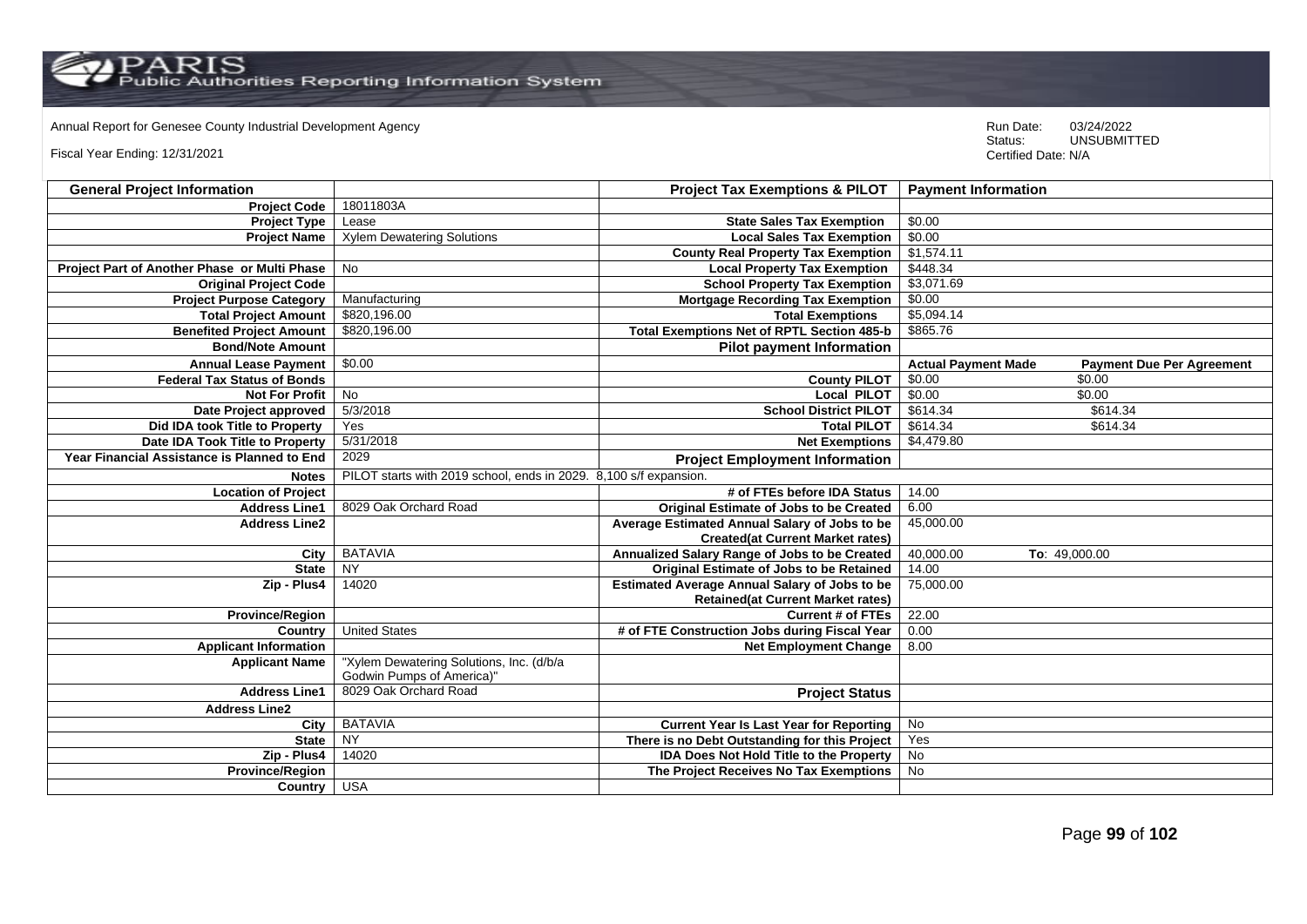# Annual Report for Genesee County Industrial Development Agency **Company of Connect Agency** Run Date: 03/24/2022<br>Status: UNSUBMIT

Fiscal Year Ending: 12/31/2021

| <b>General Project Information</b>           |                                                                    | <b>Project Tax Exemptions &amp; PILOT</b>            | <b>Payment Information</b> |                                  |
|----------------------------------------------|--------------------------------------------------------------------|------------------------------------------------------|----------------------------|----------------------------------|
| <b>Project Code</b>                          | 18011314A                                                          |                                                      |                            |                                  |
| <b>Project Type</b>                          | Lease                                                              | <b>State Sales Tax Exemption</b>                     | \$0.00                     |                                  |
| <b>Project Name</b>                          | <b>Yancey Fancy</b>                                                | <b>Local Sales Tax Exemption</b>                     | \$0.00                     |                                  |
|                                              |                                                                    | <b>County Real Property Tax Exemption</b>            | \$69,504.39                |                                  |
| Project Part of Another Phase or Multi Phase | Yes                                                                | <b>Local Property Tax Exemption</b>                  | \$3,301.37                 |                                  |
| <b>Original Project Code</b>                 | 18010418A                                                          | <b>School Property Tax Exemption</b>                 | \$111,886.64               |                                  |
| <b>Project Purpose Category</b>              | Manufacturing                                                      | <b>Mortgage Recording Tax Exemption</b>              | \$0.00                     |                                  |
| <b>Total Project Amount</b>                  | \$20,671,000.00                                                    | <b>Total Exemptions</b>                              | \$184,692.40               |                                  |
| <b>Benefited Project Amount</b>              | \$20,671,000.00                                                    | <b>Total Exemptions Net of RPTL Section 485-b</b>    | \$24,326.54                |                                  |
| <b>Bond/Note Amount</b>                      |                                                                    | <b>Pilot payment Information</b>                     |                            |                                  |
| <b>Annual Lease Payment</b>                  | \$0.00                                                             |                                                      | <b>Actual Payment Made</b> | <b>Payment Due Per Agreement</b> |
| <b>Federal Tax Status of Bonds</b>           |                                                                    | <b>County PILOT</b>                                  | \$27,801.75                | \$27,801.75                      |
| <b>Not For Profit</b>                        | No                                                                 | <b>Local PILOT</b>                                   | \$0.00                     | \$0.00                           |
| Date Project approved                        | 3/7/2013                                                           | <b>School District PILOT</b>                         | \$67,131.98                | \$67,131.98                      |
| Did IDA took Title to Property               | Yes                                                                | <b>Total PILOT</b>                                   | \$94,933.73                | \$94,933.73                      |
| Date IDA Took Title to Property              | 10/3/2013                                                          | <b>Net Exemptions</b>                                | \$89,758.67                |                                  |
| Year Financial Assistance is Planned to End  | 2025                                                               | <b>Project Employment Information</b>                |                            |                                  |
| <b>Notes</b>                                 | The PILOT was extended to 2034 in 2019. 2014 New Build at the BETP |                                                      |                            |                                  |
| <b>Location of Project</b>                   |                                                                    | # of FTEs before IDA Status                          | 0.00                       |                                  |
| <b>Address Line1</b>                         | <b>Brickhouse Corner Drive</b>                                     | Original Estimate of Jobs to be Created              | 50.00                      |                                  |
| <b>Address Line2</b>                         |                                                                    | Average Estimated Annual Salary of Jobs to be        | 34,000.00                  |                                  |
|                                              |                                                                    | <b>Created(at Current Market rates)</b>              |                            |                                  |
| City                                         | <b>CORFU</b>                                                       | Annualized Salary Range of Jobs to be Created        | 28,000.00                  | To: 40,000.00                    |
| <b>State</b>                                 | <b>NY</b>                                                          | <b>Original Estimate of Jobs to be Retained</b>      | 0.00                       |                                  |
| Zip - Plus4                                  | 14036                                                              | <b>Estimated Average Annual Salary of Jobs to be</b> | 0.00                       |                                  |
|                                              |                                                                    | <b>Retained(at Current Market rates)</b>             |                            |                                  |
| <b>Province/Region</b>                       |                                                                    | <b>Current # of FTEs</b>                             | 36.00                      |                                  |
| Country                                      | <b>United States</b>                                               | # of FTE Construction Jobs during Fiscal Year        | 0.00                       |                                  |
| <b>Applicant Information</b>                 |                                                                    | <b>Net Employment Change</b>                         | 36.00                      |                                  |
| <b>Applicant Name</b>                        | Yancey's Fancy Inc.                                                |                                                      |                            |                                  |
| <b>Address Line1</b>                         | 857 Main Road                                                      | <b>Project Status</b>                                |                            |                                  |
| <b>Address Line2</b>                         |                                                                    |                                                      |                            |                                  |
| City                                         | <b>CORFU</b>                                                       | <b>Current Year Is Last Year for Reporting</b>       | No                         |                                  |
| <b>State</b>                                 | NY                                                                 | There is no Debt Outstanding for this Project        | Yes                        |                                  |
| Zip - Plus4                                  | 14036                                                              | IDA Does Not Hold Title to the Property              | No                         |                                  |
| <b>Province/Region</b>                       |                                                                    | The Project Receives No Tax Exemptions               | <b>No</b>                  |                                  |
| <b>Country</b>                               | <b>USA</b>                                                         |                                                      |                            |                                  |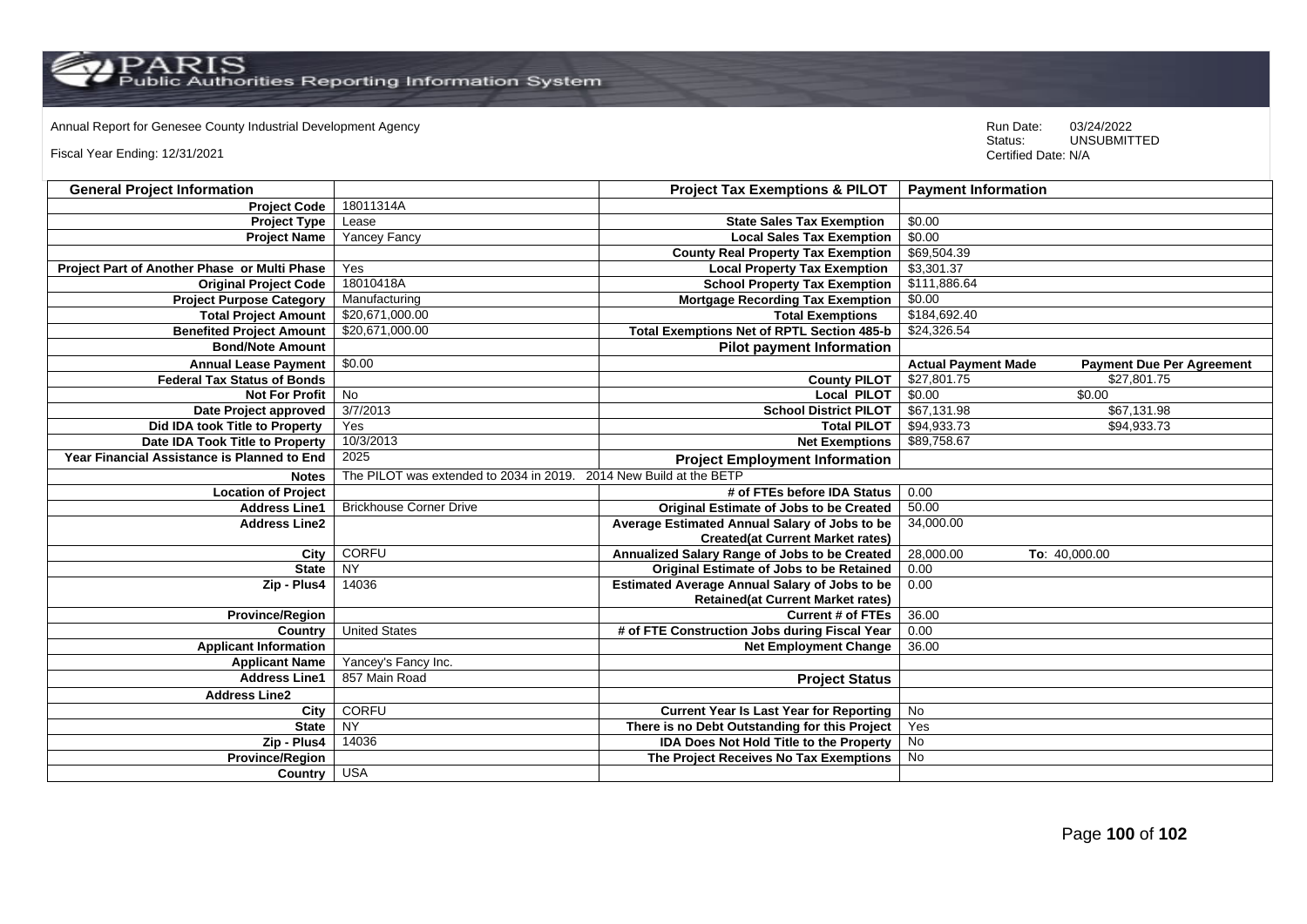# Annual Report for Genesee County Industrial Development Agency **Company of Connect Agency** Run Date: 03/24/2022<br>Status: UNSUBMIT

Fiscal Year Ending: 12/31/2021

UNSUBMITTED Certified Date: N/A

## **IDA Projects Summary Information:**

| <b>Total Number of Projects</b> | Tota<br>Exemptions | Total PILOT P-1<br>∴Paid                                | 71.L<br><b>xemptions</b><br>inet L               | <b>Employment Change</b><br>Net |
|---------------------------------|--------------------|---------------------------------------------------------|--------------------------------------------------|---------------------------------|
|                                 | \$5,232,926.98     | 00000<br>$\rightarrow$<br>$\cdots$<br><i>r</i> 9.000.33 | $\sim$ $\sim$ $\sim$<br>0.0000<br>\$2.753.038.6. | 10 <sub>k</sub><br>9∪           |